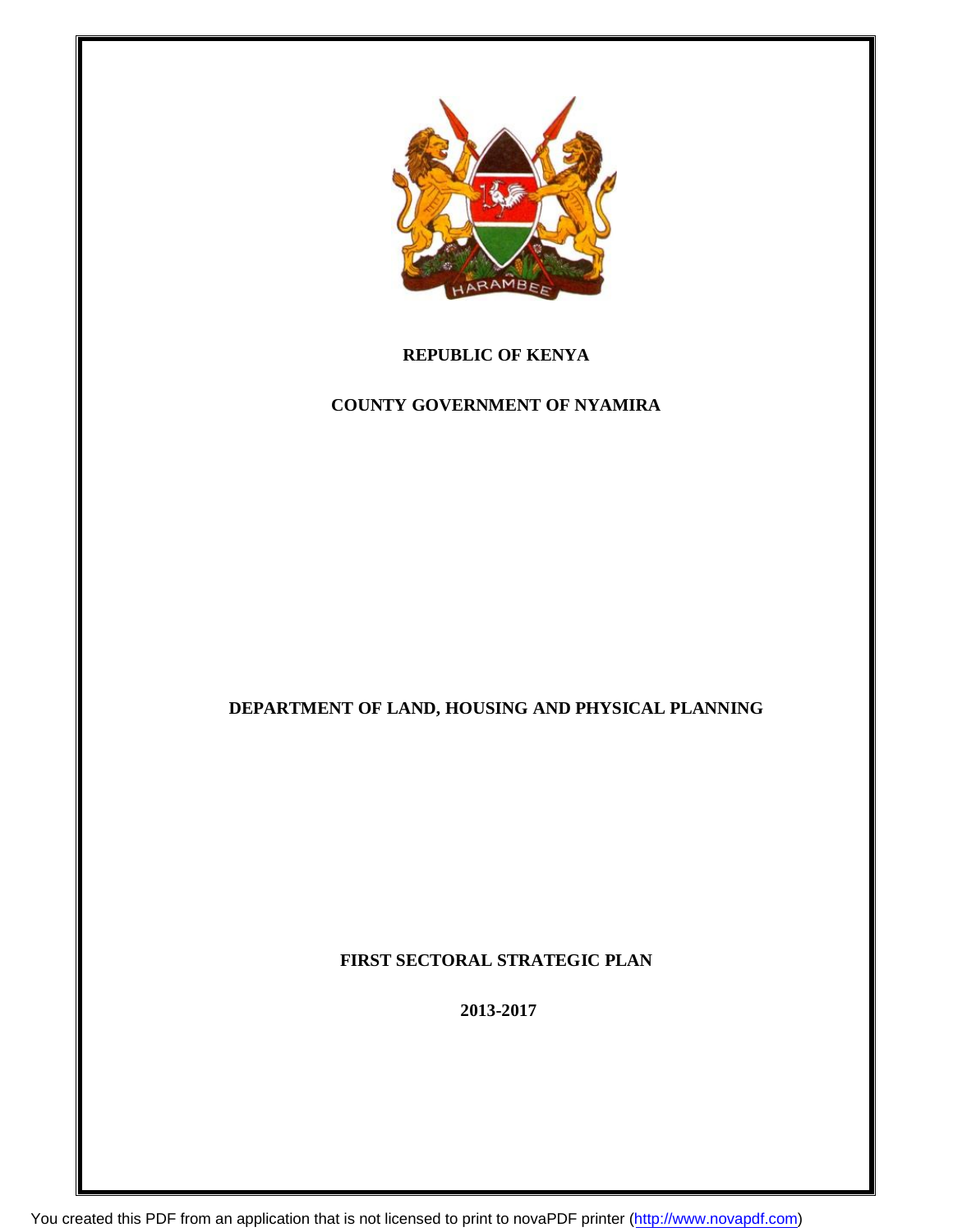# **VISION AND MISSION**

# **VISION**

To be a leading entity in the provision of efficient, sustainable, equitable use of county land resources and facilitation of adequate housing provision to the residents of Nyamira.

# **MISSION**

To steer positive land reforms for improvement of livelihood of county citizen through efficient administration, equitable access, secure tenure, sustainable management of the land based resources and facilitation of housing provision in sustainable human settlement.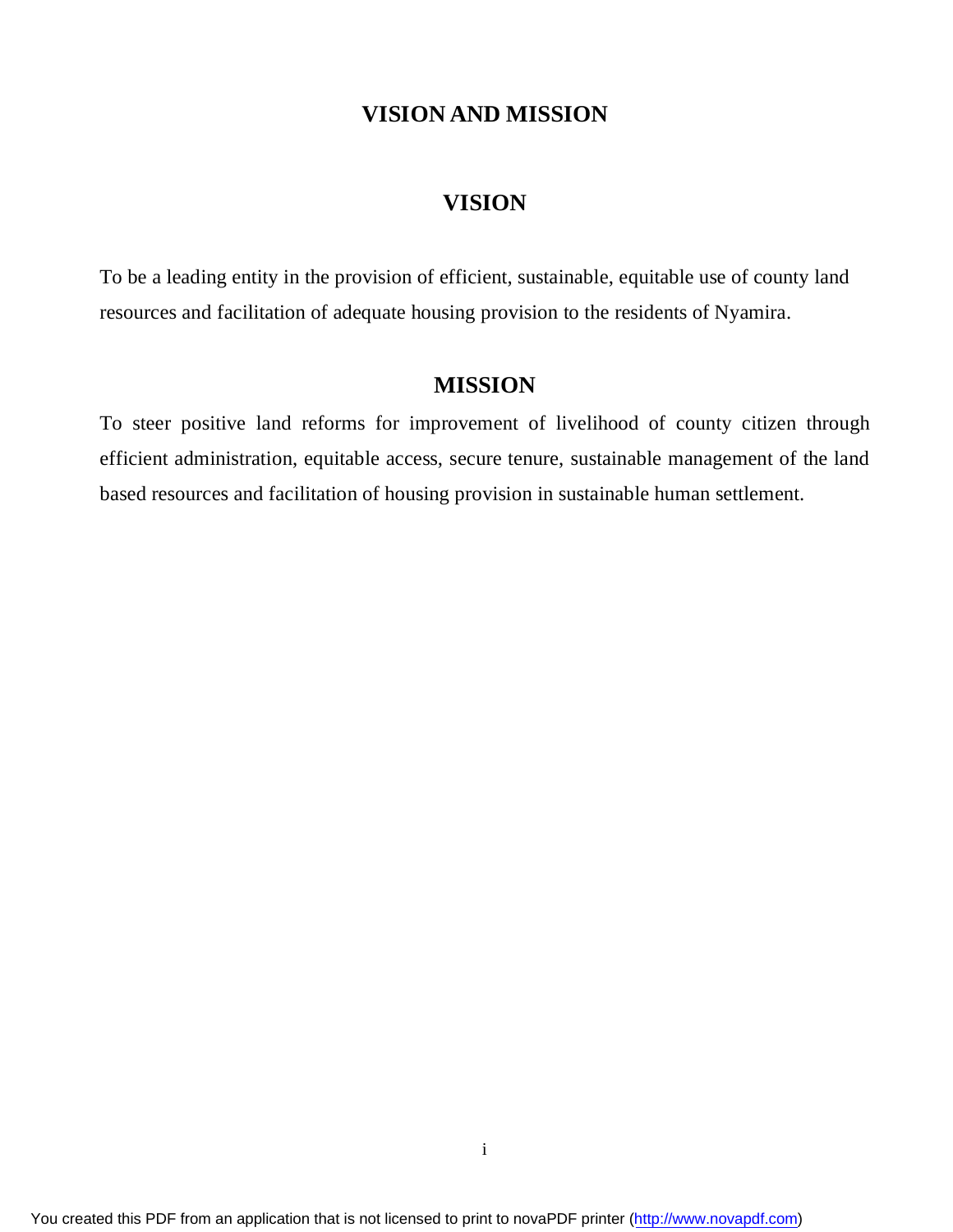### **FOREWORD**

The strategic plan put forward has been developed with the contribution of technical staff and key stakeholders in the sector of land, physical planning, survey, settlement and housing. Key in the agenda propagated in this plan is the role the lands and housing as both social and economic factors play in the national development taking cognizance of the Constitution of Kenya 2010 and Vision 2030 principles. As such, the Constitution now recognizes housing as an economic and social right with Article 43 (1) (b) of the Constitution stipulating that "every person has the right to accessible and adequate housing and to reasonable standards of sanitation.

Nyamira County has its unique challenges in economic, social and political fronts. The Ministry of Land, Housing and Physical Planning is however optimistic that the mandate, vision and aspirations of its citizens will be met for the betterment and improvement of their livelihoods.

The Ministry promises to adopt a consultative approach and will collaborate with all the stakeholders to address the land, housing and urban development challenges within the County. Key strategic partners the Ministry will be working along with include, National Land Commission, National Construction Authority, National Housing Corporation, Housing Finance, Professionals and Professional Institutions, Property Developers, Financiers, building Materials Manufacturers, Artisans, Settlers and local land owners.

We will therefore work towards full implementation of this strategic plan so as to enhance efficient delivery of services in accordance with the desires and aspirations of Nyamira residents on matters pertaining to efficient land system management, urban planning and provision of adequate housing.

**Hon. Richard Mareri** Executive Committee Member Land, Housing and Physical Planning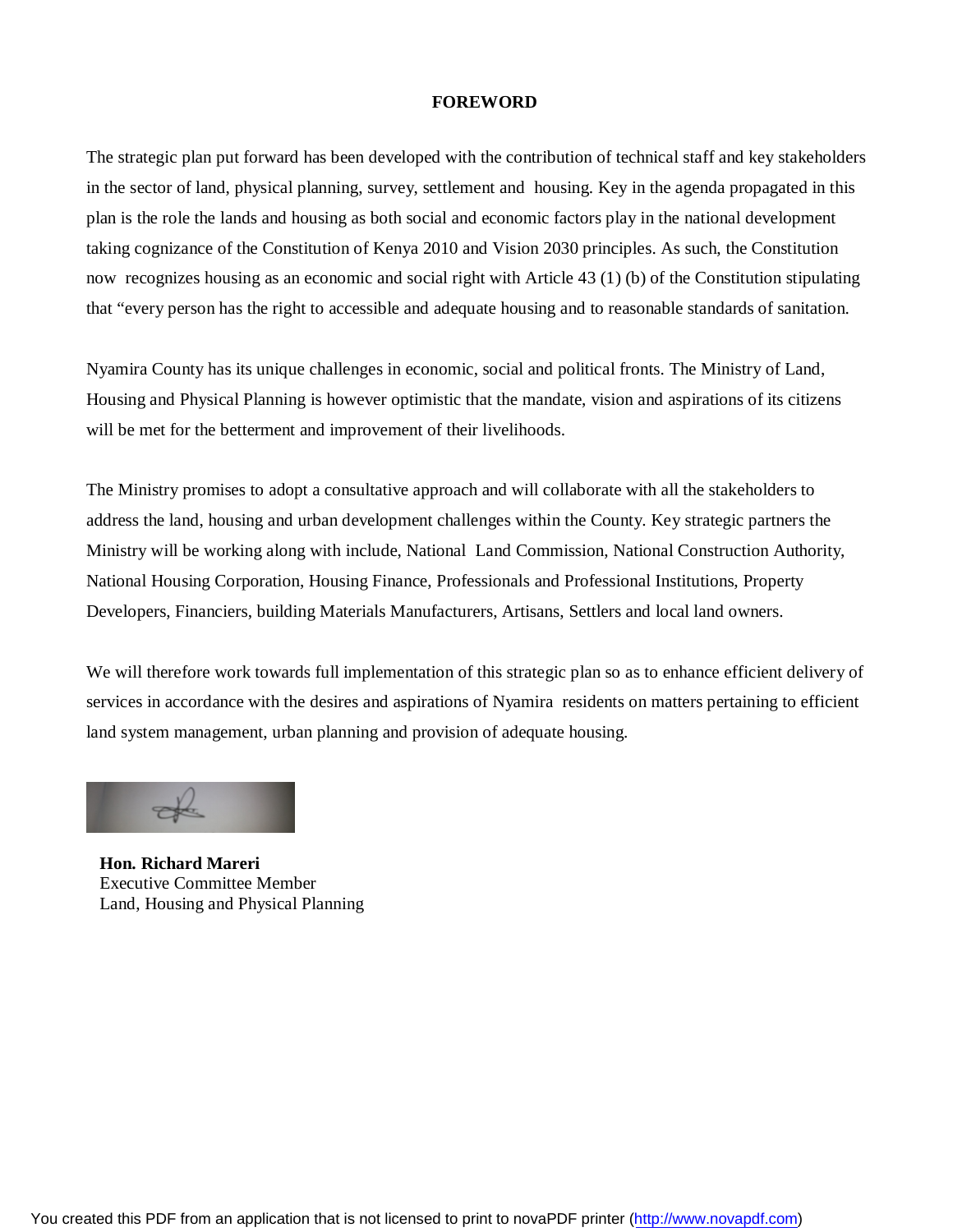### **ACKNOWLEDGEMENT**

The journey to the development of this strategic plan has been a winding one with each step being realized through consultation with Ministry staff, private sector stakeholders and community/local residents. Several hours were spent in diagnosing and capturing the people's expectations and turning them into tangible projects in line with both the National and County Programmes.

The Ministry is much grateful to the core strategic planning team and all those who assisted in the process for the commendable work. We wish to encourage the entire team to soldier on with the remarkable spirit to the implementation stages in order to realize the key facets of this strategic plan.

Our sincere thanks goes to the County Executive Member in charge of Land, Housing and Physical Planning docket, the Hon. Richard Mareri for his supportive leadership style and encouragements which greatly assisted in the preparation processes of this wonderful document. To all heads of department and all staff of the Ministry of Land, Housing and Physical Planning, we salute you for your dedication and fruitful contributions that aided the timely contribution of this document.

Some targets spelled out in this strategic plan may look remote and rather crazy, but with commitment and dedication by ALL ACTORS, we assure the residents of Nyamira County that we will deliver to their expectation.

Realization of efficient land management and adequate affordable housing in a sustainable human settlement is our collective responsibility.



**Eric Onchana Aori ChiefOfficer**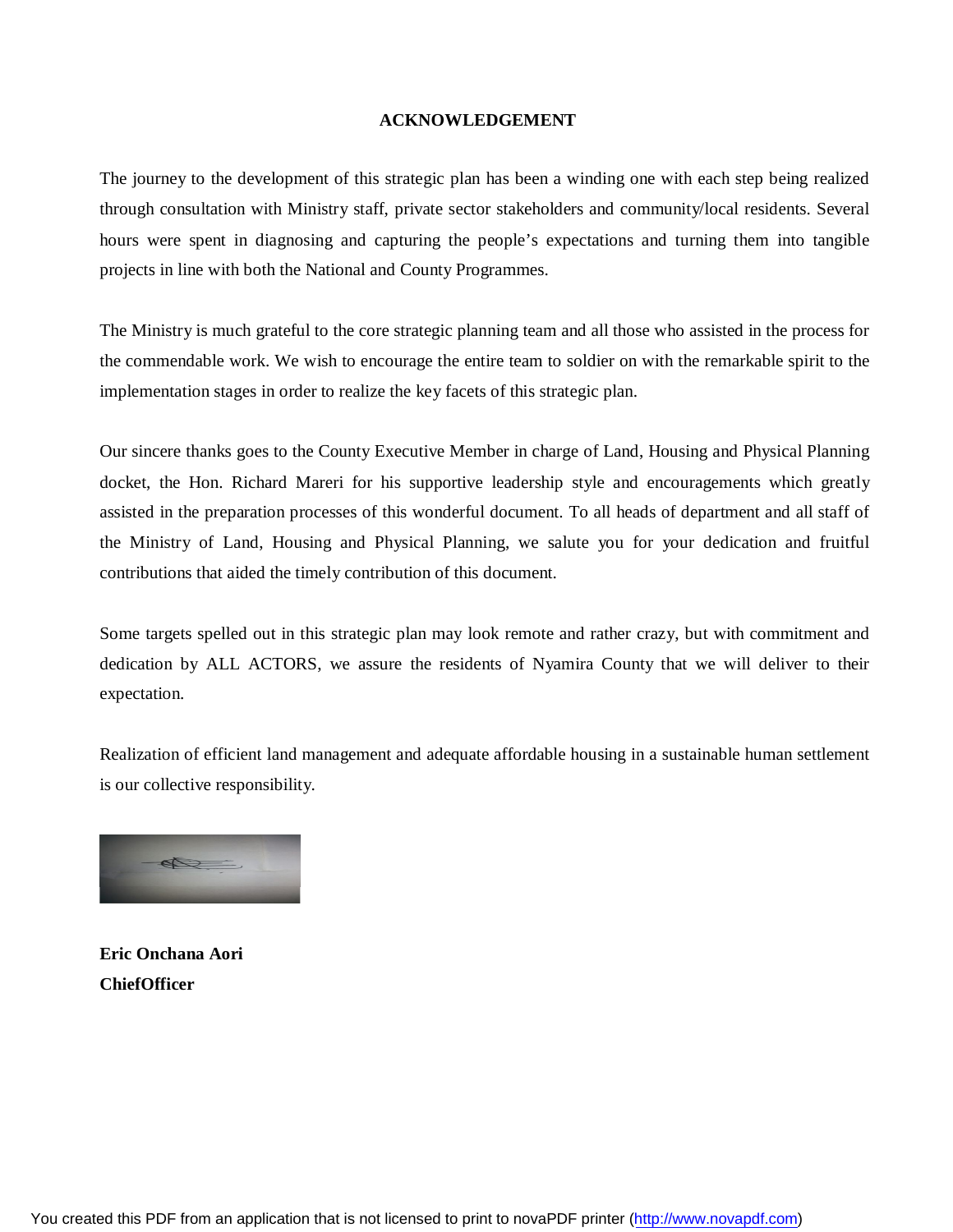# **Table of Content**

| 1.0                                                                       |  |
|---------------------------------------------------------------------------|--|
|                                                                           |  |
|                                                                           |  |
|                                                                           |  |
| 1.2.2                                                                     |  |
|                                                                           |  |
|                                                                           |  |
| 1.3.1                                                                     |  |
| 1.4                                                                       |  |
|                                                                           |  |
| 1.5                                                                       |  |
|                                                                           |  |
|                                                                           |  |
| 1.5.3                                                                     |  |
| 1.5.4                                                                     |  |
| 1.5.5                                                                     |  |
| 1.5.6                                                                     |  |
| 1.5.7                                                                     |  |
|                                                                           |  |
| 2.1.1                                                                     |  |
| DIRECTORATE OF PHYSICAL PLANNING, SURVEY AND LAND ADJUDICATION /<br>2.1.2 |  |
|                                                                           |  |
| 2.1.3                                                                     |  |
| 2.1.4                                                                     |  |
|                                                                           |  |
|                                                                           |  |
| 2.2.1                                                                     |  |
| 2.2.2                                                                     |  |
| 2.2.2                                                                     |  |
| 2.3                                                                       |  |
|                                                                           |  |
| 33 Mission                                                                |  |
|                                                                           |  |
|                                                                           |  |
|                                                                           |  |
|                                                                           |  |
|                                                                           |  |
|                                                                           |  |
|                                                                           |  |
|                                                                           |  |
|                                                                           |  |
|                                                                           |  |
| 3.8.2                                                                     |  |
| DIRECTORATE OF PHYSICAL PLANNING, SURVEY AND LAND ADJUDICATION /<br>3.8.6 |  |
|                                                                           |  |
| 3.8.9                                                                     |  |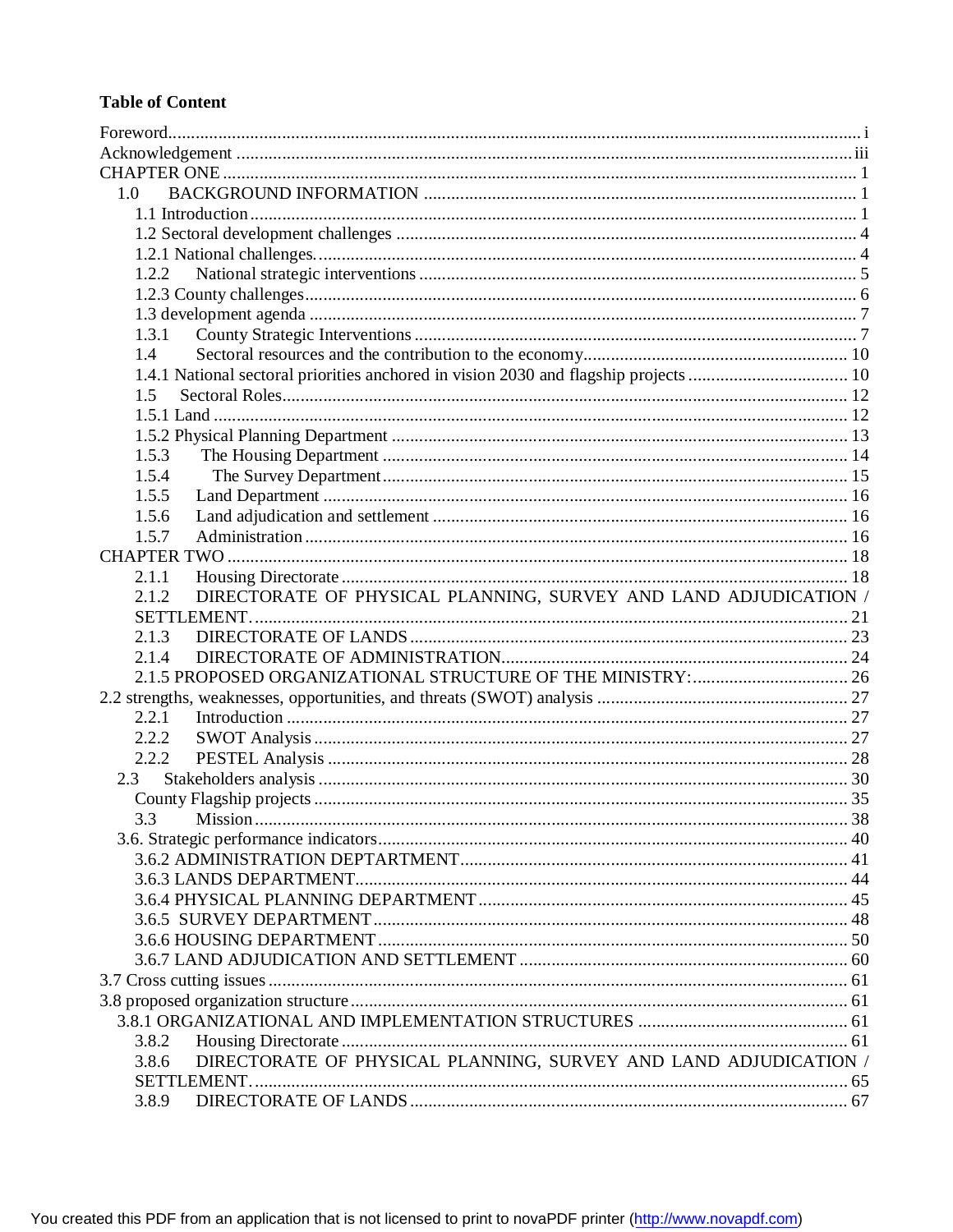| 3812                |  |
|---------------------|--|
|                     |  |
|                     |  |
|                     |  |
|                     |  |
| <b>CHAPTER FIVE</b> |  |
|                     |  |
|                     |  |
|                     |  |
|                     |  |
|                     |  |
|                     |  |
|                     |  |
|                     |  |
|                     |  |
|                     |  |
|                     |  |
| 7.2                 |  |
| 7.3                 |  |
| 7.4                 |  |
| 7.5                 |  |
|                     |  |
|                     |  |
|                     |  |
|                     |  |
|                     |  |
|                     |  |
|                     |  |
|                     |  |
|                     |  |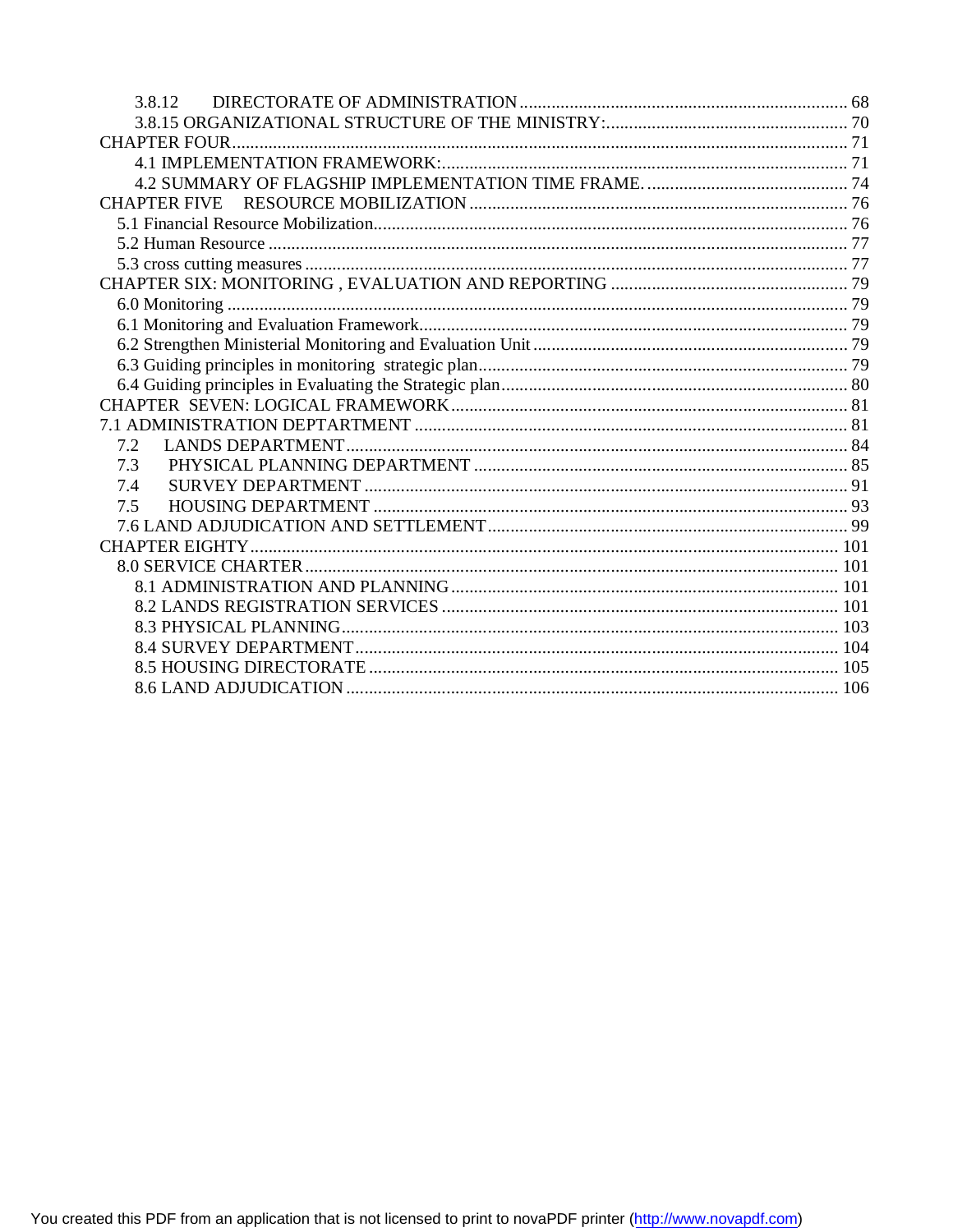# **CHAPTER ONE**

## **1.0 BACKGROUND INFORMATION**

## **1.1 Introduction**

Nyamira County is one of the forty seven counties in Kenya. The County borders Homabay County to the north, Kisii County to the west, Bomet County to the south east and Kericho County to the east. The County covers an area of 899.4km2. It lies between latitude 00 30'and 00 45'south and between longitude 340 45' and 350 00' east. The county is divided into two major agro-ecological zones. The highland (LH1 and LH2) covers 82 per cent of the county while the upper midland zone (UM1, UM2 and UM3) covers the remaining 18 per cent. The county has a bimodal pattern of annual rainfall that is well distributed, reliable and adequate for a wide range of crops. Annual rainfall ranges between 1200 mm-2100 mm per annum. The long and short rain seasons start from December to June and July to November respectively, with no distinct dry spell separating them.

Political and Administrative units of the county are four constituencies and five subcounties namely, West Mugirango which covers administrative boundary of Nyamira sub-county; Kitutu Masaba which covers administrative boundaries of Manga and Masaba North Sub-counties; North Mugirango which covers the administrative boundary of Nyamira North sub-county except the Kiabonyoru division in Nyamira North sub-county which forms part of Borabu constituency and covers the entire administrative boundary of Borabu sub-county.

The total population for Nyamira County has been projected to be 632,046 in 2012 of which 303,252 are males while 328,783 are females with reference to the 2009 Population and Housing Census the population is expected to increase to 667,716 and 692, 641 in 2015 and 2017 respectively. The inter census population growth rate is estimated at 1.83 percent which is below the national growth rate of 3 percent.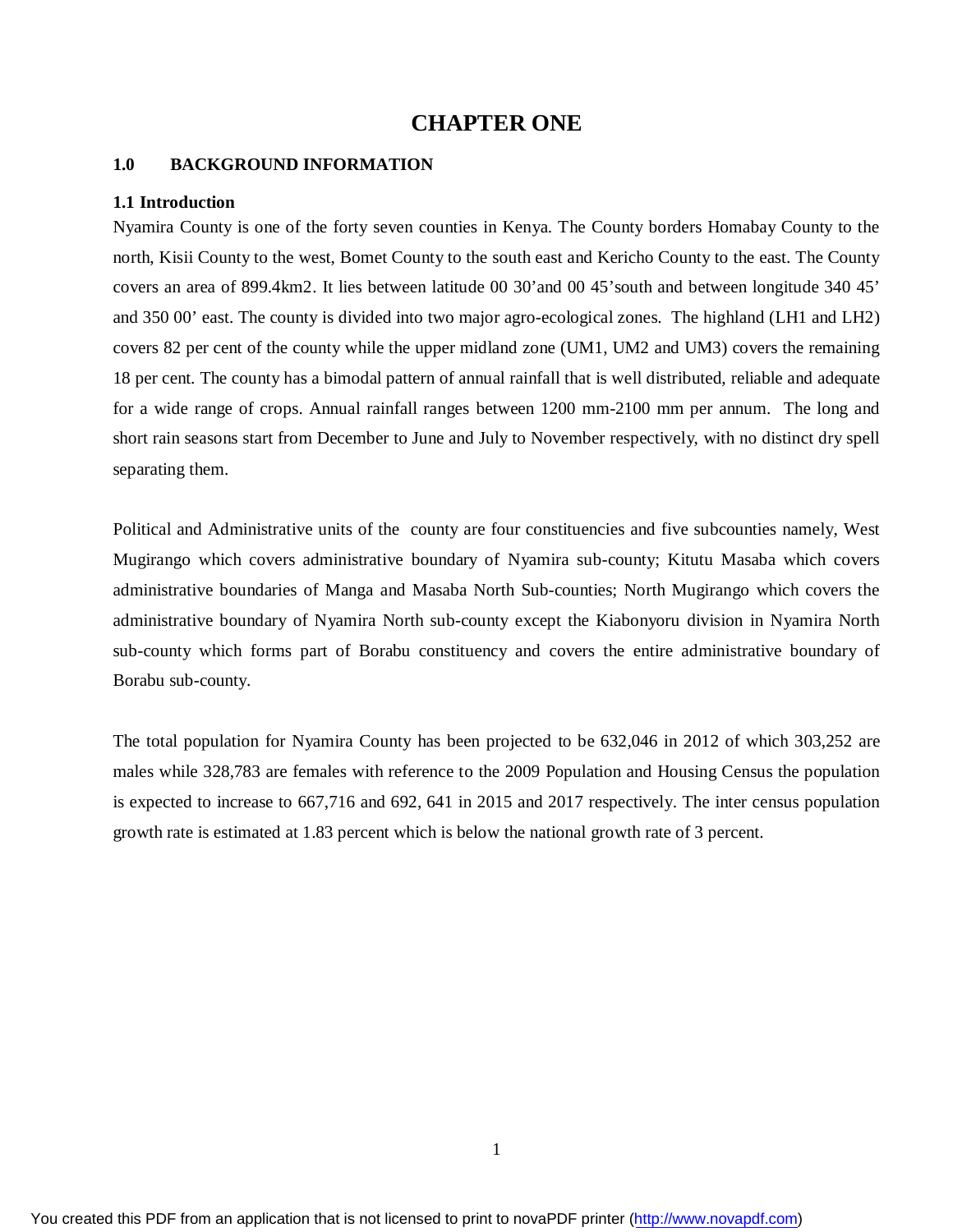

*fig 1: Map showing Location Nyamira County*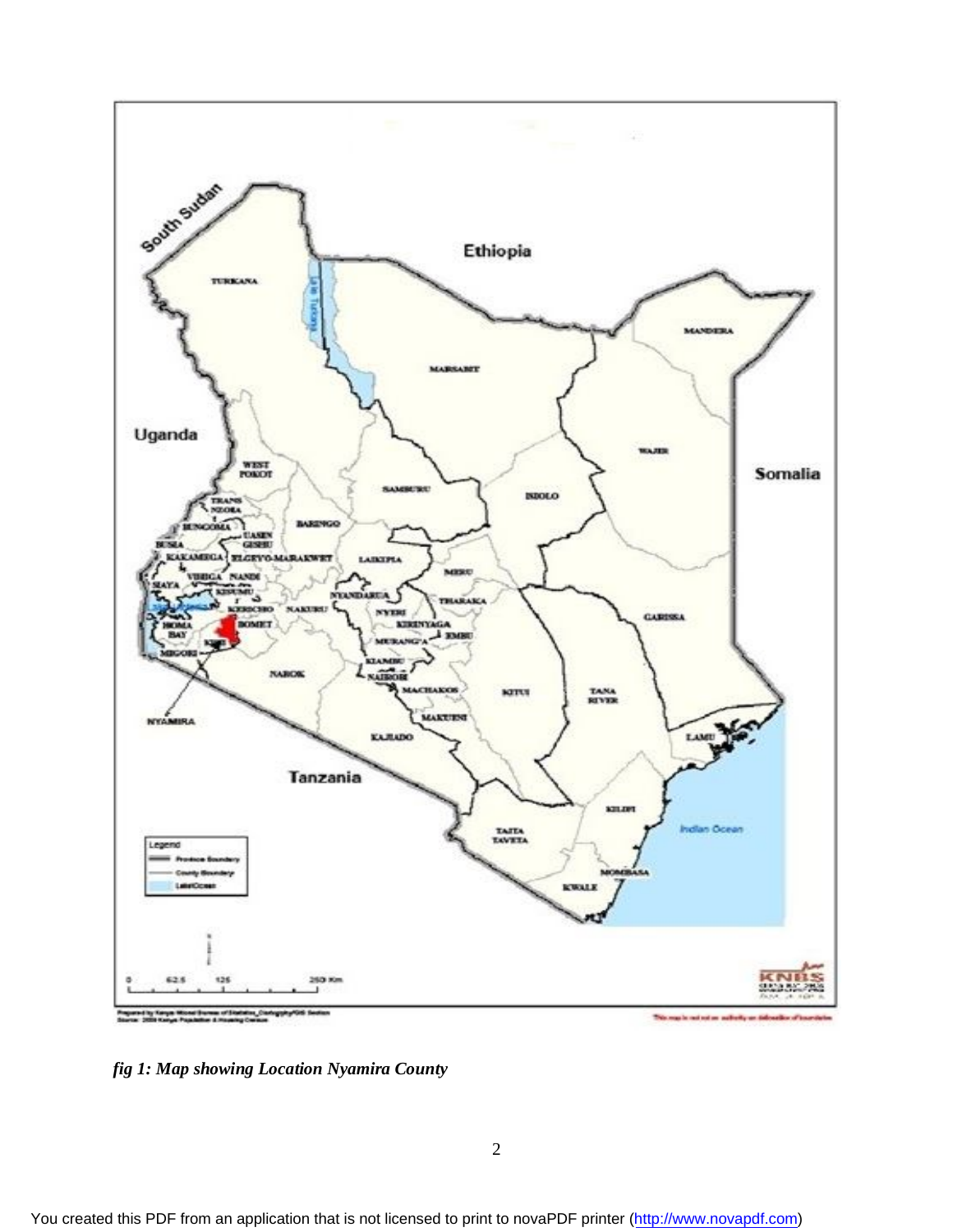## OUTLAY OF NYAMIRA COUNTY



*Map 1.2: Nyamira County Major Urban Areas*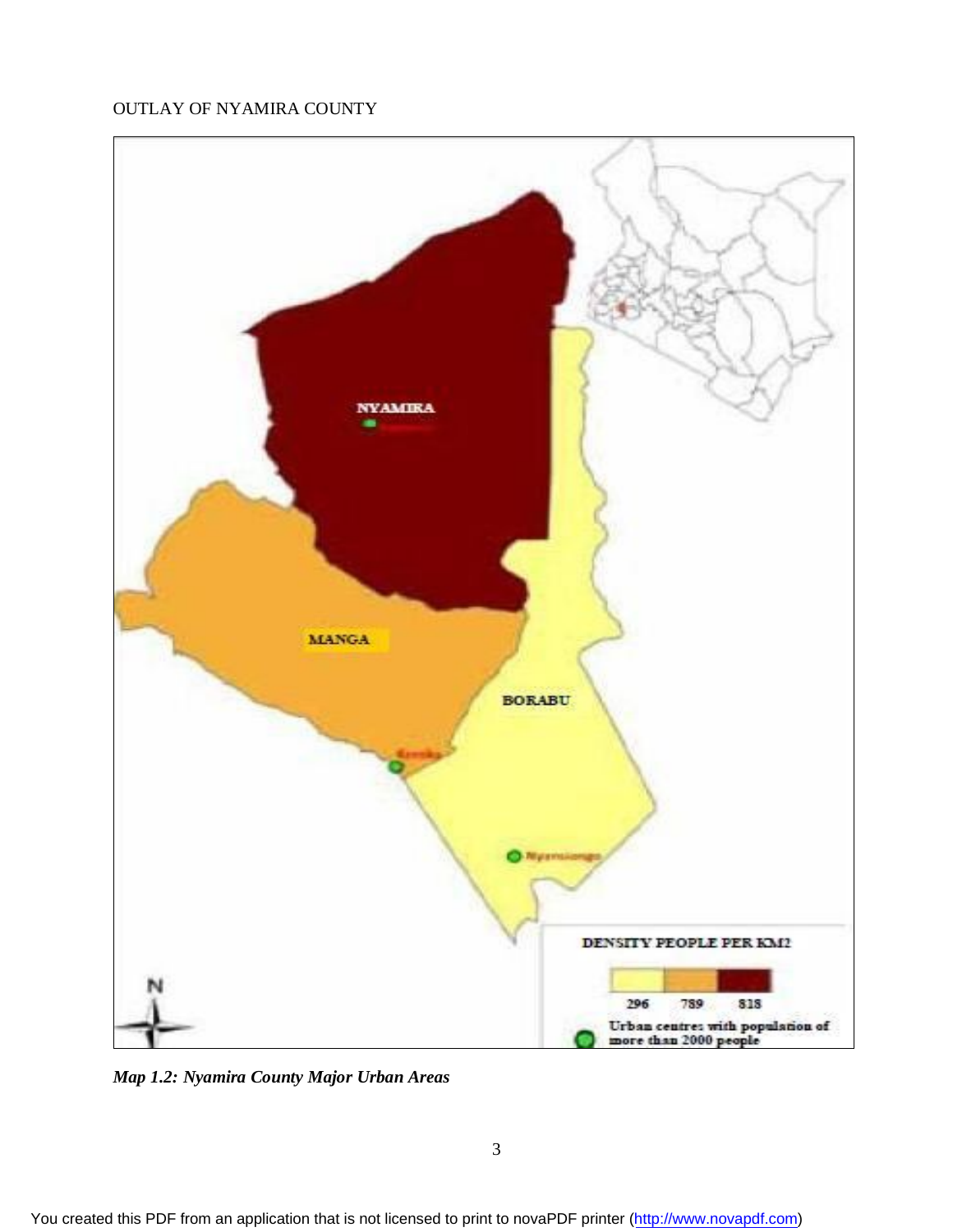#### **1.2 Sectoral development challenges**

#### **1.2.1 National challenges.**

The Ministry operates in an environment influenced by external and internal socioeconomic, legal and political factors, which have impacted on its operations at the national government level thus the county government, will operate appreciating those circumstances while striving to overcome the challenges. These include;

• **Slow pace in implementation of land adjudication process**: Although land adjudication in the trust land started before independence, only one third of the country has been adjudicated. This has mainly been occasioned by numerous pending land disputes.

• **Slow pace of preparation and implementation of physical development plans**: This is manifested in conflicting land uses, informal settlement, encroachment on fragile ecosystem, urban sprawl.

• **Insecure land tenure**: more than half of the land in the country has not been registered thus affecting optimal utilization.

• **Demand for land**: The high population growth rate and insatiable demand for land led to frequent land related conflicts and encroachment on public utility land and protected areas

• **Unique land tenure system in Coast province**: The land problem affecting Coast Province is mainly as a result of absentee landlords and tenants at will arrangements

The net effect of this situation is denial of access and ownership of land to indigenous people.

• **Unsustainable Land Use**: land use practices are largely incongruent with the ecological zones. Land parcels continue to be subdivided into uneconomical units in rural areas while in urban areas informal settlement and urban sprawl are major challenges

• **Multiplicity and inconsistency of laws governing land**: Land is currently governed by many laws some of which are outdated and conflicting. The major Acts include:

Land adjudication/ Consolidation programmes – Land Adjudication Act; (Cap 284), Land Consolidation Act (Cap 283); Administration of Group Ranches – Land (Group Representatives) Act (Cap 287); Settlement programmes – Agriculture Act (Cap 318); Physical Planning Programmes – Physical Planning Act (Cap 286); Surveying and mapping programmes – Survey Act (Cap 299); Land Administration – Government Lands Act (Cap 280), Trust Land Act (Cap 288), Registration of Titles Act (Cap 281), Land Titles Act (Cap 282), Registered Land Act (Cap 300), Sectional Properties Act of 1987, Valuation for Rating Act (Cap 266), Rating Act (Cap 267), Land Acquisition Act (Cap 295) and Land Control Act (Cap 302), Stamp Duty Act (Cap 480).

4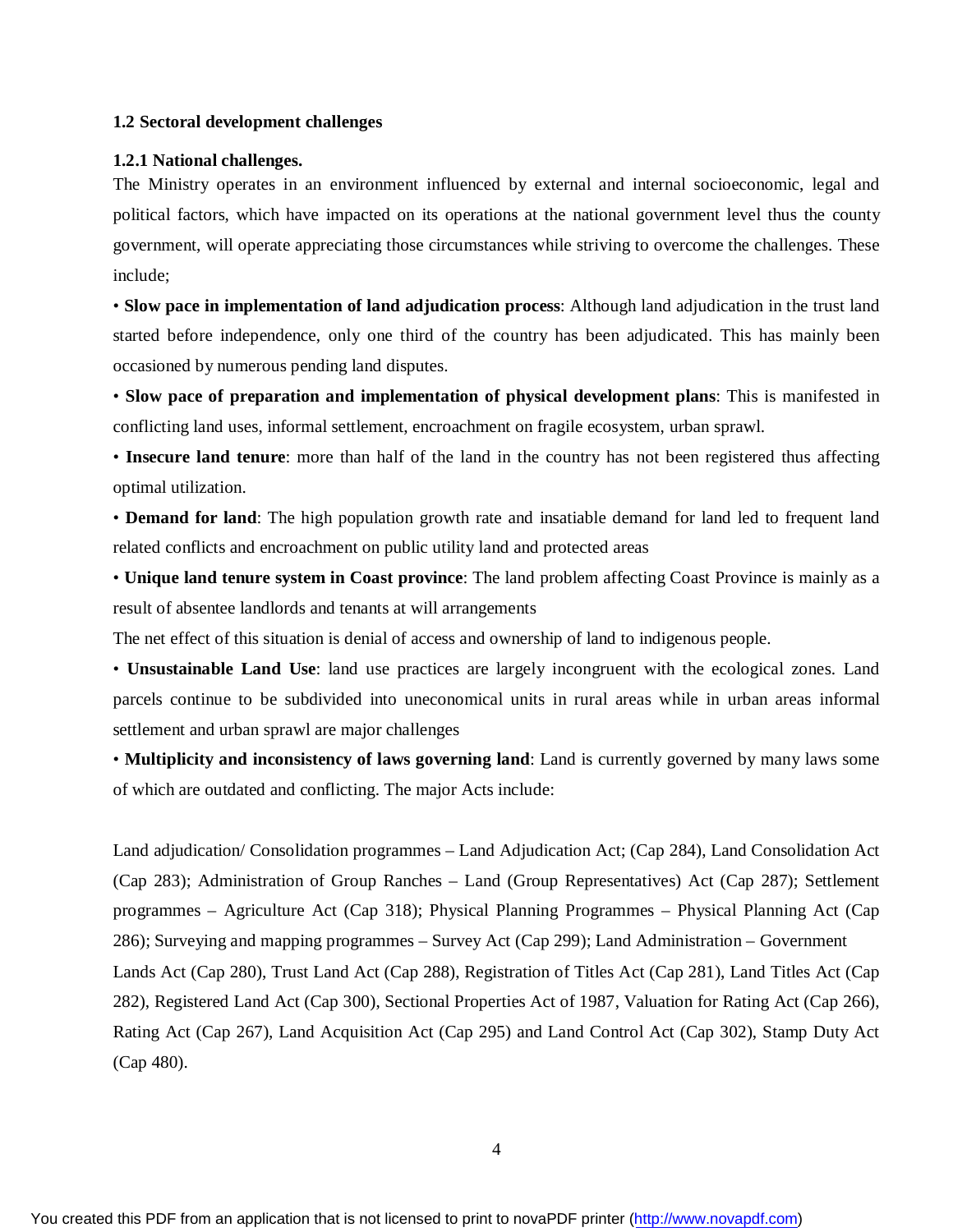• **Manual Land Information systems**: The ever increasing paper-based land records and the manual land management systems is not tenable for efficient and effective land administration.

• **Inadequate Geodetic Control Network**: The existing geodetic control monuments (points) are inadequate, of which 80% have been destroyed/damaged and were based on outdated and various coordinate reference systems.

• **Incomplete coverage of basic mapping**: Only 60% of the country is covered by basic topographic maps (1:50,000) most of which are outdated and in analogue (paper) forms hence cumbersome and expensive to update.

• **Scattered Geographical Information and Quality assurance**: currently geographical information is held by different agencies in different formats and standards which makes it difficult to access. In addition the agencies are not properly coordinated.

Manual systems of quality control and assurance of land and other geographical information is cumbersome.

• **Inadequate Housing Provision;** There exists housing deficit of 150, 000 units in urban areas annually while 300,000 units require improvement in the rural areas. This has further affected the state of employer facilitated housing provision including the various existing housing schemes

• **Mushrooming of slums / informal settlement:** The rapid urbanization processes coupled with alarming poverty levels resulting in establishment of temporary structures as alternative shelter

• **Poor housing maintenance culture;** inadequate resources for housing maintenance which has lead to emergence of dilapidated structures

• **Inadequate funding for Ministry's programmes/ projects**: over the years the Ministry has not been able to fully implement its programmes due to inadequate resources.

• **Pending land and boundary disputes**: this has been occasioned by backlog and inadequate resources.

#### **1.2.2 National Strategic Iinterventions**

The Kenya vision 2030 guides the country on political, economic and socio transformation between 2008 and 2030.The vision 2030 provides the overall policy framework that should lead the country to attain the status of a newly industrialized country by the year 2030. In the process of implementing the vision, various challenges have been highlighted which include; ensuring continued macroeconomic stability, increased international competition due to changing global economic trends, minimizing institutional risks especially corruption and security, scaling up the quantity and quality of infrastructure especially condition of roads, access and reliability of water, cost of energy, promoting efficiency through adoption of new technologies, improvement in governance and reducing transaction costs of doing business and raising the level of investment.

Land management faces various challenges including high inequality in land ownership, existence of many incompatible land laws, weak legal and administrative framework for resolution of land ownership disputes,

5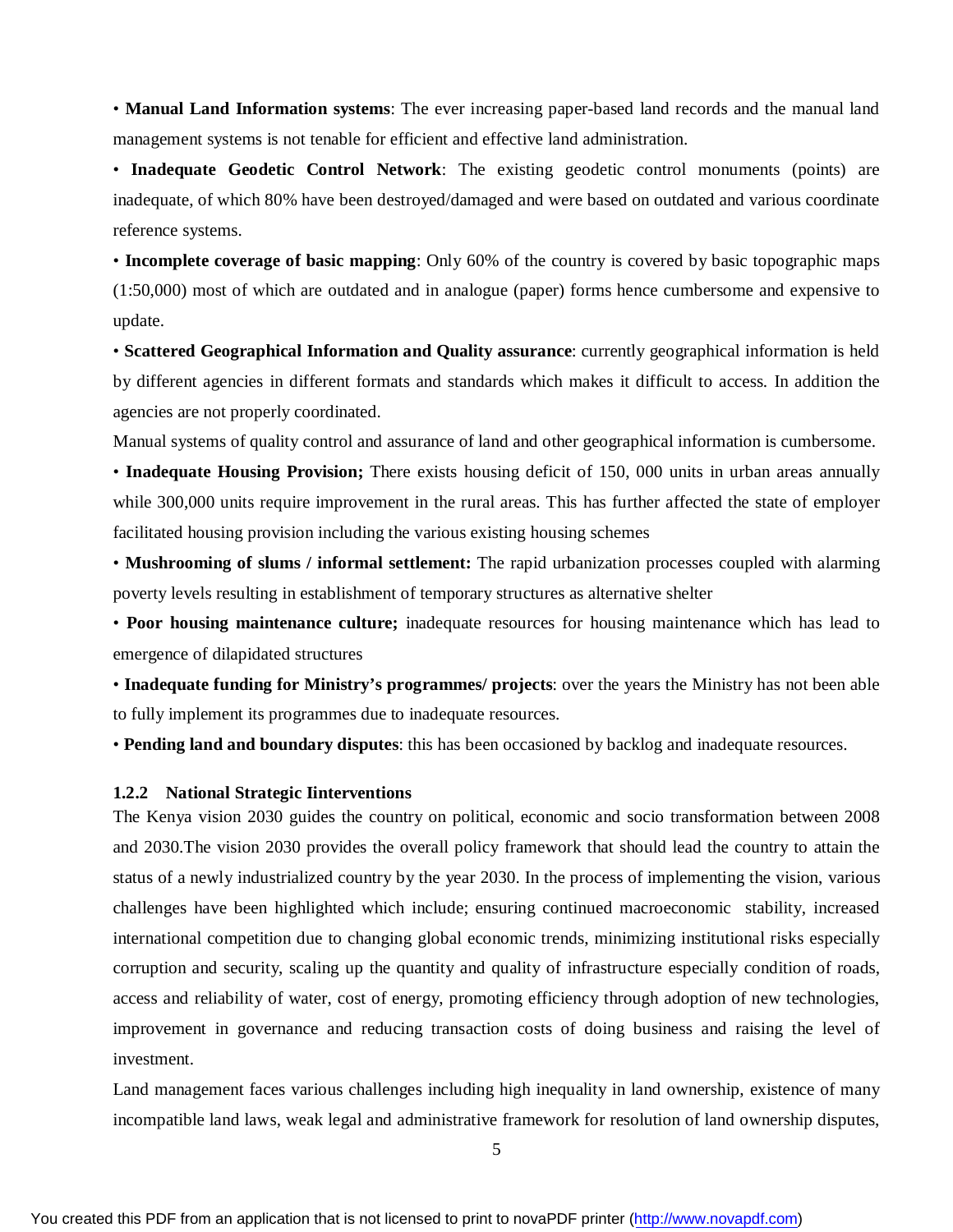long and cumbersome process of registration of land and transfer of ownership. The challenges have resulted to squatting and landlessness, tenure insecurity, conflicts, under-utilization and subdivision of agricultural land, disinheritance of some groups and individuals.

Other interventions include;

- Promotion of appropriate Building Materials and Technologies
- **Implementation of slum upgrading and prevention strategies**
- Kenya Informal Settlement Improvement Project
- Review and alignment of various legislative frameworks to constitutional provisions and vision 2030
- **•** Preparation of the National Spatial Plan
- Harmonization of the various land legislations
- Computerization of land records for efficient and faster service delivery

#### **1.2.3 County challenges**

Sector challenges at the county level cuts across housing, land, spatial planning, settlement and survey. Land is an important factor of production because it provides the foundation for all other activities such as agriculture, water, settlement, tourism, wildlife, forestry and infrastructure. Land issues are important to the social, economic and political development of the county. Secure land tenure, sustainable land-use planning and equitable distribution of land contribute to food security and social-economic development of a county.

The main challenges facing the sector operations include:-

Population pressure, insecure land ownership, Unsustainable land use, Land administration and manual land information systems. The housing sector is characterized by inadequate housing stock, poor housing condition, high cost of construction materials, ineffective legislation.

**Population pressure:** In most parts of the county there is a high population densities, cultural practices on inheritance and the fact that most land owners live on their own plots in the rural areas have resulted in highly fragmented and hence uneconomical plot sizes.

In some of these areas land scarcity and population pressure has led to conversion of marginal lands (such as catchment areas and hill slopes) into farm land leading to increased vulnerability and environmental damage. Consequently, the concerned groups are made economically worse off, barely able to meet their subsistence needs.

**Insecure land ownership:** large disparities exist with regard to ownership of land in the county particularly in high potential regions where a few individuals own large tracts of land (most of which is idle). In addition, glaring disparities exist with regard to gender, with few women owning land. The underlying causes of disputes include, historical land allocation disputes; uncontrolled sub-divisions; encroachments of public utility plots;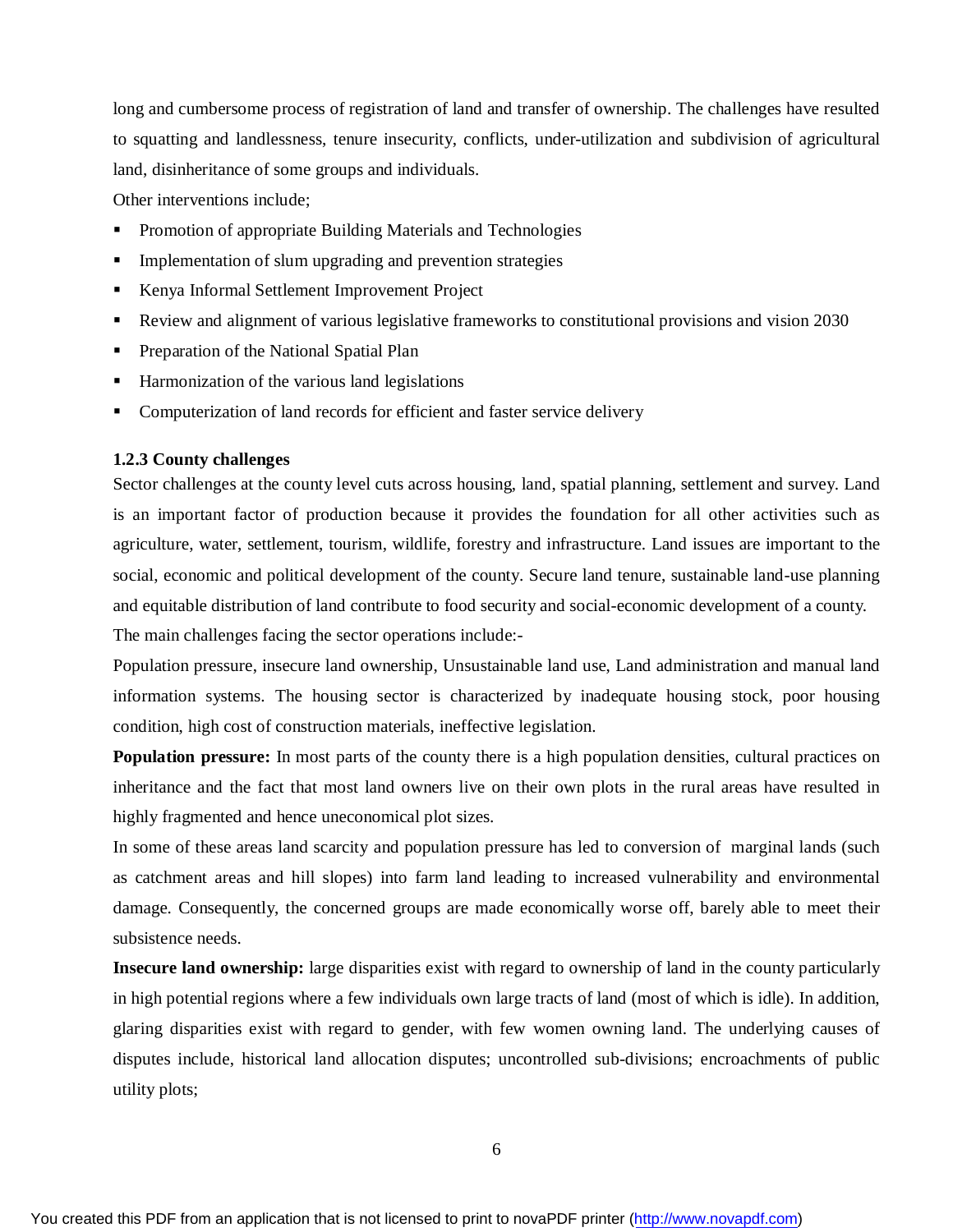**Unsustainable land use**: in rural areas land use practices are largely incongruent with the specific ecological zones. Uneconomic land sub-divisions, coupled with poor land use practices are responsible for accelerated land degradation and declining land productivity while in most of the urban centres there is uncontrolled development.

**Land administration:** land is currently governed by many sectoral laws, most of which are in conflict. This presents great difficulties in land administration and management, harmonization of land laws into one statute will reduce the multiple allocations of the deeds.

**Manual land information systems**: over the years the land records have grown to unprecedented level. This together with the manual system carried in land transactions is not tenable for expeditious land transactions. It is important to computerize and records for easy retrieval and storage of land records.

**Inadequate housing stock;** The establishment of county government in Nyamira has led to increased migration into major urban areas thus creating pressure on the already limited housing stock.

**Poor housing condition;** Houses within the county exhibit poor maintenance thus calling for urgent redress **High cost of construction materials;** Building materials like quarry stone and sand are non-existent within the county and are sourced from neighbouring counties at an exorbitant cost

**Ineffective legislation;** Currently the housing sector services are guided by the National Housing Policy of 2004 and no functional act of parliament

#### **1.3 development agenda**

## **1.3.1 County Strategic Interventions**

To address these challenges, the county government will develop and implement policy, legal and institutional reforms on security of land tenure, land use and development, and on sustainable conservation of the environment in consultation with relevant institutions and stakeholders.

The national land policy has been approved to address land administration and management problems. It provides a framework and defines key measures required to address the critical issues of land administration, access, land-use planning, and restitution of historical injustices, environmental degradation, conflicts, and proliferation of informal settlements, outdated legal framework, institutional framework and information management.

The national land policy was adopted in 2009 and a national spatial plan and land-use policy are being developed. The land-use policy will address the challenges of rapid urbanization, inadequate land-use planning, unsustainable production, poor environmental management, and inappropriate ecosystem protection and management.

Transforming land for better and sustainable use, land management and housing development shall be addressed under the following interventions;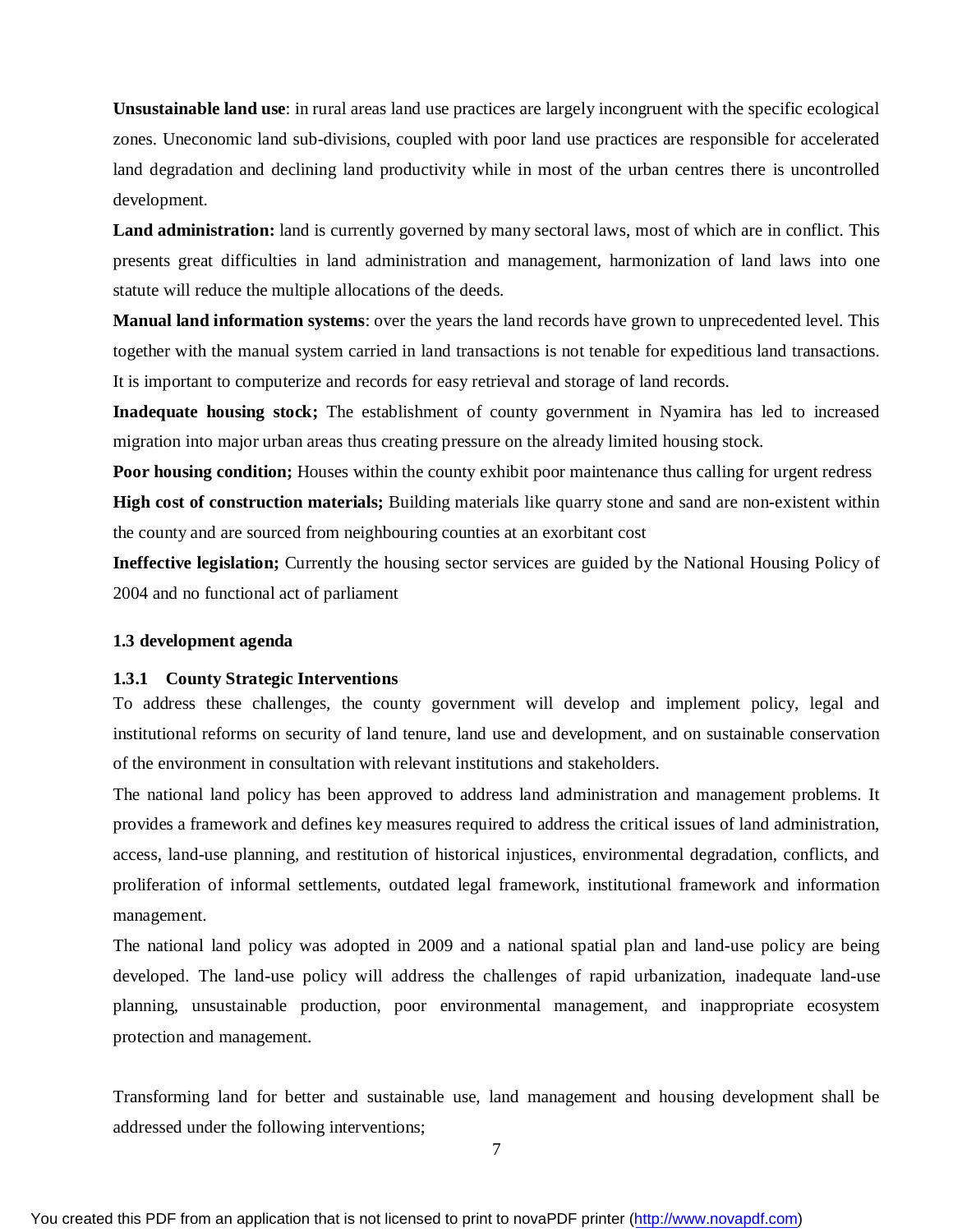- Creating a consolidated county geographic information system (GIS)-based data system/Computerization of land registry
- developing and implementation of the County Spatial Plan and Local Physical Development Plans
- developing and implementing county sectoral master plan
- developing and implementing a county disaster management master plan
- investing in institutions and infrastructure
- Setting up a land bank through public-private partnership
- Developing and maintaining a public land inventory
- Establishment of county habitat committee
- Housing development strategy interventions

## **Creating a Consolidated county GIS-based Data System/Computerization of Land Registry**

The county land records are based on general boundary and there is need to have a computerized management information system to speed up land-based transactions, a GIS-based land management information system will be necessary. This will contribute to good governance and improved security of tenure.

The system will also enhance efficiency and effectiveness in the delivery of services to all Kenyans, especially the poor. Further, it will enable the capture, management and analysis of geographically referenced land-related data to produce land information for decision making in land administration and management. Investments will be directed at revamping the recording system, revising land maps and computerizing the land registries to reduce the amount of time taken in service delivery.

## **Developing and implementing of the county spatial plan and Local Physical Development Plans**

Land remains under-exploited for agricultural production. In rural areas, land-use practices are largely incongruent with the specific ecological zones. Uneconomic land subdivisions coupled with poor land-use practices are responsible for accelerated land degradation and declining land productivity. In urban areas, proliferation of informal settlements, urban sprawl and encroachment into protected land remain key challenges.

This intervention will facilitate the development and implementation of an sect oral land-use master plan for more efficient use of all forms of land.

### **Investing in Institutions and Infrastructure**

The legislative framework to handle land-related cases is weak. This has contributed to a backlog of disputes in courts. In addition, land issues are governed by many laws, most are incompatible with each other. This has led to complexities in land administration and management.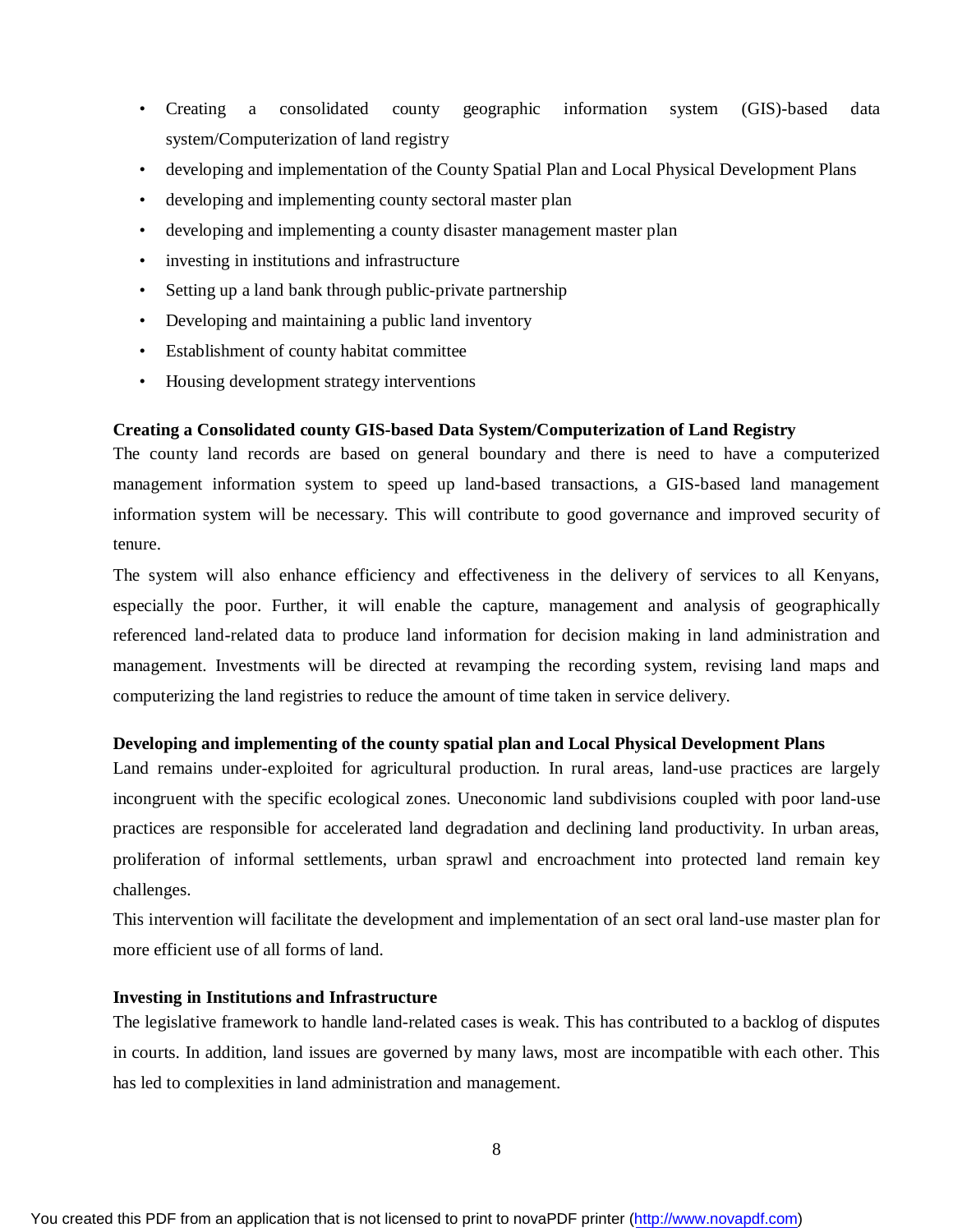Progress in addressing these challenges is being made through the National Land Policy, which principally provides an overarching framework for access to, planning and administration of land in the country.

#### **Setting up a land bank through public-private partnership.**

Land space in Nyamira county remains one of the outstanding challenges as there are no readily available land for any anticipated infrastructural developments ,any land that was available was either grabbed or not set apart sufficiently during land adjudication and settlement process. It will be a prerequisite for the county Government to provide incentives to private land owners to offer their land for a joint public-private partnership.

## **Developing and implementing a county disaster management master plan**

The county is divided into two major agro-ecological zones. The highland (LH1 and LH2) covers 82 per cent of the county while the upper midland zone (UM1, UM2 and UM3) covers the remaining 18 per cent. There is lack of legal, policy and institutional framework for prevention and management of land related disasters. To avoid loss of human and animal life, negative impacts on agriculture, the natural environment and destruction of property, the county government will be committed to setup a disaster management master plan.

#### **Developing and maintaining a public land inventory.**

There is lack of a detailed record of all public land alongside their status in the county thus hindering prospecting planning. In order to spur investments and to safeguard against misuse of public land the county government is committed to developing and maintaining a public land inventory system.

## **Housing Development Strategies**

The department of Housing aims to put up strategies that will ensure the County housing development and increased housing stock is achieved. The initiative is achievable in two ways notably; lobbying for government funds and creating an enabling environment for private sector engagements in housing affordable housing provision. Other strategies will involve stakeholder sensitization and public awareness creation on the anticipated benefits to be derived upon constructive participation on all County development agenda including allowing for infrastructure planning and releasing ancestral land to catalyze planned development especially housing infrastructure as well as housing stock increment for owner occupier, rental housing in the real estate realm.

## **Establishment of County Habitat Committee**

The Ministry is the County Focal Point on Human Settlement matters and charged with the responsibility of coordination of stakeholders for participation in the local, national and international fora. This vital role will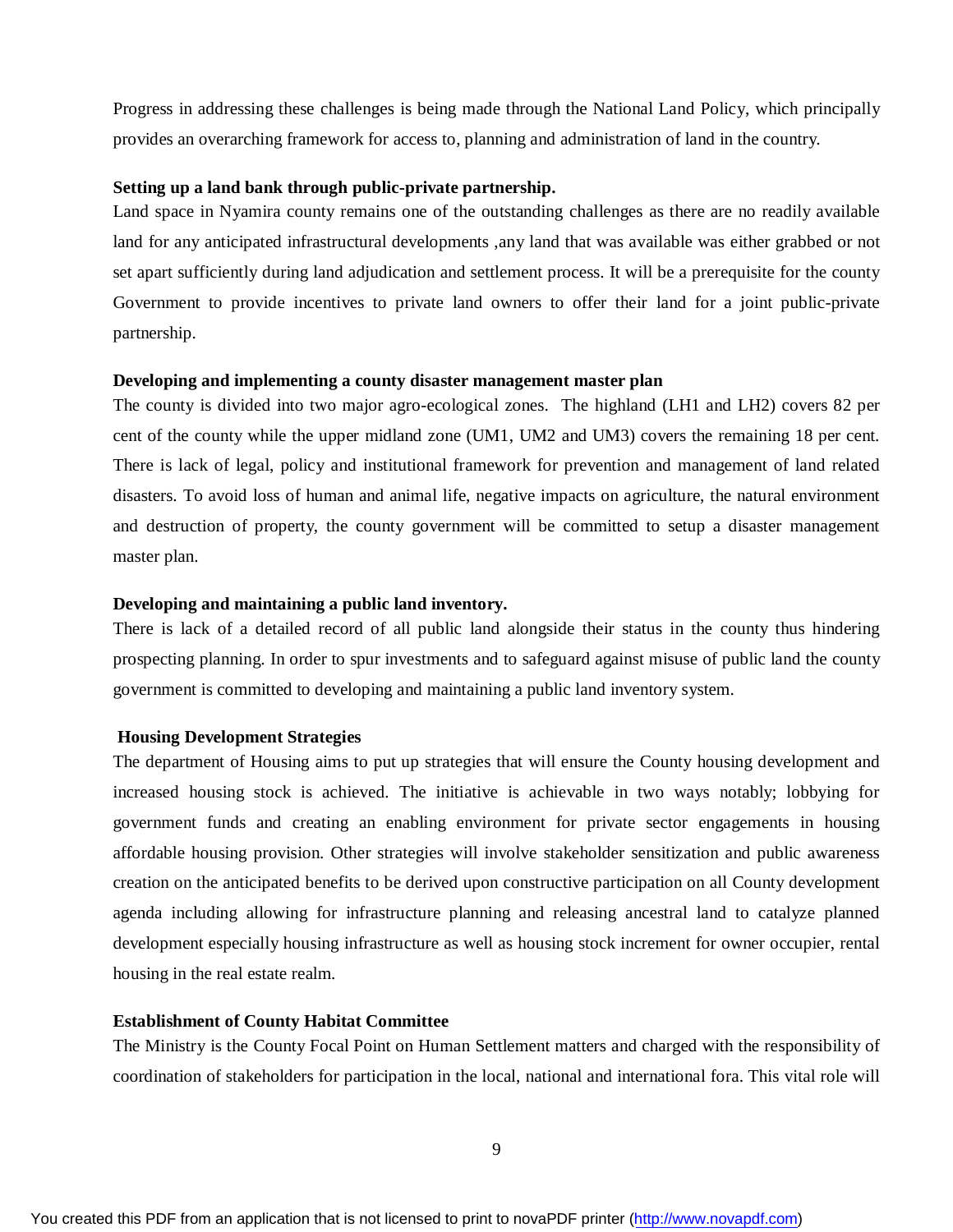be achieved through the County Habitat Committee whose formation will include key stakeholders within the County.

## **1.4 Sectoral resources and the contribution to the economy**

#### **1.4.1 National sectoral priorities anchored in vision 2030 and flagship projects**

Kenya vision 2030 is the new long-term development blueprint for the country. It is motivated by a collective aspiration for a better society by the year 2030. The aim of Kenya Vision 2030 is to create " a globally competitive and prosperous country with a high quality of life by 2030". It aims to transform Kenya into " a newly- industrializing middle- income country providing a high quality of life to all citizens in a clean and secure environment". Simultaneously, the Vision aspires to meet the MDGs for Kenyans by 2015. The vision is anchored on three key pillars: Economic, Social, and Political governance. The economic pillar aims to achieve an average economic growth rate of 10 per cent per annum and sustaining the same till 2030 in order to generate more resources to meet the MGDs and vision goals. The Vision has identified a number of flagship projects in every sector to be implemented over the Vision period and to facilitate the required growth rate. The identified flagship projects directly address priorities in key sectors such as agriculture, education, health, water and environment. The social pillar seeks to create just, cohesive and equitable social development in a clean and secure environment. The political pillar aims to realize an issue – based, peoplecentered, and results- oriented and accountable democratic system.

#### **1.4.2 Land reforms**

The economic, social and political pillars for Kenya Vision 2030 will be anchored on foundations that relate to land reforms and public sector reforms.

Land is a critical resource for the social- economic and political developments spelt in Vision 2030. Respect for property rights to land, whether economic transformation land policy, which, therefore, must be completed as a matter of urgency. The policy will facilitate the process of land administration, the computerization of land registries, the establishment of spatial data infrastructure in order to track land use patterns, and the introduction of an enhanced legal framework for faster resolution of land disputes. Further, land reforms will create an enabling environment towards establishment of land bank for housing development.

#### **1.4.3 Continuity in Governance Reforms**

The county Government remains fully committed to continuing governance reforms. These will be deeper and accelerated in order to create a better environment for doing business, and for the full enjoyment of individual rights as entitled under the constitution.

10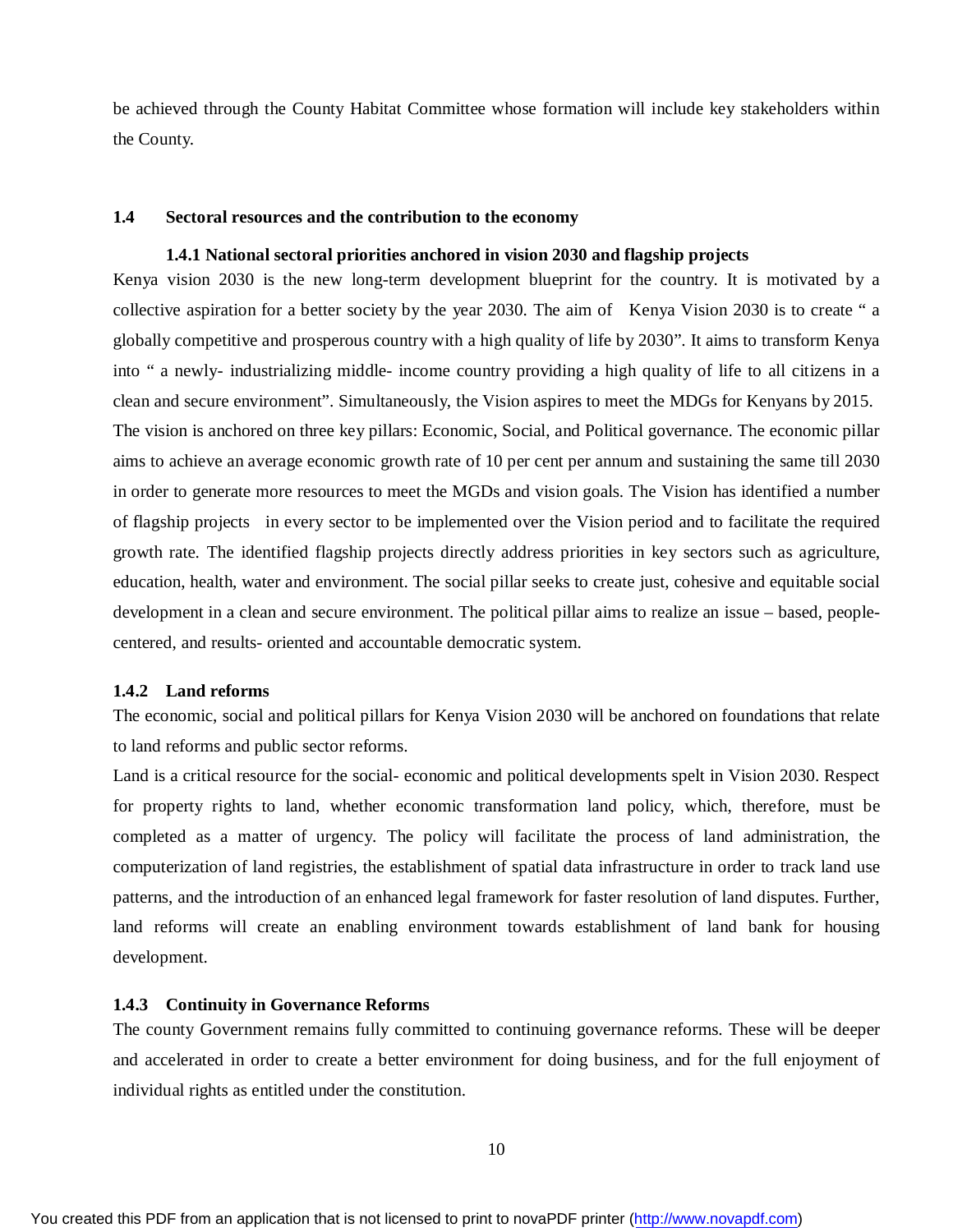#### **1.4.4 Enhanced Equality and Wealth Creation Opportunities for the Poor**

No society can gain the social cohesion, predicted by Vision 2030 if significant sections of it live in abject poverty. To that extent, the county government of Nyamira will endeavour to promote equity as a recurrent principle in all its economic, social and political programmes.

**1.4.5 Housing and Urbanization:** Given the current demographic trends, Kenya will be predominantly urban country by 2030. The county must, therefore, plan for provision of high quality urbanization programme in a sustainable environment. This will be attained through: better development of and access to affordable and pursuit of targeted key reforms to unlock the supply potential of the housing sector; and initiation of urban planning and development strategies across the county. The Constitution of Kenya 2010, Article 43 (1)(b) mandates the Government to facilitate provision of adequate affordable housing and reasonable standard of sanitation to all citizens in a progressive manner.

Attention is drawn to the fact that Nyamira County experiences an acute deficit of housing in terms of office space as well as residential accommodation. A major problem observed is inadequate planning that has led to haphazard development of houses as well as scarcity of land within the town sphere. As County structures are established, the housing problem cannot escape the attention of the authorities and the stakeholders, with no exception to local residents.

Given that Land is a key determinant in housing development and basic infrastructure provision, acquiring land for the same is key and forms an immediate undertaking. There exists few Government land though largely inadequate to perform the task at hand. Some of the conspicuous development sites are; The County Commissioner's Office Compound (complex), County Assembly site, and Sironga area among others. In earlier meetings held by the County team with the aim of identifying where to locate the County Government, proposals were made to have the County Government offices permanently established at Sironga. But, on an interim basis, it was suggested that the team temporarily occupy the former County and Town Council facilities as plans were being made to have the desired facilities constructed and operationalized at Sironga.

The County Directorate of Housing, in consultation with the Physical Planning and Land Registrar's Office finds it ideal for the County Government offices to be permanently planned at the County Assembly compound, thereby creating room for planning of residential units at appropriate sites within Sironga area and official resident for Governor, Deputy Governor and Speaker of the County Assembly within Nkora area. Further, there is need to evaluate all existing government housing units in consultation with the National Government (Ministry of Land, Housing and Urban Development, and National Treasury),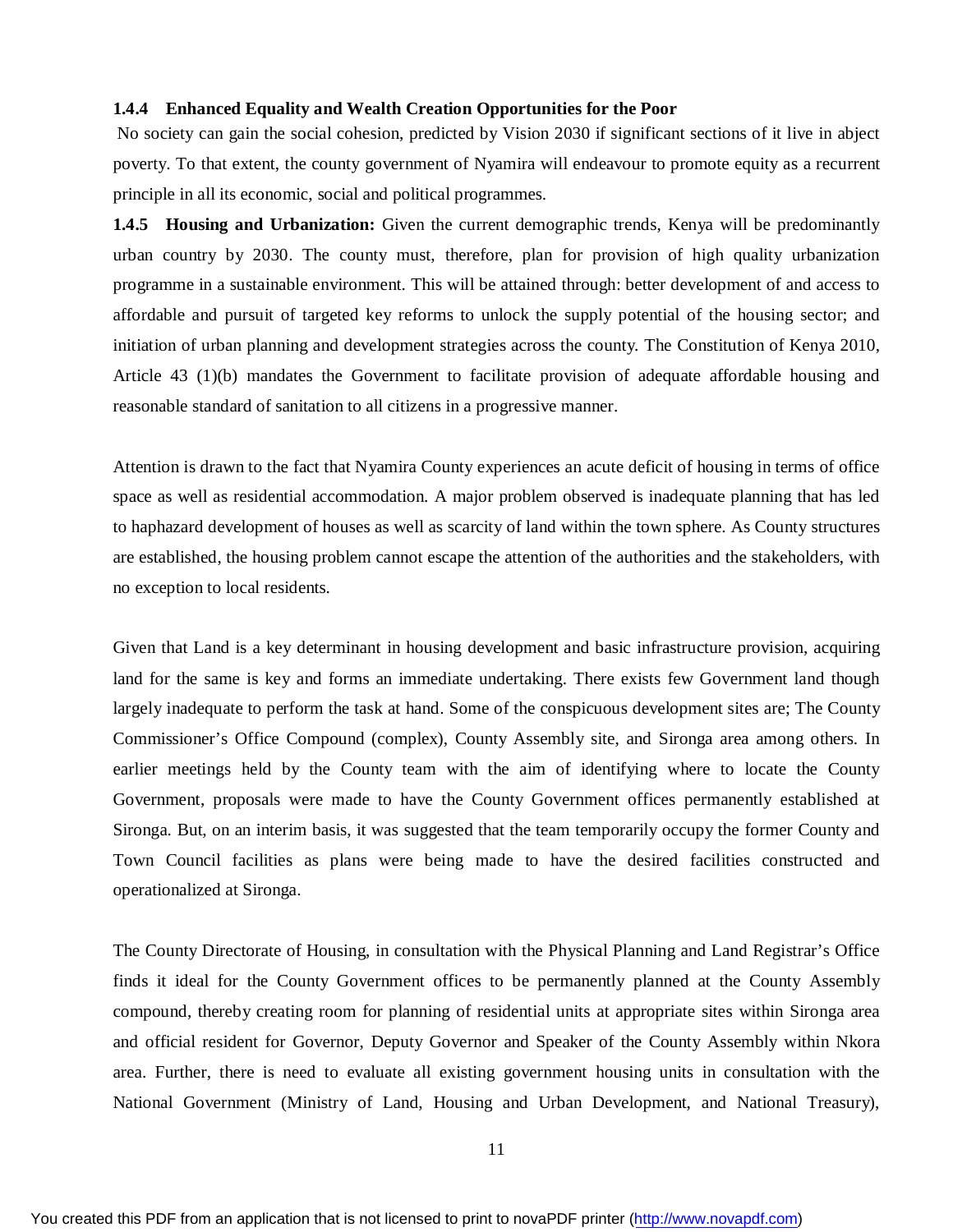Transitional Authority, National Land Commission. This should be done with the aim of improvement and increasing the housing stock in such sites.

#### **1.4.5 Democracy and Public Service Delivery**

The 2030 Vision aims to create "a people centered and politically – engaged open society". Specific targets will involve: pursuing reforms necessary to devolve power and to move budgetary resources and responsibility to local governance institutions; encouraging formal and informal civic education and action programmes; and promoting open engaging between government and civil society, as well as the free flow of information notably, through better and continuous engagement with the media.

#### **1.4.6 Transparency and Accountability**

Vision 2030 aims to create "transparent, accountable, ethical and result-oriented government institutions". Specific strategies will involve strengthening the legal framework for reducing corruption and enhancing ethics and integrity; promoting results- based management within the public service, encouraging public access to information and data; introducing civilian over sight around the key legal justice and security institutions; and parliament's legislative oversight capacity.

Security, peace- building and conflict management Vision 2030 aims to provide" security to all persons and property throughout the public", Specific strategies will involve promoting public- private cooperation and civilian / community involvement for improved enforcement of law and order; promoting processes for national and inter- community dialogue in order to build harmony among ethnic, rational and other interest groups; promoting peace building reconciliation to improve conflict management and ensure sustained peace within the country; and inculcating a culture of respect for the sanctity of human life that does not result to the use of violence as instrument of resolving personal and community disputes. This should start with the family, schools, the church and all institutions.

## **1.5 Sectoral Roles**

#### **1.5.1 Land**

In Kenya, land tenure is classified into three broad categories: communal land, Government trust land, and privately owned land. The communal land ownership system is based on traditional customary rights, and all individuals born in that community have a right to use but not sell it. Government trust land is land held by ministries, state corporations or other public institutions for public use such as buildings, forests, research and national parks. Privately owned lands are registered; the owner holds the title under a freehold or leasehold system. The owner of such land can use it as collateral to access credit. Private ownership of land has encouraged investment and long-term improvements or development on farms to create a secure market for land.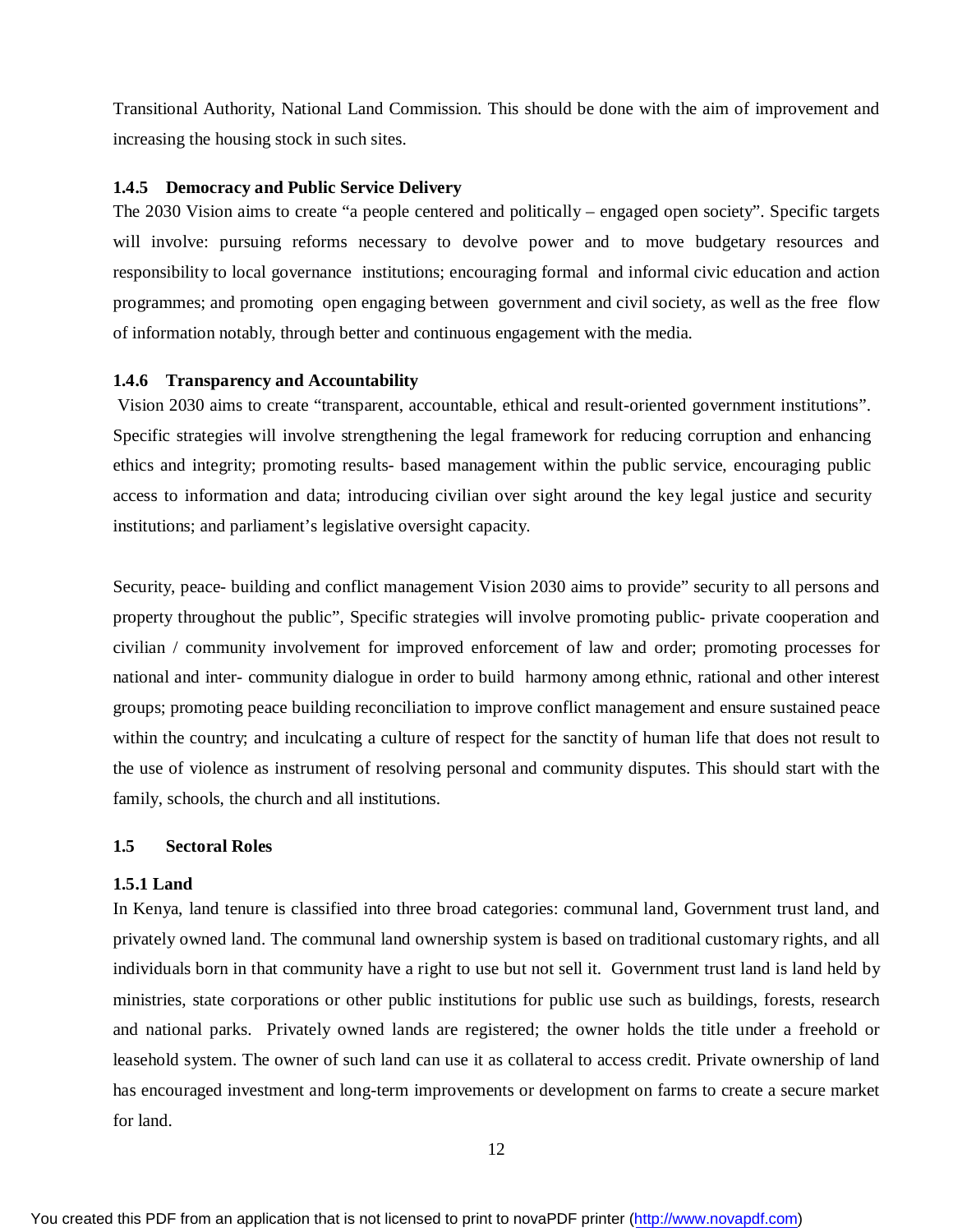Land is critical resource that is central to economic, social and cultural development worldwide. In Kenya various policy documents emphasize the importance of land. some of these documents are; the strategy for revitalizing agriculture(SRA, 2004- 2014), the economic recovery strategy for employment and wealth creation(ERS, 2003-2007), national poverty reduction plan, the poverty reduction paper(2001), various successful development plans , vision 2030 and now the Nyamira county integrated development plan (2013-2017). Constitutionally, land is central category of property in Kenya treated as principal source of livelihood and material wealth and invariably carries cultural significance for many Kenyans; hence land should be held, used and managed in a manner that is equitable, efficient, productive and sustainable for prosperity and posterity. The origin of land question in Nyamira County has traces related to political, economic, social, cultural and legal aspects which are manifested in contemporary several strained development issues like rapid population growth, rapid urbanization, gross disparity, inaccessibility, productivity, environmental and conflict over land and land based resources.

The county government of Nyamira has tasked the Department of land, housing and physical planning to be the main county entity charged with responsibility of ensuring proper land administration and management ,providing housing policy framework as anchor for all infrastructural facilities related to land activities within the county. The department of land, housing and physical planning comprises of six departments namely: lands, survey, physical planning, land adjudication and settlements, housing and administration with following legal and administrative duties;

### **1.5.2 Physical Planning Department**

The physical planning department is charged with the responsibility of preparation of the County Spatial Plan, Local Physical Development Plans, Provision of advisory services on appropriate use of land and control of developments within the county. The core mandate of the department is spatial planning and regulation of physical developments within the county through the following functions;

## **1) Formulation of plans**

Formulation of Spatial Plans/Local Physical Development Plans, policies, guidelines and strategies to ensure provision of relevant infrastructure/necessary amenities within the towns/ urban centres using participatory and empowering approaches. These are plans for an area or part thereof of a town or urban area or trading centres or market centre. These plans are prepared to guide socio-economic and infrastructural development of projects within the county. A plan is usually required as a basis for development control, guiding public infrastructure, investment, land acquisition or allocation for development projects.

13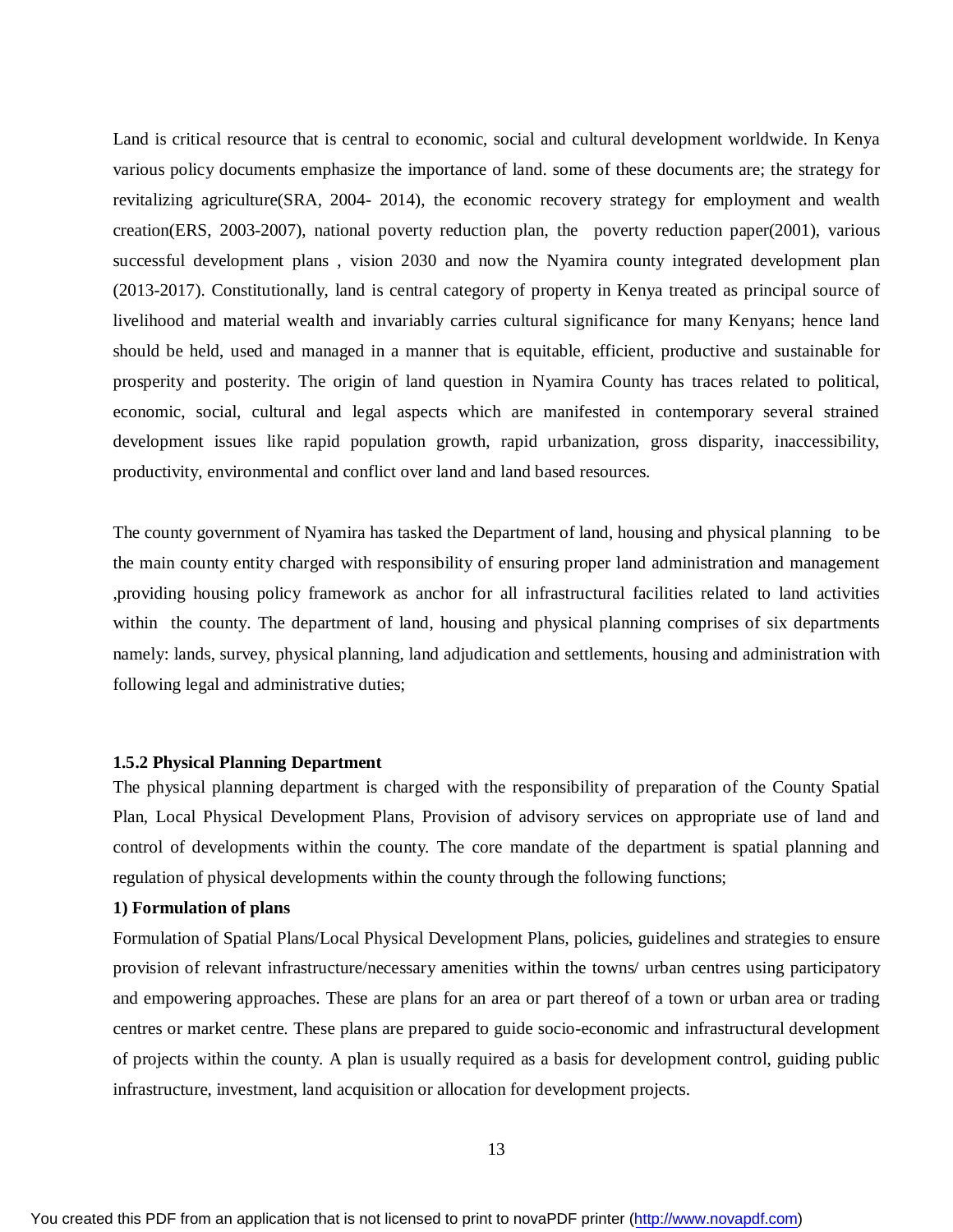#### **2). Preparation of Part Development Plans**

Part Development Plans (PDPs) are plans that indicate precise sites for immediate implementation of specific projects or for alien purposes for Public Purpose. Part development plans are prepared from the main development plan to accommodate a specific development project and forms the basis for land allocation. A part development plan may also be prepared to introduce minor changes to a development plan. This process has to be carried out in consultation with the National Land Commission.

### **3). Development control**

The Physical Planning Office recommends approval of physical development applications in the County. These include Building Plans, Subdivision Plans, Change of Users, Extension of user, Extension of Lease, Land Amalgamation and EIAs.

#### **4).Advisory services**

Advice the County Government and the National Land Commission on the most appropriate use of land including land management matters such as change of user, extension of user, extension of lease, subdivision of land and amalgamation of land The department also attend to and advise members of the public on Physical Planning issues within the county. As such, members of the public are expected to walk into the Physical Planning Office to get any kind of assistance required on spatial planning issues.

## **5). Conflict resolution on matters arising from County Spatial Planning**

This is done on all conflict related matters arising from County Spatial Planning and implementation. These involve holding meetings as one of the conflict resolution mechanisms within the county.

#### **1.5.3 The Housing Department**

The roles of the Department of Housing in the current dispensation include;

- Management of strategic national government houses
- Acquisition of titles for strategic national government houses
- Technical advisory services to county/national government agencies
- Implementation of social and physical infrastructure policies and strategies for slum upgrading
- Carrying out County housing surveys
- Office accommodation for both national and county government functions
- Facilitating access to housing through various strategies and programmes
- Audit for assets (housing) of the national government
- Planning and development of Housing Infrastructure Projects
- Promote research, identification and dissemination of information on appropriate low cost building materials and technologies and best practices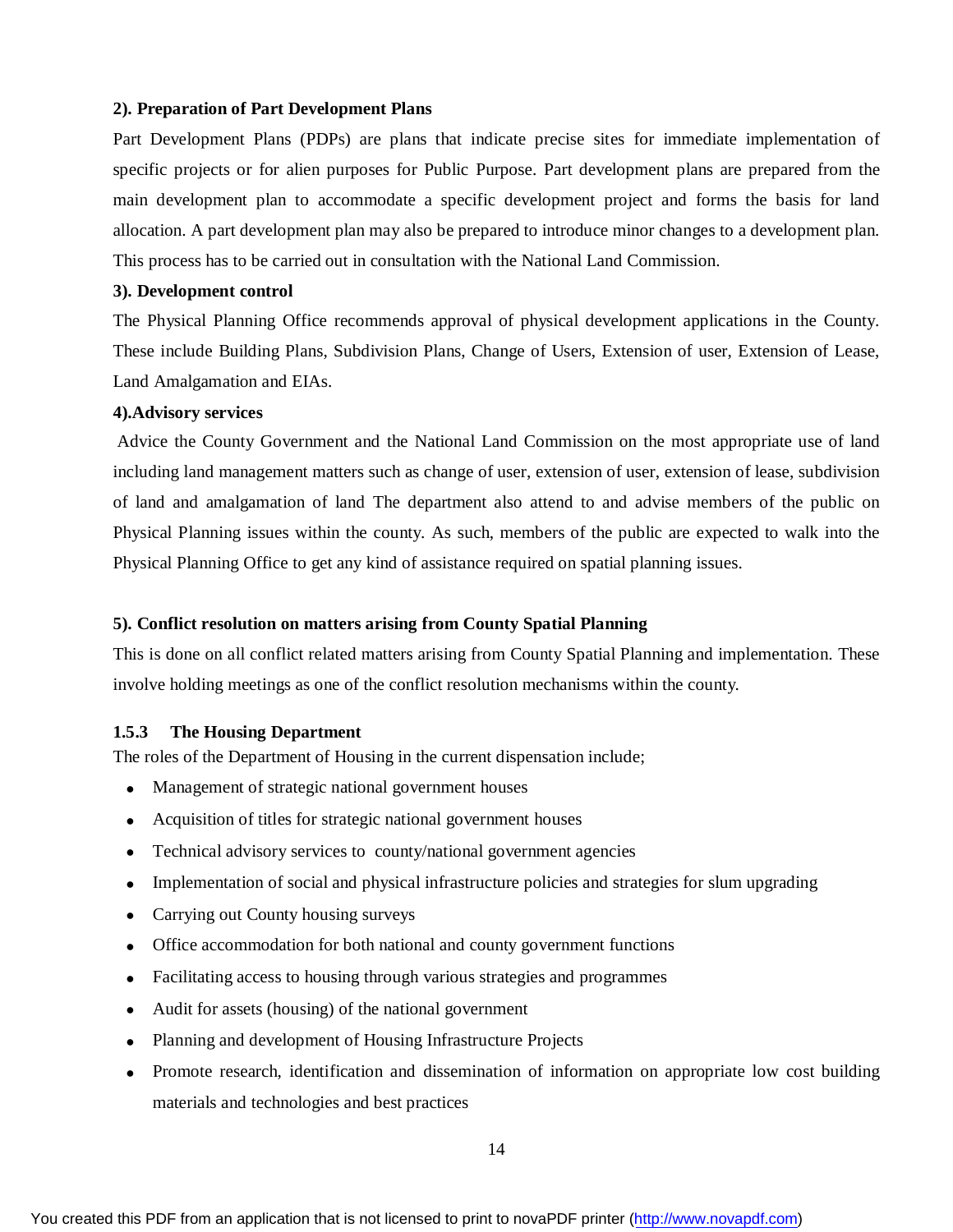- Identification, implementation and management of projects in slums and informal settlements to improve living standards (roads, provision of water, sewerage system, electricity, sanitation, garbage collection points and income generating activities)
- Conducting research on housing and human settlement
- Preparation of county budgets and profiles as per the Transition to Devolved Government Act 2012
- Promote housing development by government and Public Private Partnership
- Mainstreaming Environmental Impact Assessment in housing programmes
- Maintenance and security of Government houses (both pool and institutional)
- Facilitating dispute resolution among landlord-tenants in controlled residential tenancy

## **1.5.4 The Survey Department**

The main services offered are processing mutation surveys and assisting the county land registrar on technical matters pertaining to boundary disputes. Most of the area is covered under general boundaries thus there is a tendency to experience more disputes in future.

During the plan period, the department will focus on the following key strategic areas;

- Establishment and maintenance of geodetic control network
- Surveying, inspecting of maintaining national and international boundaries
- Calibration and maintenance of precise distance and angular measuring equipment used by departmental surveyors.
- Acquisition of small and large photographs for mapping
- Maintenance of all aerial photographic records and supplying the same to other organizations.
- Surveying of production of large and small scale topographic maps.
- Production of the national atlas of Kenya
- Execution of new grant surveys and compilation of deed plans and R.I.Ms
- Approving all title surveys.
- Production of plans for gazettement of administrative boundaries, forest and national park **boundaries**
- Maintenance of storage of all survey records
- Liaison with department of land adjudication and settlement in preparation of plans for land adjudication programmes.
- Provide and co-ordinate training and research in surveying and mapping.
- Production of R.I.Ms for settlement schemes, groups ranches, company and co-operative farms.
- Production, maintenance and provision of geographical date in digital form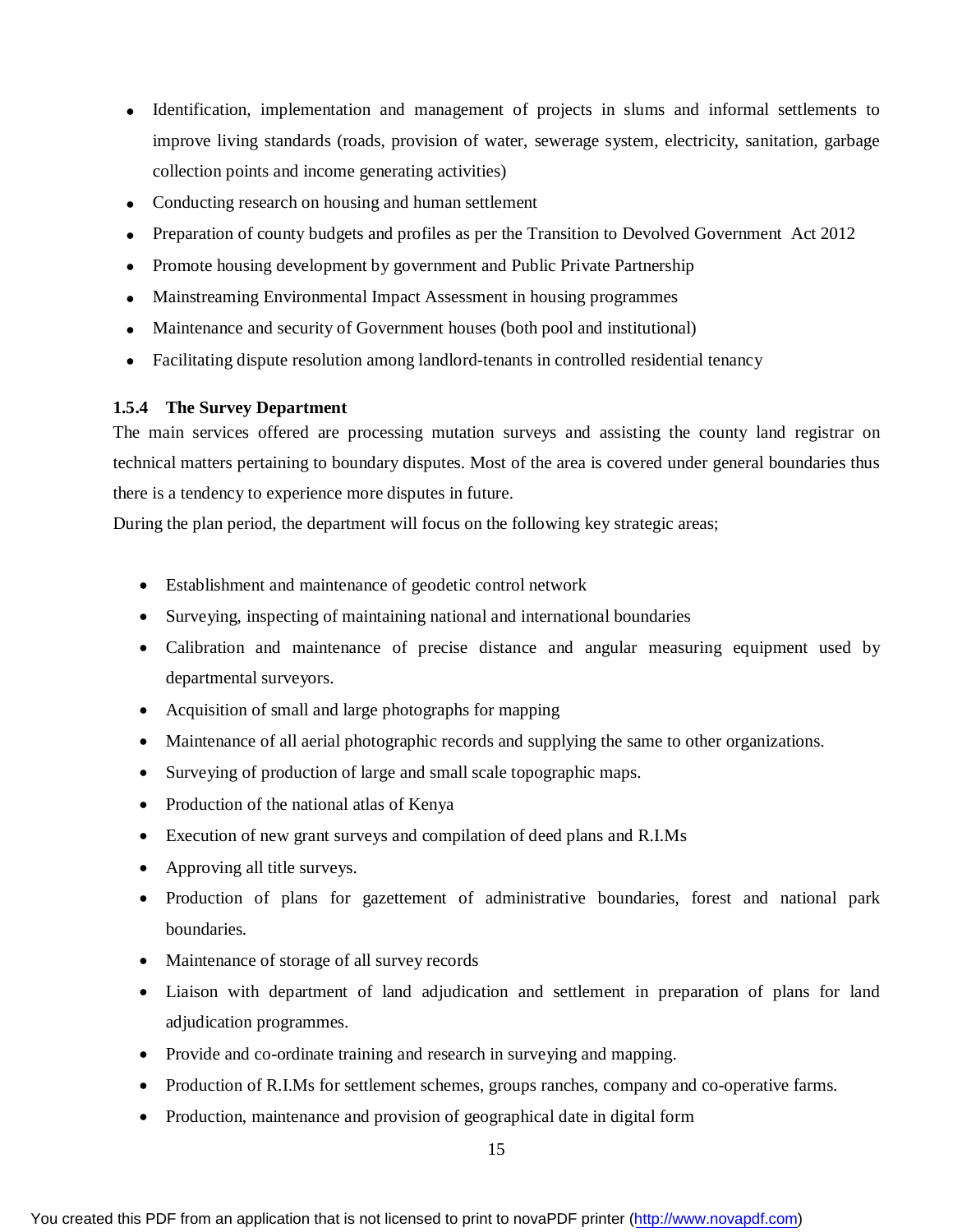## **1.5.5 Land Department**

The following are range of services provided by lands department

- Policy formulation for management and administration of land.
- Processing and issuance of title deeds.
- Registration of land transactions and other legal documents.
- Determination of land and boundary disputes.
- Generation and collection of land revenue and other fees.
- Provision of reliable land information.
- Valuation of land and assets and various purposes

## **1.5.6 Land adjudication and settlement**

The functions of land adjudication and settlement are:-

- To facilitate security of tenure by ascertaining and recording rights and interests on land
- To identify the arable agricultural land for settlement purposes.
- To facilitate land and development loans acquisition and recovery.
- To facilitate preparation of all settlements land records for documentation and land registration process

## **1.5.7 Administration**

The department of administration and planning is composed of; the office of the executive committee member, the chief officer and relevant directorates whose primary duties are:-

- General administration and coordination of the department
- Development and implementation of policies and sector plans to attain vision 2030
- Promotion of national values and principles of governance as outlined in article 10 and 232 of the constitution of Kenya.
- Overseeing management of finances, preparation of budget estimates, annual work plans and programs.
- Development and implementation of the strategic plans and sector development plans.
- Execution of all delegated duties and assignments by the government.

In realization of the entity duties the following are the key operational undertakings:-

 Determination, organisation of the departmental performance management plan with specific objectives, measurable and time-bound performance indicators.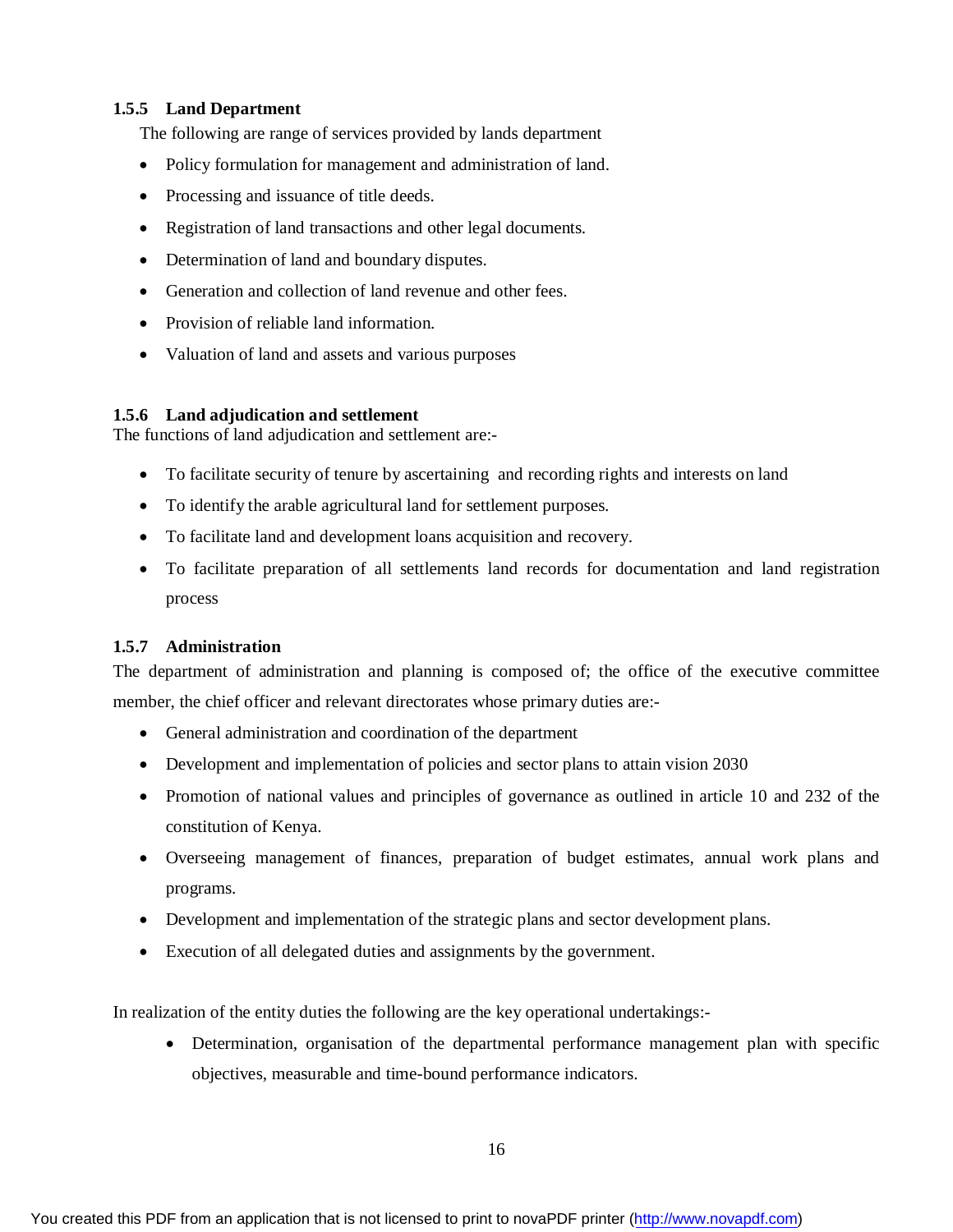- Preparation of strategic plan for the entity in conformity with medium term fiscal framework and financial objectives of the county.
- Maintenance of inventories of all entity assets
- Preparation appropriate legal framework for land, housing, administration and management.
- Provision of land for infrastructure and investment in all land related projects.
- Improvement of data capture, storage and access through automation of land management processes
- Ensuring efficient and effective service delivery.
- Reduction of bureaucratic red tape by obviating non-value adding working processes.
- Minimisation of land related conflicts and improvement of land markets.
- Improvement of livelihoods and living environments of the county residents.
- Improvement of working environment and performance of officers/staff to enhance ever increasing demand for land services.
- Development of participative forums between the public (stakeholders) and the entity.
- Mainstreaming of HIV/AIDS, Gender equality, transparency and accountability in the entity operation.
- Compliance with all official policies, rules and regulations.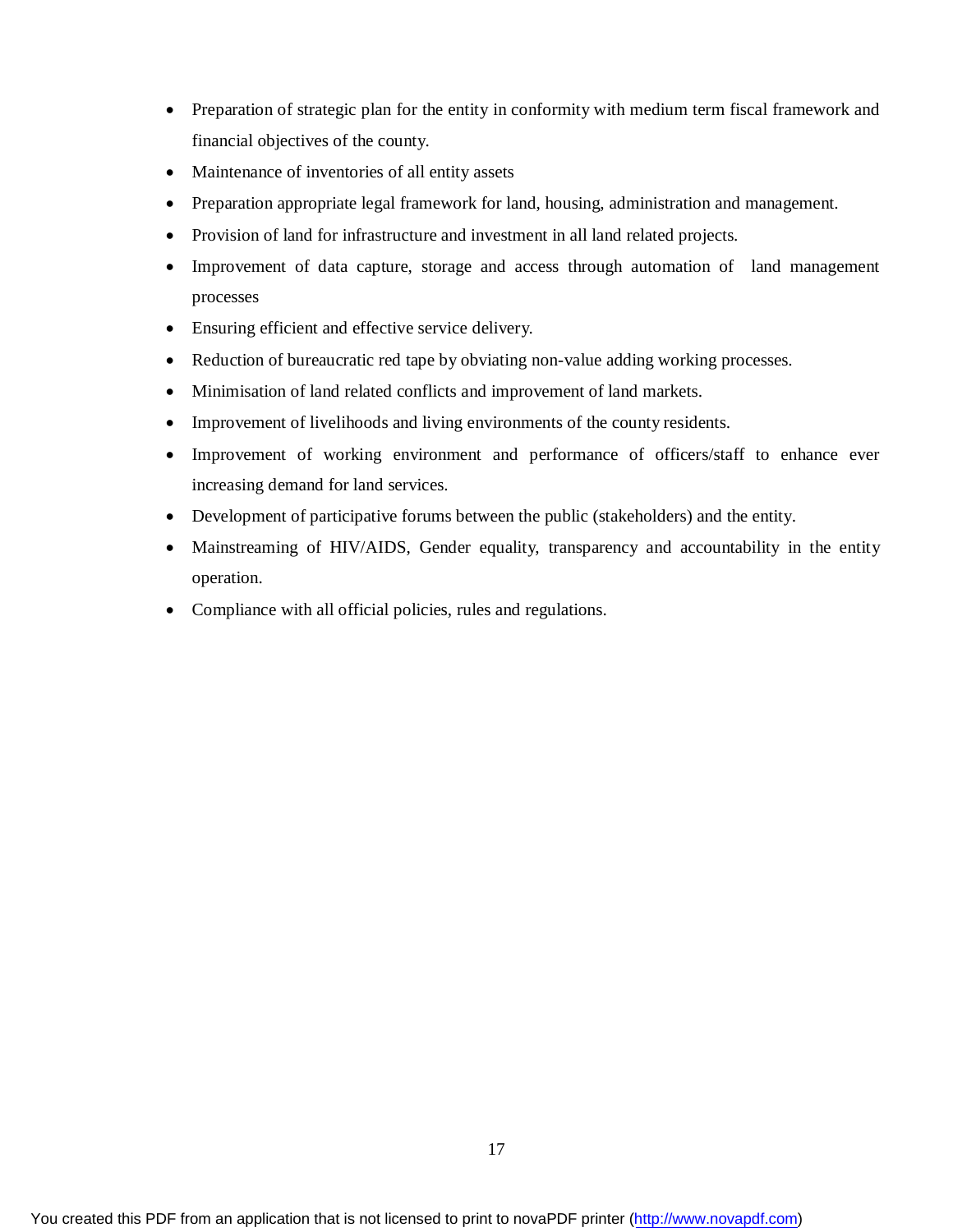# **CHAPTER TWO**

## **2.0 SITUATIONAL ANALYSIS**

## **2.1 Sectoral Organogram**

Analysis of the functions of the various department that form the Ministry both at the national and county level give an insight into the creation of the directorates to help in effective execution of the Ministry's functions at the county level. The proposed structure would fall into four directorates namely;

- Directorate of Housing
- Directorate of Physical Planning, Survey, Land Adjudication & Settlement
- Directorate of Administration
- Directorate of Lands

## **2.1.1 Housing Directorate**

The directorate of Housing fall within the Ministry of land, Housing and Urban Development at the national level. At the County level, the Directorate of Housing is under the Ministry of Land, Housing and Physical Planning. The sectional units of the housing directorate include;

- Housing Department
- Estate Department
- Housing Infrastructure
- Slum Upgrading
- Civil Servant Housing Scheme
- Rent Restriction Tribunal
- Administration and Planning

The housing mandate and functions at the County and Sub-County levels will be distributed and implemented in three (3) departments, that is;

- Housing development and Policy Management
- Appropriate Building Technology
- Estate Management

Further, the execution of the housing functions will involve various sections namely:

- Housing policy
- Human Settlement
- Appropriate Building Materials and Technologies
- Research and development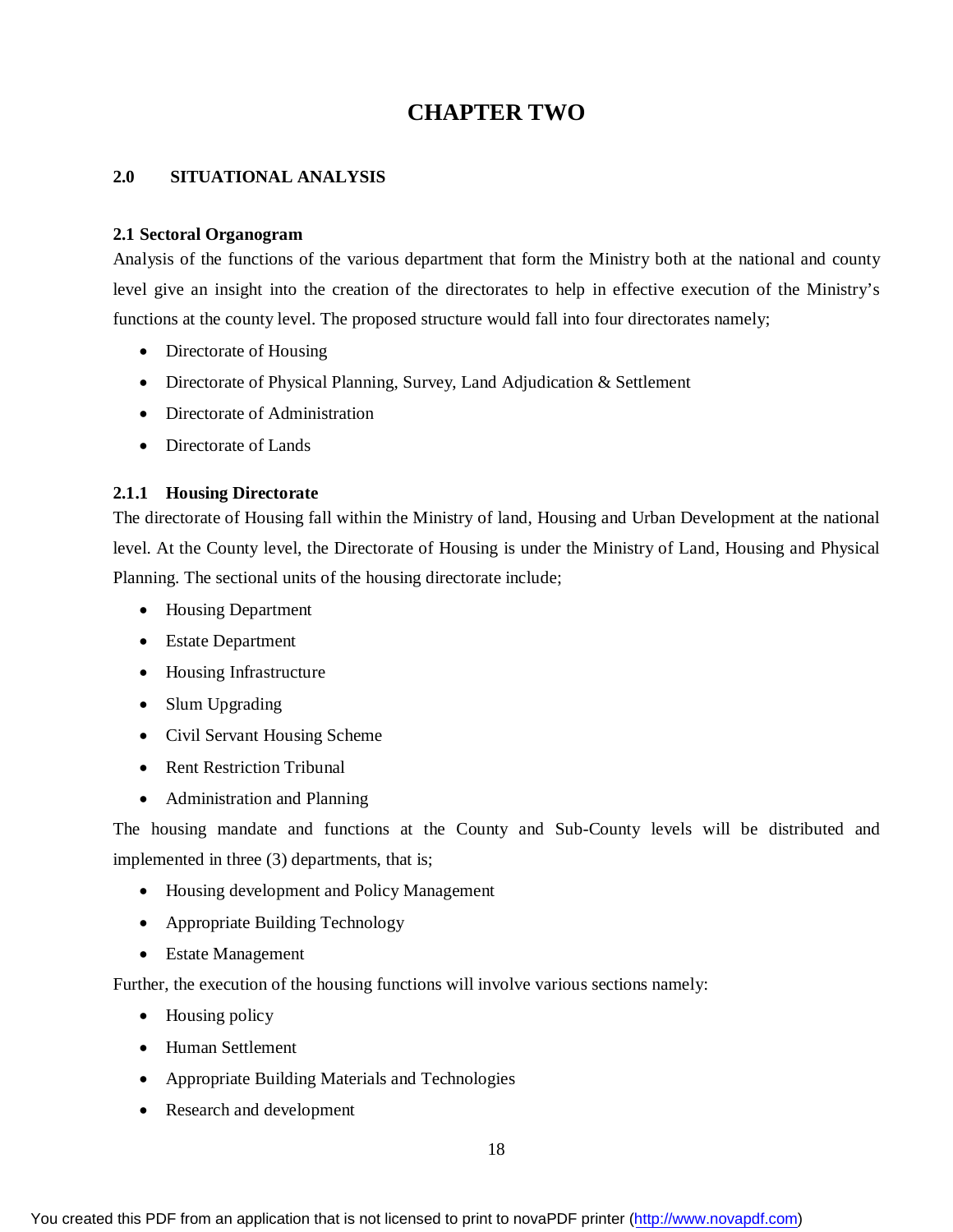- Technology trainings and demonstration
- Housing Infrastructure
- Slum upgrading and prevention
- Maintenance
- Inventory, registration and rent collection
- Leasing
- Rent Restriction Tribunal

The implementation of the Housing Directorate functions at the County Level will be aided by the establishment outlined below:

| S/NO              | <b>DESIGNATION</b>                          | <b>JOB</b>     | <b>NUMBER</b>  | <b>REMARKS</b>      |
|-------------------|---------------------------------------------|----------------|----------------|---------------------|
|                   |                                             | <b>GROUP</b>   |                |                     |
| 1.                | <b>Directorate of Housing</b>               |                |                |                     |
|                   |                                             |                |                |                     |
|                   | County Director of Housing                  |                |                |                     |
|                   | (Deputy Director)                           | $\mathbb{R}$   | 1              |                     |
| 2.                | Deputy County Director of Housing           | $\overline{Q}$ | $\overline{2}$ | 1-Housing           |
|                   | (Senior Assistant Director)                 |                |                | 1-Estate Management |
| 3.                | $\sigma$<br>Assistant<br>County<br>Director | $\overline{P}$ | 3              | 1-Housing           |
|                   | Housing (Assistant Director)                |                |                | 1-Estate Management |
|                   |                                             |                |                | 1-Slum upgrading    |
| 4.                | <b>Estate Officer</b>                       | K/L/M/N        | $\overline{2}$ |                     |
|                   | I/Senior/Chief/Principal                    |                |                |                     |
| 5.                | Housing Officer                             | K/L/M/N        | 3              |                     |
|                   | I/Senior/Chief/Principal                    |                |                |                     |
| 6.                | <b>Estate Management Assistant</b>          | H/J/K/L        | 3              |                     |
|                   | III/II/I/Senior                             |                |                |                     |
| 7.                | Senior Charge hand                          | $\mathbf{J}$   | $\mathbf{1}$   |                     |
| $\overline{8}$ .  | Artisan III/II/I/Charge hand                | E/F/G/H        | 5              | 1-Plumber           |
|                   |                                             |                |                | 1-Carpentry         |
|                   |                                             |                |                | 1-Electrician       |
|                   |                                             |                |                | 1-Mason             |
|                   |                                             |                |                | 1-Painter           |
| 9.                | Personal Secretary III/II/I/Senior          | H/J/K/L        | $\overline{2}$ |                     |
| $\overline{10}$ . | Clerical Officer II/I/Senior                | F/G/H          | 1              |                     |
| 11.               | Officer<br>Records<br>Management            | H/J/K/L        | $\overline{2}$ |                     |
|                   | III/II/I/Senior                             |                |                |                     |
| 12.               | Driver III/II/I/Senior/Chief                | D/E/F/G/H      | $\overline{2}$ |                     |
| 13.               | Staff<br>Support                            |                | $\overline{2}$ |                     |
|                   | Supervisor<br>III/II/I/Senior/Cleaning      |                |                |                     |
|                   | 2b/2a/1                                     |                |                |                     |
|                   | <b>TOTAL</b>                                |                | 29             |                     |

## **PROPOSED ESTABLISHMENT OF THE DIRECTORATE**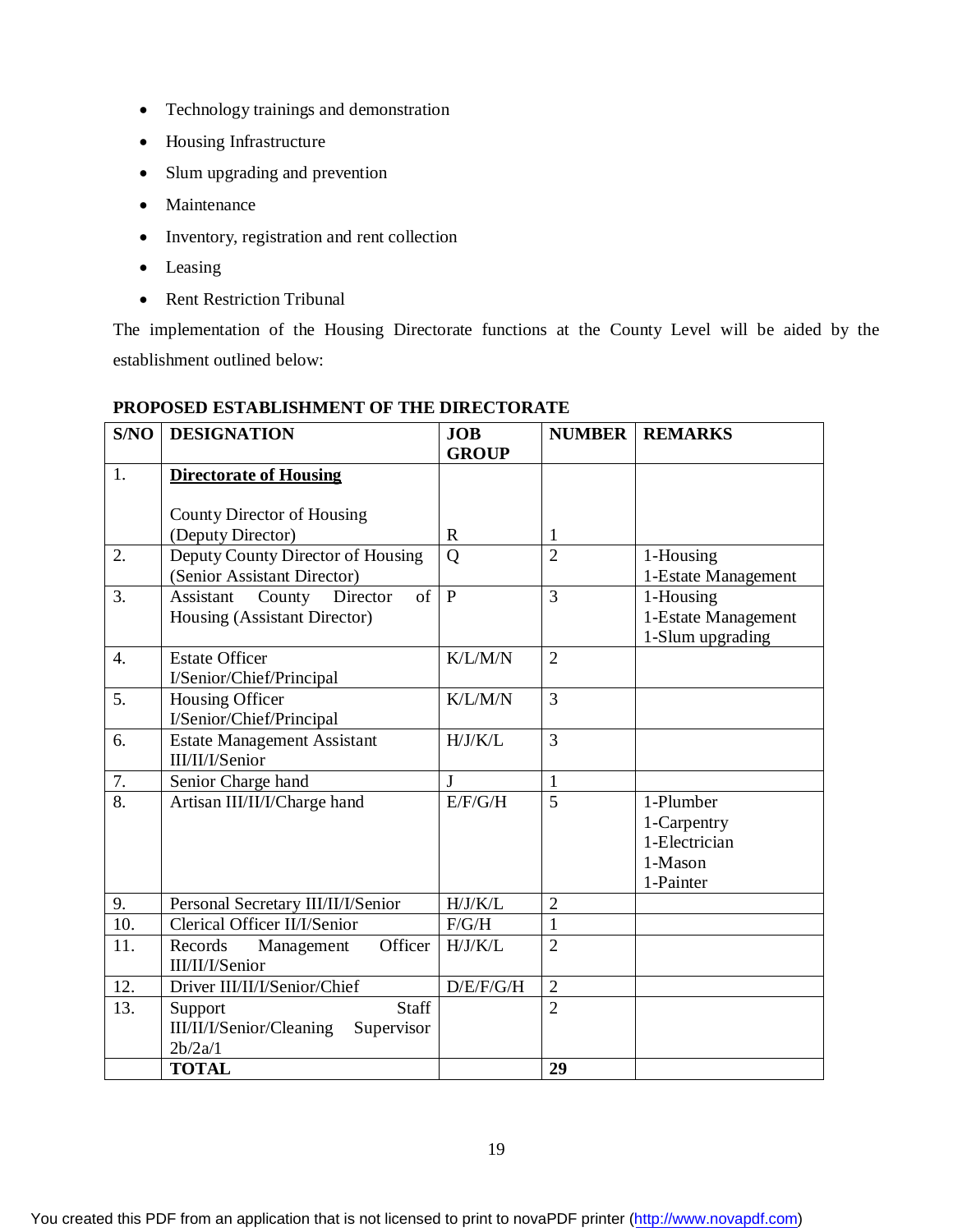| S/NO             | <b>DESIGNATION</b>                       | <b>JOB</b><br><b>GROUP</b> | <b>NUMBER</b>  | <b>REMARKS</b> |
|------------------|------------------------------------------|----------------------------|----------------|----------------|
| 1.               | <b>Assistant Director Housing/Estate</b> | P                          |                |                |
| 2.               | <b>Estate Officer</b>                    | K/L/M/N                    | $\overline{2}$ |                |
|                  | I/Senior/Chief/Principal                 |                            |                |                |
| 3.               | Housing Officer                          | K/L/M/N                    | $\overline{2}$ |                |
|                  | I/Senior/Chief/Principal                 |                            |                |                |
| $\overline{4}$ . | <b>Estate Management Assistant</b>       | H/J/K/L                    | 1              |                |
|                  | III/II/I/Senior                          |                            |                |                |
| 5.               | Artisan III/II/I/Charge hand             | E/F/G/H                    | $\overline{2}$ | 1-Plumber      |
|                  |                                          |                            |                | 1-Electrician  |
| 6.               | Personal Secretary III/II/I/Senior       | H/J/K/L                    | $\overline{2}$ |                |
| 7.               | Clerical Officer II/I/Senior             | F/G/H                      |                |                |
| 8.               | Driver III/II/I/Senior/Chief             | D/E/F/G/H                  | 1              |                |
| 9.               | <b>Staff</b><br>Support                  |                            |                |                |
|                  | III/II/I/Senior/Cleaning<br>Supervisor   |                            |                |                |
|                  | 2b/2a/1                                  |                            |                |                |
|                  | <b>TOTAL</b>                             |                            | 13             |                |

## **PROPOSED SUB- COUNTY HOUSING STAFFING MODEL**

## **HOUSING DIRECTORATE ORGANIZATIONAL STRUCTURE**



You created this PDF from an application that is not licensed to print to novaPDF printer ([http://www.novapdf.com\)](http://www.novapdf.com)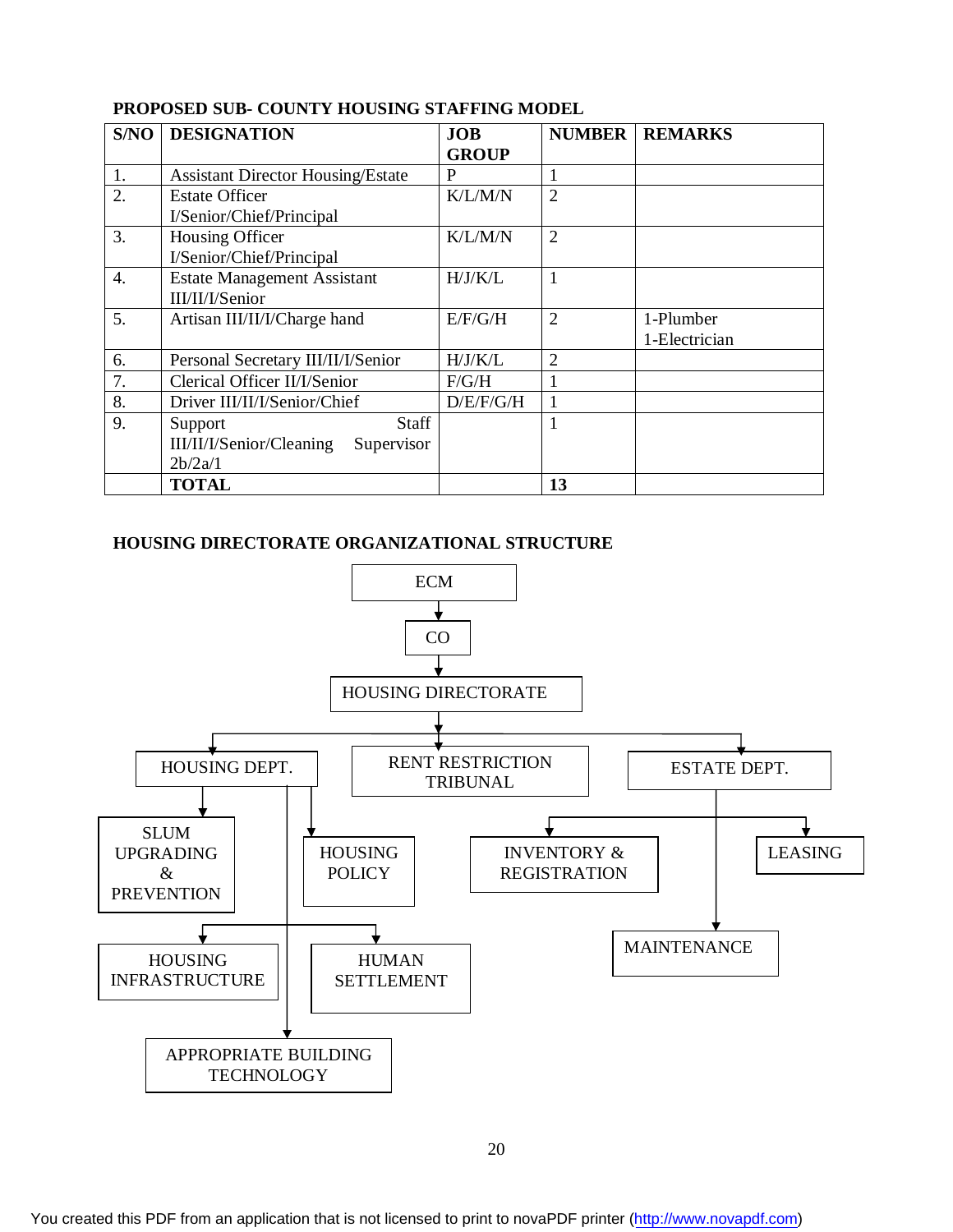# **2.1.2 DIRECTORATE OF PHYSICAL PLANNING, SURVEY AND LAND ADJUDICATION / SETTLEMENT.**

The directorate will perform the roles as outlined below:

- Establishment and maintenance of geodetic control network
- Surveying, inspecting of maintaining national and international boundaries
- Calibration and maintenance of precise distance and angular measuring equipment used by departmental surveyors.
- Acquisition of small and large photographs for mapping
- Maintenance of all aerial photographic records and supplying the same to other organizations.
- Surveying of production of large and small scale topographic maps.
- Production of the national atlas of Kenya
- Execution of new grant surveys and compilation of deed plans and R.I.Ms
- Approving all title surveys.
- Production of plans for gazettement of administrative boundaries, forest and national park boundaries.
- Maintenance of storage of all survey records
- Liaison with department of land adjudication and settlement in preparation of plans for land adjudication programmes.
- Provide and co-ordinate training and research in surveying and mapping.
- Production of R.I.Ms for settlement schemes, groups ranches, company and co-operative farms.
- Production, maintenance and provision of geographical date in digital form
- To facilitate security of tenure by ascertaining and recording rights and interests on land
- To identify the arable agricultural land for settlement purposes.
- To facilitate land and development loans acquisition and recovery.
- To facilitate preparation of all settlements land records for documentation and land registration process
- Formulation of County Spatial Plan, Local Physical Development Plans, policies, guidelines and strategies
- Preparation of Part Development Plans
- Development control
- Advisory role
- Conflict resolution on spatial planning matters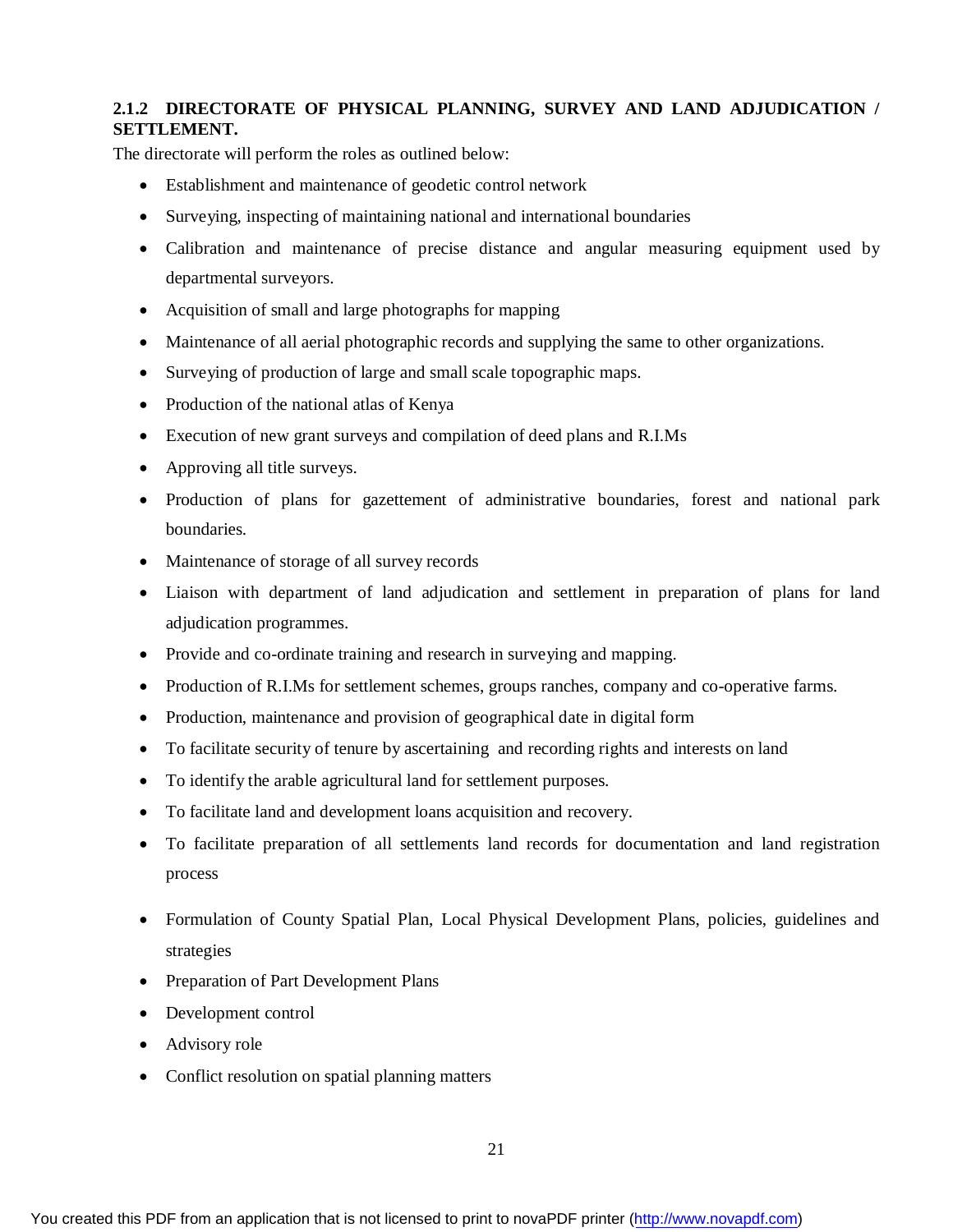- Ascertainment of existing customary land rights and interests of individuals and groups over trust land
- Acquisition of agriculturally viable land for settlement
- Administration of agriculture settlement fund
- Facilitation of provision of basic physical infrastructure in settlements schemes
- Generation and collection of land revenue and other charges
- Documentation and preservation of public utility land in settlement and adjudication areas

## **PROPOSED ESTABLISHMENT**

| S/NO           | <b>DESIGNATION</b>                     | <b>JOB</b>     |                | <b>NUMBER   REMARKS</b> |
|----------------|----------------------------------------|----------------|----------------|-------------------------|
|                |                                        | <b>GROUP</b>   |                |                         |
|                | <b>DEPARTMENT</b><br><b>OF</b>         |                |                |                         |
|                | <b>SURVEY/SETTLEMNT</b>                |                |                |                         |
| 1.             | COUNTY<br><b>DIRECTOR</b><br><b>OF</b> | $\mathbf R$    | $\mathbf{1}$   |                         |
|                | <b>SURVEY</b>                          |                |                |                         |
| 2.             | DEPUTY COUNTY DIRECTOR                 | $\mathbf{P}$   | $\mathbf{1}$   |                         |
|                | OF SURVEY                              |                |                |                         |
| 3.             | SENIOR SETTLEMENT OFFICER              | M              | $\mathbf{1}$   |                         |
| 4.             | <b>SENIOR LAND SURVEYOR</b>            | M              | $\mathbf{1}$   |                         |
| 5.             | <b>LAND SURVEYORS</b>                  | $\overline{L}$ | $\overline{2}$ | $\overline{2}$          |
| 6.             | SETTLEMENT OFFICERS                    | J,K            | $\overline{2}$ |                         |
| 7.             | <b>LAND SURVEYORS ASSISTANT</b>        | H,J,K,L        | $\overline{7}$ |                         |
| 8.             | CARTOGRAPHIC ASSISTANT                 | H, J, K,       | 3              |                         |
| 9.             | <b>SECRETARY</b>                       | J              | $\overline{2}$ |                         |
|                | 10. CLERICAL OFFICERS                  | G.H            | $\overline{3}$ |                         |
|                | 11. SUPPORT STAFF                      | D,E            | 3              |                         |
|                | 12. DRIVER                             | E              | $\mathbf{1}$   |                         |
|                |                                        |                |                |                         |
|                |                                        |                |                |                         |
|                |                                        |                |                |                         |
|                | DEPARTMENT OF PHYSICAL                 |                |                |                         |
|                | <b>PLANNING</b>                        |                |                |                         |
| 1              | <b>DIRECTOR</b><br>COUNTY<br><b>OF</b> | $\mathbf R$    | $\mathbf{1}$   |                         |
|                | <b>PLANNING</b>                        |                |                |                         |
| $\overline{2}$ | DEPUTY COUNTY DIRECTOR                 | Q              | $\mathbf{1}$   |                         |
|                | OF PLANNING                            |                |                |                         |
| 3              | <b>SENIOR PLANNER</b>                  | M              | $\mathbf{1}$   |                         |
| $\overline{4}$ | <b>PLANNERS</b>                        | L,M            | 5              |                         |
| 5              | <b>DRAUGHTSMEN</b>                     | K,L            | $\overline{2}$ |                         |
| 6              | <b>CLERICAL OFFICER</b>                | G              | $\mathbf{1}$   |                         |
| $\overline{7}$ | <b>SECRETARY</b>                       | $\mathbf{J}$   | $\mathbf{1}$   |                         |
| 8              | <b>DRIVER</b>                          | E,G            | $\mathbf{1}$   |                         |
| 9              | <b>SUPPORT STAFF</b>                   | E              | $\overline{2}$ |                         |
|                |                                        |                |                |                         |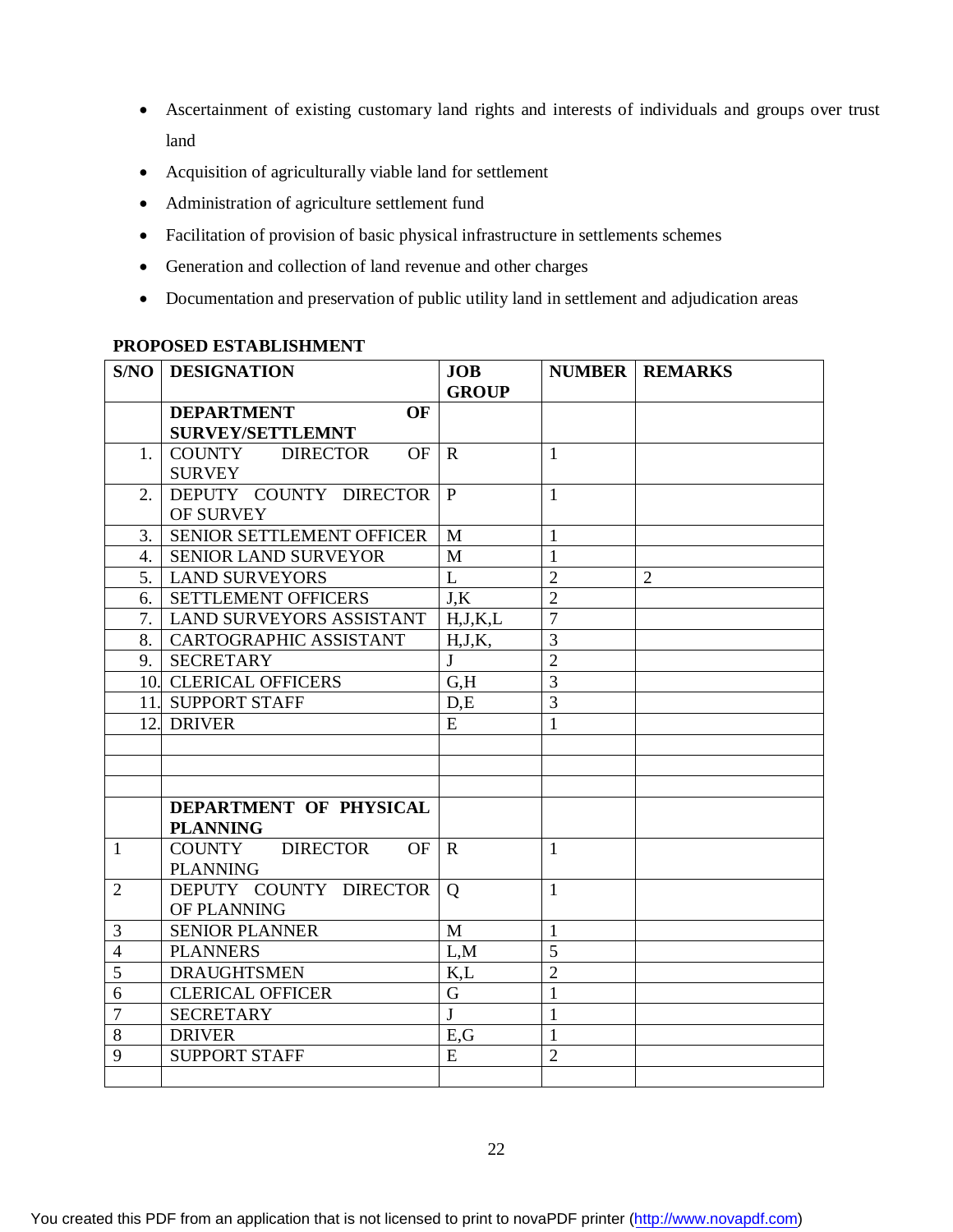## **ORGANOGRAM**



## **2.1.3 DIRECTORATE OF LANDS**

The directorate of lands at the county level will deal with the following:

- Policy formulation for management and administration of land.
- Processing and issuance of title deeds.
- Registration of land transactions and other legal documents.
- Determination of land and boundary disputes.
- Generation and collection of land revenue and other fees.
- Provision of reliable land information.
- Valuation of land and assets and various purposes

| <b>S/NO   DESIGNATION</b> | <b>JOB</b><br><b>GROUP</b> | <b>NUMBER   REMARKS</b> |
|---------------------------|----------------------------|-------------------------|
| <b>LANDS DEPARTMENT:</b>  |                            |                         |
| COUNTY DIRECTOR OF LANDS  | R                          |                         |

## **PROPOSED ESTABLISHMENT**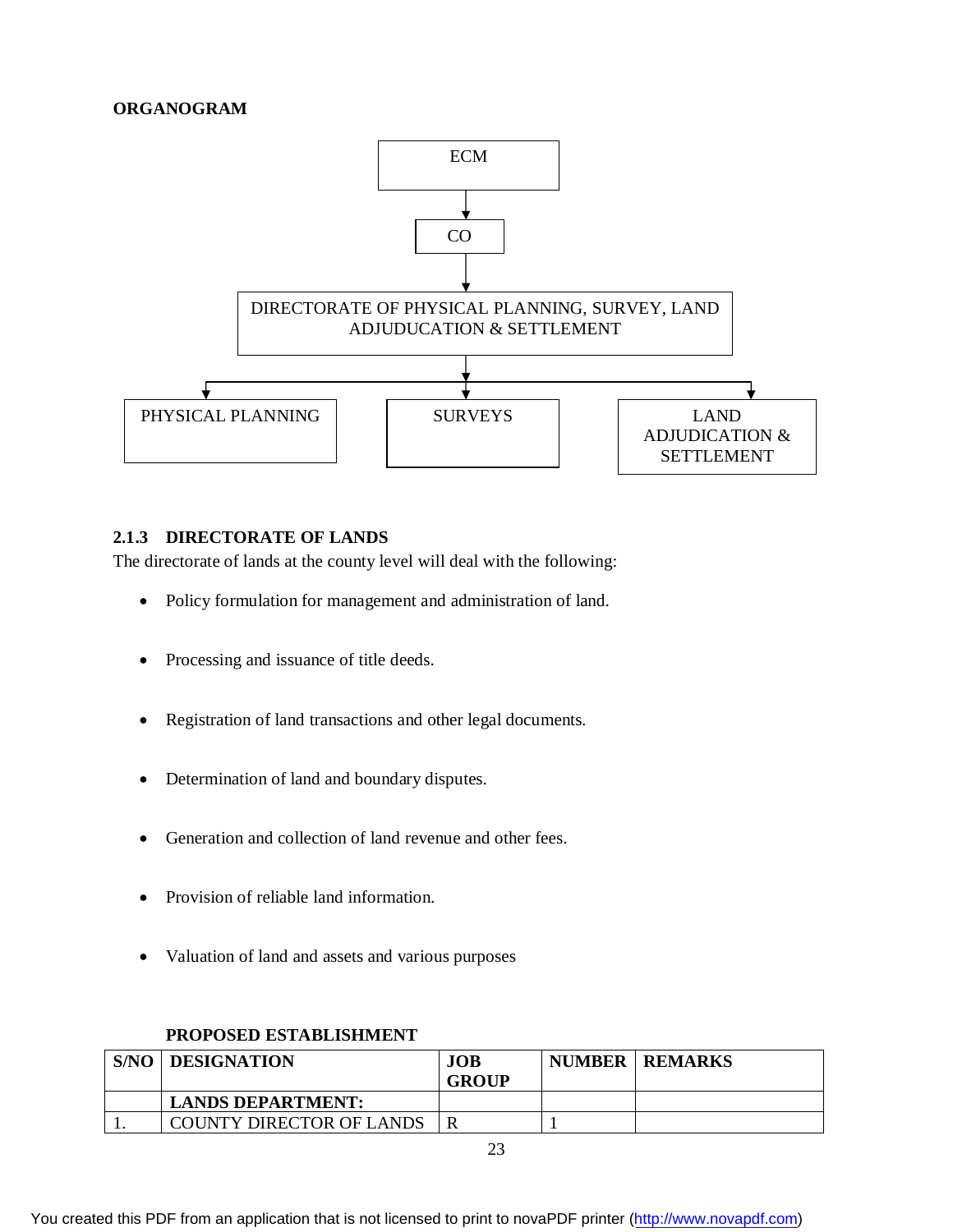| 2.  | DEPUTY COUNTY DIRECTOR       | O       |                |
|-----|------------------------------|---------|----------------|
|     | OF LANDS                     |         |                |
| 3.  | ASSISTANT DIRECTORS<br>OF    | P       | $\overline{2}$ |
|     | <b>LANDS</b>                 |         |                |
| 4.  | <b>SENIOR LAND REGISTRAR</b> | M       |                |
| 5.  | ASSISTANT LAND REGISTRARS    | K       | $\overline{2}$ |
| 6.  | <b>LAND VALUER</b>           | K       | $\overline{2}$ |
| 7.  | <b>LAND OFFICER</b>          | K       | $\overline{2}$ |
| 8.  | <b>CLERICAL OFFICERS</b>     | H, J, K | 6              |
| 9.  | <b>SECRETARIES</b>           |         | 3              |
| 10. | <b>DRIVER</b>                | G       |                |
| 11. | <b>SUPPORT STAFF</b>         | D, G    | $\overline{2}$ |
| 12. |                              |         |                |
| 13. |                              |         |                |
|     | <b>TOTAL</b>                 |         | 23             |

## **PROPOSED ORGANOGRAM**



## **2.1.4 DIRECTORATE OF ADMINISTRATION**

The directorate will perform co-ordinate policy implementation, financial management and personnel matters.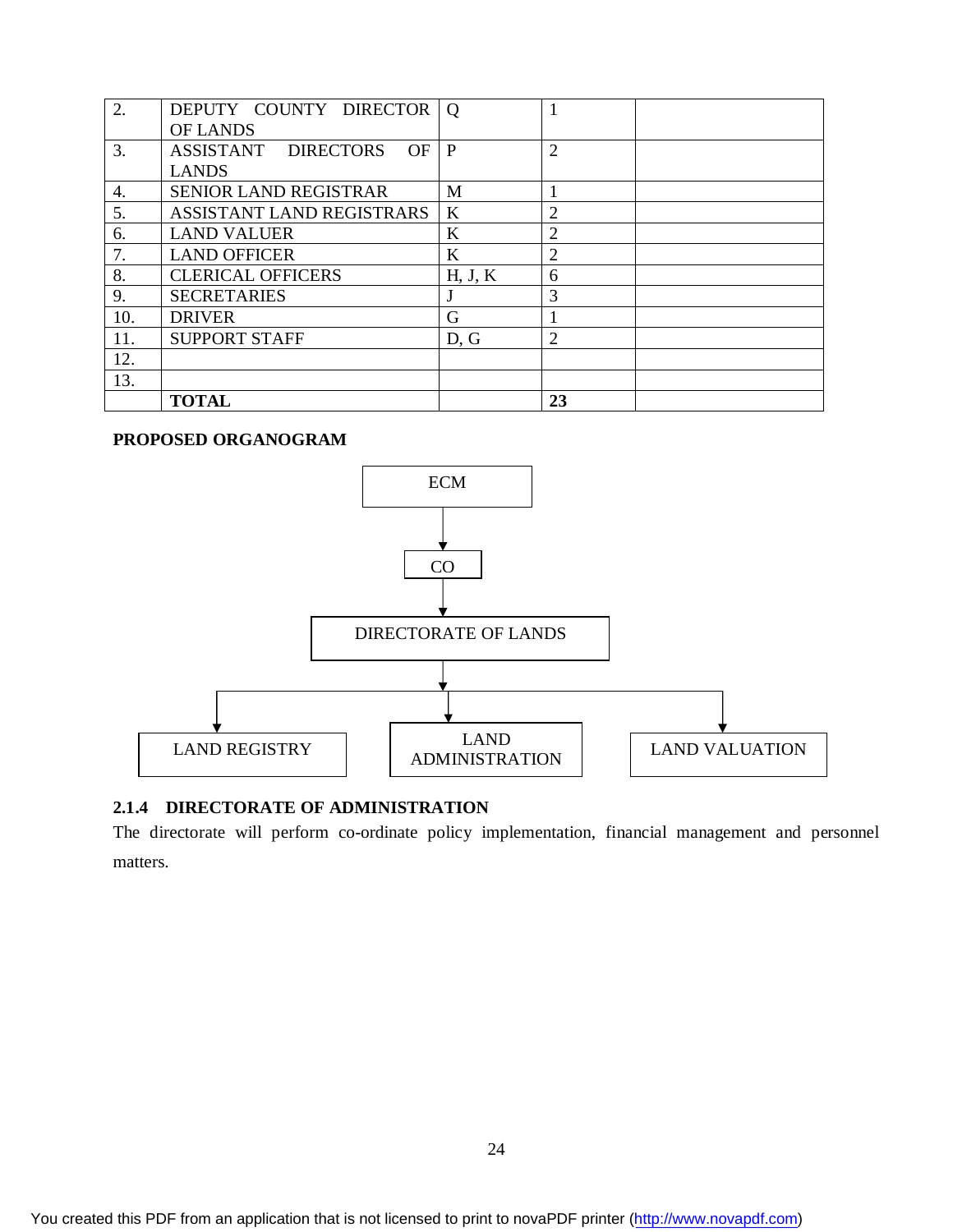## **a) PROPOSED ESTABLISHMENT**

| S/NO | <b>DESIGNATION</b>                | <b>JOB</b>   | <b>NUMBER</b>  | <b>REMARKS</b> |
|------|-----------------------------------|--------------|----------------|----------------|
|      |                                   | <b>GROUP</b> |                |                |
|      | <b>ADMINISTRATION</b>             |              |                |                |
|      | <b>DEPARTMENT:</b>                |              |                |                |
|      | Director of Administration        | R            |                |                |
| 2.   | Senior Deputy Director            |              |                |                |
| 3.   | Accountant                        | K            |                |                |
| 4.   | <b>ICT</b> Personnel              | K            |                |                |
| 5.   | Human resource officer            | K            | $\overline{2}$ |                |
| 6.   | Clerical officers                 |              | 4              |                |
| 7.   | Secretaries                       | G, J, M      | 3              |                |
| 8.   | <b>Records Management Officer</b> | J,K          | $\overline{2}$ |                |
| 9.   | Drivers                           | H, J         | 3              |                |
| 10.  | <b>Support Staff</b>              | E,G          | 3              |                |
|      | <b>TOTAL</b>                      |              | 21             |                |

## **ORGANOGRAM**

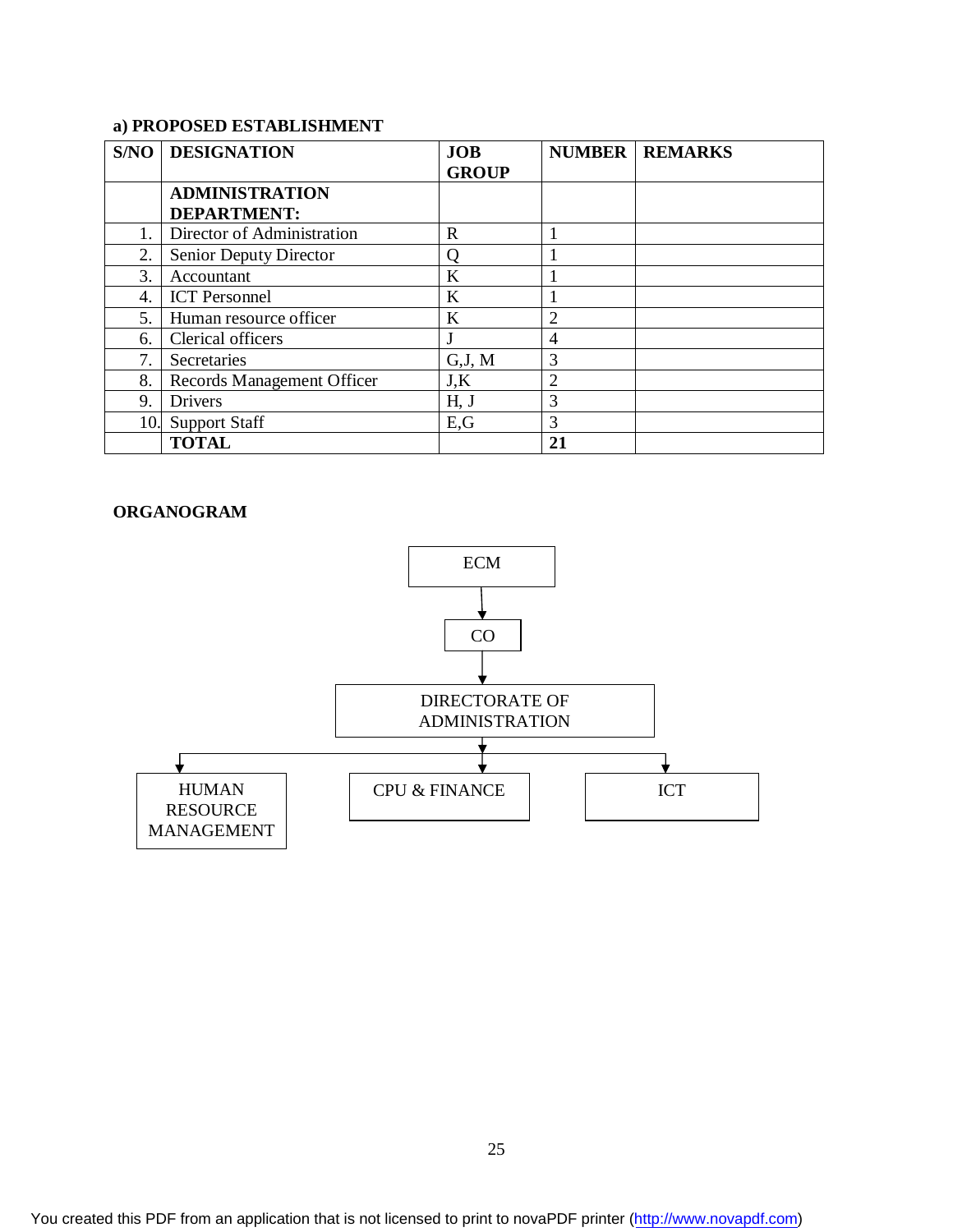

### **2.1.5 PROPOSED ORGANIZATIONAL STRUCTURE OF THE MINISTRY:**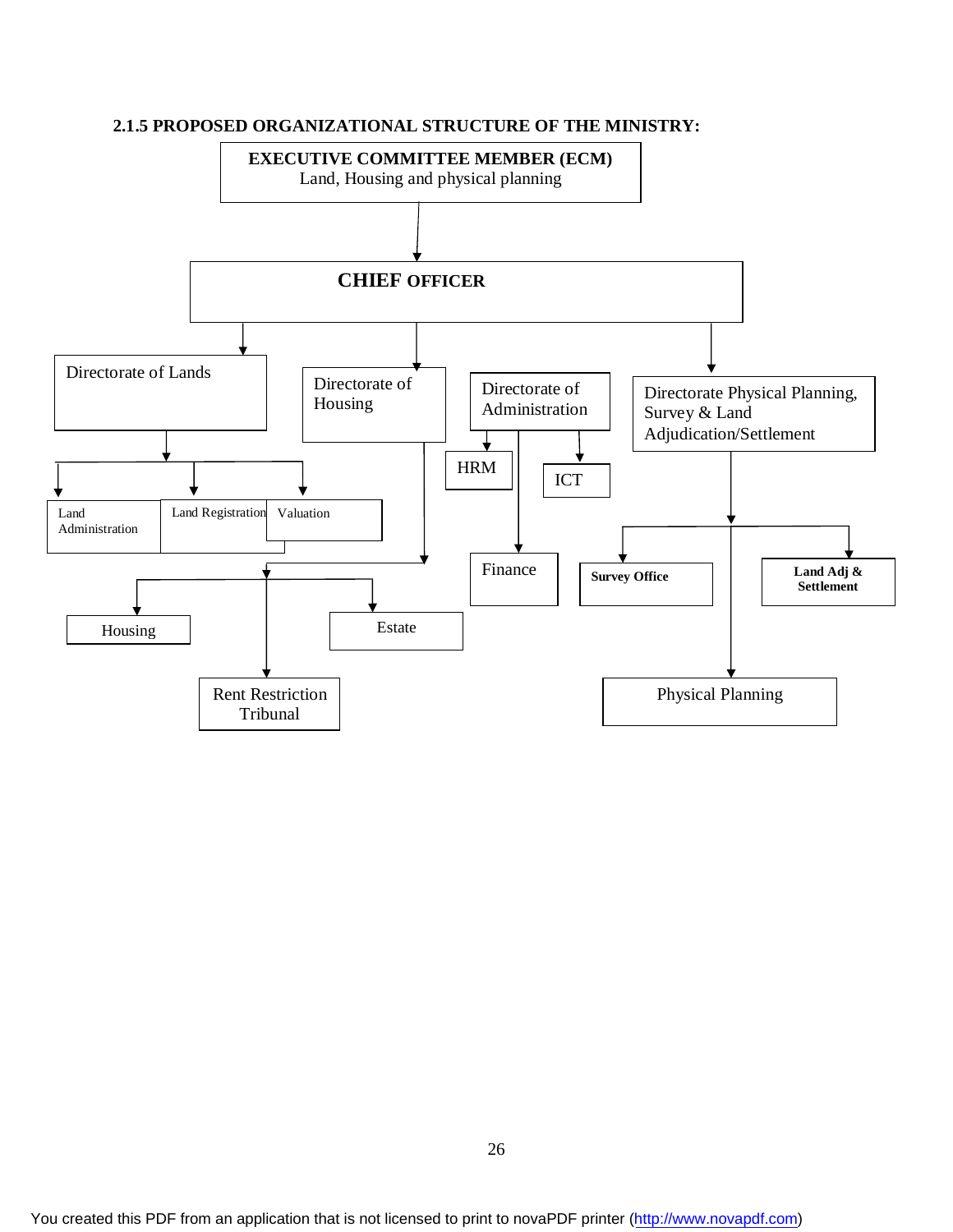## **2.2 strengths, weaknesses, opportunities, and threats (SWOT) analysis**

## **2.2.1 Introduction**

This chapter provides an analysis of the operating environment within which the 2013-2017 strategic plan will be implemented and it takes into account challenges that affect the attainment of the Ministry's objectives and the vision 2030. In order to assess the Ministry's capacity to efficiently and effectively deliver services in the public, an analysis was carried out to determine the strengths, weaknesses, opportunities and Threats ( SWOT) and Political, Economic, Social, Technical, Environmental and Legal ( PESTEL).

## **2.2.2 SWOT Analysis**

The SWOT analysis provided insights into the Ministry's internal and external environment. The internal environment focuses on strengths and weaknesses while the external on opportunities and threats.

#### **Strengths**

The identified strengths of the Ministry include:

- Devolved services to the county level;
- Existing legal frameworks;
- Professional and skilled staff;
- Existence of institutional set up to mainstream cross-cutting issues;
- Capacity to generate revenue and AIA;
- Reforms oriented leadership.

#### **Weaknesses**

The weaknesses identified include:

- Inadequate human resource;
- Uncoordinated and incoherent land laws and policies;
- Uncoordinated and incoherent land laws and policies;
- Poor linkages between departments;
- Weak linkage between spatial planning and development planning;
- Poor implantation of monitoring and evaluation reports;
- Manual records management system;
- Scattered geo-spatial data;
- Poor work ethics.
- Bureaucratic red tape and non-value adding work processes;
- Inadequate budgetary provisions; and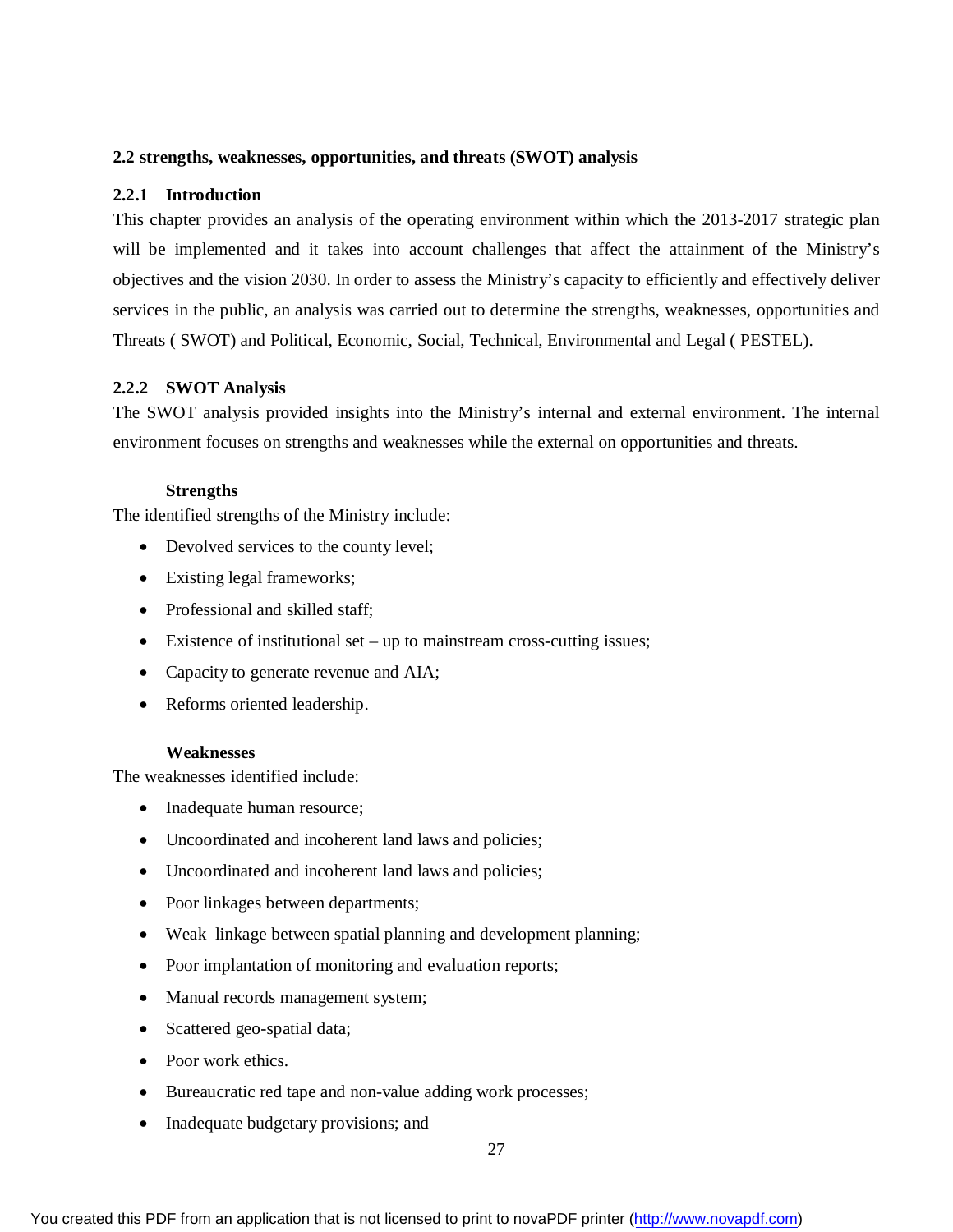• Fairly large de- motivated staff.

## **Opportunities**

The opportunities identified include:

- Political goodwill
- Increased demand for land services
- New partnership with Civil society organizations and other stakeholders;
- On going public sector reforms;
- Public awareness on land rights and issues;
- Availability of modern technology; and issues;
- E-government initiative and emerging technologies.

## **Threats**

The threats identified include:

- Conflicts in land use patterns;
- Political interference;
- Vested interests on land:
- Insecurity of records and offices;
- Competing land resource management institutions;
- Unpredictable budgetary cuts.
- Inadequate capacity by local authorities to enforce land development conditions.
- Undue attachment to land leading to insatiable demand;
- Inadequate and costly communication infrastructure;
- Corruption;
- Natural attrition and HIV/ AIDS;
- Poor public perception of the Ministry;

Successful implementation of the plan will depend on how the Ministry enhances the internal strengths and exploits the existing opportunities. It will also anchor on how the weaknesses in operations are managed and how factors that pose a threat to the achievement of planned activities are minimized.

## **2.2.2 PESTEL Analysis**

The political, economic, social, technological, environmental and legal (PESTEL), analysis explains the situation under which the plan was prepared.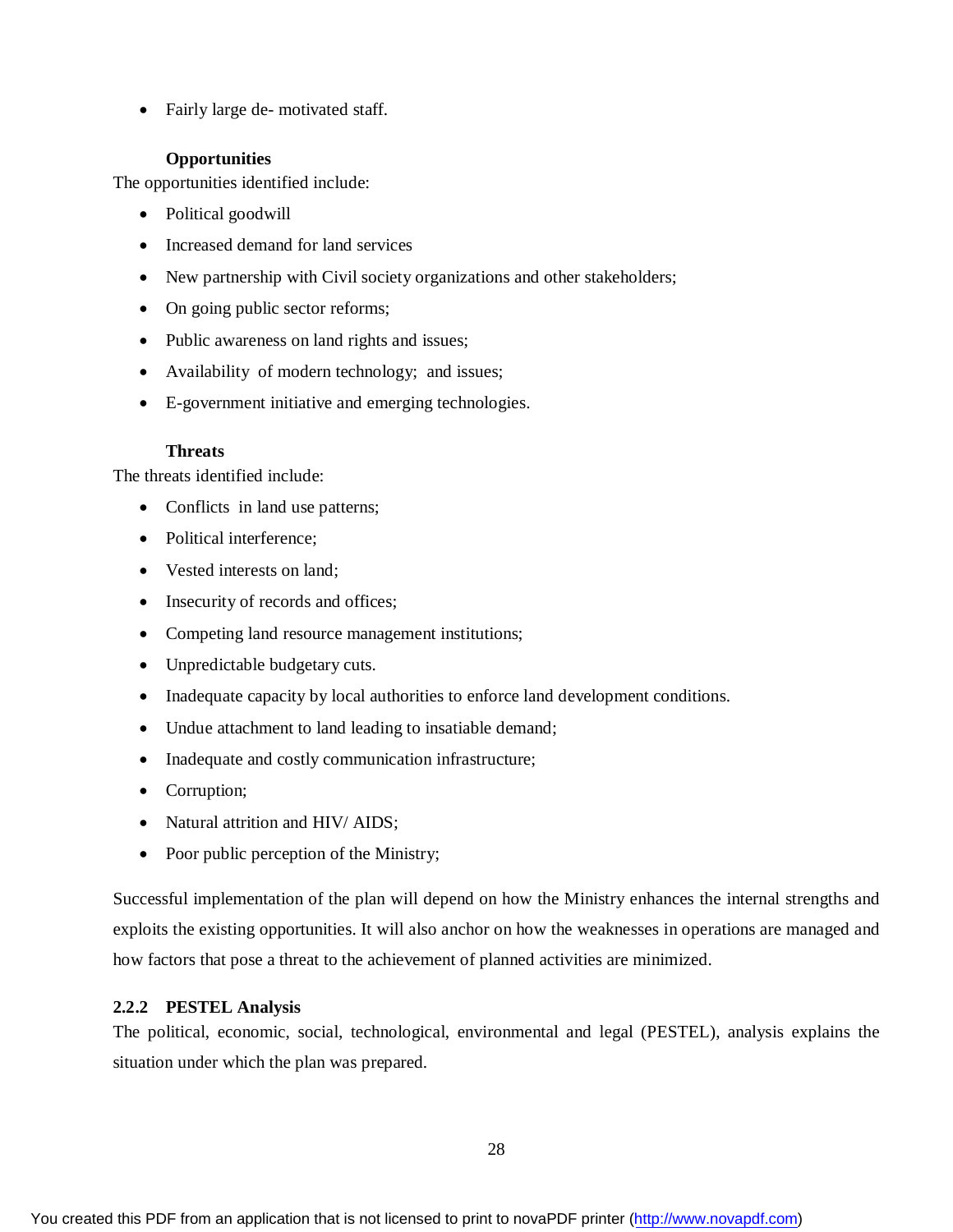#### **Political**

Kenya is a member of regional and international organizations including African Union( AU), New Partnership for African Development ( NEPAD), common Market for Eastern and Southern African( COMESA), Inter Governmental Authority on Development ( IGAD) and EAST African Community (EAC) and United Nations (UN). It is also a signatory to various international protocols, some of which have a bearing on access and use of land as provided for in the constitution of Kenya 2010 and vision 2030.

The implementation of the strategic plan requires an internal political situation that inculcates culture of compliance with laws that relate to management of land. In addition to governance structures should promote open engagement in matters of land management, peace building and reconciliation to improve land conflicts management.

#### **Economic**

The identified economic factors include:

- High incidences of poverty;
- Fluctuation in economic performance;
- Low repayment of SFT loans.
- Speculative demand for land; and
- Inadequate funds.

### **Social**

The identified social factors include:

- Conflicts in land use;
- Multiple land resources management institutions;
- Sub-division of land into uneconomic units:
- Proliferation of informal settlements;
- Undue attachment to land leading to insatiable demand.
- Landlessness and unemployment.
- Negative perception from the public towards the Ministry.
- Adverse effects of HIV / AIDS pandemic.
- Lack of respect for boundary markings and pillars; and
- Slow pace of inter- ethnic integration.

#### **Technical**

The identified technological factors include:

- Rapid change of technology.
- Slow pace of ICT adoption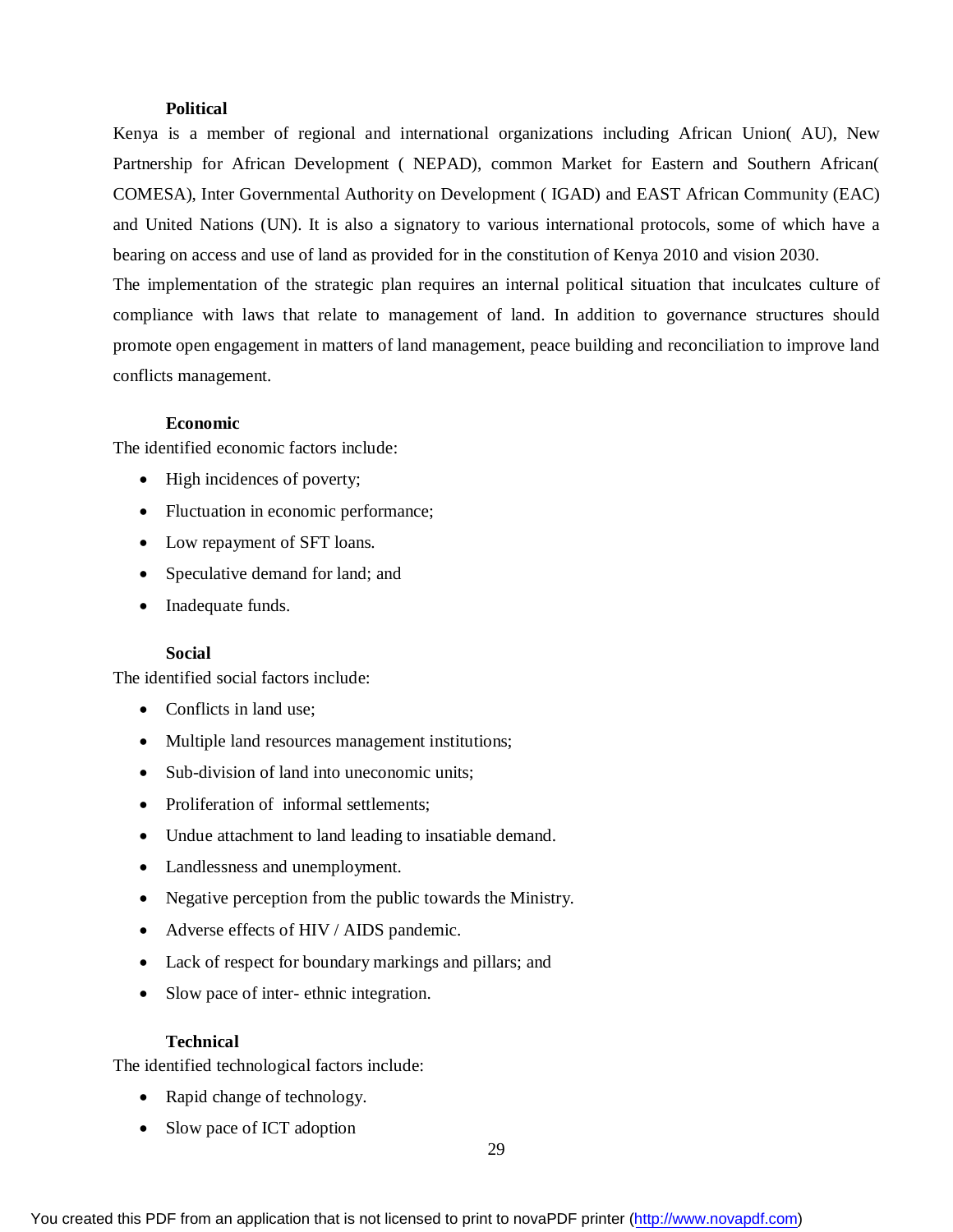- Inadequate technological infrastructure in the county; and
- Uncoordinated Land Information Management System.

## **Environmental**

The identified environmental factors include:

- Land degradation;
- Encroachment onto fragile ecosystems and water catchment areas;
- Urban sprawl;
- Subdivision of land into uneconomic units; and
- Urban decay.

## **Legal**

The identified legal factors include:

- Backlog of land disputes;
- Inadequate capacity by local authorities to enforce land development conditions;
- Lack of legal conflicting land laws;
- Unauthorized encroachment on private land; and
- Inadequate training for land Tribunals and control boards.

# *2.3 Stakeholders analysis*

| <b>Stakeholder</b>                    | <b>Function</b>                                                                                                                                                                                                                                                                                                                              |
|---------------------------------------|----------------------------------------------------------------------------------------------------------------------------------------------------------------------------------------------------------------------------------------------------------------------------------------------------------------------------------------------|
| National Government/County Government | Policy guidance<br>٠<br>Formulation of conducive laws and training<br>٠<br>on management skills Enforcement of laws<br>Resource provision                                                                                                                                                                                                    |
| Community                             | Implementation<br>٠<br>Provision of both skilled and unskilled labor<br>п<br>Identify facilities to be repaired/rehabilitated.<br>٠<br>Participate in decision making on issues<br>٠<br>affecting the sector<br>Provide land to construct facilities<br>п<br>Actively support the community strategies<br>п<br>through active participation; |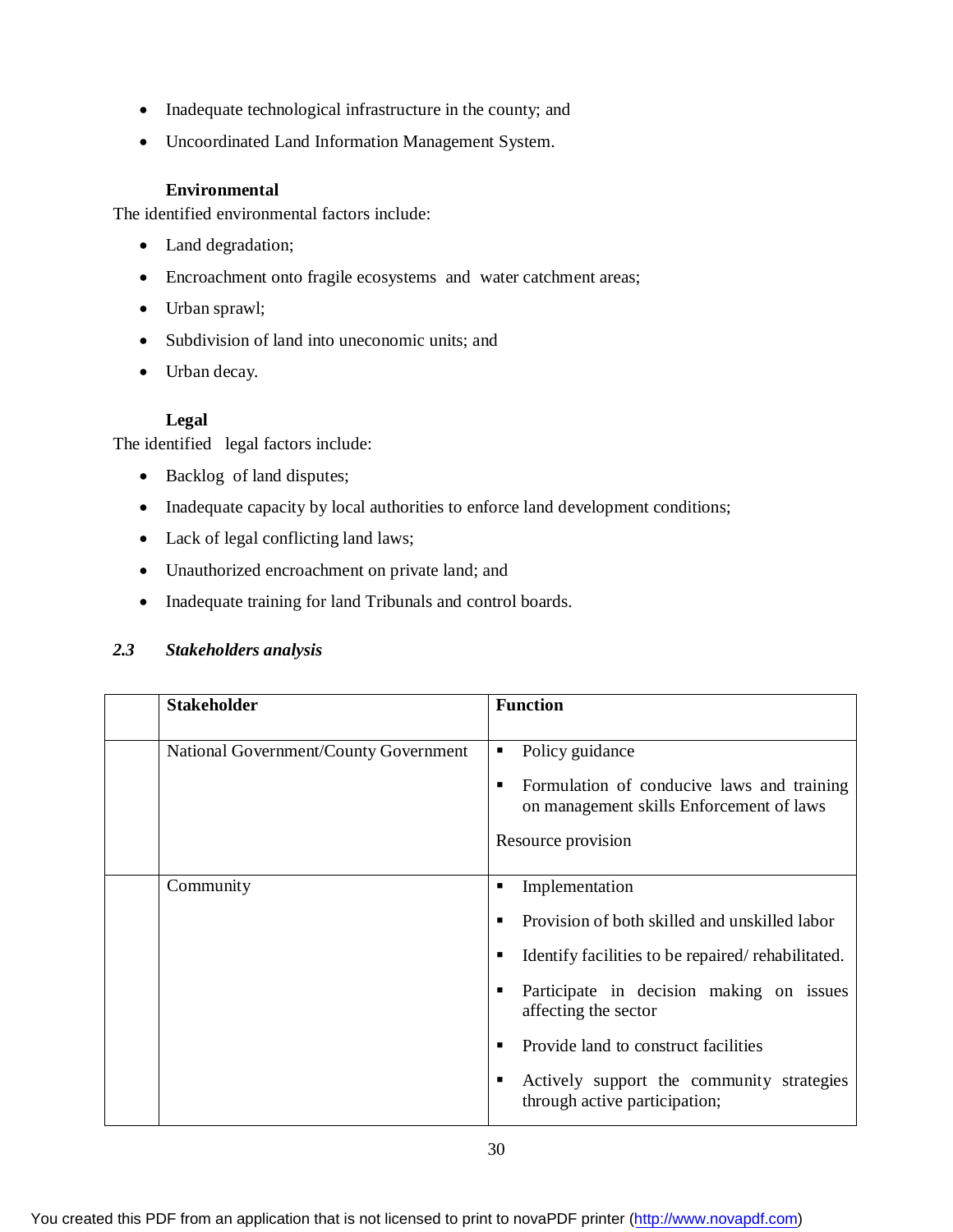|                             |                                          | To actively participate in and contribute to the<br>٠<br>provision of facilities through cost sharing                     |
|-----------------------------|------------------------------------------|---------------------------------------------------------------------------------------------------------------------------|
|                             |                                          | Active participation in prioritization<br>٠<br>- of<br>projects and provide information on planning<br>issues             |
|                             |                                          | Engage in conservation of environmentally<br>fragile areas                                                                |
|                             |                                          | Mobilization<br>٠                                                                                                         |
|                             |                                          | Promote investment in conservation of tourist                                                                             |
|                             |                                          | attraction areas/sites                                                                                                    |
|                             | <b>Other Government Departments</b>      | Identification of facilities to be provided for<br>٠<br>in the plans                                                      |
|                             |                                          | Participate in decision making on issues<br>affecting the sector                                                          |
|                             |                                          | Plan implementation                                                                                                       |
| <b>County Assembly</b>      |                                          | Legislation                                                                                                               |
|                             |                                          | Ensure quality and timely approval of policies                                                                            |
|                             | Development Partners and International   | Inject new resources in form of credit, grants                                                                            |
| Organizations               | Shelter<br>(UN-Habitat,                  | and material support                                                                                                      |
| Afrique, Sida, World Bank)  |                                          | Support training and capacity building                                                                                    |
| Civil Society Organizations |                                          | Creation of awareness on rights and privileges<br>٠<br>of the public                                                      |
|                             |                                          | promotion<br>Management<br>and<br>good<br>of<br>governance through advocacy of the rights of<br>the minority and farmers. |
|                             |                                          | <b>Construction of facilities</b><br>٠                                                                                    |
|                             |                                          | Capacity Building<br>п                                                                                                    |
| National<br>Kenya<br>(KNBS) | <b>Statistics</b><br>of<br><b>Bureau</b> | Collection and dissemination of consumable data<br>for planning purposes                                                  |
| <b>NGOs</b>                 |                                          | Financial resources<br>٠                                                                                                  |
|                             |                                          | Capacity building<br>٠                                                                                                    |
|                             |                                          | Technical and logistical supports<br>٠                                                                                    |
|                             |                                          | Creation of awareness on rights and privileges                                                                            |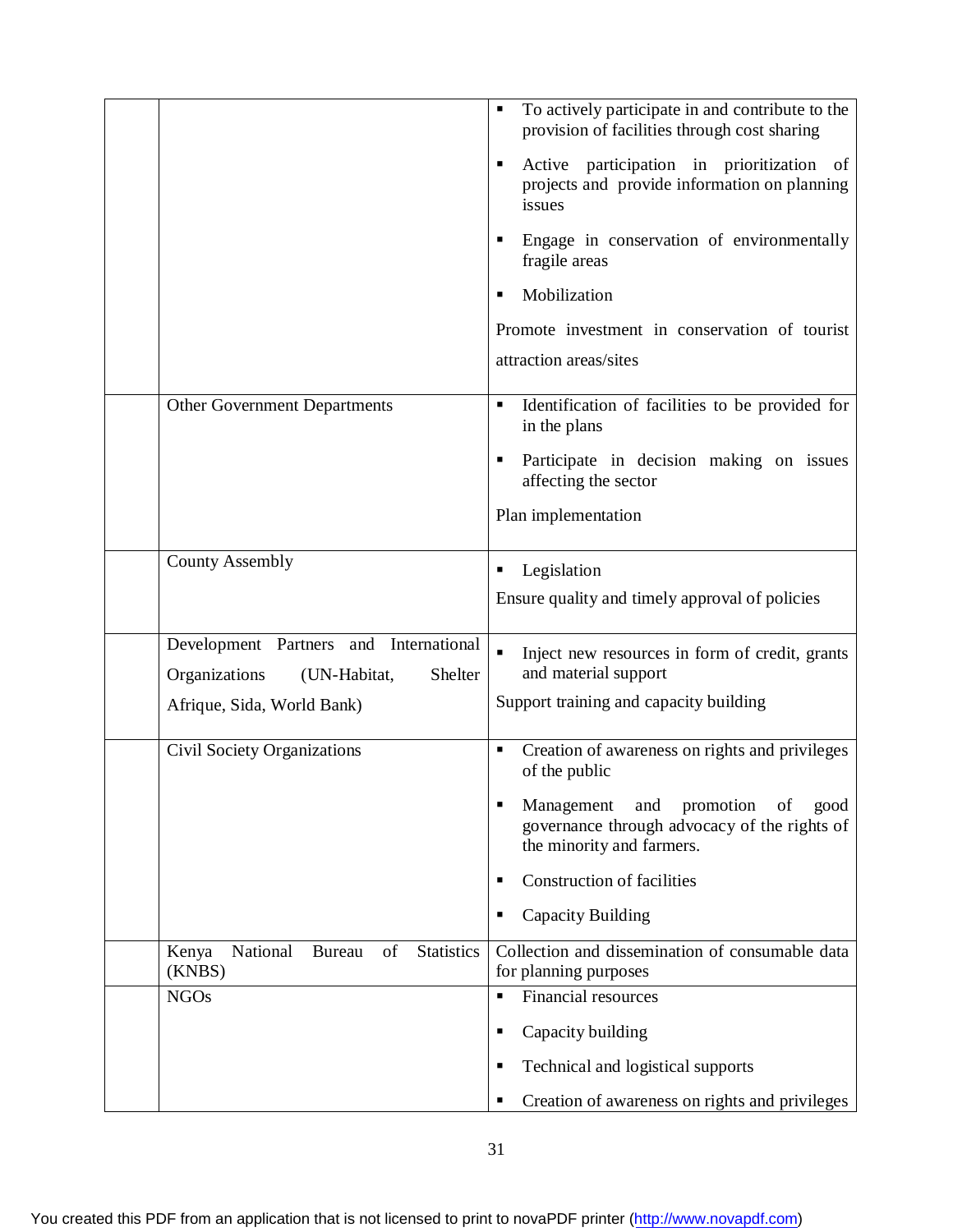|                                           | of the public                                                                                                           |
|-------------------------------------------|-------------------------------------------------------------------------------------------------------------------------|
|                                           | and promotion of good<br>Management<br>governance through advocacy of the Rights of<br>the minority                     |
|                                           | <b>Construction of facilities</b>                                                                                       |
|                                           | Civic education                                                                                                         |
|                                           | Advocacy<br>٠                                                                                                           |
|                                           | Mainstreaming gender, youth, physically<br>challenged and other disadvantaged groups<br>issues into planning programmes |
| <b>Private Sector</b>                     | Partners in service provision<br>٠                                                                                      |
|                                           | Promotion<br>of private<br>enterprises<br>and<br>٠<br>competition and supplement government<br>effort through PPP       |
|                                           | Formulation of priorities<br>٠                                                                                          |
| <b>Service Providers</b>                  | Timely provision of quality supplies and<br>٠<br>contracted services                                                    |
| Banks and Non-Bank financial institutions | Provision of mortgages<br>$\blacksquare$                                                                                |
|                                           | Provision of housing development<br>٠<br>and<br>infrastructure loans                                                    |
| Academic / research institutions          | Participating in collaborative research on<br>٠<br>appropriate building materials and financing<br>models               |
|                                           | $\blacksquare$                                                                                                          |
|                                           |                                                                                                                         |

## **2.5 Challenges**

The Sector experiences challenges which impact on its operations. These challenges include the following;

- Population pressure
- Cultural practices on inheritance leading to high fragmentation and uneconomical plot sizes. These have lead to conversion of slopes into farm land leading to increase in environmental damage. The affected groups have also not able to meet their subsistence needs.
- Poor land use practices accelerated land degradation and declining land productivity
- **Lack of set land standards for land subdivision**
- **Encroachment onto protected land**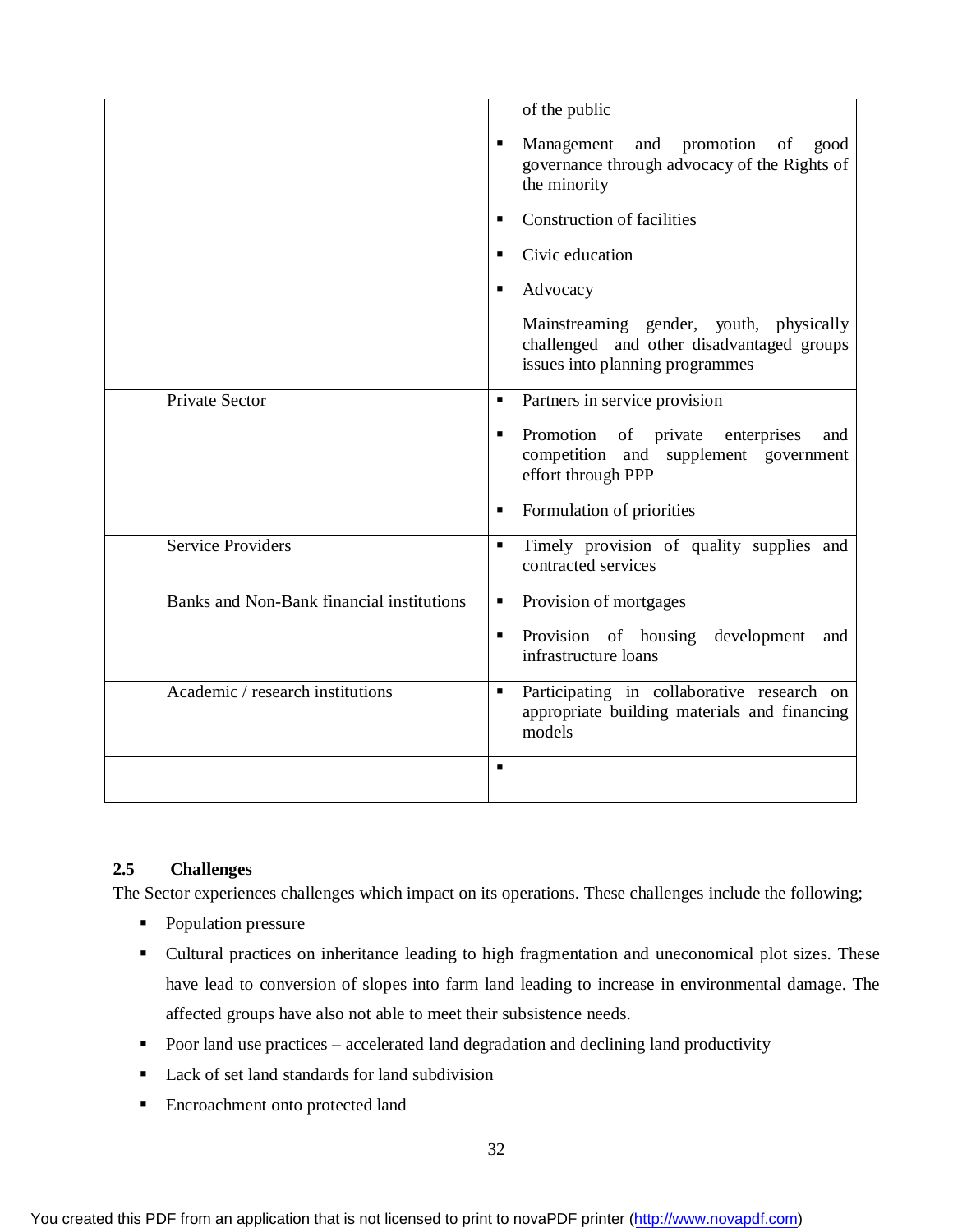- Urban sprawl
- Disconnect between plan preparatory and implementing agencies
- Poor coordination between the various sectors operational within the county leading to absence of broad based consultation
- **Low adherence to set physical planning laws and regulations by the members of the public**
- Land use conflicts
- Unavailability of some public utilities/facilities within the county
- Population growth and demand for land leading to uncontrolled land subdivisions
- **Lack of appropriate technical and institutional capacity of implementing agencies**
- Unavailability of Planning Information for some areas(Aerial Photographs, History of some of the Centres)
- **Inadequate affordable and decent housing**
- Lack of readily available serviced land for public housing development. At national scale, it is estimated that out of a total 150,000 housing units required annually in urban areas, only 35,000 units are produced
- The shortage of housing for low-income households is particularly acute in urban areas and the situation has been aggravated by establishment of the County Government
- Since 1966/67 Policy, investment in housing sector has been minimal and sporadic. This is as a result of lack of an enabling environment for private sector participation in housing delivery process particularly for lower middle and low-income groups
- Low government funding
- High cost of finance
- High cost of building and construction materials
- **Inappropriate building and construction technologies**
- **EXECUTE:** Limited research on low cost building materials and construction technologies
- Stringent planning regulations and standards
- High cost of infrastructure
- High poverty levels have limited access to decent housing particularly for the urban poor The poverty situation has been aggravated by high rate of urbanization and other global socio-economic trends
- Acute shortage of habitable dwellings
- **Inadequate infrastructural services**
- Overcrowding and expansive slums and informal settlements
- **Institutional housing situation for public servants have continued to be characterized by low levels of** maintenance and development of new housing stock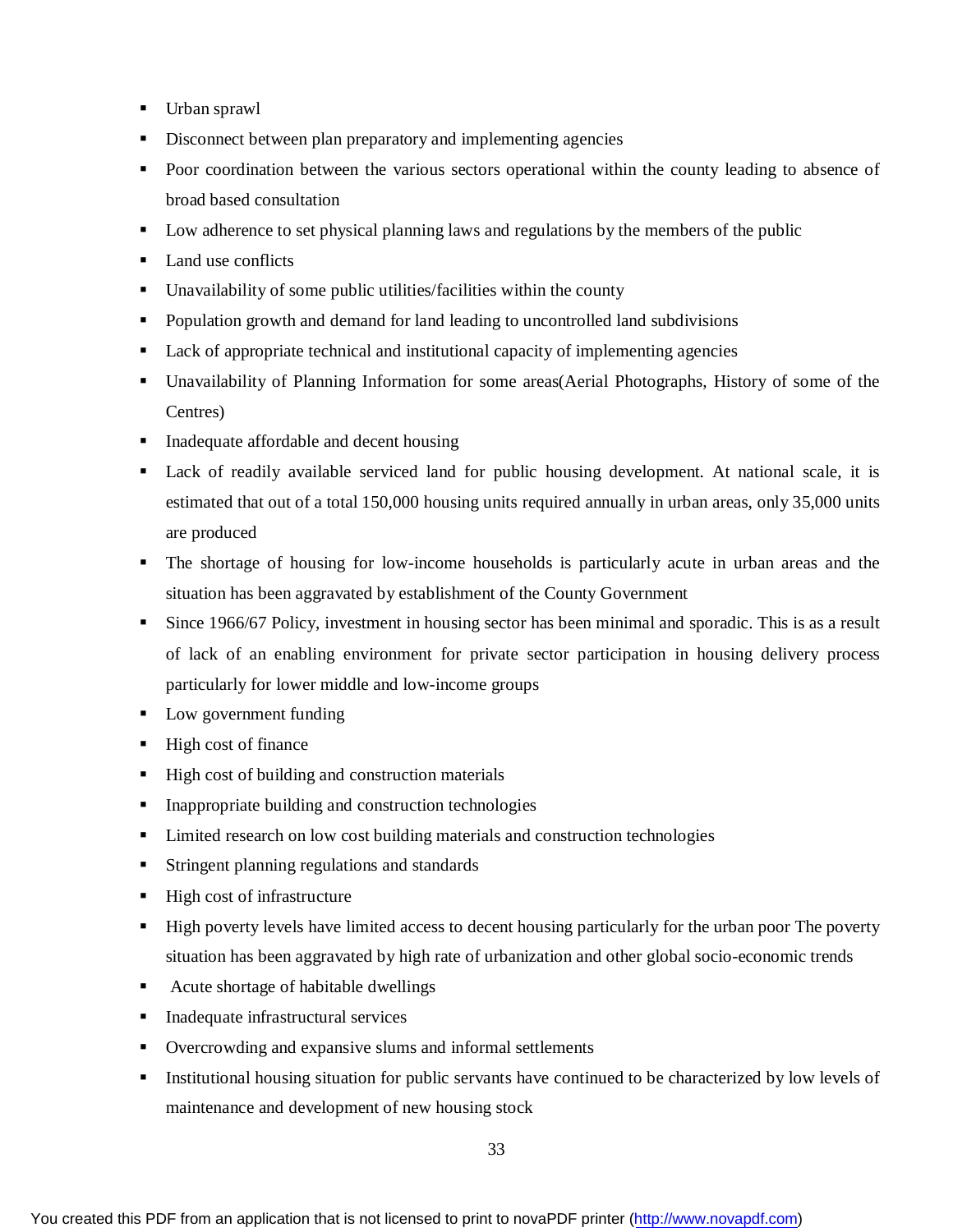- Low government funding
- Population pressure
- **Unsustainable land use**
- Land administration
- **Lack of set land standards for land subdivision**
- Manual land information systems
- Lack of first order survey and other reliable controls within the county

## **2.6 Performance and Achievements of the Sector**

Key factors that have worked for effective implementation of projects in the department include:-

- Visionary leadership
- Effective mobilization and prudent utilization of resources
- Continuous and integrated capacity building of staff
- Effective partnerships
- Effective project planning, monitoring and evaluation
- Teamwork and commitment by staff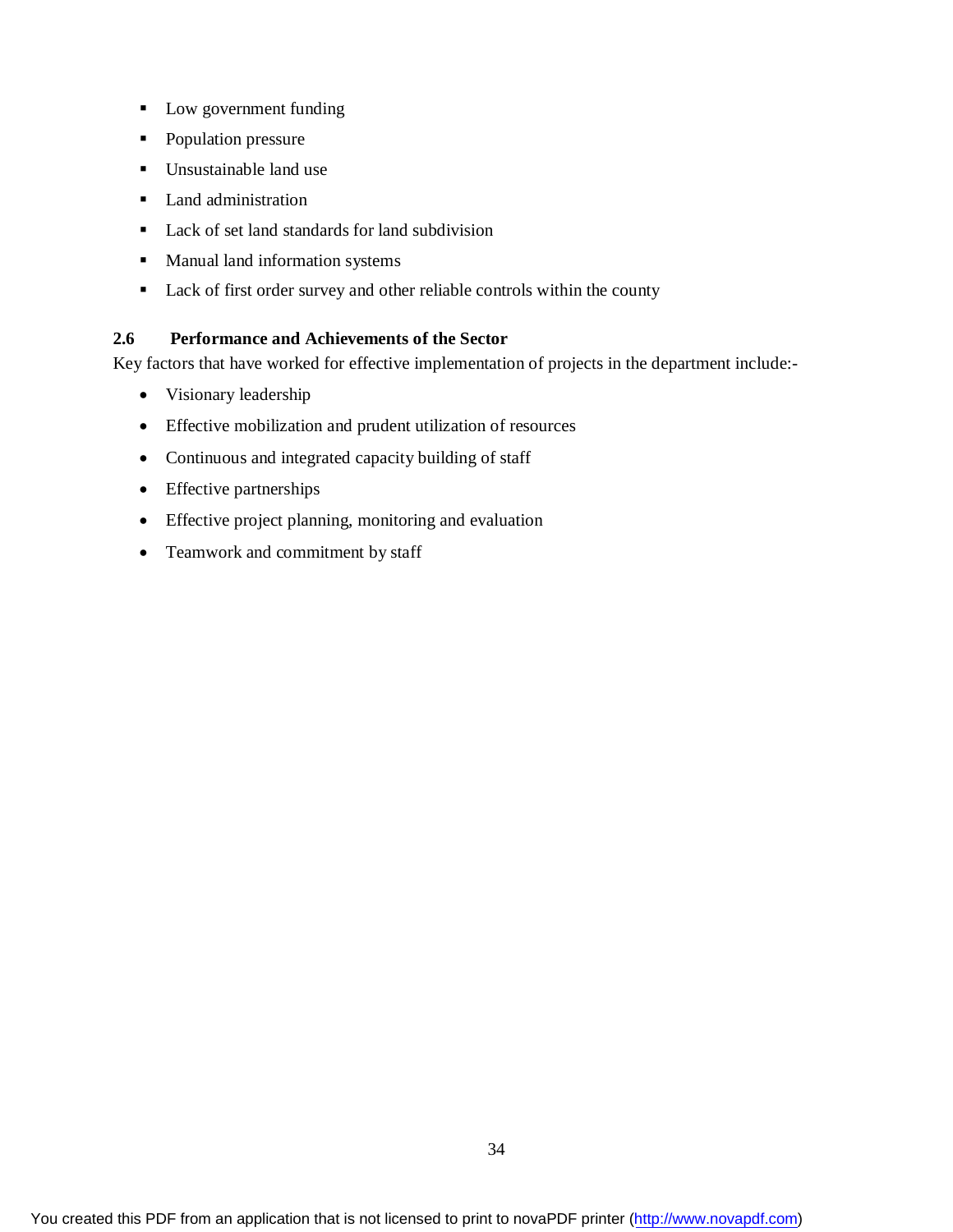## **2.7 ongoing and proposed projects and programmes**

### **County Flagship projects**

In Kenya Vision 2030 and its First Medium Term plan the ministry of land, Housing and Urban Development will play a critical role in its implementation. The Ministry will be implementing the following flagship projects under vision 2030 namely:

- Developing and implementation of the county spatial plan and Local Physical Development Plans
- Creating a consolidated county geographic information system (GIS)-based data based System / computerized land registry
- Modernization of land Registry
- Setting of a cartographic studio
- Setting up a land bank through public-private partnership.
- Improve work environment
- Developing and maintaining a public land inventory.
- Process Re-engineering
- Establishment of Appropriate Building Materials and Technology Centres in each Constituency
- Facilitating development of 1,000 housing units annually
- Integration of National Housing legislations into County Legislative Frameworks (Draft Housing Bill, National Housing Policy, Draft Built Environment Bill, Draft National Maintenance Policy, Building Code, National Building regulations, Draft National Slum Upgrading and Prevention Policy)
- Housing Infrastructure Development in informal settlement

### **2.7.1 The County Spatial Plan/Local Physical Development Plans**

The need for preparation of spatial plans is recommended under agriculture, manufacturing urbanization, and environmental management which are priority sectors under Vision 2030. The plans will provide a spatial illustration of national projects and will identify strategies for land development. The plans will address issues such settlement, environment, transport, and economic development. They will form the basis upon which development activities in support of Vision 2030 will take place.

## **2.7.2 County geographic information system (GIS)**

This is a computer-based information system that enables the capture, management, and analysis of geographically referenced land-related data in order to produce land information for decision-making in land administration and management. This will be achieved through establishment of a transparent, decentralized, affordable, effective and efficient GIS based Land Information Management System, digital mapping and modernization of land registry. It will also involve revamping the recording system, revising the land maps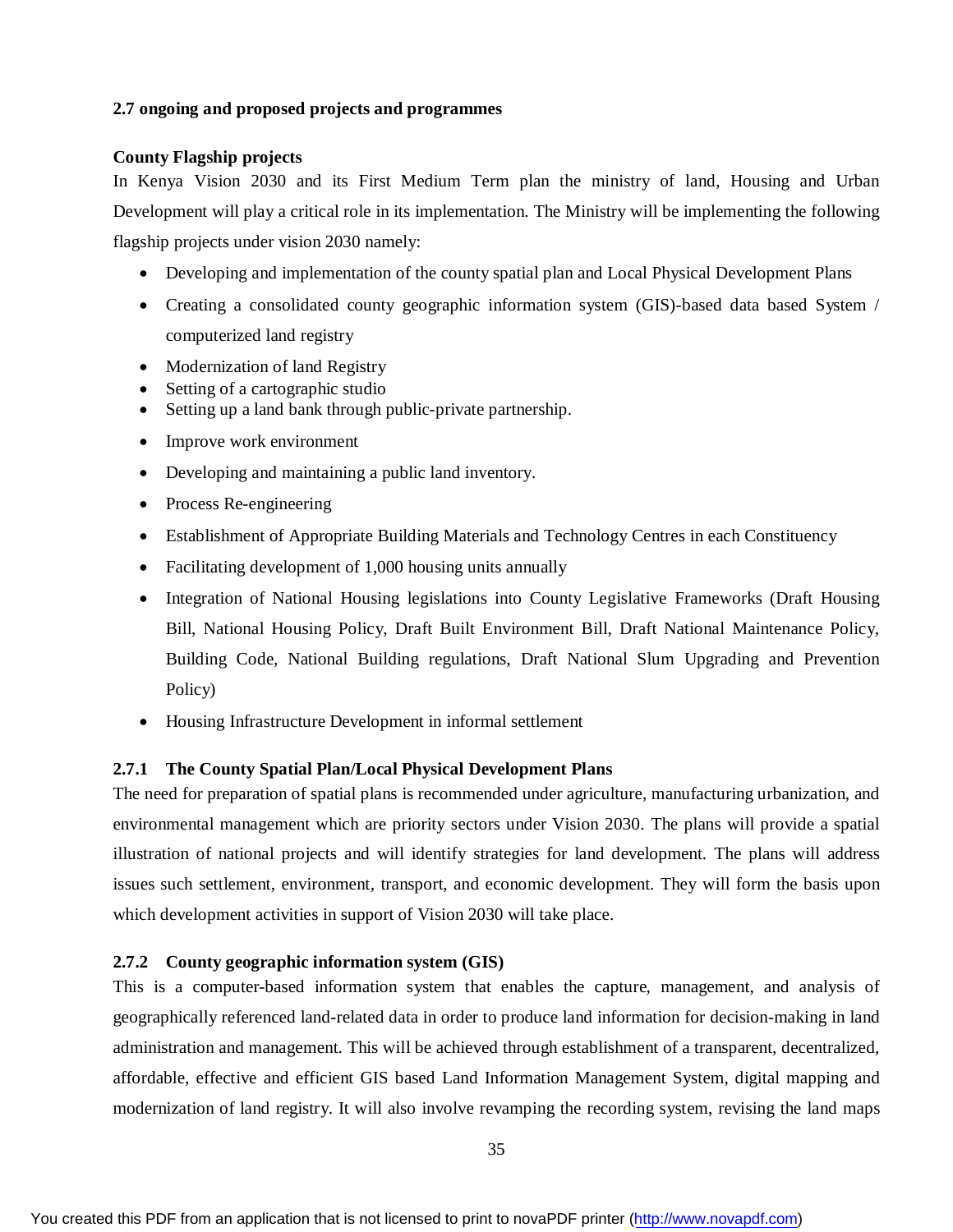and computerization of land registries for effective service delivery. This system will contribute to poverty reduction, good governance and improved security of tenure. Land databank will also be developed in the consolidated land registries which will contain idle and under-used lands. This will enable investors willing to invest in the land resource having access to the information.

#### **2.7.3 Modernization of Land registries**

A record of all land transactions will be maintained in land registries. The development of land registries will focus in creating publicly accessible land registries, under an improved governance framework. This will involve rehabilitation and construction of modern registries and reconstruction of worn out/torn land records in readiness for the computerization programme. During this period the sector will reconstruct all worn-out/torn land records, rehabilitate and equip land registry .

#### **2.7.4 Improve work environment**

The Ministry will improve work environment by:

- Rehabilitating and establishing of office spaces
- Promoting positive organizational culture and work ethics
- Developing and retaining well motivated workforce
- Ensuring provision of appropriate tools and equipments
- Ensuring use and timely accounting of resources
- To improve service delivery
- To motivate staff

### **2.7.5 Process Re-engineering**

The Ministry will review the tools, processes and procedures for effective and efficient land administration and management, to reduce bureaucratic red tape by obviating non-value adding work processes

### **2.7.6 Land Banking**

The Government will acquire private land for public utility and investment for infrastructural needs

## **2.7.7 Establishment of Appropriate Building Materials and Technology Centres (ABMTCs) in each Constituency**

Kenya Vision 2030 propagates for the establishment of Constituency ABMTCs Countrywide under its flagship projects. The Constituency technology centres aim to serve as local sites for Appropriate Building Materials and Technology training, demonstrations and disseminations for effective technology promotion and transfer.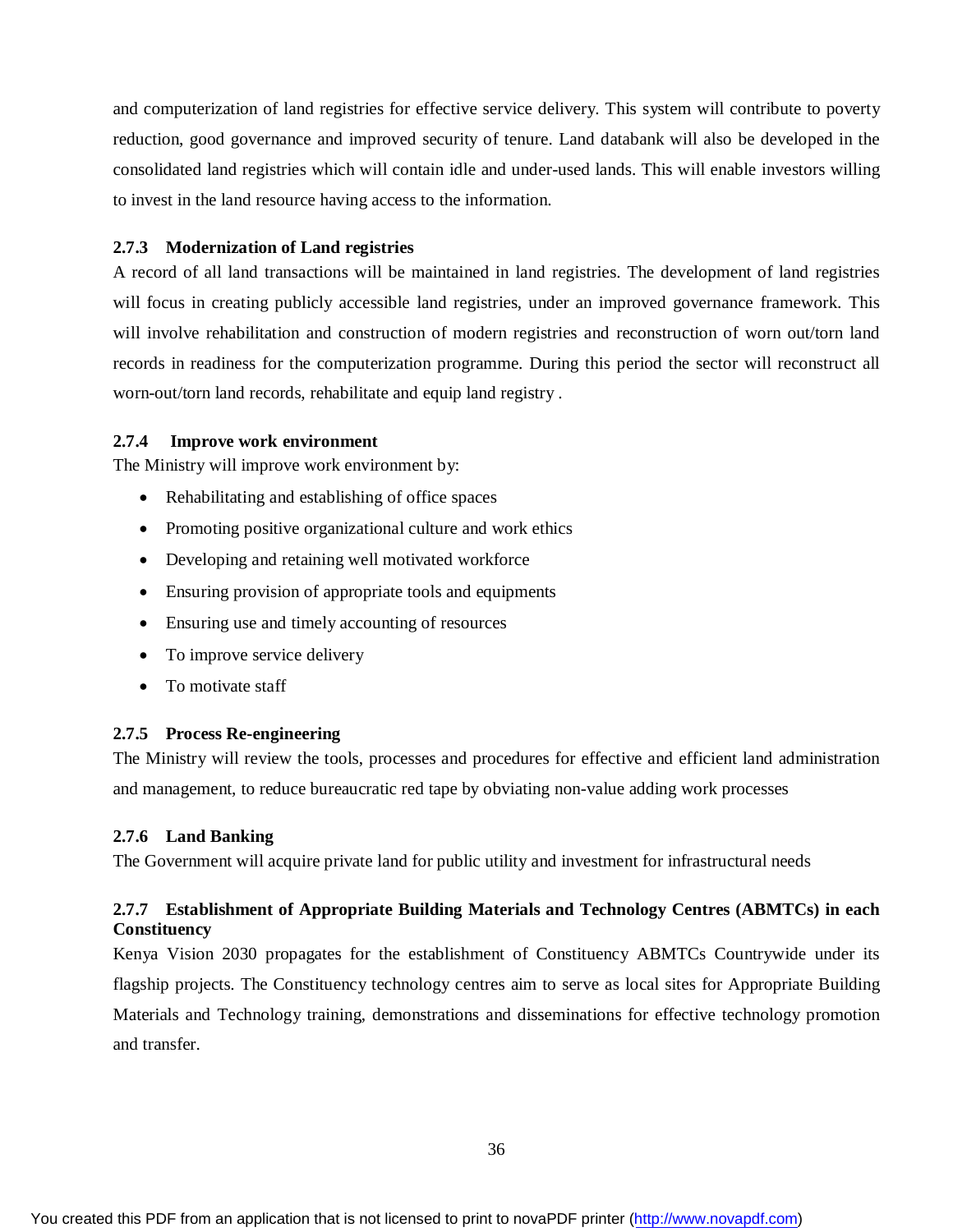#### **2.7.8 Facilitating development of 1,000 housing units annually**

The process of urbanization is on an upward trend both nationally and countywide. The growth being experienced is however not matched with the provision of essential ingredient notably, the housing stock. Vision 2030 advocates for the Government facilitation of 200,000 housing units nationally to cater for the high urban housing demand annually. At the County level, the towns of Nyamira County are equally growing at a rapid rate given the various opportunities created by introduction and actualization of devolution facets. This rapid population increase in our urban areas has exerted a lot of pressure on the few available accommodation facilities and urgent action need to be taken by all stakeholders to ensure attainment of expanded housing stock to meet the demand. Out of this realization, the County Government will work towards facilitating provision of 1,000 affordable housing units annually within the County.

#### **2.7.9 Integration of National Housing legislations into County Legislative Frameworks**

The housing sector lacks enabling essential legislative tools for proper guidance and coordination of housing development and maintenance activities. At the National level, Vision 2030 propagates for fast-tracking enactment and operationalization of Draft Housing Bill 2006. Other legislative and policy frameworks include: National Housing Policy, Draft Built Environment Bill, Draft National Maintenance Policy, Building Code, National Building regulations, Draft National Slum Upgrading and Prevention Policy. The above legislative initiatives should be dispensed with and integrated into the County Legislative frameworks to enable the sector move forward.

### **2.7.10 Setting of a cartographic studio**

The survey department will strive towards the establishment of a fully functional cartographic studio to aide in the production of materials and other cartographic works.

#### **2.7.11 Housing Infrastructure Development in informal settlement**

Housing function at the county level include facilitating development of housing units through various strategies. One such undertaking is the role of the County Government as an enabler and as such, there is need to provide housing infrastructure including access roads, sewer system, water and sanitation services, street lighting/flood lights.

The infrastructure provision is aimed at opening the underdeveloped/potential areas for housing development by the private sector/real estate developers.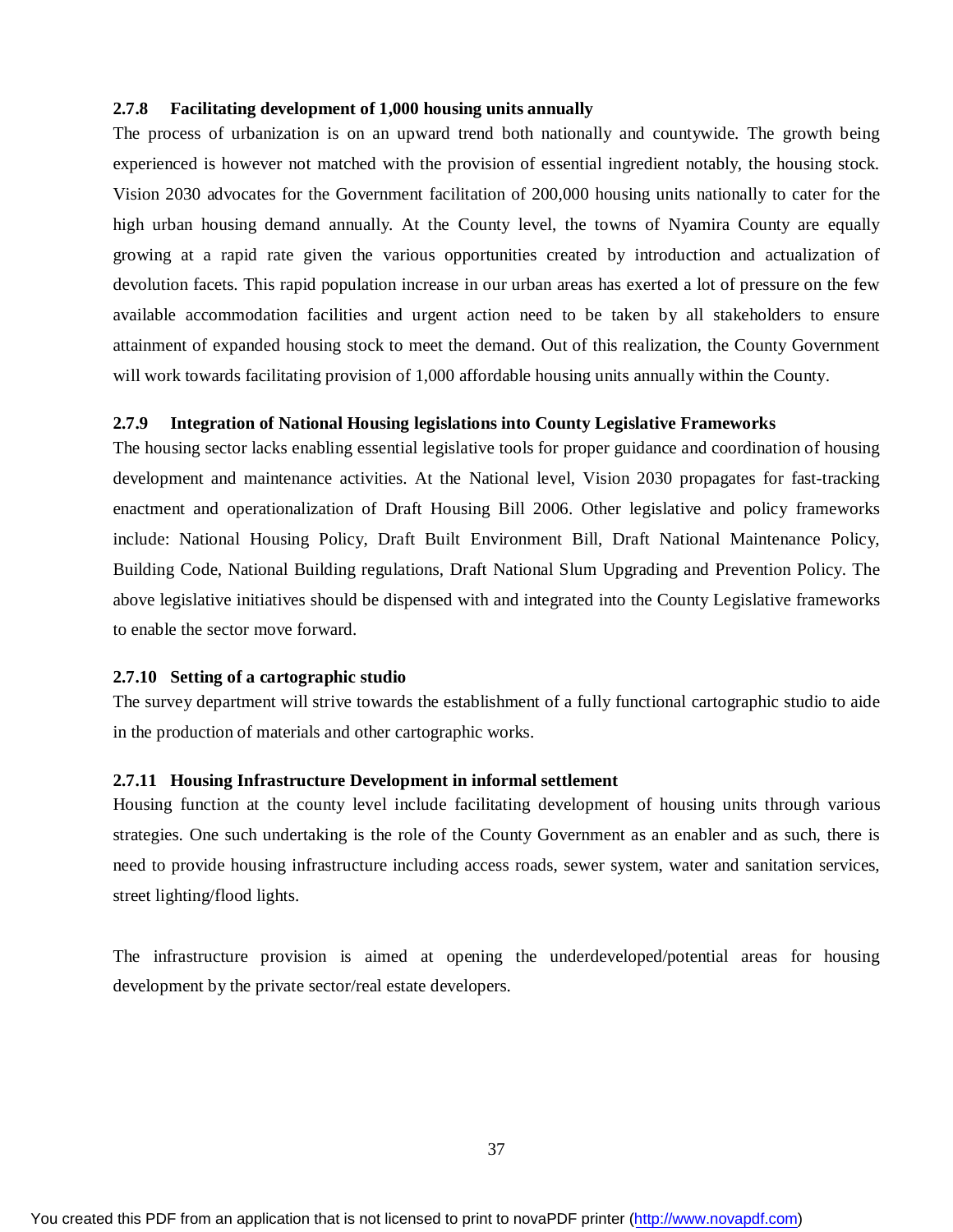# **CHAPTER THREE**

#### **STRATEGIC MODEL**

#### **3.1 Mandate**

The new constitutional dispensation resulted in the emergence of new Governance structure in the Country. Such changes include the reorganization of the Government Ministries with the County having the dockets of Land, Housing and Physical Planning whose equivalent is the Ministry of Lands, Housing and Urban Development at the National level. The Housing Sector Functions both at the National and County Government are guided by a number of policy documents reference to which include: the comprehensive Housing Policy developed in 1966/67 as Sessional Paper No. 5; the revised Housing Act of 1990; Sessional Paper No.3 of 2004 on National Housing Policy.

#### **3.2 vision**

To be a leading entity in the provision of efficient, sustainable, equitable use of county land resources and facilitation of adequate housing provision to the residents of Nyamira.

#### **3.3 Mission**

To steer positive land reforms for improvement of livelihood of county citizen through efficient administration, equitable access, secure tenure, sustainable management of the land based resources and facilitation of housing provision in sustainable human settlement.

## **3.4 core values of the sector**

The ministry will uphold the following core values in undertaking its mandate;

- **Team spirit, consultative and public participation**
- **Prompt, effective, impartial, customer responsiveness**
- Integrity, honesty, accountability and transparency
- Patriotism
- **Pro-activeness, cost-effectiveness and innovativeness**
- **High standards of professional ethics**
- Gender equity, equality and protection of vulnerable groups

### **3.5 Strategic issues and objectives**

#### **i) Formulation of a county Land Use Policy**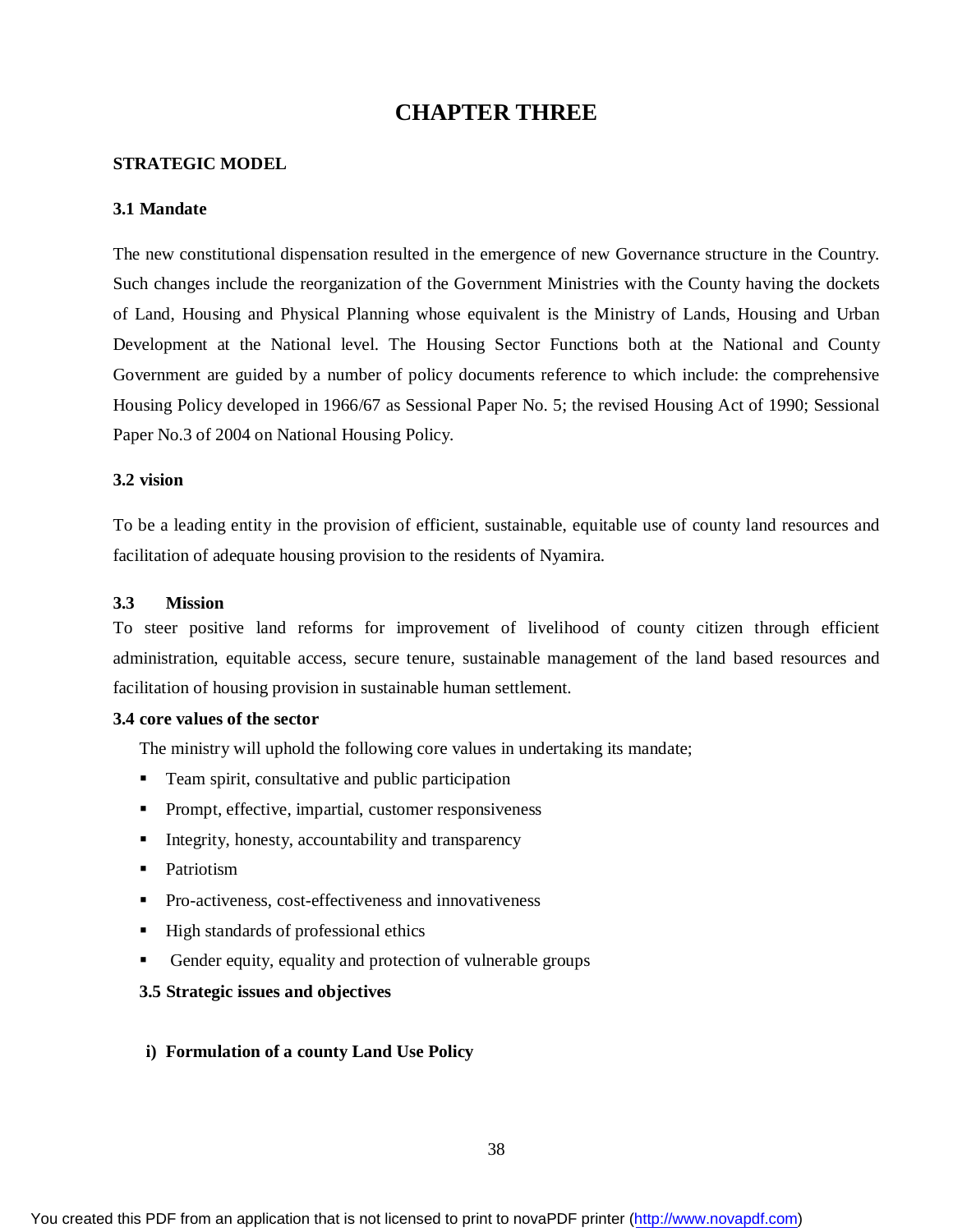A county Land use Policy will be formulated to form the basis for future land use planning for various purposes and encourage a multi-sectoral approach to land use planning by creating an enabling environment for investment and exploitation of natural resources .

# **Objective – To provide appropriate guidelines for sustainable use of land**

## **ii) Formulation of County Spatial Data Infrastructure Policy**

The Ministry will prepare a county Spatial Plan to guide socio-economic development and natural resources management . The plan will provide an appropriate spatial framework for preparation and implementation of county , regional and local and use plans and ensure that the planning process is participatory and meets the stakeholders needs will be central for the preparation of other sectorial master plans namely agricultural , transport , tourism , urban development and environment .

### **Objective- To Provide a Spatial Framework for Socio-Economic Development of the Country**

### **iii) Preparation of County/Regional and Local Physical Development Plans**

The Ministry will prepare regional and local physical development plans to guide the use of land in urban and rural areas .

#### **Objective- To provide a basis for investment and use of land in urban and rural areas**

The Ministry will develop and implement a GIS based National Land Information Management system to support timely decision making.

# **Objective- To improve data capture, storage and access through automation of land management processes**

### **iv) County Geodetic Mapping**

The Ministry will modernize and upgrade its reference system to conform to the regional and international reference systems.

# **Objective – To improve survey and mapping services through modernization of geodetic networks v) Legal framework**

The Ministry will undertake legal framework by formulating at least two county land acts.

#### **Objective – To ensure efficient and effective service delivery**

#### **vi) Security of tenure for sustainable development**

Most land in the county is registered , but requires sustainable undertakings in the following :

- Registration of land transactions
- Resolution of land and boundary disputes

#### **1) Registration of Land Transactions**

The ministry will accelerate registration of unregistered land transactions.

#### **Objective – To Ensure Security of Tenure and Facilitate Investment**

#### **2) Resolution of Land and Boundary Disputes**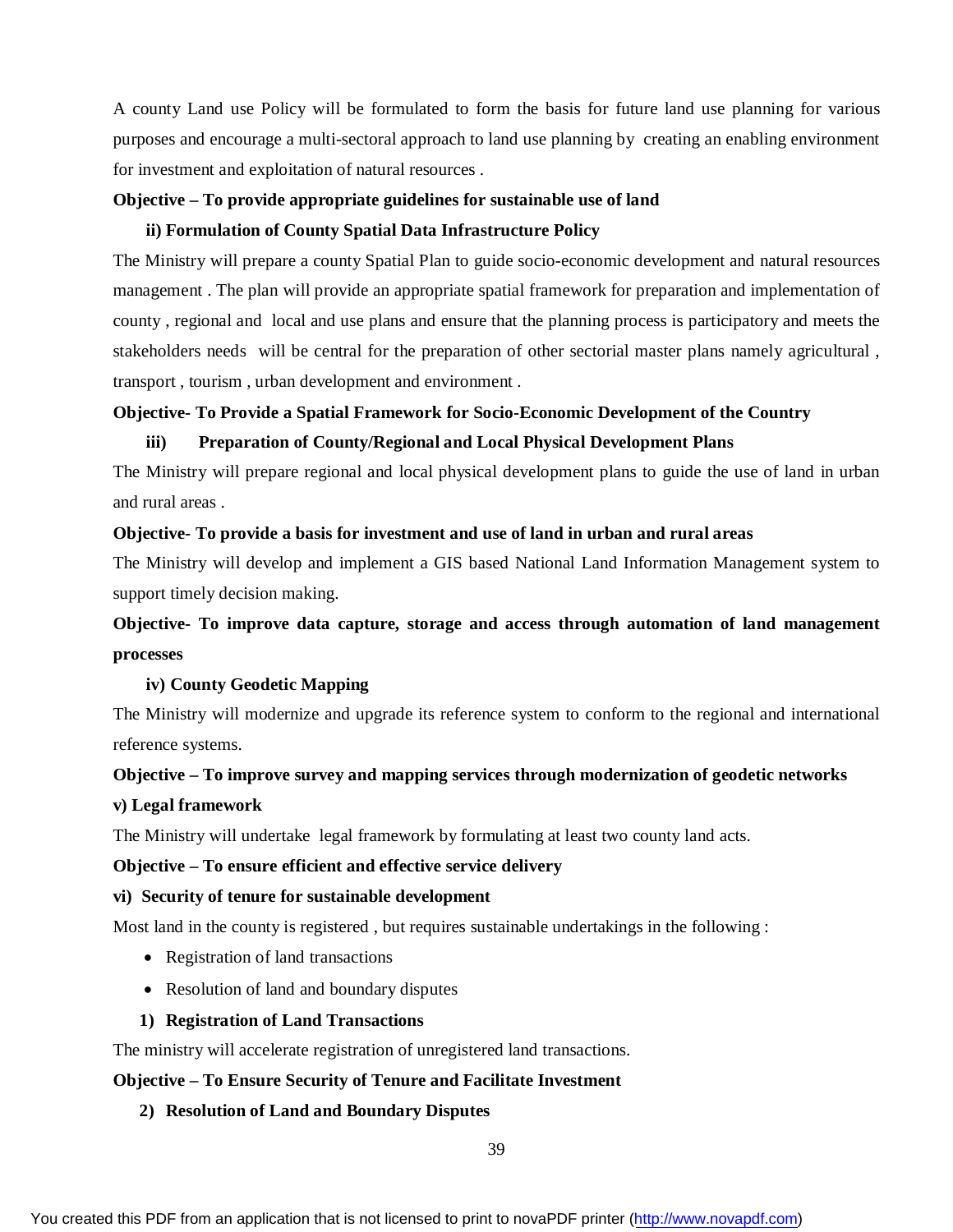Measures to clear the huge backlog of land and boundary disputes will be put in place.

## **Objective – To minimize conflicts and improve land market**

## **vii) Improve Work Environment**

The Ministry will improve work environment by:

- Rehabilitating and refurbishment of existing land registry
- Promoting positive organizational culture and work ethics
- Developing and retaining well motivated workforce
- Ensuring provision of appropriate tools and equipments
- Ensuring use and timely accounting of resources
- To improve service delivery
- To motivate staff

## **viii) Process Re-engineering**

The Ministry will review the tools, processes and procedures for effective and efficient land administration and management

## **Objective – To reduce bureaucratic red tape by obviating non-value adding work processes**

## **ix) Land Banking**

The county government will acquire private land for public utility and investment.

## **Objective – To provide land for infrastructure and investment**

## **3.6. Strategic Performance Indicators**

These are the proposed ministry flagship projects with a strategic roadmap in achieving them per the department

- Developing and implementation of the county spatial plan and Local Physical Development Plans
- Creating a consolidated county geographic information system (GIS)-based data system /computerized land registry
- Setting up a land bank through public-private partnership.
- Developing and maintaining a public land inventory
- Improve work environment
- Process Re-engineering
- Geodetic control network
- Facilitating development of 1,000 housing units annually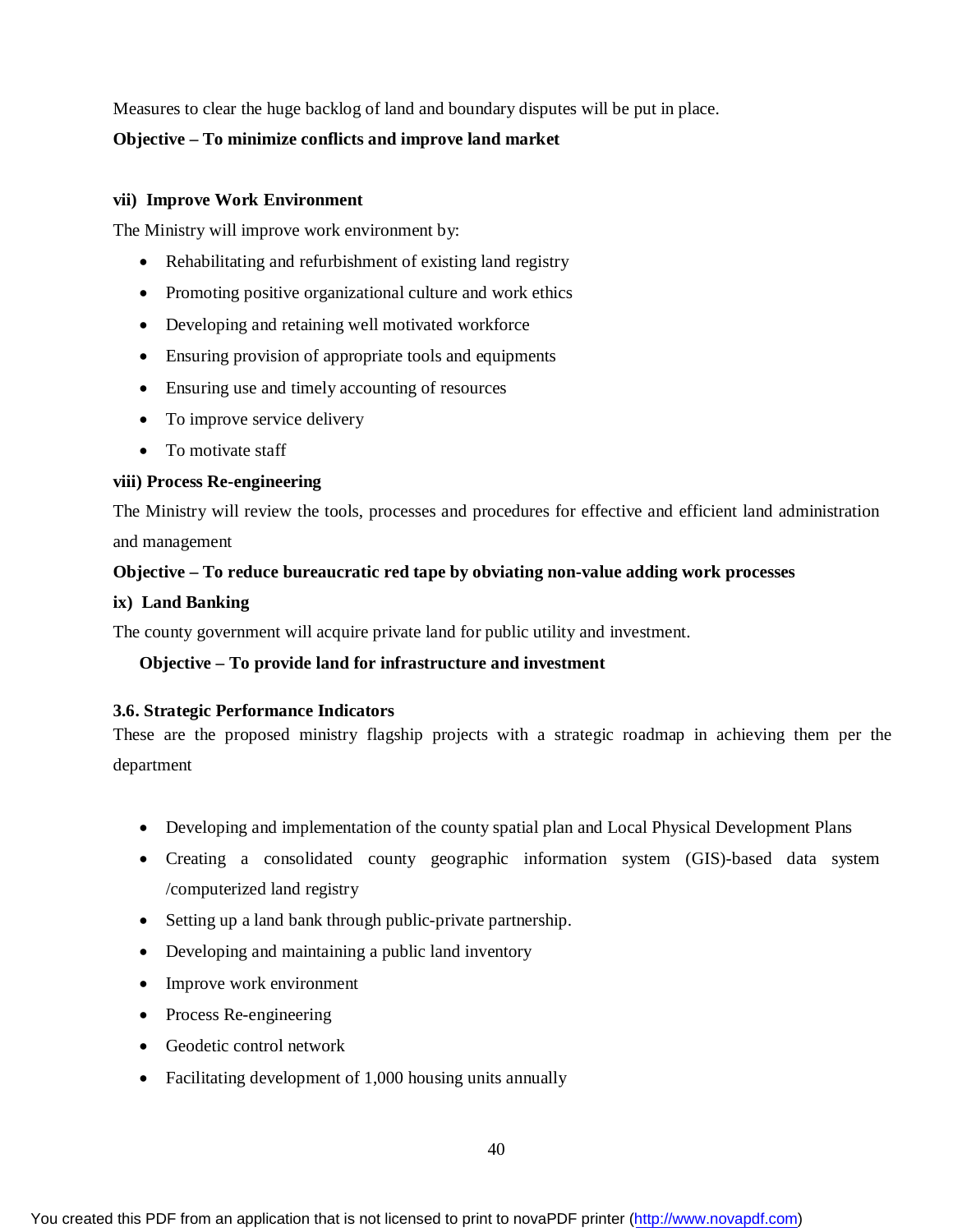- Integration of National Housing legislations into County Legislative Frameworks (Draft Housing Bill, National Housing Policy, Draft Built Environment Bill, Draft National Maintenance Policy, Building Code, National Building regulations, Draft National Slum Upgrading and Prevention Policy)
- Establishment of Appropriate Building Materials and Technology Centres in each Constituency
- Housing Infrastructure Improvement in Informal Settlement

| <b>Strategy</b>     | <b>Activity</b>    | Outpu<br>t/Targ<br>et | <b>Reportin</b><br>Schedule | <b>Target</b><br>for the<br>five<br>years | <b>Target</b>           |                 |                 |                 | <b>Budg</b><br>et       | Responsibilit<br>y |              |
|---------------------|--------------------|-----------------------|-----------------------------|-------------------------------------------|-------------------------|-----------------|-----------------|-----------------|-------------------------|--------------------|--------------|
|                     |                    |                       |                             |                                           | $\overline{Y1}$         | $\overline{Y2}$ | $\overline{Y3}$ | $\overline{Y4}$ | $\overline{Y5}$         |                    |              |
| $1.\overline{To}$   | -Awareness         | <b>Strate</b>         | Quarterly                   | $\overline{5}$                            | $\overline{1}$          | $\overline{1}$  | $\overline{1}$  | $\overline{1}$  | $\overline{1}$          | 10M                | -County      |
| Develop             | forum              | gic<br><b>Plans</b>   |                             |                                           |                         |                 |                 |                 |                         |                    | Government   |
| Framewor            | -Identification of | Frame                 |                             |                                           |                         |                 |                 |                 |                         |                    | of Nyamira   |
| for<br>k            | Strategic Areas    | work/<br><b>Monit</b> |                             |                                           |                         |                 |                 |                 |                         |                    | -Key         |
| Strategic           | -Identification of | oring                 |                             |                                           |                         |                 |                 |                 |                         |                    | Stakeholders |
| Plans               | flagship projects  | &<br>Evalu            |                             |                                           |                         |                 |                 |                 |                         |                    | -Public      |
| Preparatio          | -Departmental      | ation                 |                             |                                           |                         |                 |                 |                 |                         |                    |              |
| $\bf ns$            | Work               |                       |                             |                                           |                         |                 |                 |                 |                         |                    |              |
|                     | Plans/Strategic    |                       |                             |                                           |                         |                 |                 |                 |                         |                    |              |
|                     | Plan               |                       |                             |                                           |                         |                 |                 |                 |                         |                    |              |
|                     | -Stakeholder       |                       |                             |                                           |                         |                 |                 |                 |                         |                    |              |
|                     | Consultative       |                       |                             |                                           |                         |                 |                 |                 |                         |                    |              |
|                     | Forums             |                       |                             |                                           |                         |                 |                 |                 |                         |                    |              |
|                     | -Documentation     |                       |                             |                                           |                         |                 |                 |                 |                         |                    |              |
|                     | -Implementation    |                       |                             |                                           |                         |                 |                 |                 |                         |                    |              |
|                     | -Monitoring,       |                       |                             |                                           |                         |                 |                 |                 |                         |                    |              |
|                     | Evaluation<br>and  |                       |                             |                                           |                         |                 |                 |                 |                         |                    |              |
|                     | Reporting          |                       |                             |                                           |                         |                 |                 |                 |                         |                    |              |
|                     | -Corrective        |                       |                             |                                           |                         |                 |                 |                 |                         |                    |              |
|                     | <b>Measures</b>    |                       |                             |                                           |                         |                 |                 |                 |                         |                    |              |
|                     | -Benchmarking      |                       |                             |                                           |                         |                 |                 |                 |                         |                    |              |
|                     | of Best Practices  |                       |                             |                                           |                         |                 |                 |                 |                         |                    |              |
| 2.To                | -Identification of | Legisl                | Quarterly                   | $\overline{5}$                            | $\overline{\mathbf{0}}$ | $\overline{2}$  | $\overline{2}$  | $\overline{1}$  | $\overline{\mathbf{0}}$ | 5M                 |              |
| Provide an          | Appropriate        | ative<br>Instru       |                             |                                           |                         |                 |                 |                 |                         |                    |              |
| Appropriat          | Policy<br>and      | ments                 |                             |                                           |                         |                 |                 |                 |                         |                    |              |
| Policy<br>${\rm e}$ | Legislative        |                       |                             |                                           |                         |                 |                 |                 |                         |                    |              |
| and Legal           | Instruments        |                       |                             |                                           |                         |                 |                 |                 |                         |                    |              |

## **3.6.2 ADMINISTRATION DEPARTMENT**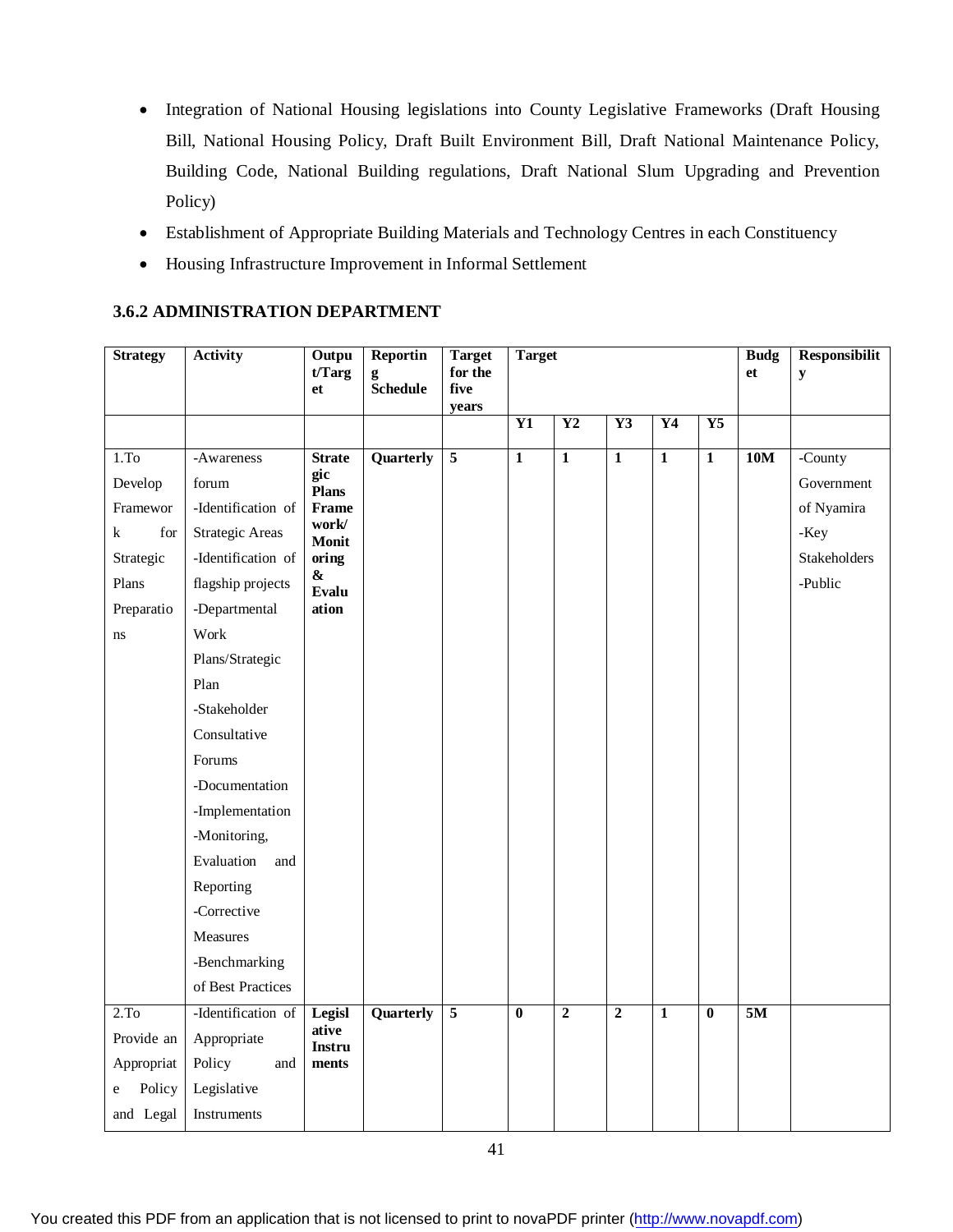| Framewor                           | -Establish                                                                                                          |                    |           |                         |                         |                |                |                |                         |     |  |
|------------------------------------|---------------------------------------------------------------------------------------------------------------------|--------------------|-----------|-------------------------|-------------------------|----------------|----------------|----------------|-------------------------|-----|--|
| k for Land                         | Institution<br>and                                                                                                  |                    |           |                         |                         |                |                |                |                         |     |  |
| Managem                            | Communication                                                                                                       |                    |           |                         |                         |                |                |                |                         |     |  |
| and<br>ent                         | Strategy                                                                                                            |                    |           |                         |                         |                |                |                |                         |     |  |
| Enhancing                          | -Preparation<br>of                                                                                                  |                    |           |                         |                         |                |                |                |                         |     |  |
| Housing                            | Bills<br>Draft                                                                                                      |                    |           |                         |                         |                |                |                |                         |     |  |
| Developm                           | Governing<br>the                                                                                                    |                    |           |                         |                         |                |                |                |                         |     |  |
| ent                                | Sector                                                                                                              |                    |           |                         |                         |                |                |                |                         |     |  |
|                                    | -Subject<br>Draft                                                                                                   |                    |           |                         |                         |                |                |                |                         |     |  |
|                                    | Bills<br>to                                                                                                         |                    |           |                         |                         |                |                |                |                         |     |  |
|                                    | Stakeholder                                                                                                         |                    |           |                         |                         |                |                |                |                         |     |  |
|                                    | Forums                                                                                                              |                    |           |                         |                         |                |                |                |                         |     |  |
|                                    | -Preparation<br>$% \left( \left( \mathcal{A},\mathcal{A}\right) \right) =\left( \mathcal{A},\mathcal{A}\right)$ of  |                    |           |                         |                         |                |                |                |                         |     |  |
|                                    | the<br>County                                                                                                       |                    |           |                         |                         |                |                |                |                         |     |  |
|                                    | Executive                                                                                                           |                    |           |                         |                         |                |                |                |                         |     |  |
|                                    | Committee                                                                                                           |                    |           |                         |                         |                |                |                |                         |     |  |
|                                    | (Cabinet)                                                                                                           |                    |           |                         |                         |                |                |                |                         |     |  |
|                                    | Memo                                                                                                                |                    |           |                         |                         |                |                |                |                         |     |  |
|                                    | -Develop<br>$\mathbf{a}$                                                                                            |                    |           |                         |                         |                |                |                |                         |     |  |
|                                    | Framework<br>$% \left( \left( \mathcal{A},\mathcal{A}\right) \right) =\left( \mathcal{A},\mathcal{A}\right)$ of     |                    |           |                         |                         |                |                |                |                         |     |  |
|                                    | Review<br>and                                                                                                       |                    |           |                         |                         |                |                |                |                         |     |  |
|                                    | Harmonization                                                                                                       |                    |           |                         |                         |                |                |                |                         |     |  |
|                                    | -Facilitation<br>$% \left( \left( \mathcal{A},\mathcal{A}\right) \right) =\left( \mathcal{A},\mathcal{A}\right)$ of |                    |           |                         |                         |                |                |                |                         |     |  |
|                                    | Production<br>$% \left( \left( \mathcal{A},\mathcal{A}\right) \right) =\left( \mathcal{A},\mathcal{A}\right)$ of    |                    |           |                         |                         |                |                |                |                         |     |  |
|                                    | 5,000<br>Housing                                                                                                    |                    |           |                         |                         |                |                |                |                         |     |  |
|                                    | Units<br>under                                                                                                      |                    |           |                         |                         |                |                |                |                         |     |  |
|                                    | Various Schemes                                                                                                     |                    |           |                         |                         |                |                |                |                         |     |  |
|                                    |                                                                                                                     |                    |           |                         |                         |                |                |                |                         |     |  |
| $\overline{3}$ .<br>T <sub>0</sub> | -Digitization<br>$\overline{\text{of}}$                                                                             | <b>GIS</b><br>Data | Quarterly | $\overline{\mathbf{3}}$ | $\overline{\mathbf{0}}$ | $\overline{1}$ | $\overline{1}$ | $\overline{1}$ | $\overline{\mathbf{0}}$ | 10M |  |
| Improve                            | Land Records                                                                                                        |                    |           |                         |                         |                |                |                |                         |     |  |
| Data                               | $\mbox{{\sc--}}\mbox{{\sc GIS}}$<br>Based                                                                           |                    |           |                         |                         |                |                |                |                         |     |  |
| Capture,                           | County<br>Land                                                                                                      |                    |           |                         |                         |                |                |                |                         |     |  |
| Storage                            | Information                                                                                                         |                    |           |                         |                         |                |                |                |                         |     |  |
| and                                | Management                                                                                                          |                    |           |                         |                         |                |                |                |                         |     |  |
| Managem                            | System                                                                                                              |                    |           |                         |                         |                |                |                |                         |     |  |
| $\sigma$<br>ent                    | -County Spatial                                                                                                     |                    |           |                         |                         |                |                |                |                         |     |  |
| Land                               | Data                                                                                                                |                    |           |                         |                         |                |                |                |                         |     |  |
| Processes                          | Infrastructure                                                                                                      |                    |           |                         |                         |                |                |                |                         |     |  |
| and Land                           | Network                                                                                                             |                    |           |                         |                         |                |                |                |                         |     |  |
| Use                                | -Update,                                                                                                            |                    |           |                         |                         |                |                |                |                         |     |  |
| Planning                           | Maintain<br>Maps                                                                                                    |                    |           |                         |                         |                |                |                |                         |     |  |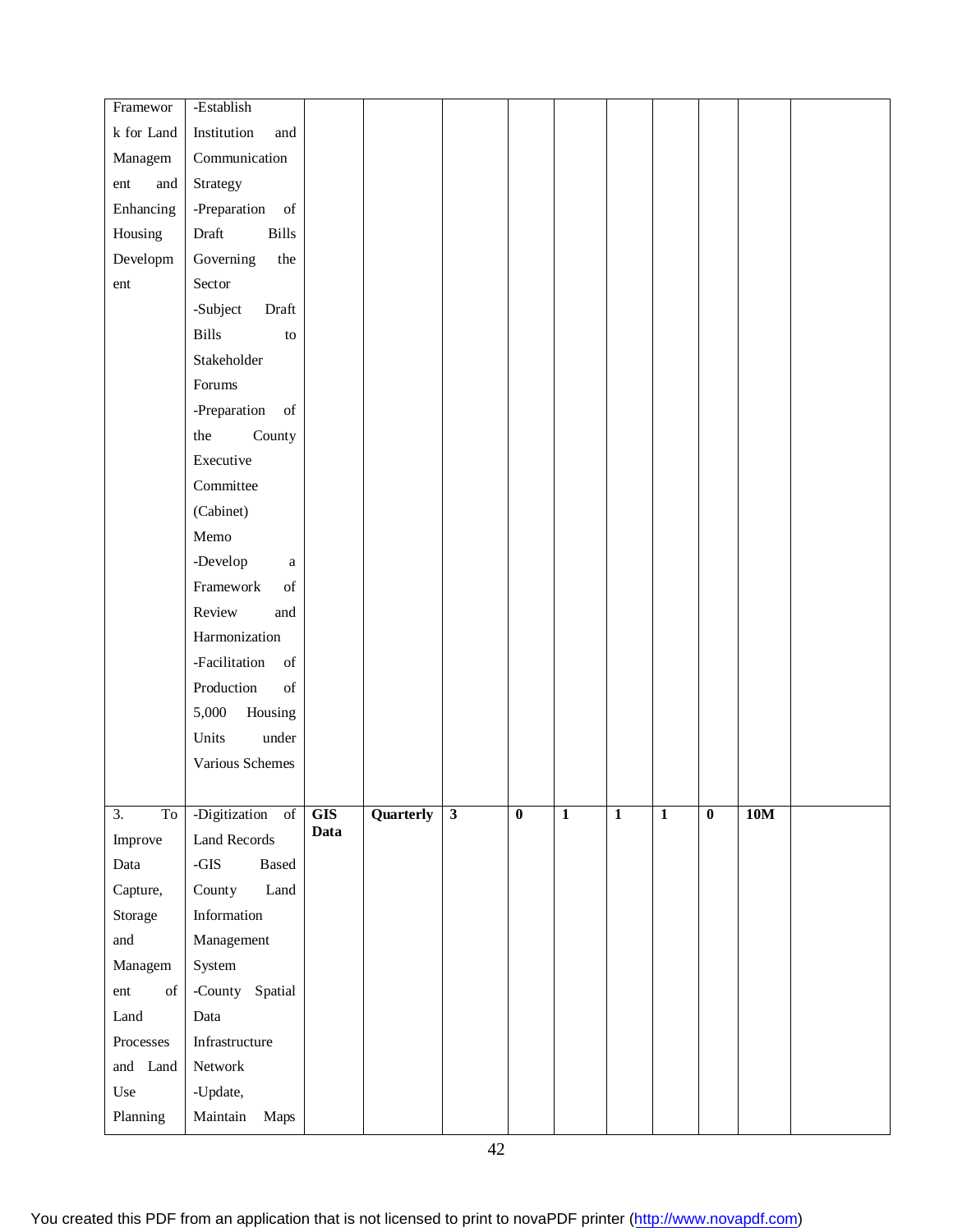|                  | Plans<br>and<br>$\mathop{\mathrm{to}}$                                                                            |           |                         |                         |                |                |                |                         |    |  |
|------------------|-------------------------------------------------------------------------------------------------------------------|-----------|-------------------------|-------------------------|----------------|----------------|----------------|-------------------------|----|--|
|                  | Support<br>Land                                                                                                   |           |                         |                         |                |                |                |                         |    |  |
|                  | Registration,                                                                                                     |           |                         |                         |                |                |                |                         |    |  |
|                  | Topographical                                                                                                     |           |                         |                         |                |                |                |                         |    |  |
|                  | Survey<br>and                                                                                                     |           |                         |                         |                |                |                |                         |    |  |
|                  | Records                                                                                                           |           |                         |                         |                |                |                |                         |    |  |
|                  | -Establish                                                                                                        |           |                         |                         |                |                |                |                         |    |  |
|                  | Geodetic                                                                                                          |           |                         |                         |                |                |                |                         |    |  |
|                  | Controlled                                                                                                        |           |                         |                         |                |                |                |                         |    |  |
|                  | Monument<br>$\operatorname{for}$                                                                                  |           |                         |                         |                |                |                |                         |    |  |
|                  | Accurate Data                                                                                                     |           |                         |                         |                |                |                |                         |    |  |
|                  | Continuous<br>$\overline{\phantom{0}}$                                                                            |           |                         |                         |                |                |                |                         |    |  |
|                  | Observation<br>$% \left( \left( \mathcal{A},\mathcal{A}\right) \right) =\left( \mathcal{A},\mathcal{A}\right)$ of |           |                         |                         |                |                |                |                         |    |  |
|                  | Reference                                                                                                         |           |                         |                         |                |                |                |                         |    |  |
|                  | <b>Stations</b>                                                                                                   |           |                         |                         |                |                |                |                         |    |  |
|                  | Established                                                                                                       |           |                         |                         |                |                |                |                         |    |  |
|                  | -County                                                                                                           |           |                         |                         |                |                |                |                         |    |  |
|                  | Boundary                                                                                                          |           |                         |                         |                |                |                |                         |    |  |
|                  | Monument                                                                                                          |           |                         |                         |                |                |                |                         |    |  |
| 4.T <sub>0</sub> | -Acquire                                                                                                          | Quarterly | $\overline{\mathbf{3}}$ | $\overline{\mathbf{0}}$ | $\overline{1}$ | $\overline{1}$ | $\overline{1}$ | $\overline{\mathbf{0}}$ | 6M |  |
| Establish        | Geographical                                                                                                      |           |                         |                         |                |                |                |                         |    |  |
| County           | Data                                                                                                              |           |                         |                         |                |                |                |                         |    |  |
| Spatial          | -Establish                                                                                                        |           |                         |                         |                |                |                |                         |    |  |
| Infrastruct      | Institutional                                                                                                     |           |                         |                         |                |                |                |                         |    |  |
| ure Frame        |                                                                                                                   |           |                         |                         |                |                |                |                         |    |  |
|                  | Framework                                                                                                         |           |                         |                         |                |                |                |                         |    |  |
| work for         | -Holding                                                                                                          |           |                         |                         |                |                |                |                         |    |  |
| Sharing          | Stakeholders                                                                                                      |           |                         |                         |                |                |                |                         |    |  |
| Geographi        | Working Group                                                                                                     |           |                         |                         |                |                |                |                         |    |  |
| cal              | -Establish<br>$\alpha$                                                                                            |           |                         |                         |                |                |                |                         |    |  |
| Informatio       | Local<br>Area                                                                                                     |           |                         |                         |                |                |                |                         |    |  |
| $\mathbf n$      | Network Plan                                                                                                      |           |                         |                         |                |                |                |                         |    |  |
|                  | and Broadband                                                                                                     |           |                         |                         |                |                |                |                         |    |  |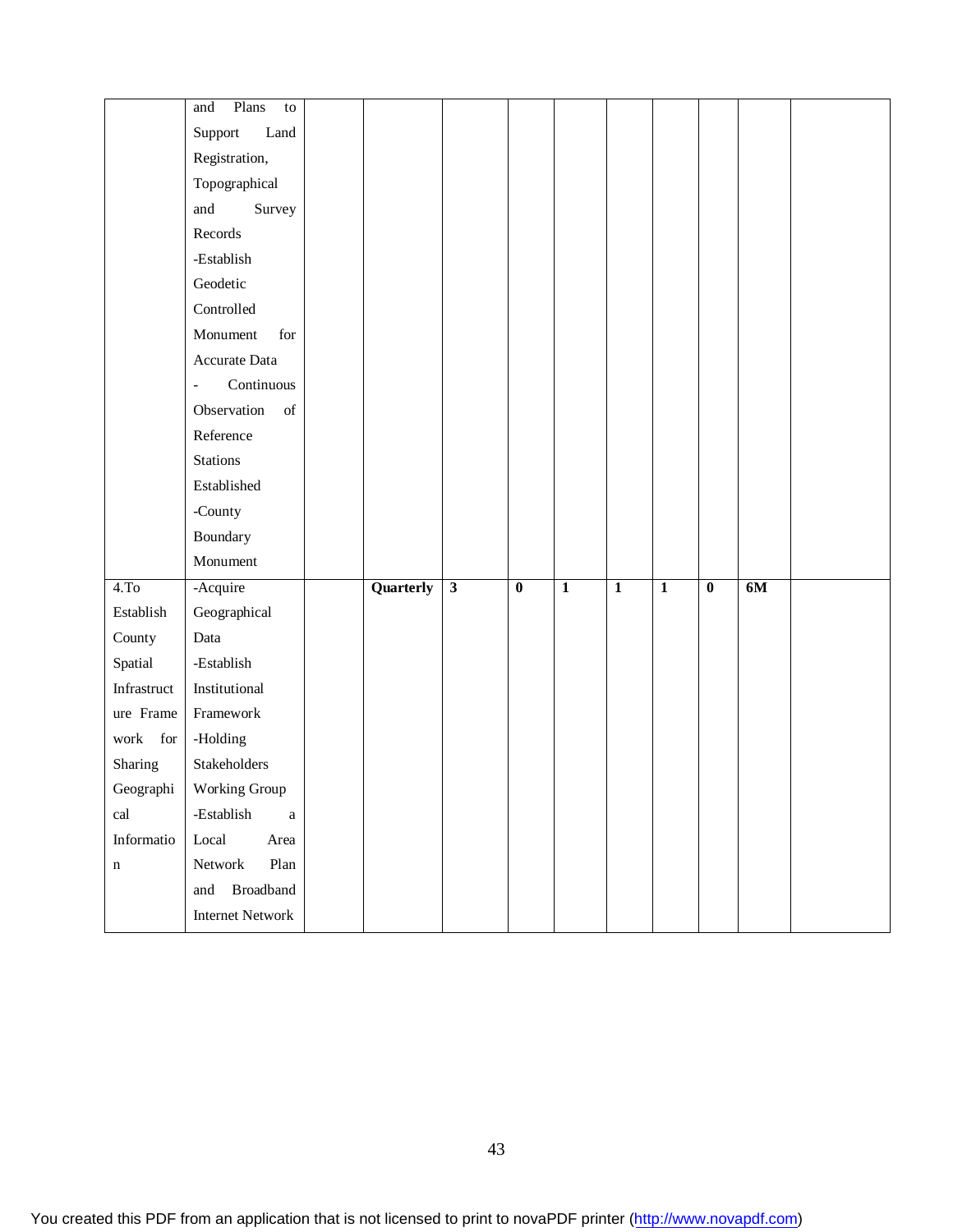## **3.6.3 LANDS DEPARTMENT**

| <b>Strategy</b>                                                                                          | <b>Activity</b>                                                                              | Output/<br><b>Target</b>                                                                 | <b>Repor</b><br>ting<br><b>Sched</b><br>ule | <b>Target</b><br>for the<br>five<br>years | <b>Target</b>    |                         |                         |                         |                 | <b>Budget</b><br>(Kshs) | <b>Respon</b><br>sibility                                                        |
|----------------------------------------------------------------------------------------------------------|----------------------------------------------------------------------------------------------|------------------------------------------------------------------------------------------|---------------------------------------------|-------------------------------------------|------------------|-------------------------|-------------------------|-------------------------|-----------------|-------------------------|----------------------------------------------------------------------------------|
|                                                                                                          |                                                                                              |                                                                                          |                                             |                                           | Y1               | Y2                      | Y3                      | Y4                      | Y5              |                         |                                                                                  |
| Policy<br>formulatio<br>for<br>$\mathbf n$<br>manageme<br>and<br>nt<br>administra<br>of<br>tion<br>land. | Land<br>administration<br>procedures<br>and<br>regulations                                   | -Policy<br>formula<br>tion<br>plans.<br>-land<br>registrat<br>ion acts                   | quarte<br>rly                               | $\mathbf{1}$                              | $\mathbf{1}$     | $\overline{\mathbf{0}}$ | $\overline{\mathbf{0}}$ | $\overline{\mathbf{0}}$ | $\bf{0}$        | 2 Million               | <b>CEM</b><br>C.O<br>Staff<br>land<br>registry<br><b>Stake</b><br>holders        |
| Registratio<br>of<br>n<br>transaction<br>s and other<br>legal<br>documents                               | . Production of<br>following<br>documents<br>.Transfer<br>.Charge<br>.Discharge<br>.Mutation | -Process<br>title<br>deeds<br>Register<br>land<br>docume<br>nts e.g.<br>charge<br>leases | quarte<br>rly                               | 7,500                                     | 1500             | 1500                    | 1500                    | 1500                    | 1500            | 3 Million               | <b>CEM</b><br>C.O<br>Staff<br>land<br>registry<br><b>Stake</b><br>holders        |
| Determina<br>tion<br>of<br>land<br>and<br>boundary<br>disputes                                           | Production of<br>amended RIM<br>Site visit.<br>-Report                                       | Peacefu<br>1<br>co-<br>existenc<br>and<br>$\rm e$<br>good<br>neighbo<br>urhood           | quarte<br>rly                               | 520                                       | 104              | 104                     | 104                     | 104                     | 104             | <b>10 Million</b>       | <b>CEM</b><br>C.O<br><b>Staff</b><br>land<br>registry<br><b>Stake</b><br>holders |
| Valuation<br>of<br>land<br>and assets<br>on various<br>purposes                                          | RIM production<br>Valuation report<br>Development of                                         | Valuati<br>of<br><sub>on</sub><br>land and<br>property<br>for<br>transfer.<br>-Stamp     | Quart<br>erly                               | 350                                       | 70               | 70                      | $\overline{70}$         | $\overline{70}$         | $\overline{70}$ | 2 Million               | <b>CEM</b><br>C.O<br>Staff<br>land<br>registry<br><b>Stake</b><br>holders        |
| -Build<br>adequate<br>capacity to<br>deliver<br>effective<br>and<br>efficient<br>service                 | legislation<br>for<br>staff training                                                         | duty<br>Charg -<br>Improve<br>$\mathbf d$<br>service<br>delivery                         | quarte<br>rly                               | 10                                        | $\boldsymbol{2}$ | $\overline{2}$          | $\overline{2}$          | $\overline{2}$          | $\overline{2}$  | 5 Million               |                                                                                  |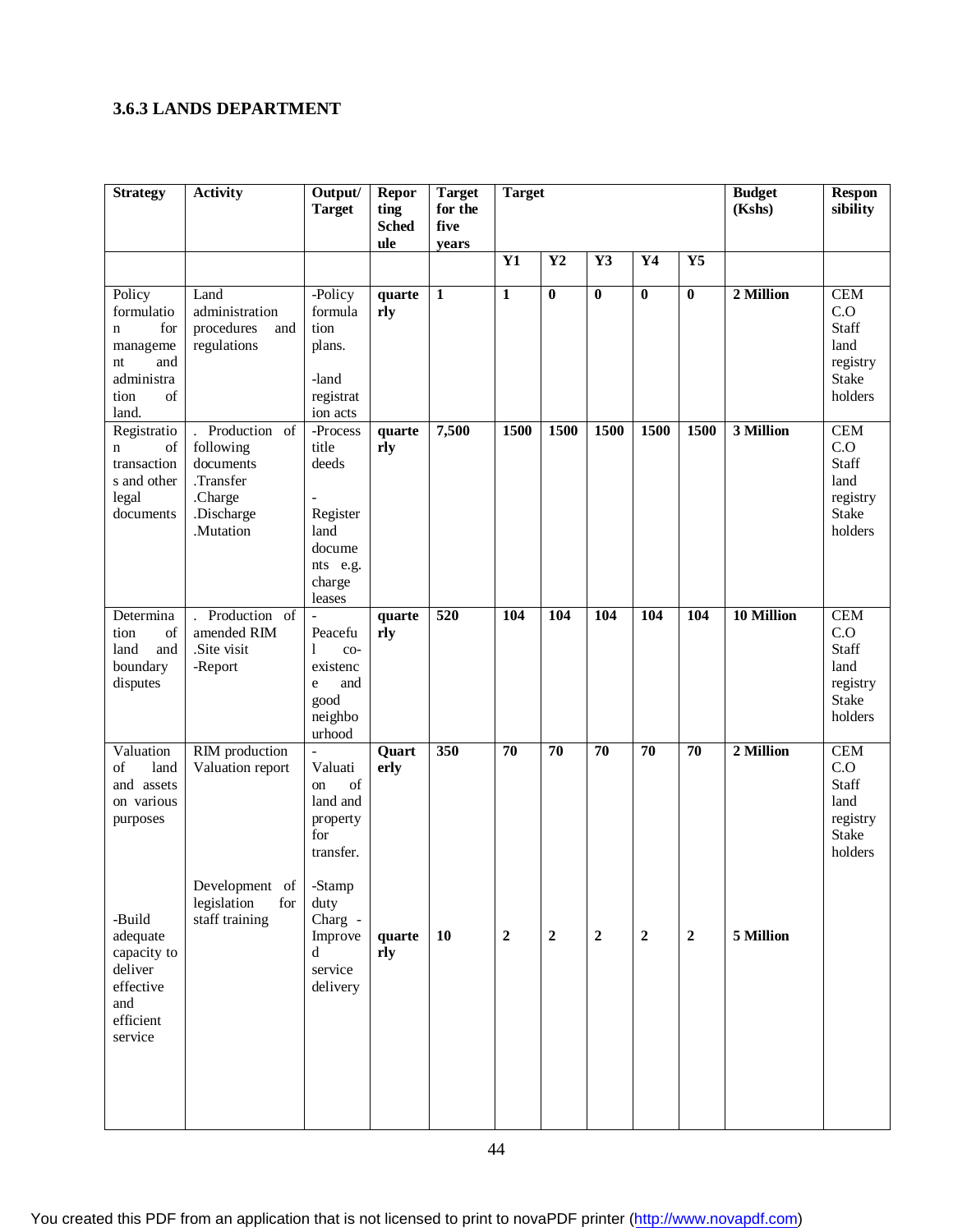| <b>3.6.4 PHYSICAL PLANNING DEPARTMENT</b> |  |
|-------------------------------------------|--|
|                                           |  |

| <b>Strategy</b> | <b>Activity</b>   | Output/<br><b>Target</b> | Reportin<br>g<br><b>Schedule</b> | <b>Target</b><br>for the<br>five<br>years | <b>Target</b>           |                         |                         |                         | <b>Budg</b><br>et       |     | <b>Responsibility</b> |                        |
|-----------------|-------------------|--------------------------|----------------------------------|-------------------------------------------|-------------------------|-------------------------|-------------------------|-------------------------|-------------------------|-----|-----------------------|------------------------|
|                 |                   |                          |                                  |                                           | $\overline{Y1}$         | $\overline{Y2}$         | $\overline{Y3}$         | $\overline{Y4}$         | $\overline{Y5}$         |     |                       |                        |
|                 |                   |                          |                                  |                                           |                         |                         |                         |                         |                         |     |                       |                        |
| To              | Preparation<br>of | Nyamir                   | Quarterly                        | $\overline{1}$                            | $\overline{1}$          | $\overline{\mathbf{0}}$ | $\overline{\mathbf{0}}$ | $\overline{\mathbf{0}}$ | $\overline{\mathbf{0}}$ | 10M | ٠                     | County                 |
| provide a       | Nyamira<br>Local  | a Local                  |                                  |                                           |                         |                         |                         |                         |                         |     |                       | Executive              |
| basis for       | Physical          | Physical                 |                                  |                                           |                         |                         |                         |                         |                         |     |                       | Member                 |
| investme        | Development Plan  | Develop                  |                                  |                                           |                         |                         |                         |                         |                         |     | ٠                     | Chief                  |
| and<br>nt       |                   | ment                     |                                  |                                           |                         |                         |                         |                         |                         |     |                       | Officer                |
| of<br>use       |                   | Plan                     |                                  |                                           |                         |                         |                         |                         |                         |     | ٠                     | All staff of           |
| land<br>in      |                   |                          |                                  |                                           |                         |                         |                         |                         |                         |     |                       | County                 |
| urban           |                   |                          |                                  |                                           |                         |                         |                         |                         |                         |     |                       | Physical               |
| and rural       |                   |                          |                                  |                                           |                         |                         |                         |                         |                         |     |                       | Planning               |
| areas           |                   |                          |                                  |                                           |                         |                         |                         |                         |                         |     |                       | Office                 |
|                 |                   |                          |                                  |                                           |                         |                         |                         |                         |                         |     | ٠                     | Planning               |
|                 |                   |                          |                                  |                                           |                         |                         |                         |                         |                         |     |                       | team                   |
|                 |                   |                          |                                  |                                           |                         |                         |                         |                         |                         |     | в                     | Stakeholde             |
|                 |                   |                          |                                  |                                           |                         |                         |                         |                         |                         |     |                       | $\mathbf{r}\mathbf{s}$ |
|                 | Keroka<br>Local   | <b>Keroka</b><br>Local   | Quarterly                        | $\overline{1}$                            | $\overline{\mathbf{0}}$ | $\overline{\mathbf{0}}$ | $\overline{1}$          | $\overline{\mathbf{0}}$ | $\overline{\mathbf{0}}$ | 10M | ٠                     | County                 |
|                 | Physical          | Physica                  |                                  |                                           |                         |                         |                         |                         |                         |     |                       | Executive              |
|                 | Development Plan  | 1                        |                                  |                                           |                         |                         |                         |                         |                         |     |                       | Member                 |
|                 |                   | <b>Develo</b>            |                                  |                                           |                         |                         |                         |                         |                         |     | ٠                     | Chief                  |
|                 |                   | pment<br>Plan            |                                  |                                           |                         |                         |                         |                         |                         |     |                       | Officer                |
|                 |                   |                          |                                  |                                           |                         |                         |                         |                         |                         |     | ٠                     | All staff of           |
|                 |                   |                          |                                  |                                           |                         |                         |                         |                         |                         |     |                       | County                 |
|                 |                   |                          |                                  |                                           |                         |                         |                         |                         |                         |     |                       | Physical               |
|                 |                   |                          |                                  |                                           |                         |                         |                         |                         |                         |     |                       | Planning               |
|                 |                   |                          |                                  |                                           |                         |                         |                         |                         |                         |     |                       | Office                 |
|                 |                   |                          |                                  |                                           |                         |                         |                         |                         |                         |     | ٠                     | Planning               |
|                 |                   |                          |                                  |                                           |                         |                         |                         |                         |                         |     |                       | team                   |
|                 |                   |                          |                                  |                                           |                         |                         |                         |                         |                         |     | ٠                     | Stakeholde             |
|                 |                   |                          |                                  |                                           |                         |                         |                         |                         |                         |     |                       | $\mathbf{r}\mathbf{s}$ |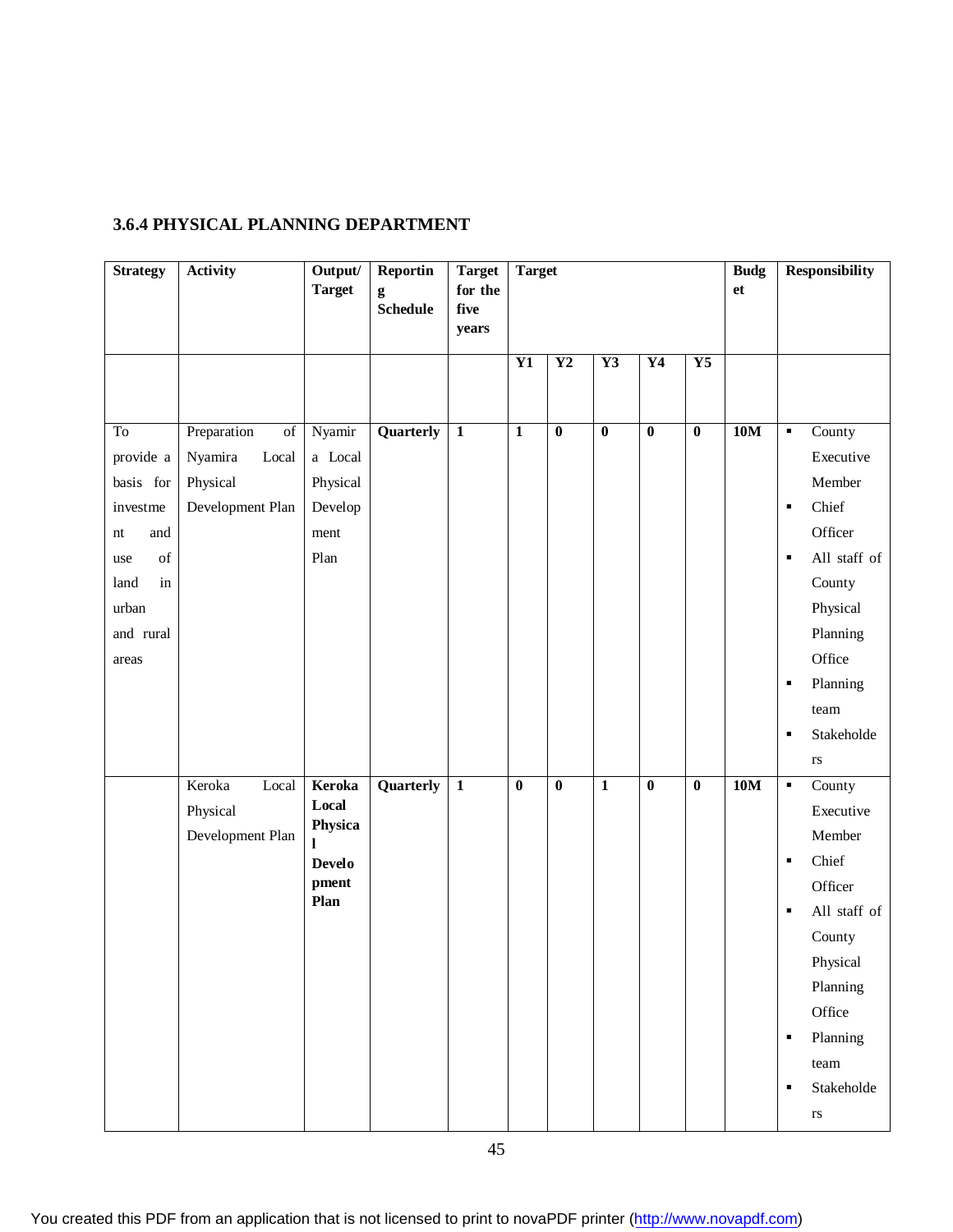| Preparation                                                                                                       | <b>Nyansi</b>       | Quarterly | $\overline{1}$          | $\bf{0}$                | $\mathbf{1}$   | $\boldsymbol{0}$ | $\pmb{0}$      | $\bf{0}$       | 5M  | ٠ | County                 |
|-------------------------------------------------------------------------------------------------------------------|---------------------|-----------|-------------------------|-------------------------|----------------|------------------|----------------|----------------|-----|---|------------------------|
| Nyansiongo Local                                                                                                  | ongo                |           |                         |                         |                |                  |                |                |     |   | Executive              |
| Physical                                                                                                          | Local<br>Physica    |           |                         |                         |                |                  |                |                |     |   | Member                 |
| Development Plan                                                                                                  | 1                   |           |                         |                         |                |                  |                |                |     | ٠ | Chief                  |
|                                                                                                                   | <b>Develo</b>       |           |                         |                         |                |                  |                |                |     |   | Officer                |
|                                                                                                                   | pment<br>Plan       |           |                         |                         |                |                  |                |                |     | ٠ | All staff of           |
|                                                                                                                   |                     |           |                         |                         |                |                  |                |                |     |   | County                 |
|                                                                                                                   |                     |           |                         |                         |                |                  |                |                |     |   | Physical               |
|                                                                                                                   |                     |           |                         |                         |                |                  |                |                |     |   | Planning               |
|                                                                                                                   |                     |           |                         |                         |                |                  |                |                |     |   | Office                 |
|                                                                                                                   |                     |           |                         |                         |                |                  |                |                |     | ٠ | Planning               |
|                                                                                                                   |                     |           |                         |                         |                |                  |                |                |     |   | team                   |
|                                                                                                                   |                     |           |                         |                         |                |                  |                |                |     | ٠ | Stakeholde             |
|                                                                                                                   |                     |           |                         |                         |                |                  |                |                |     |   | $\mathbf{r}\mathbf{s}$ |
| Preparation<br>$\overline{\text{of}}$                                                                             | Local               | Quarterly | $\overline{\mathbf{8}}$ | $\bf{0}$                | $\overline{2}$ | $\overline{2}$   | $\overline{2}$ | $\overline{2}$ | 28M | ٠ | County                 |
| Physical<br>Local                                                                                                 | Physica<br>1        |           |                         |                         |                |                  |                |                |     |   | Executive              |
| Development                                                                                                       | <b>Develo</b>       |           |                         |                         |                |                  |                |                |     |   | Member                 |
| Plans for Rural                                                                                                   | pment               |           |                         |                         |                |                  |                |                |     | ٠ | Chief                  |
| Centres -                                                                                                         | <b>Plans</b><br>for |           |                         |                         |                |                  |                |                |     |   | Officer                |
|                                                                                                                   | <b>Rural</b>        |           |                         |                         |                |                  |                |                |     | ٠ | All staff of           |
|                                                                                                                   | <b>Centres</b>      |           |                         |                         |                |                  |                |                |     |   | County                 |
|                                                                                                                   |                     |           |                         |                         |                |                  |                |                |     |   | Physical               |
|                                                                                                                   |                     |           |                         |                         |                |                  |                |                |     |   | Planning               |
|                                                                                                                   |                     |           |                         |                         |                |                  |                |                |     |   | Office                 |
|                                                                                                                   |                     |           |                         |                         |                |                  |                |                |     | ٠ | Planning               |
|                                                                                                                   |                     |           |                         |                         |                |                  |                |                |     |   | team                   |
|                                                                                                                   |                     |           |                         |                         |                |                  |                |                |     | ٠ | Stakeholde             |
|                                                                                                                   |                     |           |                         |                         |                |                  |                |                |     |   | rs                     |
| Preparation<br>$% \left( \left( \mathcal{A},\mathcal{A}\right) \right) =\left( \mathcal{A},\mathcal{A}\right)$ of | Local               | Quarterly | $\overline{\mathbf{8}}$ | $\overline{\mathbf{0}}$ | $\overline{2}$ | $\overline{2}$   | $\overline{2}$ | $\overline{2}$ | 28M | ٠ | County                 |
| Physical<br>Local                                                                                                 | Physica<br>1        |           |                         |                         |                |                  |                |                |     |   | Executive              |
| Development Plan                                                                                                  | <b>Develo</b>       |           |                         |                         |                |                  |                |                |     |   | Member                 |
| Market &<br>for                                                                                                   | pment               |           |                         |                         |                |                  |                |                |     | ٠ | Chief                  |
| Local Centres -                                                                                                   | <b>Plans</b><br>for |           |                         |                         |                |                  |                |                |     |   | Officer                |
|                                                                                                                   | Local               |           |                         |                         |                |                  |                |                |     | ٠ | All staff of           |
|                                                                                                                   | <b>Centers</b>      |           |                         |                         |                |                  |                |                |     |   | County                 |
|                                                                                                                   |                     |           |                         |                         |                |                  |                |                |     |   | Physical               |
|                                                                                                                   |                     |           |                         |                         |                |                  |                |                |     |   | Planning               |
|                                                                                                                   |                     |           |                         |                         |                |                  |                |                |     |   | Office                 |
|                                                                                                                   |                     |           |                         |                         |                |                  |                |                |     | ٠ | Planning               |
|                                                                                                                   |                     |           |                         |                         |                |                  |                |                |     |   | team                   |
|                                                                                                                   |                     |           |                         |                         |                |                  |                |                |     | ٠ | Stakeholde             |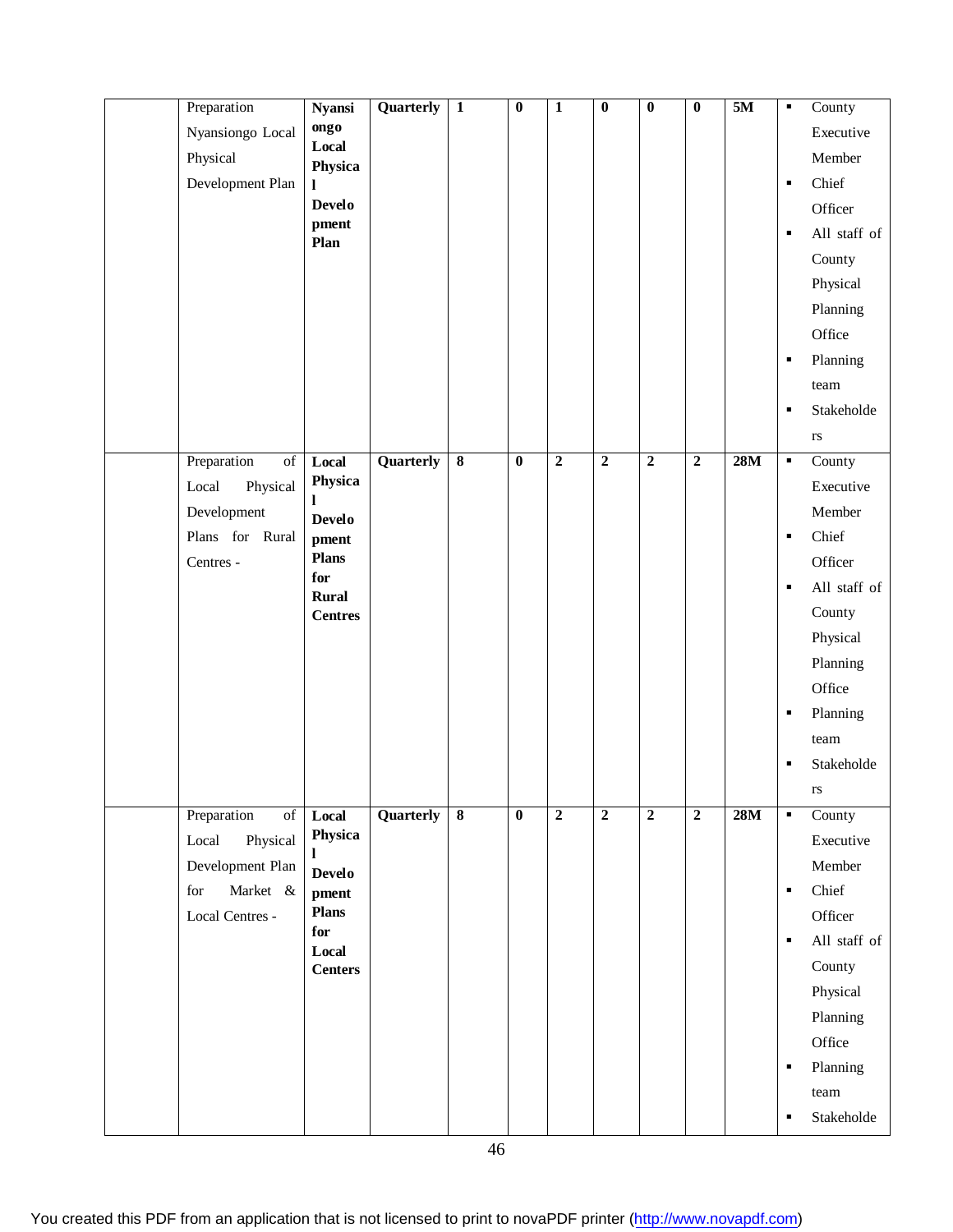|                                      |                       |           |                         |                         |                         |                         |                         |                         |     |                | $\mathbf{r}\mathbf{s}$           |
|--------------------------------------|-----------------------|-----------|-------------------------|-------------------------|-------------------------|-------------------------|-------------------------|-------------------------|-----|----------------|----------------------------------|
|                                      |                       |           |                         |                         |                         |                         |                         |                         |     |                |                                  |
| The<br>County                        | The<br>County         | Quarterly | $\overline{1}$          | $\overline{\mathbf{0}}$ | $\overline{1}$          | $\overline{\mathbf{0}}$ | $\overline{\mathbf{0}}$ | $\overline{\mathbf{0}}$ | 50M | ٠              | County                           |
| <b>Spatial Plan</b>                  | <b>Spatial</b>        |           |                         |                         |                         |                         |                         |                         |     |                | Executive                        |
|                                      | Plan                  |           |                         |                         |                         |                         |                         |                         |     |                | Member                           |
|                                      |                       |           |                         |                         |                         |                         |                         |                         |     | ٠              | Chief                            |
|                                      |                       |           |                         |                         |                         |                         |                         |                         |     |                | Officer                          |
|                                      |                       |           |                         |                         |                         |                         |                         |                         |     | ٠              | All staff of                     |
|                                      |                       |           |                         |                         |                         |                         |                         |                         |     |                | County                           |
|                                      |                       |           |                         |                         |                         |                         |                         |                         |     |                | Physical                         |
|                                      |                       |           |                         |                         |                         |                         |                         |                         |     |                | Planning                         |
|                                      |                       |           |                         |                         |                         |                         |                         |                         |     |                | Office                           |
|                                      |                       |           |                         |                         |                         |                         |                         |                         |     | ٠              | Planning                         |
|                                      |                       |           |                         |                         |                         |                         |                         |                         |     |                | team                             |
|                                      |                       |           |                         |                         |                         |                         |                         |                         |     | ٠              | Stakeholde                       |
|                                      |                       |           |                         |                         |                         |                         |                         |                         |     |                | $\mathbf{r}\mathbf{s}$           |
| Completion<br>$\overline{\text{of}}$ | Miruka                | Quarterly | $\overline{2}$          | $\overline{2}$          | $\overline{\mathbf{0}}$ | $\boldsymbol{0}$        | $\overline{\mathbf{0}}$ | $\overline{\mathbf{0}}$ | 5M  | $\blacksquare$ | County                           |
| <b>Ongoing Projects</b>              | $\pmb{\&}$            |           |                         |                         |                         |                         |                         |                         |     |                | Executive                        |
| Manga & Miruka                       | <b>Nyamir</b>         |           |                         |                         |                         |                         |                         |                         |     |                | Member                           |
| Local<br>Physical                    | a Local<br>Physica    |           |                         |                         |                         |                         |                         |                         |     | ٠              | Chief                            |
| Development                          | 1                     |           |                         |                         |                         |                         |                         |                         |     |                | Officer                          |
| Plans                                | <b>Develo</b>         |           |                         |                         |                         |                         |                         |                         |     | ٠              | All staff of                     |
|                                      | pment<br><b>Plans</b> |           |                         |                         |                         |                         |                         |                         |     |                | County                           |
|                                      |                       |           |                         |                         |                         |                         |                         |                         |     |                | Physical                         |
|                                      |                       |           |                         |                         |                         |                         |                         |                         |     |                | Planning                         |
|                                      |                       |           |                         |                         |                         |                         |                         |                         |     |                | Office                           |
|                                      |                       |           |                         |                         |                         |                         |                         |                         |     | ٠              | Planning                         |
|                                      |                       |           |                         |                         |                         |                         |                         |                         |     |                | team                             |
|                                      |                       |           |                         |                         |                         |                         |                         |                         |     | ٠              | Stakeholde                       |
|                                      |                       |           |                         |                         |                         |                         |                         |                         |     |                |                                  |
| Preparation<br>of                    | <b>Advisor</b>        | Quarterly | $\overline{\mathbf{8}}$ | $\overline{\mathbf{0}}$ | $\overline{2}$          | $\overline{2}$          | $\overline{2}$          | $\overline{2}$          | 4M  | Ξ              | $\mathbf{r}\mathbf{s}$<br>County |
|                                      | y Plans               |           |                         |                         |                         |                         |                         |                         |     |                | Executive                        |
| <b>Advisory Plans</b>                |                       |           |                         |                         |                         |                         |                         |                         |     |                |                                  |
|                                      |                       |           |                         |                         |                         |                         |                         |                         |     |                | Member                           |
|                                      |                       |           |                         |                         |                         |                         |                         |                         |     | $\blacksquare$ | Chief                            |
|                                      |                       |           |                         |                         |                         |                         |                         |                         |     |                | Officer                          |
|                                      |                       |           |                         |                         |                         |                         |                         |                         |     | ٠              | All staff of                     |
|                                      |                       |           |                         |                         |                         |                         |                         |                         |     |                | County                           |
|                                      |                       |           |                         |                         |                         |                         |                         |                         |     |                | Physical                         |
|                                      |                       |           |                         |                         |                         |                         |                         |                         |     |                | Planning                         |
|                                      |                       |           |                         |                         |                         |                         |                         |                         |     |                | Office                           |
|                                      |                       |           |                         |                         |                         |                         |                         |                         |     | ٠              | Planning                         |
|                                      |                       |           |                         |                         |                         |                         |                         |                         |     |                | team                             |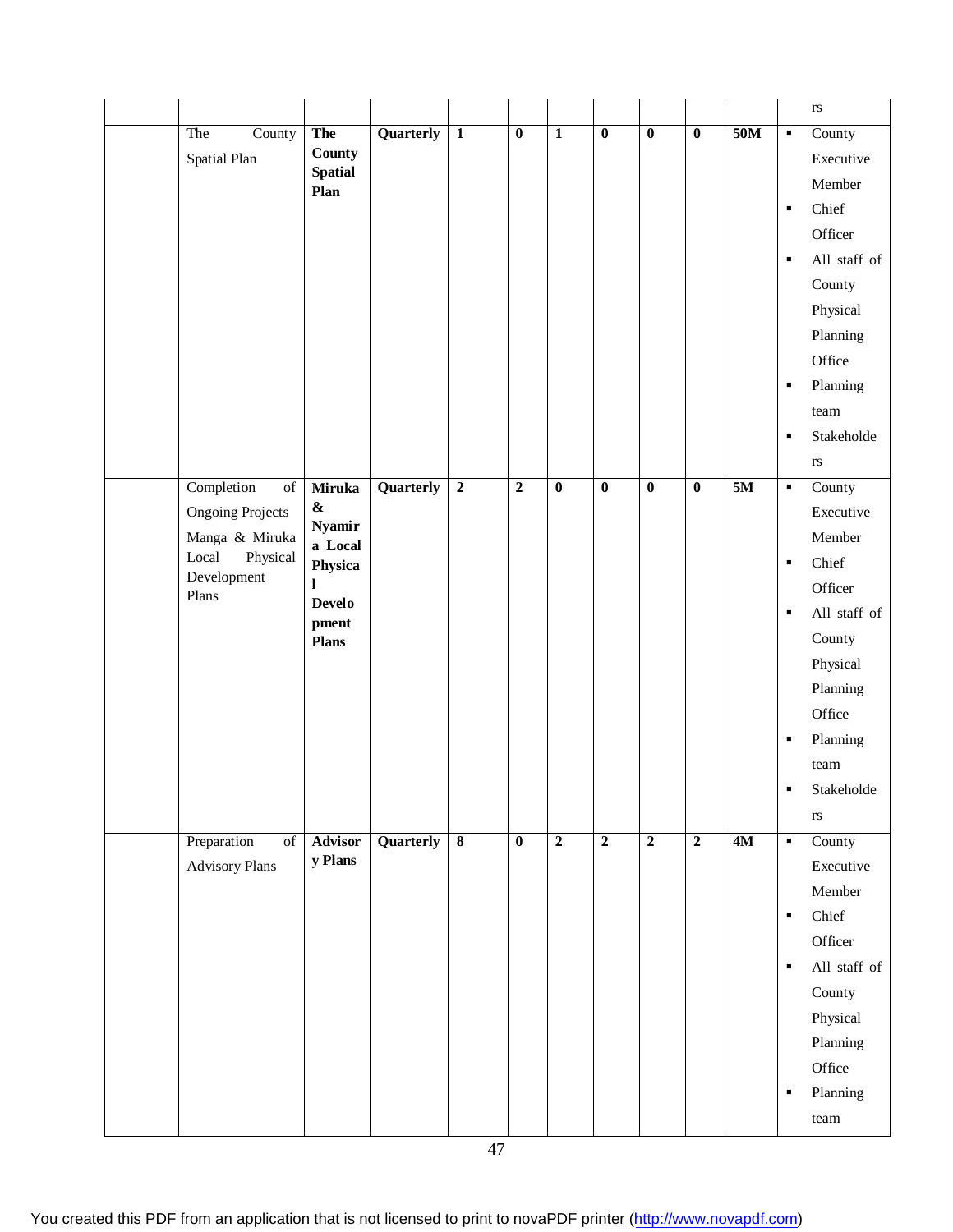|                                                                                                                                      |                                       |                                                                                                                                                                                     |                                                                 |           |                 |                         |                         |                 |                         |                         |      | $\blacksquare$                | Stakeholde<br>$\mathbf{r}\mathbf{s}$                                                                                                               |
|--------------------------------------------------------------------------------------------------------------------------------------|---------------------------------------|-------------------------------------------------------------------------------------------------------------------------------------------------------------------------------------|-----------------------------------------------------------------|-----------|-----------------|-------------------------|-------------------------|-----------------|-------------------------|-------------------------|------|-------------------------------|----------------------------------------------------------------------------------------------------------------------------------------------------|
| ${\bf To}$<br>ensure<br>orderly<br>developm<br>ents<br>in<br>the<br>county                                                           | $\blacksquare$<br>٠<br>$\blacksquare$ | Formation of<br>the<br>Development<br>Control<br>Technical<br>Committee<br>Development<br>Control<br>Procedures &<br>Regulations<br>Orderly<br>Physical<br>Development<br>${\bf S}$ | <b>Develo</b><br>pment<br><b>Control</b><br><b>Meetin</b><br>gs | Quarterly | $\overline{96}$ | $\overline{\mathbf{0}}$ | $\overline{24}$         | $\overline{24}$ | $\overline{24}$         | $\overline{24}$         | 5.5M | $\blacksquare$<br>٠<br>$-All$ | County<br>Executive<br>Member<br>Chief<br>Officer<br>- Technical<br>Committee<br>Member<br>staff<br>of<br>County<br>Physical<br>Planning<br>Office |
| T <sub>o</sub><br>generate<br>County's<br>Geo<br>referenci<br>ng data to<br>form<br>$\mathbf{a}$<br>basis for<br>spatial<br>planning | $\blacksquare$                        | <b>GIS</b> Data                                                                                                                                                                     | <b>GIS</b><br>Lab                                               | Quarterly | $\overline{1}$  | $\overline{\mathbf{0}}$ | $\overline{\mathbf{0}}$ | $\overline{1}$  | $\overline{\mathbf{0}}$ | $\overline{\mathbf{0}}$ | 10M  | $\blacksquare$<br>٠<br>٠      | County<br>Executive<br>Member<br>Chief<br>Officer<br>All staff of<br>County<br>Physical<br>Planning<br>Office                                      |

# **3.6.5 SURVEY DEPARTMENT**

| strategy | activity | Output/<br>target | <b>Key performance</b><br>indicator                                               | <b>Reporting</b><br>schedule | <b>Target</b><br>for<br>five | <b>Target</b> |  |   |   |   | <b>Budget</b> (k<br>shs) | <b>Responsi</b><br>bility |
|----------|----------|-------------------|-----------------------------------------------------------------------------------|------------------------------|------------------------------|---------------|--|---|---|---|--------------------------|---------------------------|
|          |          |                   |                                                                                   |                              | years                        | Y             |  | 3 | 4 | 5 |                          |                           |
|          |          |                   | Strategic objective 1:1 Minimizing conflicts and improve land market productivity |                              |                              |               |  |   |   |   |                          |                           |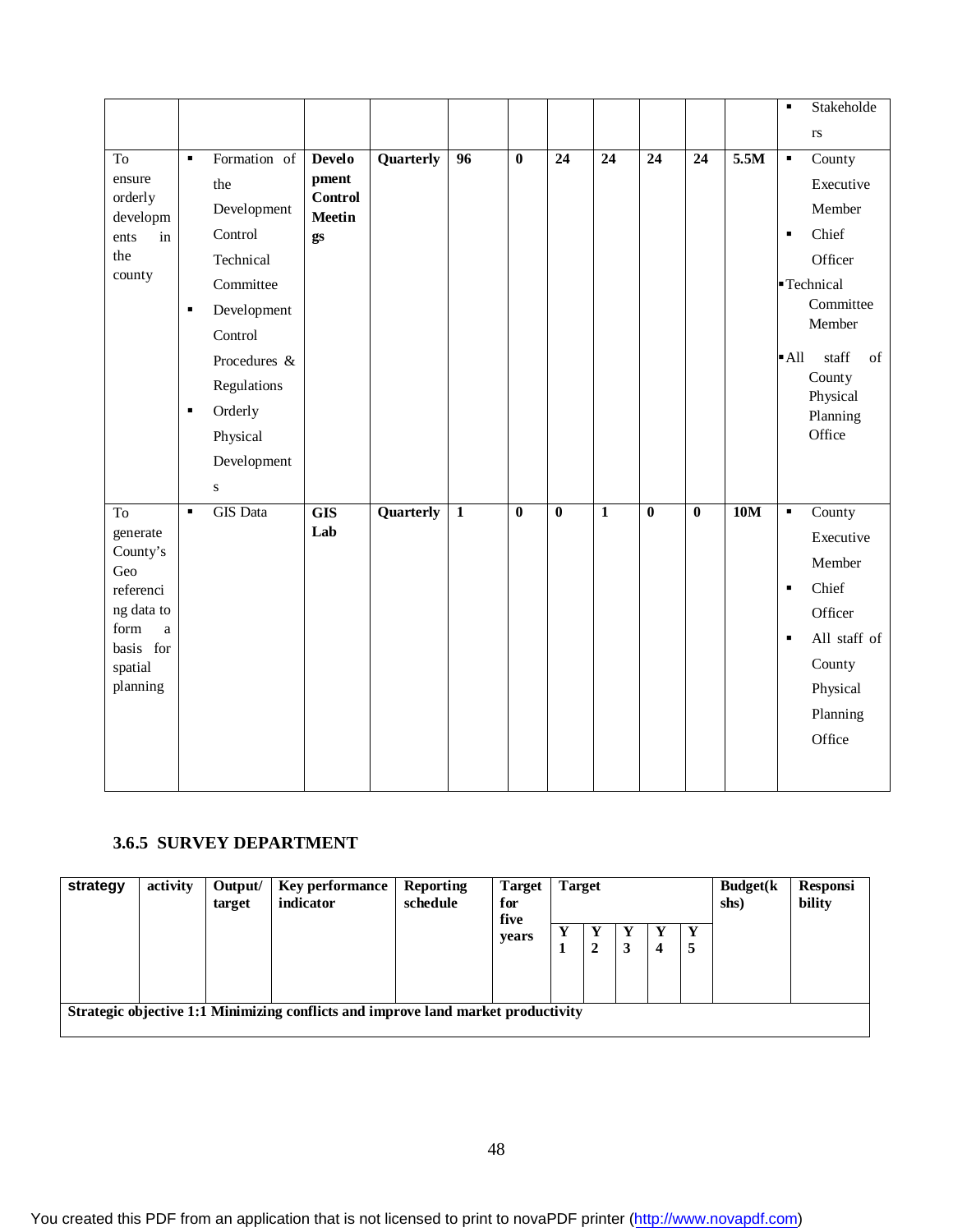| <b>Solving</b><br>land<br>and<br>bounda<br>ry<br>dispute<br>s | Receive<br>acompl<br>ain,su<br>$\mathbf{mmons}$<br>from<br>land<br>registr<br>ar.<br>produc<br>tion of<br><b>RIMs</b><br>for site<br>visits     | Determi<br>nation<br>of land<br>and<br>bounda<br>ry<br>disputes | registrar<br>courts | Summonses-land                                             |             |             | 300 | 60  | 60  | $\overline{60}$  | 60 | 60               | 1.5M              | <b>Surveyors</b><br>Land<br>registrar                  |
|---------------------------------------------------------------|-------------------------------------------------------------------------------------------------------------------------------------------------|-----------------------------------------------------------------|---------------------|------------------------------------------------------------|-------------|-------------|-----|-----|-----|------------------|----|------------------|-------------------|--------------------------------------------------------|
|                                                               |                                                                                                                                                 |                                                                 |                     | Strategic objective 1:2 Improve mapping services           |             |             |     |     |     |                  |    |                  |                   |                                                        |
| <b>Modern</b><br>ization<br>of<br>geodeti<br>C<br>network     | establis<br>hment<br>of first<br>order<br>survey<br>control<br>purcha<br>se of<br>equipm<br>ent<br><b>Setting</b><br>up of<br>survey<br>pillars | County<br>geodetic<br>mapping<br>established                    |                     | <b>Approved</b><br>survey plans                            | <b>Once</b> |             | 60  |     | 60  |                  |    |                  | 25<br>$\mathbf M$ | <b>Director of surveys</b><br>and county<br>government |
|                                                               |                                                                                                                                                 |                                                                 |                     | Strategic objective 1:3 Mapping and updating of title maps |             |             |     |     |     |                  |    |                  |                   |                                                        |
| <b>Updatin</b><br>g of<br>title<br>maps                       | <b>Receive</b><br>formal<br>request<br>-Site<br>visit<br>-Map<br>amend<br>ment<br>and<br>map<br>revisio<br>n                                    | Provision of<br>accurate and<br>reliable<br>information         |                     | <b>Updated</b><br>maps                                     |             | <b>1800</b> | 360 | 360 | 360 | $\overline{360}$ |    | $\overline{360}$ | 1.8M              | Cartographers<br><b>Surveyors</b>                      |
|                                                               |                                                                                                                                                 |                                                                 |                     | Strategic objective 1:4 Setting up of cartographic office  |             |             |     |     |     |                  |    |                  |                   |                                                        |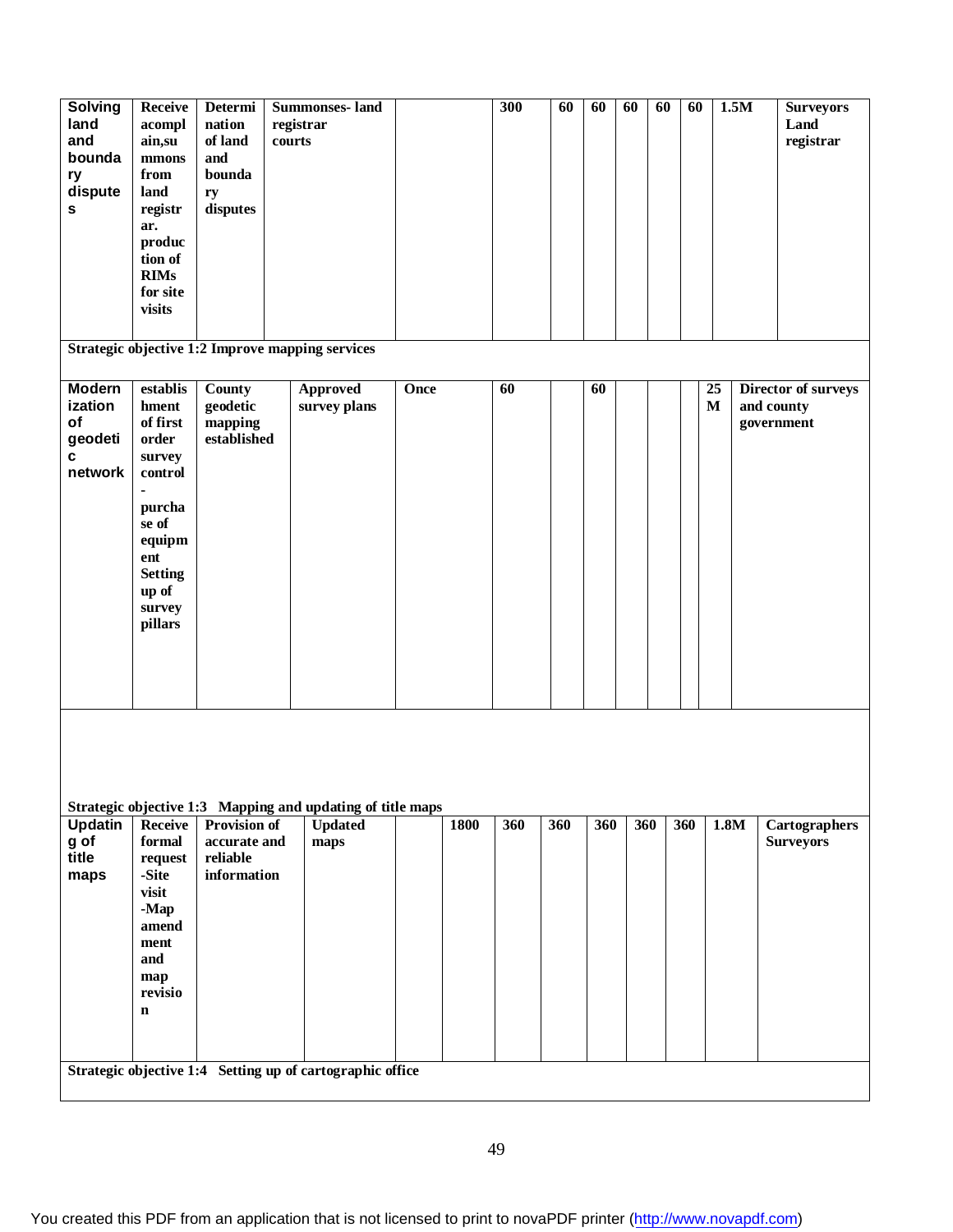| <b>Chartin</b><br>g and<br>amend<br>ment of<br><b>RIM</b> | Purcha<br>se of<br>printin<br>g<br>machin<br>e<br>-Office<br>rehabil<br>itation | Amendment<br>of maps<br>-Printing of<br>maps | <b>Updated</b><br>maps                                                              | once |    | 1 | $\bf{0}$                | $\mathbf{0}$ | $\bf{0}$                | $\bf{0}$                | <b>7M</b>       | Director of<br>surveys<br>County<br>government<br><b>Executive</b><br>committee<br>member<br><b>Chief</b><br>officer<br>County<br>surveyor |
|-----------------------------------------------------------|---------------------------------------------------------------------------------|----------------------------------------------|-------------------------------------------------------------------------------------|------|----|---|-------------------------|--------------|-------------------------|-------------------------|-----------------|--------------------------------------------------------------------------------------------------------------------------------------------|
|                                                           |                                                                                 |                                              | Strategic objective 1:5Picking of existing developments for the purpose of planning |      |    |   |                         |              |                         |                         |                 |                                                                                                                                            |
| <b>Controll</b><br>ing of<br>urban<br>develop<br>ment     | Reconna<br>issance<br><b>Pickings</b>                                           | <b>Controlled</b><br>planning                | Well panned<br>urban<br>centers                                                     |      | 20 | 4 | $\overline{\mathbf{4}}$ | 4            | $\overline{\mathbf{4}}$ | $\overline{\mathbf{4}}$ | 540,000/<br>$=$ | <b>Surveyors</b><br>County<br>planner                                                                                                      |

## **3.6.6 HOUSING DEPARTMENT**

The department will implement programmes and projects in a wide range of areas notably: real estate; access to housing by civil servants; development and management of strategic government houses; housing infrastructure development; slum upgrading; housing planning, Appropriate Building Materials and Technologies and Monitoring and Evaluation of Housing Sector. The processes of implementing these programmes are as described below:-

### **3.6.6.1 Real estate management**

- Valuation and rental assessment for government houses
- Identification of office space and residential accommodation for county and national government functions, negotiation, preparation and administration of leases
- Preparation and implementation of maintenance work plans for pool, institutional and disciplined forces houses
- Monitoring and evaluation of maintenance projects and programmes
- Categorization and registration of government houses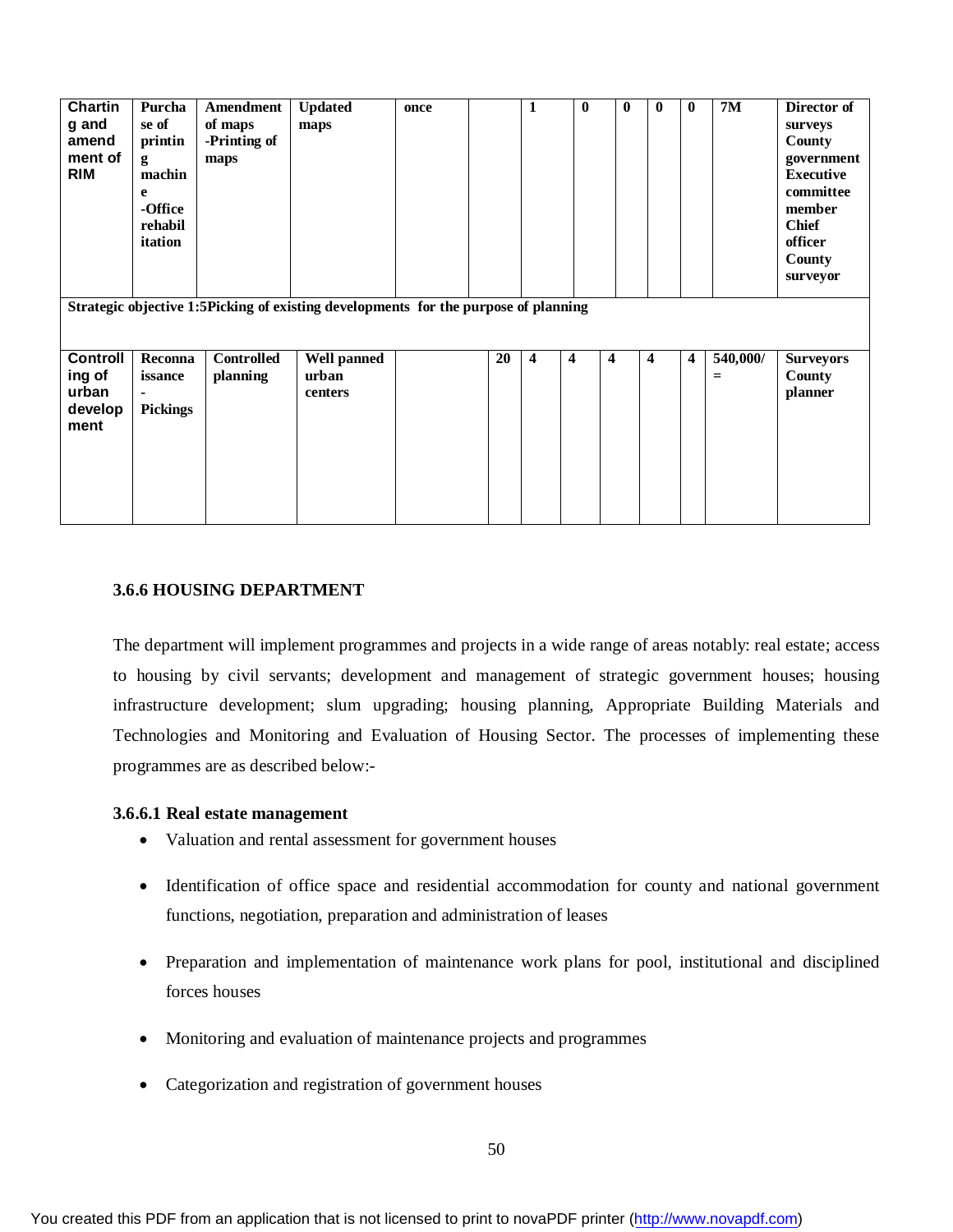- Board of survey for government houses
- House administration;
	- i. Placement of tenants(county/district house allocation committees)
	- ii. Housing inventory
	- iii. Rent management
	- iv. Neighborhoods
	- Security of government houses;
		- i. Demarcation and surveying of land with government houses
		- ii. Fencing
		- iii. Inventory of land with government houses
	- Taking stock of real estate assets for both national and county government interest
		- i. Locating houses
		- ii. Classification (strategic or county houses)
	- Capacity building ahead of the onset of devolved government
		- i. sensitization of staff ahead of the devolution of functions
		- ii. Identification of required equipment and staffing levels
- Implementation of government policies on housing
- Preparation of rental indices and market trends in the real estate at county level
- Conducting surveys for housing demand in the context of the devolved government

### **3.6.6.2 Facilitation of access to housing by civil servants**

- Planning, designing, implementation, monitoring and evaluation of housing projects for home ownership and rental by civil servants
- Preparation of guidelines for sale of houses to civil servants.
- Establishment of a framework for civil servants housing development;
- Identification and securing of land for civil servants housing development;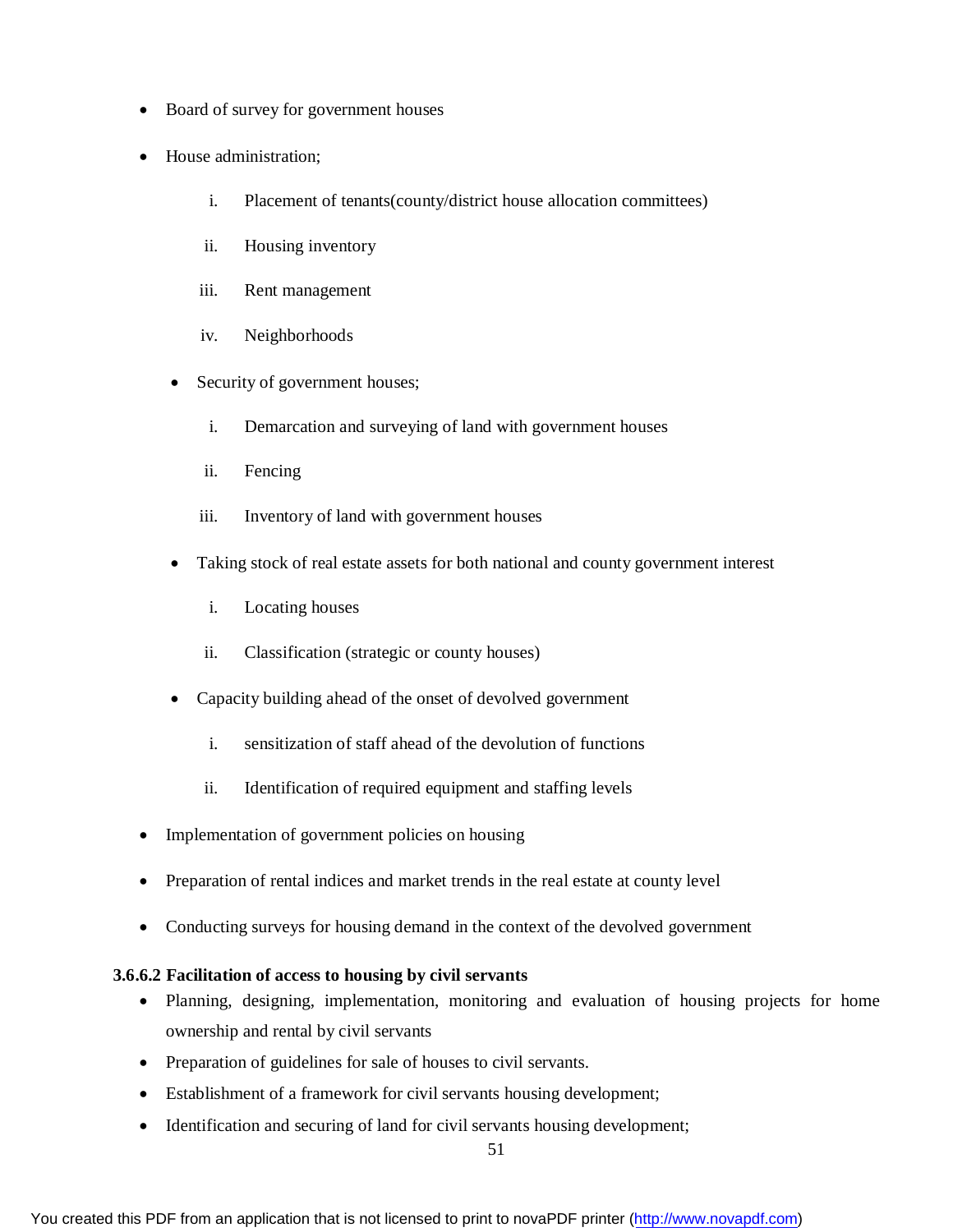- Resource mobilization and liaison with stakeholders for the development of houses for Civil **Servants**.
- Investment and accounting of Scheme funds
- Facilitating approval of house loans and liaising with housing finance Institutions in the administration of housing loans;
- Facilitation of acquisition and safe keeping of leases and titles for civil servants houses.
- Legal and Insurance Matters concerning civil servants houses.
- Monthly mortgage repayment.

## **3.6.6.3 Housing infrastructure development**

- Forward Planning
	- $\triangleright$  Identification and prioritization of projects
- Project Planning and Implementation
	- $\triangleright$  Planning
	- $\triangleright$  Design
	- $\triangleright$  procurement
	- > Implementation.
	- $\triangleright$  Completion and Project Closure
- Monitoring and evaluation of ongoing projects

### **3.6.6.4 Slum upgrading**

- Coordination of all slum upgrading projects
- Research, Policy planning and urban economic development in relation to slum upgrading.
- Installation of social and physical Infrastructure /construction Management
- Social Development and community mobilization
- Low cost Housing Development
- Facilitation of tenure regularization within slums and informal settlements
- Implementation of slum upgrading and prevention projects and programmes
- Identification, implementation and management of projects in the slums and informal settlements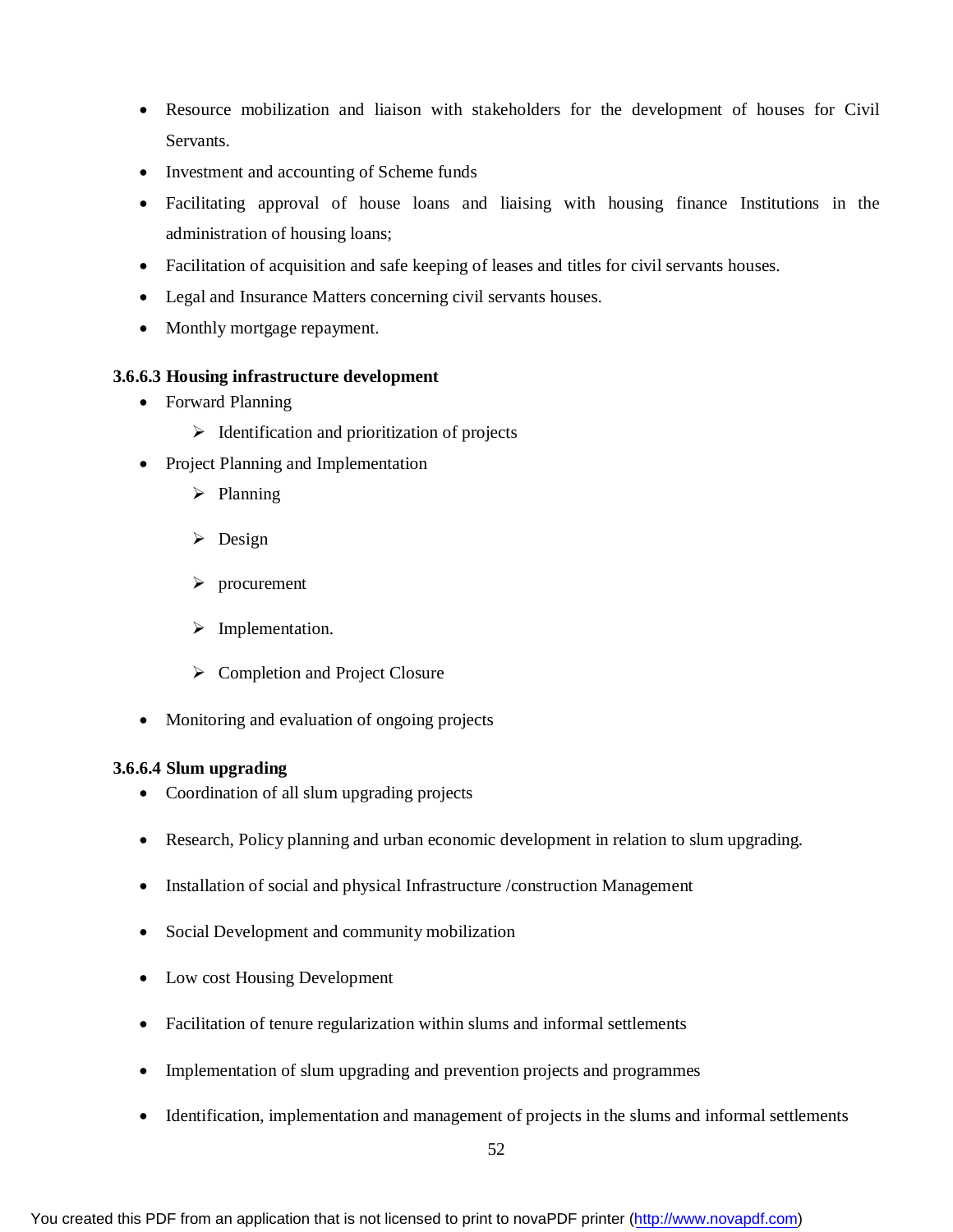- Creating of income generating activities in partnership with stakeholders
- Coordination of slum upgrading activities and stakeholders
- Environmental conservation
- Facilitation of formation and training of Housing cooperative societies

## **3.6.6.5 Housing planning, Appropriate Building technologies and Materials and Monitoring and Evaluation of Housing Sector**

- Formulation, implementation and review of the National Housing Policy.
- Co-ordination of review and enactment of legislation relating to housing and human settlements
- Facilitation of Housing Development
- Promotion and dissemination of Appropriate Building Materials and Construction Technologies,
- Liaising with NEMA on mitigating against adverse environmental impacts and evaluation/review of EIAs on housing projects
- Liaising with stakeholders to establish and maintain Land Banks for housing development
- Planning, implementing, monitoring and evaluating housing initiatives
- Preparation of type plans and construction manuals on Appropriate Building Technologies
- Promotion of participatory approaches and capacity building in housing development processes
- Serving as National Secretariat for Housing and Human settlements (Permanent Secretariat on National/World Urban Forum -NUF/WUF, UN-Habitat Governing Council, AMCHUD, Shelter-Afrique etc)
- Establishment and operationalisation of National and Constituency ABT Centres
- Organisation, Preparation, Coordination and participation in Observance of World Habitat Day
- Identification, Documentation and dissemination of Best Practice initiatives
- Conducting Surveys on demand and supply of Housing
- Purchase, Maintenance and management of Appropriate Building Technology (ABT) Equipment
- Training communities on Appropriate Building Materials and construction Technologies
- Design, Documentation and dissemination of Incentives in housing sector
- Housing Surveys
- Developing relevant county housing strategies
- Implementation of Housing policy through housing planning
- Implementation of housing sector law(s) and feedback for review purposes

At the County level, the activities earmarked for implementation include: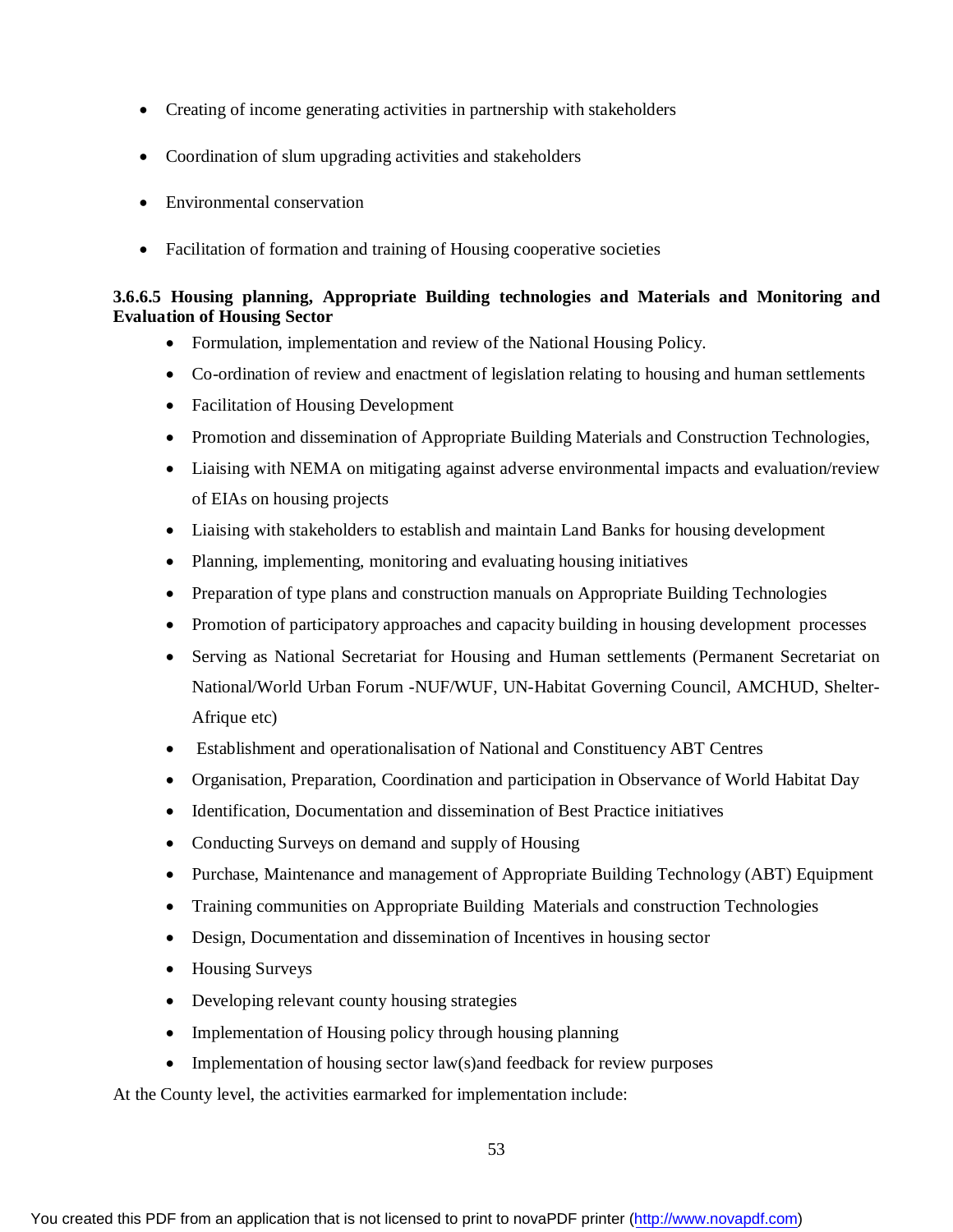- Establishment of Appropriate Building Materials and Technology Centres in each Constituency
- Training and Demonstrations on new building technologies to community members
- Facilitating development of 1,000 Public housing units annually
- Development of Strategic Government Houses (Governor, D/Governor, Speaker, D/Speaker, ECMs, Chief Officers etc official residences)
- Integration of National Housing legislations into County Legislative Frameworks (Draft Housing Bill, National Housing Policy, Draft Built Environment Bill, Draft National Maintenance Policy, Building Code, National Building regulations, Draft National Slum Upgrading and Prevention Policy)
- Maintenance / Refurbishment of Government Residential Houses
- Office Space and Residential Accommodation Leasing
- LandLord / Tenant dispute resolution in controlled tenancy
- Housing infrastructure improvement
- Participating in Human Settlement/UN Habitat activities
- Reviewing of EIA/Audit reports on Housing Development projects received from NEMA
- Slum/Informal Settlement Upgrading and Prevention

| <b>Strategy</b> | <b>Activity</b> | Output/Ta<br>rget | <b>Repo</b><br>rting<br>Sche<br>dule | <b>Target</b><br>for the<br>five<br>years | <b>Target</b> |     |     |                |     | <b>Budget</b>   | <b>Responsi</b><br>bility |
|-----------------|-----------------|-------------------|--------------------------------------|-------------------------------------------|---------------|-----|-----|----------------|-----|-----------------|---------------------------|
|                 |                 |                   |                                      |                                           | Y1            | Y2  | Y3  | Y <sub>4</sub> | Y5  |                 |                           |
|                 |                 |                   |                                      |                                           |               |     |     |                |     |                 |                           |
| Facilitate      | -lobbying       | -Improved         | Quar                                 | 1,000                                     | 200           | 200 | 200 | <b>200</b>     | 200 | <b>3billion</b> | -County                   |
| production of   | County          | housing           | terly                                |                                           |               |     |     |                |     |                 | Governm                   |
| 1,000<br>public | Government      | stock             |                                      |                                           |               |     |     |                |     |                 | ent                       |
| civil<br>and    | for budgetary   | -model            |                                      |                                           |               |     |     |                |     |                 |                           |
| servants        | allocation      | civil             |                                      |                                           |               |     |     |                |     |                 | -National                 |
| housing units   | -inviting       | servant           |                                      |                                           |               |     |     |                |     |                 | Housing                   |
| per year by     | private sector  | housing           |                                      |                                           |               |     |     |                |     |                 | Corporati                 |
| 2017<br>under   | participation   | (3bedroom)        |                                      |                                           |               |     |     |                |     |                 | <sub>on</sub>             |
| various         | through PPP     | project<br>at     |                                      |                                           |               |     |     |                |     |                 | -Civil                    |
| initiatives     | -inviting       | Ngara             |                                      |                                           |               |     |     |                |     |                 | Servant                   |
|                 |                 |                   |                                      |                                           |               |     |     |                |     |                 | housing                   |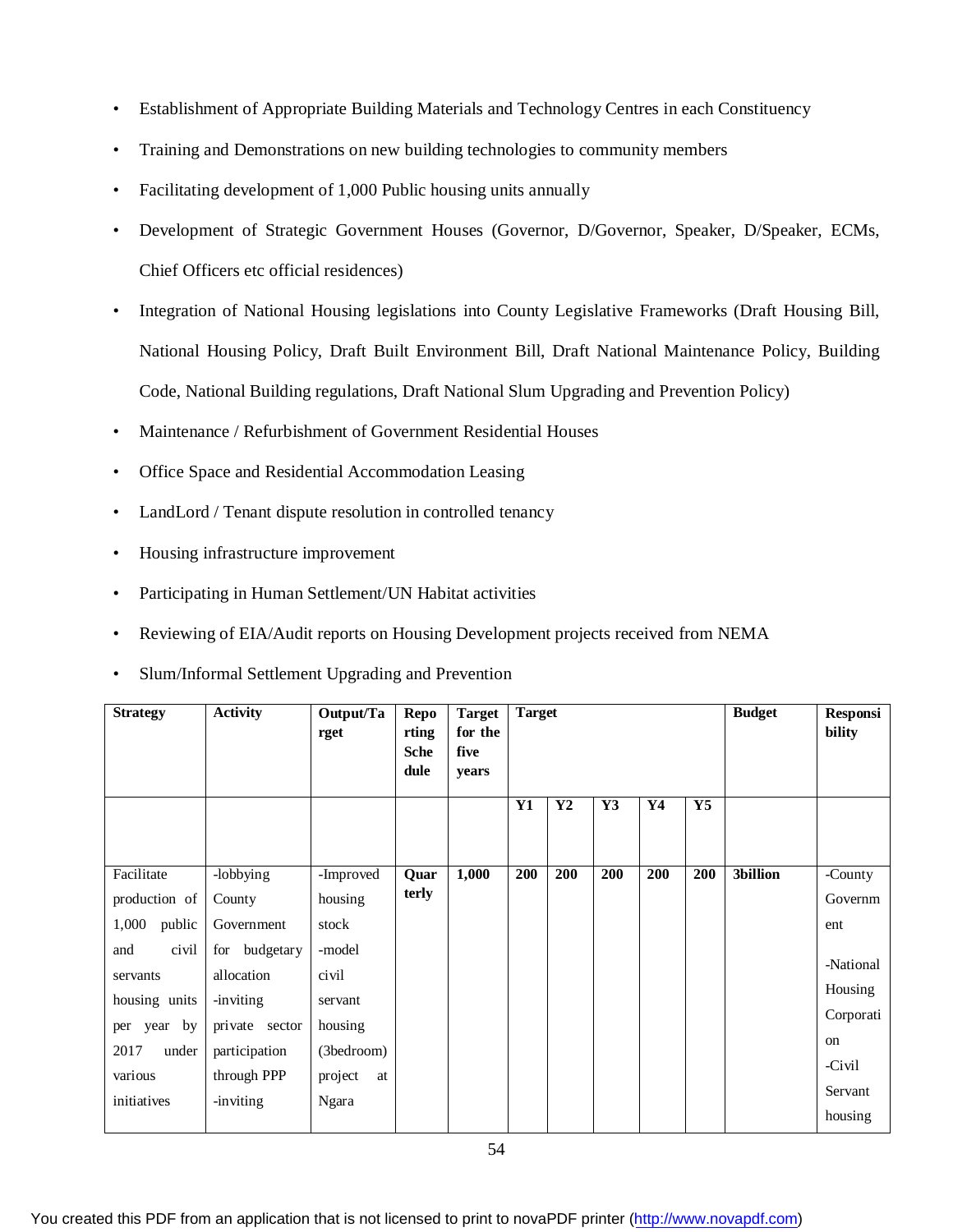| national       | estimated               |       |                |                |                         |                         |                         |                         |           | Scheme                                                                                                            |
|----------------|-------------------------|-------|----------------|----------------|-------------------------|-------------------------|-------------------------|-------------------------|-----------|-------------------------------------------------------------------------------------------------------------------|
| government     | at                      |       |                |                |                         |                         |                         |                         |           | -Housing                                                                                                          |
| participation  | 4.2Million              |       |                |                |                         |                         |                         |                         |           | Finance                                                                                                           |
| through        |                         |       |                |                |                         |                         |                         |                         |           | Compan                                                                                                            |
| partnership    |                         |       |                |                |                         |                         |                         |                         |           | $% \left( \left( \mathcal{A},\mathcal{A}\right) \right) =\left( \mathcal{A},\mathcal{A}\right)$ of<br>$\mathbf y$ |
| arrangement    |                         |       |                |                |                         |                         |                         |                         |           | Kenya                                                                                                             |
| -developing    |                         |       |                |                |                         |                         |                         |                         |           | -Banks                                                                                                            |
| middle income  |                         |       |                |                |                         |                         |                         |                         |           | and                                                                                                               |
| housing        |                         |       |                |                |                         |                         |                         |                         |           | Micro-                                                                                                            |
| (3bedroom) at  |                         |       |                |                |                         |                         |                         |                         |           |                                                                                                                   |
| estimated cost |                         |       |                |                |                         |                         |                         |                         |           |                                                                                                                   |
| of 3 million   |                         |       |                |                |                         |                         |                         |                         |           |                                                                                                                   |
| each.          |                         |       |                |                |                         |                         |                         |                         |           |                                                                                                                   |
| -Construction  | $\omega$                | Quar  | $\overline{2}$ | $\overline{2}$ | $\overline{\mathbf{0}}$ | $\overline{\mathbf{0}}$ | $\pmb{0}$               | $\overline{\mathbf{0}}$ | 95million | -County                                                                                                           |
| of Governor's  | Operational             | terly |                |                |                         |                         |                         |                         |           | Governm                                                                                                           |
| and            | Governor's              |       |                |                |                         |                         |                         |                         |           | ent                                                                                                               |
| D/Governor's   | and Deputy              |       |                |                |                         |                         |                         |                         |           |                                                                                                                   |
| Official       | /Governor'              |       |                |                |                         |                         |                         |                         |           | $\qquad \qquad \blacksquare$                                                                                      |
| Residence      | Official<br>${\bf S}^-$ |       |                |                |                         |                         |                         |                         |           | Transitio                                                                                                         |
|                | residence               |       |                |                |                         |                         |                         |                         |           | nal                                                                                                               |
|                |                         |       |                |                |                         |                         |                         |                         |           | Authorit                                                                                                          |
|                | Governor's              |       |                |                |                         |                         |                         |                         |           | $\mathbf y$                                                                                                       |
|                | model                   |       |                |                |                         |                         |                         |                         |           | -National                                                                                                         |
|                | house cost              |       |                |                |                         |                         |                         |                         |           | Governm                                                                                                           |
|                | per<br>as               |       |                |                |                         |                         |                         |                         |           | ent                                                                                                               |
|                | public                  |       |                |                |                         |                         |                         |                         |           |                                                                                                                   |
|                | works                   |       |                |                |                         |                         |                         |                         |           |                                                                                                                   |
|                | estimates               |       |                |                |                         |                         |                         |                         |           |                                                                                                                   |
| Construction.  | Operational             | Quar  | $\overline{2}$ | $\overline{2}$ | $\overline{\mathbf{0}}$ | $\overline{\mathbf{0}}$ | $\overline{\mathbf{0}}$ | $\overline{\mathbf{0}}$ | 50million | -County                                                                                                           |
| County         | County                  | terly |                |                |                         |                         |                         |                         |           | Governm                                                                                                           |
| Assembly       | Assembly                |       |                |                |                         |                         |                         |                         |           | ent                                                                                                               |
| Speakers and   | Speakers                |       |                |                |                         |                         |                         |                         |           |                                                                                                                   |
| D/Speaker's    | and                     |       |                |                |                         |                         |                         |                         |           | Transitio                                                                                                         |
| official       | D/Speaker'              |       |                |                |                         |                         |                         |                         |           | $\operatorname{nal}$                                                                                              |
| residences     | official<br>${\bf S}$   |       |                |                |                         |                         |                         |                         |           | Authorit                                                                                                          |
|                | residences              |       |                |                |                         |                         |                         |                         |           |                                                                                                                   |
|                |                         |       |                |                |                         |                         |                         |                         |           | $\mathbf y$                                                                                                       |
|                |                         |       |                |                |                         |                         |                         |                         |           | -National                                                                                                         |
|                |                         |       |                |                |                         |                         |                         |                         |           | Governm                                                                                                           |
|                |                         |       |                |                |                         |                         |                         |                         |           | ent                                                                                                               |
|                |                         |       |                |                |                         |                         |                         |                         |           |                                                                                                                   |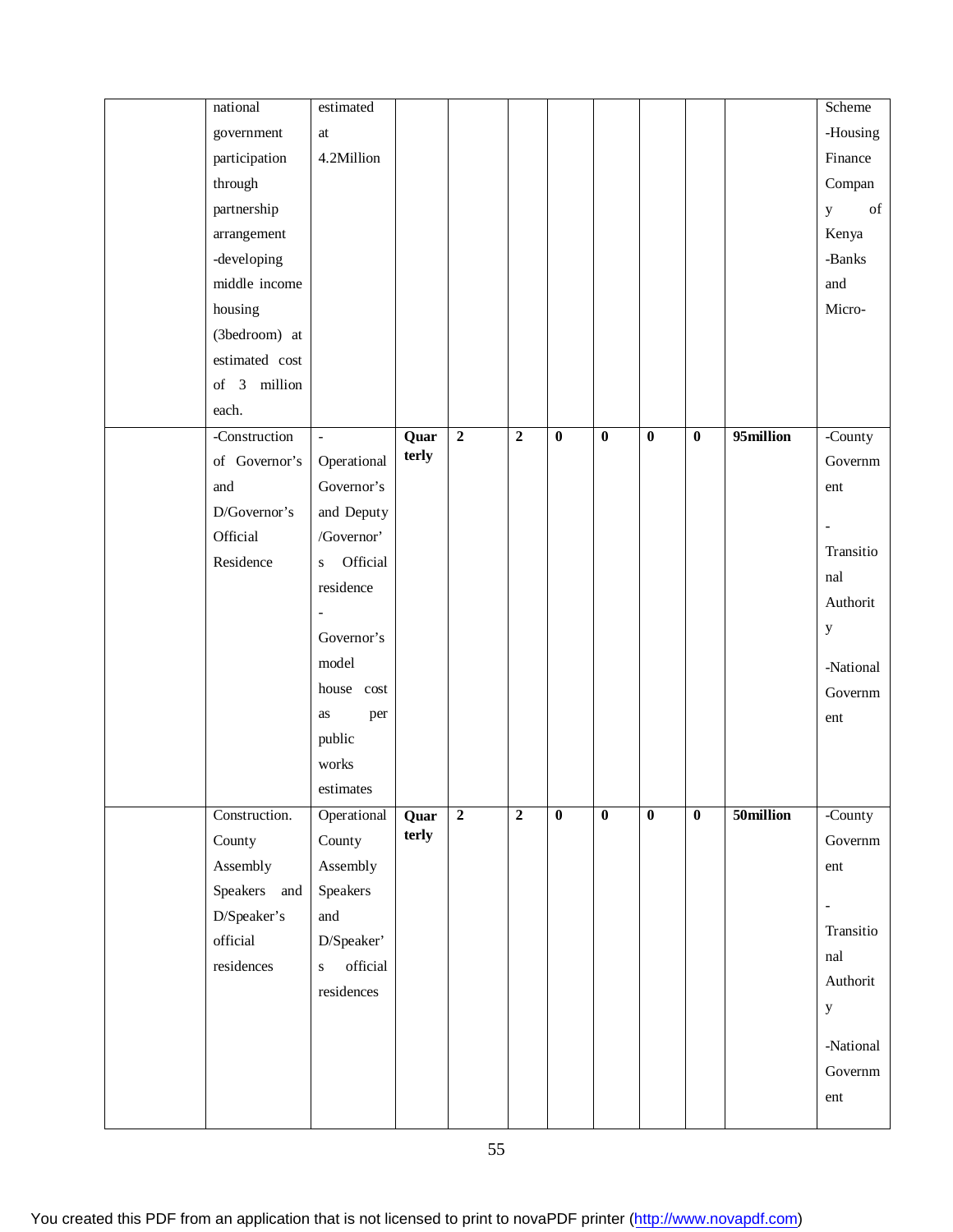|                                                                                                    | Construction                                                                                                    | Operational         | Quar          | $\overline{10}$ | $\boldsymbol{2}$ | $\boldsymbol{2}$ | $\mathbf 2$      | $\mathbf 2$    | $\boldsymbol{2}$        | 100million | -County                               |
|----------------------------------------------------------------------------------------------------|-----------------------------------------------------------------------------------------------------------------|---------------------|---------------|-----------------|------------------|------------------|------------------|----------------|-------------------------|------------|---------------------------------------|
|                                                                                                    | of<br>10no.                                                                                                     | Executive           | terly         |                 |                  |                  |                  |                |                         |            | Governm                               |
|                                                                                                    | official                                                                                                        | Committee           |               |                 |                  |                  |                  |                |                         |            | ent                                   |
|                                                                                                    | residences for                                                                                                  | Members             |               |                 |                  |                  |                  |                |                         |            |                                       |
|                                                                                                    | <b>ECMs</b>                                                                                                     | Official            |               |                 |                  |                  |                  |                |                         |            |                                       |
|                                                                                                    |                                                                                                                 | residences          |               |                 |                  |                  |                  |                |                         |            | Transitio                             |
|                                                                                                    |                                                                                                                 |                     |               |                 |                  |                  |                  |                |                         |            | nal                                   |
|                                                                                                    |                                                                                                                 |                     |               |                 |                  |                  |                  |                |                         |            | Authorit                              |
|                                                                                                    |                                                                                                                 |                     |               |                 |                  |                  |                  |                |                         |            | $\mathbf y$                           |
|                                                                                                    |                                                                                                                 |                     |               |                 |                  |                  |                  |                |                         |            | -National                             |
|                                                                                                    |                                                                                                                 |                     |               |                 |                  |                  |                  |                |                         |            | Governm                               |
|                                                                                                    |                                                                                                                 |                     |               |                 |                  |                  |                  |                |                         |            | ent                                   |
|                                                                                                    |                                                                                                                 |                     |               |                 |                  |                  |                  |                |                         |            |                                       |
|                                                                                                    | Construction                                                                                                    | Operational         | Quar          | 10              | $\overline{2}$   | $\overline{2}$   | $\overline{2}$   | $\overline{2}$ | $\overline{2}$          | 100million | -County                               |
|                                                                                                    | $% \left( \left( \mathcal{A},\mathcal{A}\right) \right) =\left( \mathcal{A},\mathcal{A}\right)$ of<br>10no.     | Chief               | terly         |                 |                  |                  |                  |                |                         |            | Governm                               |
|                                                                                                    | official                                                                                                        | Officers'           |               |                 |                  |                  |                  |                |                         |            | ent                                   |
|                                                                                                    | residences for                                                                                                  | official            |               |                 |                  |                  |                  |                |                         |            |                                       |
|                                                                                                    | Chief Officers'                                                                                                 | residences          |               |                 |                  |                  |                  |                |                         |            | $\overline{\phantom{a}}$<br>Transitio |
|                                                                                                    |                                                                                                                 |                     |               |                 |                  |                  |                  |                |                         |            | nal                                   |
|                                                                                                    |                                                                                                                 |                     |               |                 |                  |                  |                  |                |                         |            | Authorit                              |
|                                                                                                    |                                                                                                                 |                     |               |                 |                  |                  |                  |                |                         |            |                                       |
|                                                                                                    |                                                                                                                 |                     |               |                 |                  |                  |                  |                |                         |            | $\mathbf y$                           |
|                                                                                                    |                                                                                                                 |                     |               |                 |                  |                  |                  |                |                         |            | -National                             |
|                                                                                                    |                                                                                                                 |                     |               |                 |                  |                  |                  |                |                         |            | Governm                               |
|                                                                                                    |                                                                                                                 |                     |               |                 |                  |                  |                  |                |                         |            | ent                                   |
|                                                                                                    | Stakeholder                                                                                                     |                     |               |                 |                  |                  |                  |                |                         | 2million   |                                       |
| Formulate                                                                                          |                                                                                                                 | Integrated          | Quar<br>terly | $\overline{1}$  | $\mathbf{1}$     | $\bf{0}$         | $\boldsymbol{0}$ | $\pmb{0}$      | $\bf{0}$                |            | County                                |
| and                                                                                                | sensitization                                                                                                   | County              |               |                 |                  |                  |                  |                |                         |            | Governm                               |
| implement                                                                                          | Housing<br>on<br>Policies                                                                                       | Housing<br>Policies |               |                 |                  |                  |                  |                |                         |            | ent                                   |
| housing<br>sector policies                                                                         | and<br>housing                                                                                                  |                     |               |                 |                  |                  |                  |                |                         |            | Stakehol<br>ders                      |
|                                                                                                    | strategies                                                                                                      |                     |               |                 |                  |                  |                  |                |                         |            |                                       |
| Establishment                                                                                      | Establishment                                                                                                   | Well                | Quar          | $\overline{4}$  | $\overline{1}$   | $\overline{1}$   | $\overline{1}$   | $\overline{1}$ | $\overline{\mathbf{0}}$ | 52million  | -County                               |
| $% \left( \left( \mathcal{A},\mathcal{A}\right) \right) =\left( \mathcal{A},\mathcal{A}\right)$ of | $% \left( \left( \mathcal{A},\mathcal{A}\right) \right) =\left( \mathcal{A},\mathcal{A}\right)$ of<br>4No.      | equipped            | terly         |                 |                  |                  |                  |                |                         |            | Governm                               |
| Appropriate                                                                                        | Constituency                                                                                                    | and                 |               |                 |                  |                  |                  |                |                         |            |                                       |
|                                                                                                    |                                                                                                                 |                     |               |                 |                  |                  |                  |                |                         |            | ent<br>-National                      |
| Building<br>Materials and                                                                          | <b>ABT</b> Centres                                                                                              | operational<br>ized |               |                 |                  |                  |                  |                |                         |            |                                       |
| Technology                                                                                         | Training<br>and                                                                                                 | ABMT                |               |                 |                  |                  |                  |                |                         |            | Governm                               |
| Centres<br>$\operatorname{in}$                                                                     | $\operatorname{field}$                                                                                          | Centres             |               |                 |                  |                  |                  |                |                         |            | ent                                   |
| each                                                                                               | demonstration                                                                                                   |                     |               |                 |                  |                  |                  |                |                         |            | Commun                                |
|                                                                                                    |                                                                                                                 |                     |               |                 |                  |                  |                  |                |                         |            |                                       |
| Constituency                                                                                       | $% \left( \left( \mathcal{A},\mathcal{A}\right) \right) =\left( \mathcal{A},\mathcal{A}\right)$ of<br>use<br>on |                     |               |                 |                  |                  |                  |                |                         |            | ity                                   |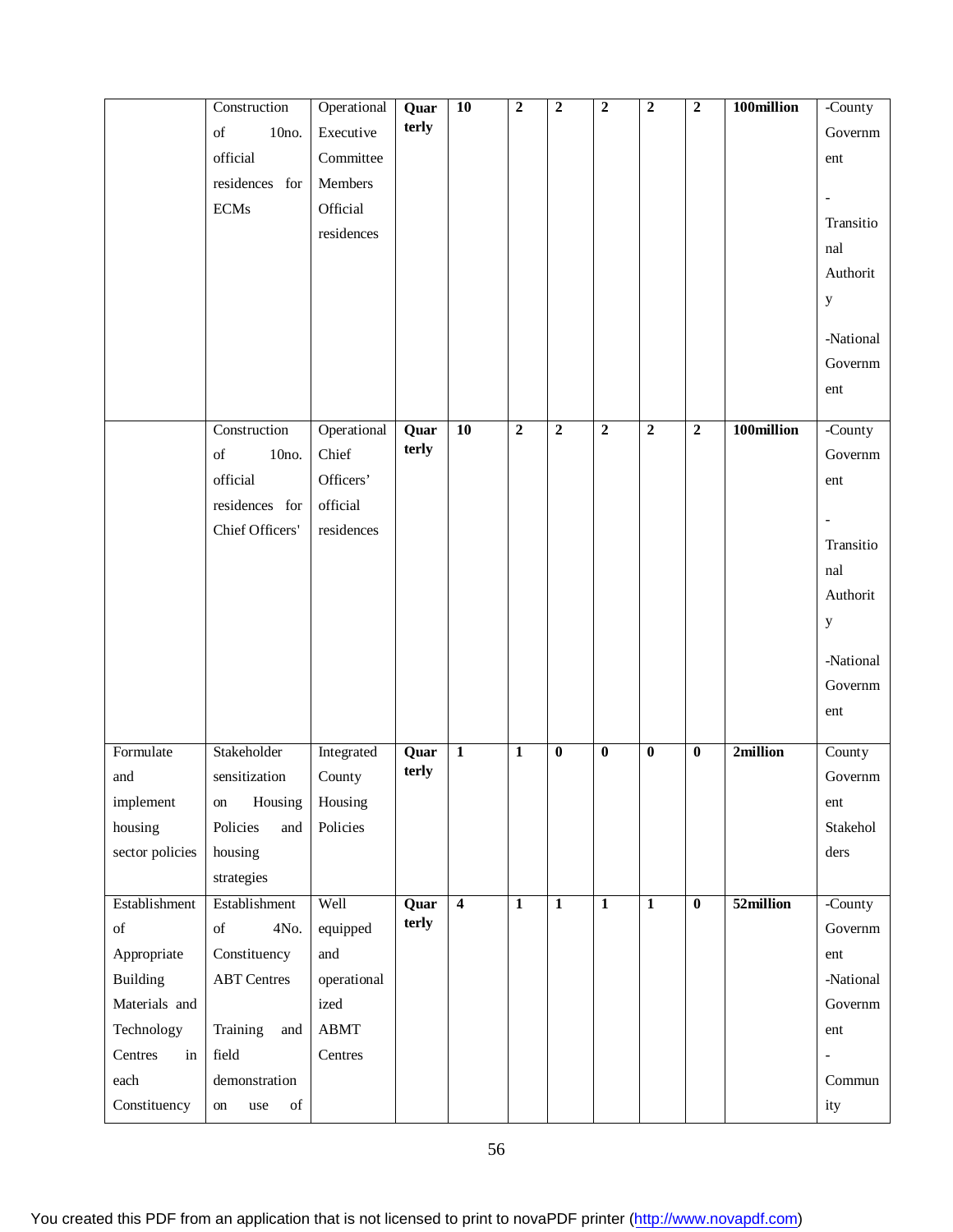|                      | <b>ABTs</b><br>to |             |       |            |                 |                         |                    |                         |                    |                 |             |
|----------------------|-------------------|-------------|-------|------------|-----------------|-------------------------|--------------------|-------------------------|--------------------|-----------------|-------------|
|                      | stakeholders      |             |       |            |                 |                         |                    |                         |                    |                 |             |
|                      | and               |             |       |            |                 |                         |                    |                         |                    |                 |             |
|                      | community         |             |       |            |                 |                         |                    |                         |                    |                 |             |
| Training and         | -On-site          | $\equiv$    | Quar  | 40         | 8               | $\overline{\mathbf{8}}$ | $\overline{\bf 8}$ | $\overline{\mathbf{8}}$ | $\overline{\bf 8}$ | 80million       | -County     |
| Demonstratio         | training<br>and   | Acceptance  | terly |            |                 |                         |                    |                         |                    |                 | Governm     |
| $\,$ on<br>new<br>ns | demonstration     | and         |       |            |                 |                         |                    |                         |                    |                 | ent         |
| building             | -research<br>on   | adoption of |       |            |                 |                         |                    |                         |                    |                 |             |
| technologies         | sustainable       | innovative  |       |            |                 |                         |                    |                         |                    |                 | Commun      |
| to community         | application of    | building    |       |            |                 |                         |                    |                         |                    |                 | ity         |
| members              | building          | technologie |       |            |                 |                         |                    |                         |                    |                 | -Private    |
|                      | materials from    | ${\bf S}$   |       |            |                 |                         |                    |                         |                    |                 | sector      |
|                      | the localities    | -improved   |       |            |                 |                         |                    |                         |                    |                 |             |
|                      |                   | capacity on |       |            |                 |                         |                    |                         |                    |                 |             |
|                      |                   | use of new  |       |            |                 |                         |                    |                         |                    |                 |             |
|                      |                   | building    |       |            |                 |                         |                    |                         |                    |                 |             |
|                      |                   | technologie |       |            |                 |                         |                    |                         |                    |                 |             |
|                      |                   | ${\bf S}$   |       |            |                 |                         |                    |                         |                    |                 |             |
|                      |                   |             |       |            |                 |                         |                    |                         |                    |                 |             |
|                      |                   | sustainable |       |            |                 |                         |                    |                         |                    |                 |             |
|                      |                   | utilization |       |            |                 |                         |                    |                         |                    |                 |             |
|                      |                   | of building |       |            |                 |                         |                    |                         |                    |                 |             |
|                      |                   | materials   |       |            |                 |                         |                    |                         |                    |                 |             |
| Maintenance /        | -Maintenance      | -Sufficient | Quar  | <b>160</b> | 32              | $\overline{32}$         | $\overline{32}$    | $\overline{32}$         | 32                 | 120million      | County      |
| Refurbishmen         | of Government     | revenue for | terly |            |                 |                         |                    |                         |                    |                 | Governm     |
| of<br>t              | residential       | housing     |       |            |                 |                         |                    |                         |                    |                 | ent         |
| Government           | houses            | improveme   |       |            |                 |                         |                    |                         |                    |                 |             |
| Residential          | -Establish rent   | nt          |       |            |                 |                         |                    |                         |                    |                 | Transitio   |
| Houses               | payment           |             |       |            |                 |                         |                    |                         |                    |                 | nal         |
|                      | check-off         |             |       |            |                 |                         |                    |                         |                    |                 | Authorit    |
|                      | system within     |             |       |            |                 |                         |                    |                         |                    |                 | $\mathbf y$ |
|                      | the County for    |             |       |            |                 |                         |                    |                         |                    |                 |             |
|                      | devolved<br>the   |             |       |            |                 |                         |                    |                         |                    |                 |             |
|                      | housing           |             |       |            |                 |                         |                    |                         |                    |                 |             |
|                      | categories.       |             |       |            |                 |                         |                    |                         |                    |                 |             |
| Office Space         |                   | -Duly       | Quar  | <b>100</b> | $\overline{20}$ | 20                      | $\overline{20}$    | $\overline{20}$         | $\overline{20}$    | <b>1million</b> | -County     |
|                      | -Processing of    |             |       |            |                 |                         |                    |                         |                    |                 |             |
| and                  | lease request     | executed    | terly |            |                 |                         |                    |                         |                    |                 | Governm     |
| Residential          | as received       | lease       |       |            |                 |                         |                    |                         |                    |                 | ent         |
| Accommodati          | -Timely           | agreements  |       |            |                 |                         |                    |                         |                    |                 | -Private    |
| on Leasing           | assessment of     |             |       |            |                 |                         |                    |                         |                    |                 | Sector      |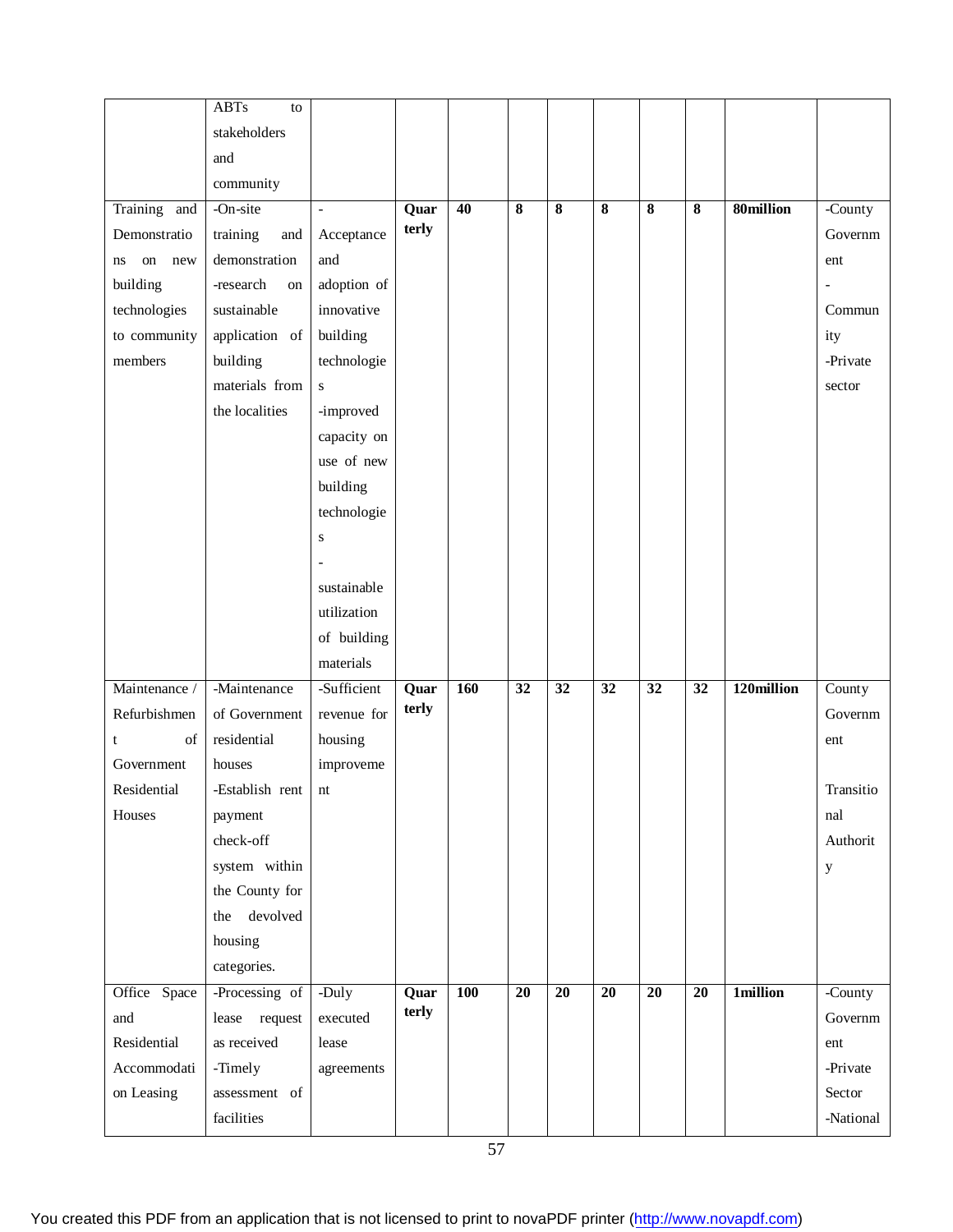|                              | -Proper                                                                                                         |                        |       |                 |                |                 |                 |                 |             |           | Governm   |
|------------------------------|-----------------------------------------------------------------------------------------------------------------|------------------------|-------|-----------------|----------------|-----------------|-----------------|-----------------|-------------|-----------|-----------|
|                              | $% \left( \left( \mathcal{A},\mathcal{A}\right) \right) =\left( \mathcal{A},\mathcal{A}\right)$ of<br>valuation |                        |       |                 |                |                 |                 |                 |             |           | ent       |
|                              | assessed                                                                                                        |                        |       |                 |                |                 |                 |                 |             |           |           |
|                              | premises                                                                                                        |                        |       |                 |                |                 |                 |                 |             |           |           |
| LandLord                     | -receiving<br>of                                                                                                | Harmoniou              | Quar  | $\overline{50}$ | 10             | $\overline{10}$ | $\overline{10}$ | $\overline{10}$ |             | 500,000   | -RRT      |
| Tenant                       | complaints                                                                                                      | working<br>${\bf S}^-$ | terly |                 |                |                 |                 |                 |             |           | -National |
| dispute                      | -providing                                                                                                      | relationship           |       |                 |                |                 |                 |                 |             |           | Governm   |
| resolution in                | details of Rent                                                                                                 | between                |       |                 |                |                 |                 |                 |             |           | ent       |
| controlled                   | Restriction                                                                                                     | landlords              |       |                 |                |                 |                 |                 |             |           | -County   |
| tenancy                      | Tribunal                                                                                                        | and tenants            |       |                 |                |                 |                 |                 |             |           | Governm   |
|                              | (RRT) hearing                                                                                                   |                        |       |                 |                |                 |                 |                 |             |           | ent       |
|                              | dates                                                                                                           |                        |       |                 |                |                 |                 |                 |             |           |           |
|                              |                                                                                                                 |                        |       |                 |                |                 |                 |                 |             |           | Landlord  |
|                              |                                                                                                                 |                        |       |                 |                |                 |                 |                 |             |           | S         |
|                              |                                                                                                                 |                        |       |                 |                |                 |                 |                 |             |           | -Tenants  |
| Housing                      | Coordinate                                                                                                      | Infrastructu           | Quar  | $\overline{25}$ | $\overline{5}$ | 5               | 5               | $\overline{5}$  | 5           | 2billion  | -National |
| infrastructure               | stakeholders                                                                                                    | re facilities          | terly |                 |                |                 |                 |                 |             |           | Governm   |
| improvement                  | mobilize<br>and                                                                                                 | such<br>as             |       |                 |                |                 |                 |                 |             |           | ent       |
|                              | resources<br>for                                                                                                | access                 |       |                 |                |                 |                 |                 |             |           | -County   |
|                              | planning<br>and                                                                                                 | roads,                 |       |                 |                |                 |                 |                 |             |           | Governm   |
|                              | implementing                                                                                                    | trunk water            |       |                 |                |                 |                 |                 |             |           | ent       |
|                              | projects                                                                                                        | systems,               |       |                 |                |                 |                 |                 |             |           | -Private  |
|                              |                                                                                                                 | trunk sewer            |       |                 |                |                 |                 |                 |             |           | sector    |
|                              |                                                                                                                 | systems,               |       |                 |                |                 |                 |                 |             |           |           |
|                              |                                                                                                                 | storm water            |       |                 |                |                 |                 |                 |             |           | Develop   |
|                              |                                                                                                                 | drainage               |       |                 |                |                 |                 |                 |             |           | ment      |
|                              |                                                                                                                 | systems                |       |                 |                |                 |                 |                 |             |           | partners  |
|                              |                                                                                                                 | etc.                   |       |                 |                |                 |                 |                 |             |           |           |
|                              |                                                                                                                 |                        |       |                 |                |                 |                 |                 |             |           |           |
|                              |                                                                                                                 | Increased              |       |                 |                |                 |                 |                 |             |           |           |
|                              |                                                                                                                 | housing                |       |                 |                |                 |                 |                 |             |           |           |
|                              |                                                                                                                 | developme              |       |                 |                |                 |                 |                 |             |           |           |
|                              |                                                                                                                 | nt<br>$\,$ on          |       |                 |                |                 |                 |                 |             |           |           |
|                              |                                                                                                                 | serviced               |       |                 |                |                 |                 |                 |             |           |           |
|                              |                                                                                                                 | land                   |       |                 |                |                 |                 |                 |             |           |           |
|                              |                                                                                                                 | participatio           |       |                 |                |                 |                 |                 |             |           |           |
|                              |                                                                                                                 | $\mathbf n$            |       |                 |                |                 |                 |                 |             |           |           |
| Participating                | -Prepare<br>and                                                                                                 | -Improved              | Quar  | $\overline{5}$  | $\overline{1}$ | $\overline{1}$  | $\overline{1}$  | $\overline{1}$  | $\mathbf 1$ | 50million | -National |
| Human<br>$\operatorname{in}$ | participate<br>in                                                                                               | County                 | terly |                 |                |                 |                 |                 |             |           | Governm   |
| Settlement/                  | regular                                                                                                         | sector                 |       |                 |                |                 |                 |                 |             |           | ent       |
|                              | national,                                                                                                       | Policies               |       |                 |                |                 |                 |                 |             |           | -County   |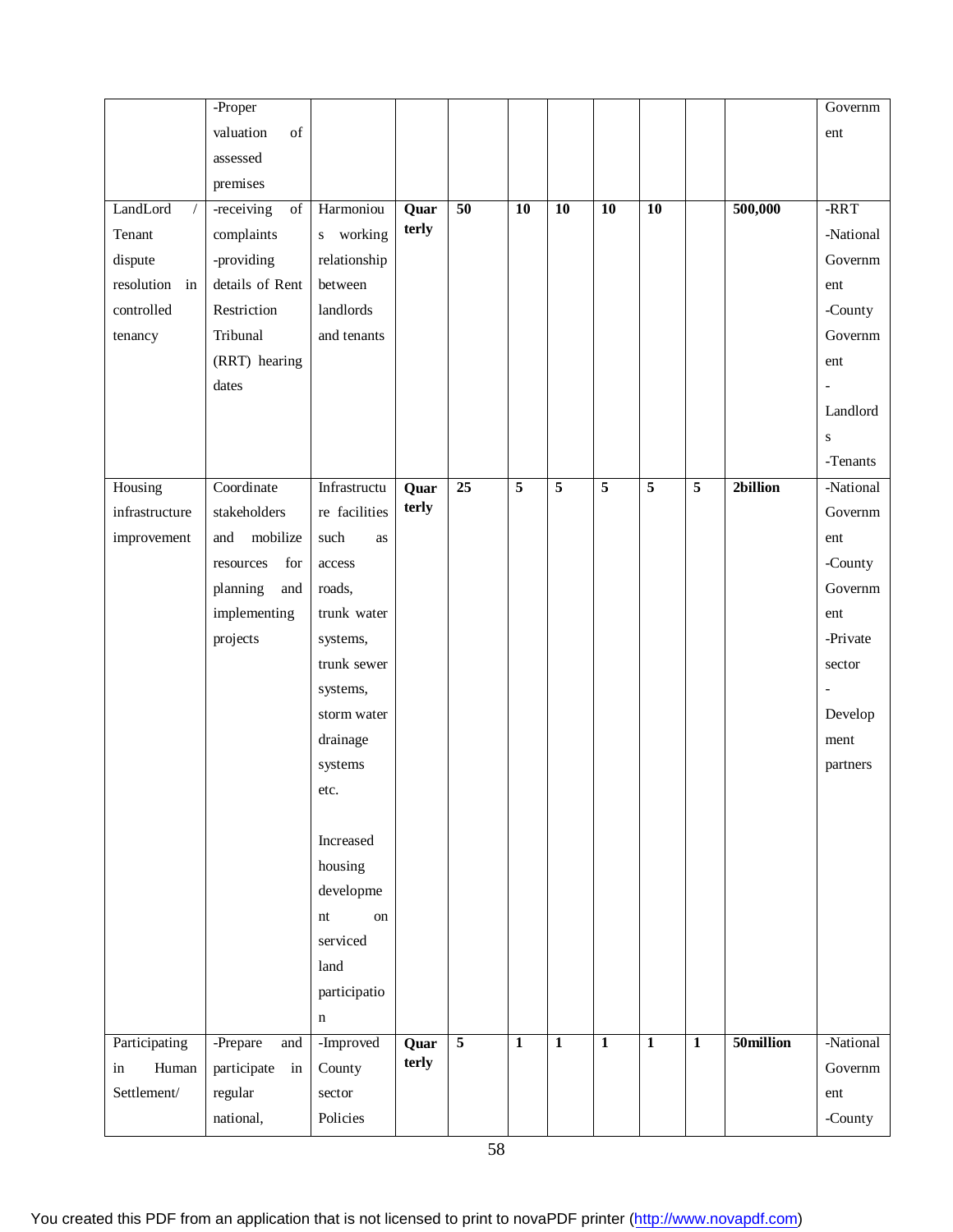| Habitat<br>$\ensuremath{\text{UN}}$ | regional<br>and   | -Influence  |              |                 |                |                  |                |                |                  |         | Governm                  |
|-------------------------------------|-------------------|-------------|--------------|-----------------|----------------|------------------|----------------|----------------|------------------|---------|--------------------------|
| activities                          | International     | cross       |              |                 |                |                  |                |                |                  |         | ent                      |
|                                     | Fora<br>with      | county and  |              |                 |                |                  |                |                |                  |         | -Private                 |
|                                     | stakeholder       | national    |              |                 |                |                  |                |                |                  |         | sector                   |
|                                     | within<br>the     | decisions   |              |                 |                |                  |                |                |                  |         |                          |
|                                     | human             | and         |              |                 |                |                  |                |                |                  |         | Develop                  |
|                                     | settlement        | resolutions |              |                 |                |                  |                |                |                  |         | ment                     |
|                                     | arena.            | that<br>are |              |                 |                |                  |                |                |                  |         | partners                 |
|                                     |                   | relevant to |              |                 |                |                  |                |                |                  |         |                          |
|                                     |                   | Nyamira     |              |                 |                |                  |                |                |                  |         |                          |
| Reviewing of                        | Receive,          | Environme   | Quar         | $\overline{10}$ | $\overline{2}$ | $\boldsymbol{2}$ | $\overline{2}$ | $\mathbf 2$    | $\boldsymbol{2}$ | 500,000 | -County                  |
| EIA/Audit                           | review<br>and     | ntally      | terly        |                 |                |                  |                |                |                  |         | Governm                  |
| reports<br>on                       | give comments     | friendly    |              |                 |                |                  |                |                |                  |         | ent                      |
| Housing                             | for the EIA       | housing     |              |                 |                |                  |                |                |                  |         | -NEMA                    |
| Development                         | reports<br>as     | projects    |              |                 |                |                  |                |                |                  |         |                          |
| projects                            | forwarded         |             |              |                 |                |                  |                |                |                  |         |                          |
| received from                       | from NEMA.        |             |              |                 |                |                  |                |                |                  |         |                          |
| <b>NEMA</b>                         |                   |             |              |                 |                |                  |                |                |                  |         |                          |
|                                     |                   |             |              |                 |                |                  |                |                |                  |         |                          |
| Development                         | Develop           | Mitigated   | Quat<br>erly | 5               | $\overline{1}$ | $\overline{1}$   | $\overline{1}$ | $\overline{1}$ | $\overline{1}$   | 500,000 | -County                  |
| of                                  | interventions     | impacts     |              |                 |                |                  |                |                |                  |         | Governm                  |
| interventions                       | and               | and         |              |                 |                |                  |                |                |                  |         | ent                      |
| and<br>support                      | programmes to     | reduced     |              |                 |                |                  |                |                |                  |         | National                 |
| systems                             | address           | incidences  |              |                 |                |                  |                |                |                  |         | Governm                  |
|                                     | HIV/AIDS,         | of          |              |                 |                |                  |                |                |                  |         | ent                      |
|                                     | corruption,       | discriminat |              |                 |                |                  |                |                |                  |         |                          |
|                                     | drug<br>and       | ion         |              |                 |                |                  |                |                |                  |         |                          |
|                                     | substance         |             |              |                 |                |                  |                |                |                  |         |                          |
|                                     | abuse<br>and      |             |              |                 |                |                  |                |                |                  |         |                          |
|                                     | address           |             |              |                 |                |                  |                |                |                  |         |                          |
|                                     | disability<br>and |             |              |                 |                |                  |                |                |                  |         |                          |
|                                     | gender            |             |              |                 |                |                  |                |                |                  |         |                          |
|                                     | discrimination    |             |              |                 |                |                  |                |                |                  |         |                          |
|                                     | the<br>at         |             |              |                 |                |                  |                |                |                  |         |                          |
|                                     | workplace         |             |              |                 |                |                  |                |                |                  |         |                          |
|                                     |                   |             |              |                 |                |                  |                |                |                  |         |                          |
| Mainstream                          | Coordinate        | Integrated  | Quat         | $\overline{5}$  | $\overline{1}$ | $\overline{1}$   | $\overline{1}$ | $\overline{1}$ | $\overline{1}$   | 500,000 | County                   |
| M&E<br>in                           | preparation of    | $M \& E$ in | erly         |                 |                |                  |                |                |                  |         | Governm<br>ent<br>$\sim$ |
| projects<br>and                     | inventory<br>of   | the project |              |                 |                |                  |                |                |                  |         | National                 |
| programmes                          |                   |             |              |                 |                |                  |                |                |                  |         |                          |
|                                     | programmes        | cycle       |              |                 |                |                  |                |                |                  |         | Governm                  |
|                                     | projects;<br>and  |             |              |                 |                |                  |                |                |                  |         | ent                      |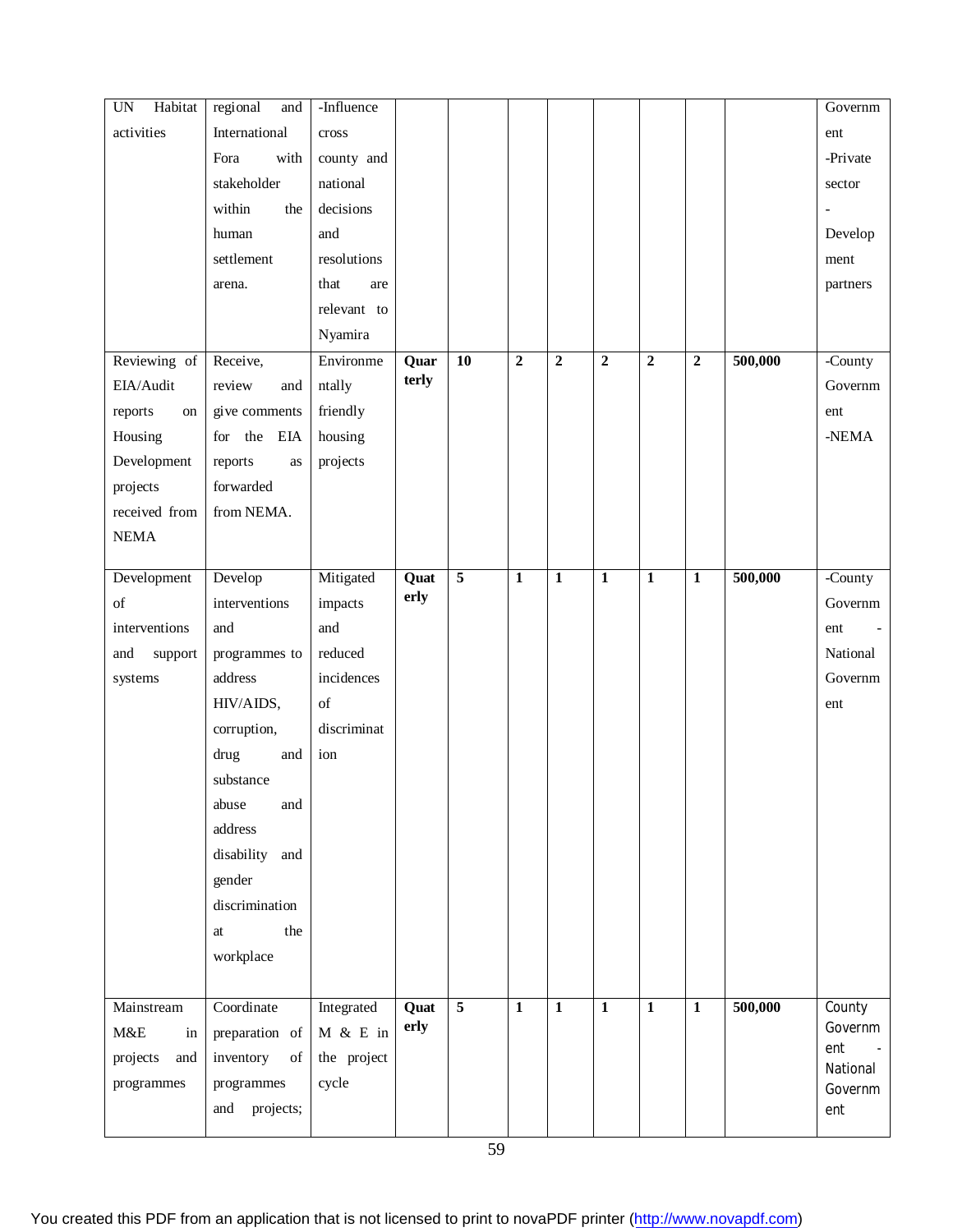| Develop M&E   |  |  |  |  |              |  |
|---------------|--|--|--|--|--------------|--|
| and<br>system |  |  |  |  |              |  |
| coordinate    |  |  |  |  |              |  |
| field<br>M&E  |  |  |  |  |              |  |
| visits;       |  |  |  |  |              |  |
| Coordinate    |  |  |  |  |              |  |
| preparation   |  |  |  |  |              |  |
| M&E reports   |  |  |  |  |              |  |
|               |  |  |  |  |              |  |
|               |  |  |  |  | 5.656billion |  |
|               |  |  |  |  |              |  |

## **3.6.7 LAND ADJUDICATION AND SETTLEMENT**

| <b>Strategy</b>                                                                             | <b>Activity</b>                                                                                                                                                            | Output/<br><b>Target</b>          | <b>Reporting</b><br><b>Schedule</b> | <b>Target</b><br>for the<br>five<br>years | <b>Target</b>   |                 |                 |                 |                 | <b>Budg</b><br>et | <b>Responsibilit</b><br>y                                                                                       |
|---------------------------------------------------------------------------------------------|----------------------------------------------------------------------------------------------------------------------------------------------------------------------------|-----------------------------------|-------------------------------------|-------------------------------------------|-----------------|-----------------|-----------------|-----------------|-----------------|-------------------|-----------------------------------------------------------------------------------------------------------------|
|                                                                                             |                                                                                                                                                                            |                                   |                                     |                                           | $\overline{Y1}$ | $\overline{Y2}$ | Y3              | $\overline{Y4}$ | $\overline{Y5}$ |                   |                                                                                                                 |
| Recovery<br>S.F.T<br>of<br>loans                                                            | -Demand<br><b>Notices</b><br>-Sensitization<br>Meetings<br>-Processing of<br>Refunds<br>$\overline{\phantom{a}}$<br>Documentatio<br>$\mathbf n$<br>-Transfer<br>of<br>Land | <b>Dischar</b><br>ges             | Quarterly                           | 50                                        | $\overline{10}$ | $\overline{10}$ | $\overline{10}$ | $\overline{10}$ | $\overline{10}$ | 2.5M              | County<br>Government<br>-National<br>Government<br>(SFT/ASF)<br>-Other<br><b>Stakeholders</b><br>-Beneficiaries |
| Planning,                                                                                   | (Discharges)<br>-Consultative                                                                                                                                              | <b>Scheme</b>                     | Quarterly                           | $\mathbf{1}$                              | $\mathbf{0}$    | $\overline{1}$  | $\bf{0}$        | $\bf{0}$        | $\bf{0}$        | 2 <sub>M</sub>    | -County                                                                                                         |
| Surveying<br>and<br>Demarcati<br>on/Allocat<br>ion<br>of<br>Ekerubo<br>Settlement<br>Scheme | Forums<br>-Seeking<br>Consent of all<br><b>Settlers</b><br>-Seeking<br>Permission<br>from SFT<br>-Scheme plan                                                              | Plans &<br><b>Allocati</b><br>ons |                                     |                                           |                 |                 |                 |                 |                 |                   | Government<br>-National<br>Government<br>(SFT/ASF)<br>-Other<br>Stakeholders<br>-Beneficiaries                  |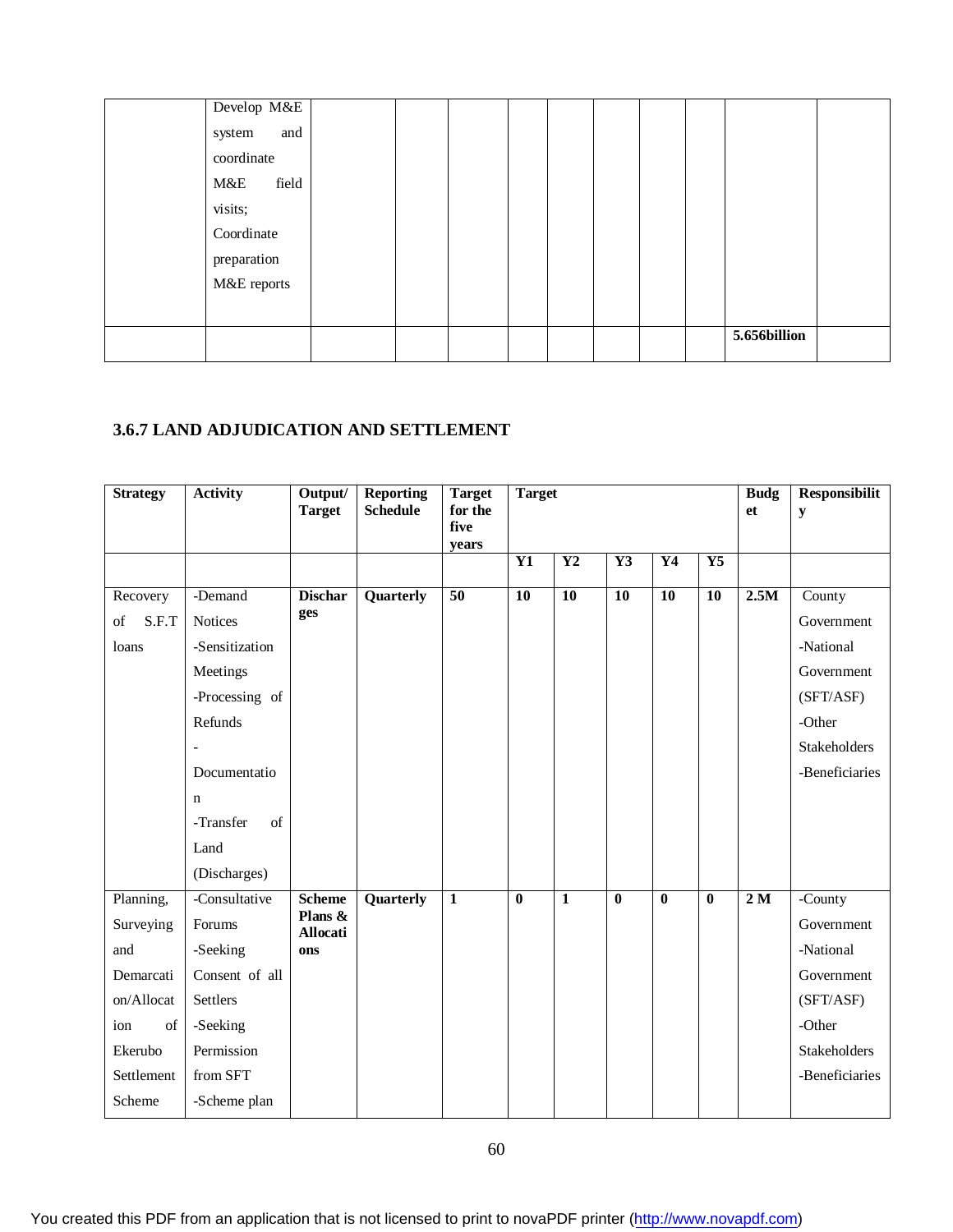|             | $\overline{-S}$ cheme |                 |           |    |          |                |                |                |   |            |              |
|-------------|-----------------------|-----------------|-----------|----|----------|----------------|----------------|----------------|---|------------|--------------|
|             | Survey/Demar          |                 |           |    |          |                |                |                |   |            |              |
|             | cation                |                 |           |    |          |                |                |                |   |            |              |
|             | -Allocation           |                 |           |    |          |                |                |                |   |            |              |
| Ground      | $-Re-$                | <b>Identify</b> | Quarterly | 18 | $\bf{0}$ | $\overline{5}$ | $\overline{5}$ | $\overline{5}$ | 3 | <b>10M</b> | -County      |
| Status and  | Instatement/Re        | all PIs         |           |    |          |                |                |                |   |            | Government   |
| Regulariza  | -Establishment        |                 |           |    |          |                |                |                |   |            | -National    |
| tion of all | P.I<br>of             |                 |           |    |          |                |                |                |   |            | Government   |
| Public      | Boundaries            |                 |           |    |          |                |                |                |   |            | (NLC & SFT)  |
| Plots       | -Public               |                 |           |    |          |                |                |                |   |            | -Other       |
|             | Participation         |                 |           |    |          |                |                |                |   |            | Stakeholders |
|             | -Rehabilitation       |                 |           |    |          |                |                |                |   |            | -Intended    |
|             | -Ownership            |                 |           |    |          |                |                |                |   |            | Users        |
|             | Documentatio          |                 |           |    |          |                |                |                |   |            |              |
|             | $\mathbf n$           |                 |           |    |          |                |                |                |   |            |              |
|             | -Re-possession        |                 |           |    |          |                |                |                |   |            |              |

#### **3.7 Cross cutting issues**

#### **3.8 proposed organization structure**

## **3.8.1 ORGANIZATIONAL AND IMPLEMENTATION STRUCTURES**

Analysis of the functions of the various department that form the Ministry both at the national and county level give an insight into the creation of the directorates to help in effective execution of the Ministry's functions at the county level. The proposed structure would fall into four directorates namely;

- Directorate of Housing
- Directorate of Physical Planning, Survey, Land Adjudication & Settlement
- Directorate of Administration
- Directorate of Lands

### **3.8.2 Housing Directorate**

The directorate of Housing fall within the Ministry of land, Housing and Urban Development at the national level. At the County level, the Directorate of Housing is under the Ministry of Land, Housing and Physical Planning. The sectional units of the housing directorate include;

- Housing Department
- Estate Department
- Housing Infrastructure
- Slum Upgrading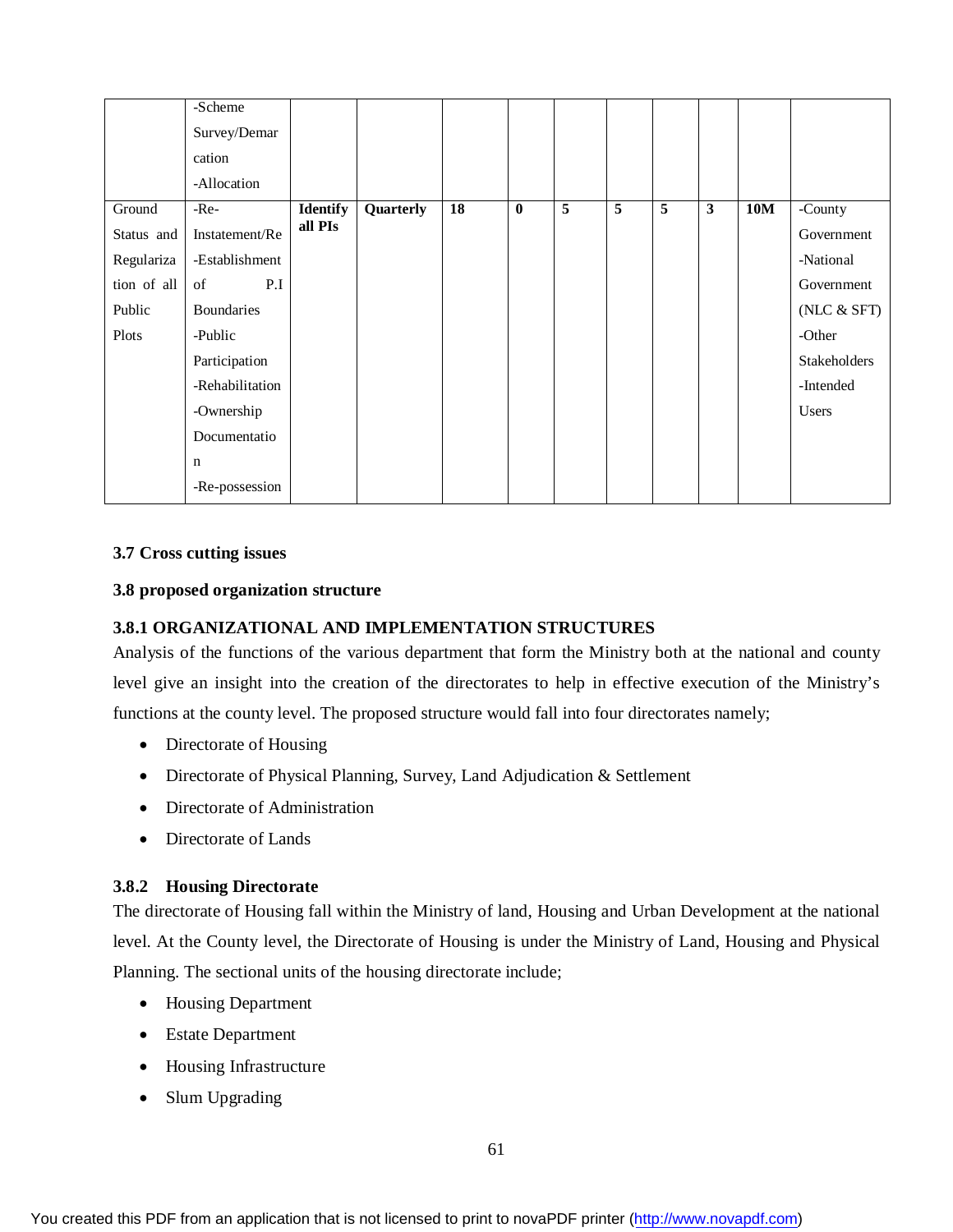- Civil Servant Housing Scheme
- Rent Restriction Tribunal
- Administration and Planning

The housing mandate and functions at the County and Sub-County levels will be distributed and implemented in three (3) departments, that is;

- Housing development and Policy Management
- Appropriate Building Technology
- Estate Management

Further, the execution of the housing functions will involve various sections namely:

- Housing policy
- Human Settlement
- Appropriate Building Materials and Technologies
- Research and development
- Technology trainings and demonstration
- Housing Infrastructure
- Slum upgrading and prevention
- Maintenance
- Inventory, registration and rent collection
- Leasing
- Rent Restriction Tribunal

The implementation of the Housing Directorate functions at the County Level will be aided by the establishment outlined below:

| S/NO             | <b>DESIGNATION</b>                              | <b>JOB</b><br><b>GROUP</b> | <b>NUMBER</b>  | <b>REMARKS</b>      |
|------------------|-------------------------------------------------|----------------------------|----------------|---------------------|
| 1.               | <b>Directorate of Housing</b>                   |                            |                |                     |
|                  | County Director of Housing<br>(Deputy Director) | R                          |                |                     |
| 2.               | Deputy County Director of Housing               | Q                          | $\overline{2}$ | 1-Housing           |
|                  | (Senior Assistant Director)                     |                            |                | 1-Estate Management |
| 3.               | of<br>Assistant<br>Director<br>County           | $\mathbf{P}$               | 3              | 1-Housing           |
|                  | Housing (Assistant Director)                    |                            |                | 1-Estate Management |
|                  |                                                 |                            |                | 1-Slum upgrading    |
| $\overline{4}$ . | <b>Estate Officer</b>                           | K/L/M/N                    | $\overline{2}$ |                     |
|                  | I/Senior/Chief/Principal                        |                            |                |                     |
| 5.               | Housing Officer                                 | K/L/M/N                    | 3              |                     |
|                  | I/Senior/Chief/Principal                        |                            |                |                     |

### **3.8.3 PROPOSED ESTABLISHMENT OF THE DIRECTORATE**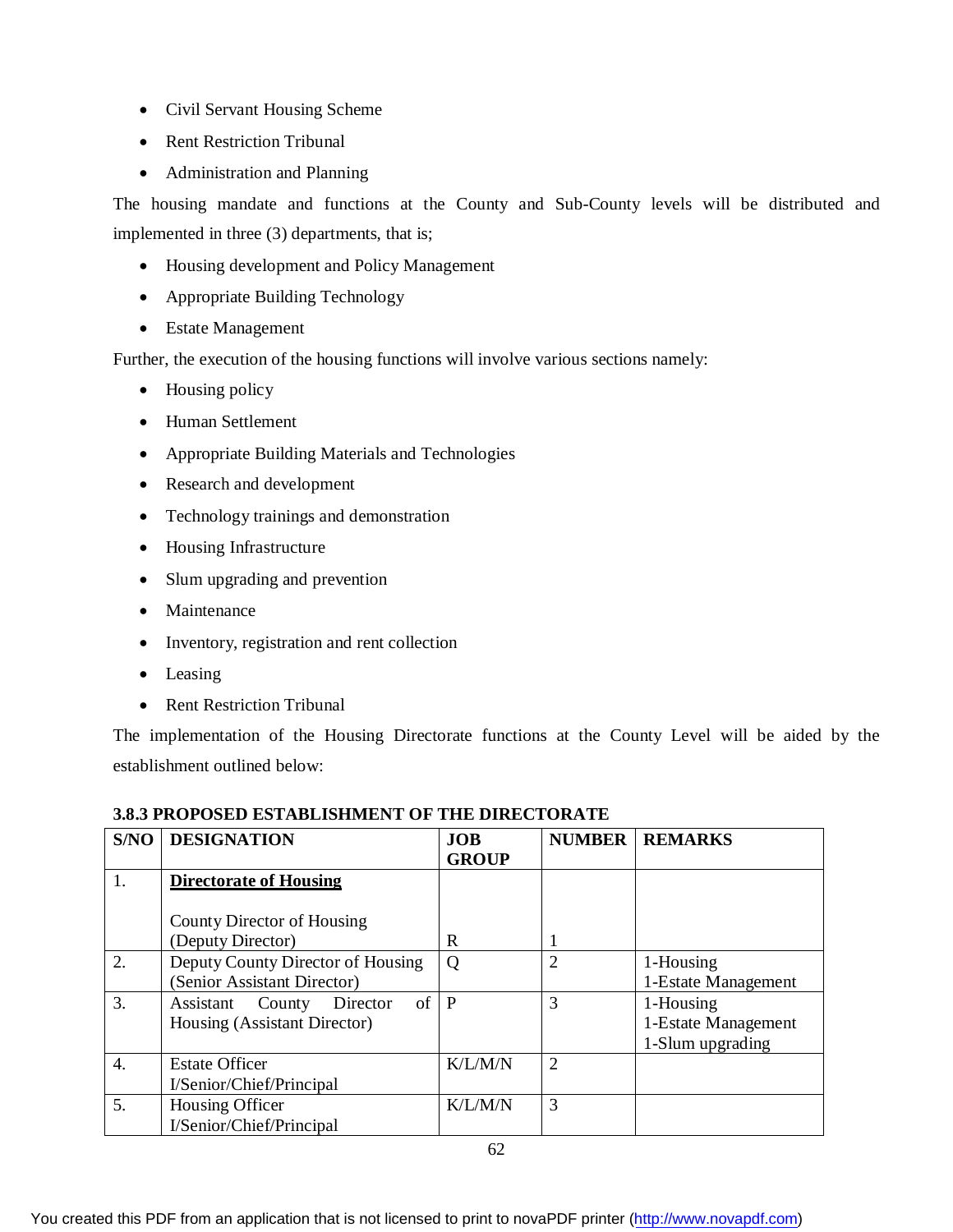| 6.  | <b>Estate Management Assistant</b>     | H/J/K/L   | 3              |               |
|-----|----------------------------------------|-----------|----------------|---------------|
|     | III/II/I/Senior                        |           |                |               |
| 7.  | Senior Charge hand                     |           |                |               |
| 8.  | Artisan III/II/I/Charge hand           | E/F/G/H   | 5              | 1-Plumber     |
|     |                                        |           |                | 1-Carpentry   |
|     |                                        |           |                | 1-Electrician |
|     |                                        |           |                | 1-Mason       |
|     |                                        |           |                | 1-Painter     |
| 9.  | Personal Secretary III/II/I/Senior     | H/J/K/L   | $\overline{2}$ |               |
| 10. | Clerical Officer II/I/Senior           | F/G/H     |                |               |
| 11. | Officer<br>Management<br>Records       | H/J/K/L   | $\overline{2}$ |               |
|     | III/II/I/Senior                        |           |                |               |
| 12. | Driver III/II/I/Senior/Chief           | D/E/F/G/H | $\overline{2}$ |               |
| 13. | <b>Staff</b><br>Support                |           | $\overline{2}$ |               |
|     | III/II/I/Senior/Cleaning<br>Supervisor |           |                |               |
|     | 2b/2a/1                                |           |                |               |
|     | <b>TOTAL</b>                           |           | 29             |               |

## **3.8.4 PROPOSED SUB- COUNTY HOUSING STAFFING MODEL**

| S/NO | <b>DESIGNATION</b>                       | <b>JOB</b>   | <b>NUMBER</b>  | <b>REMARKS</b> |
|------|------------------------------------------|--------------|----------------|----------------|
|      |                                          | <b>GROUP</b> |                |                |
| 1.   | <b>Assistant Director Housing/Estate</b> | P            |                |                |
| 2.   | <b>Estate Officer</b>                    | K/L/M/N      | $\overline{2}$ |                |
|      | I/Senior/Chief/Principal                 |              |                |                |
| 3.   | Housing Officer                          | K/L/M/N      | $\overline{2}$ |                |
|      | I/Senior/Chief/Principal                 |              |                |                |
| 4.   | <b>Estate Management Assistant</b>       | H/J/K/L      | $\mathbf{1}$   |                |
|      | III/II/I/Senior                          |              |                |                |
| 5.   | Artisan III/II/I/Charge hand             | E/F/G/H      | $\overline{2}$ | 1-Plumber      |
|      |                                          |              |                | 1-Electrician  |
| 6.   | Personal Secretary III/II/I/Senior       | H/J/K/L      | $\overline{2}$ |                |
| 7.   | Clerical Officer II/I/Senior             | F/G/H        |                |                |
| 8.   | Driver III/II/I/Senior/Chief             | D/E/F/G/H    |                |                |
| 9.   | <b>Staff</b><br>Support                  |              |                |                |
|      | III/II/I/Senior/Cleaning<br>Supervisor   |              |                |                |
|      | 2b/2a/1                                  |              |                |                |
|      | <b>TOTAL</b>                             |              | 13             |                |

## **3.8.5 HOUSING DIRECTORATE ORGANIZATIONAL STRUCTURE**



You created this PDF from an application that is not licensed to print to novaPDF printer ([http://www.novapdf.com\)](http://www.novapdf.com)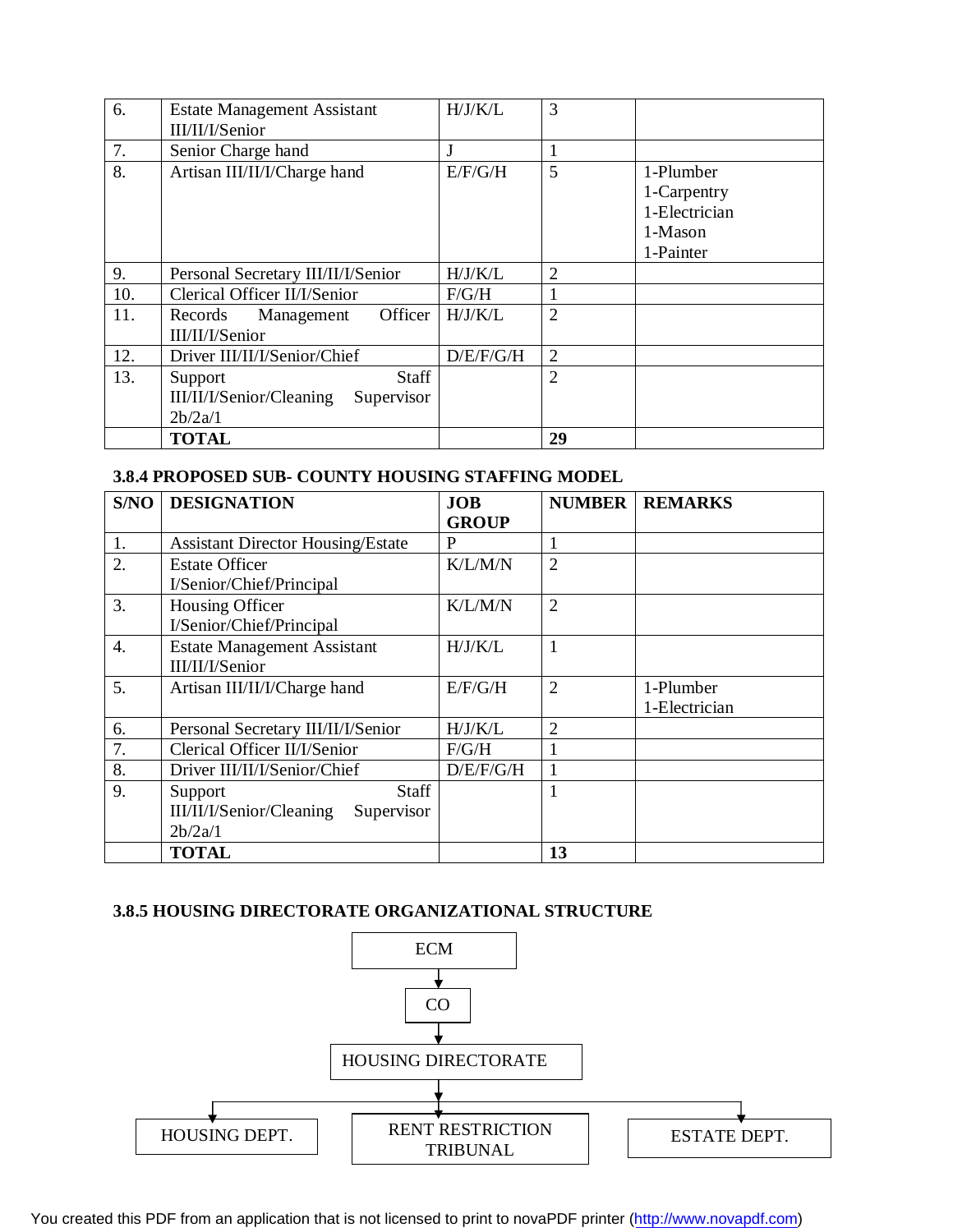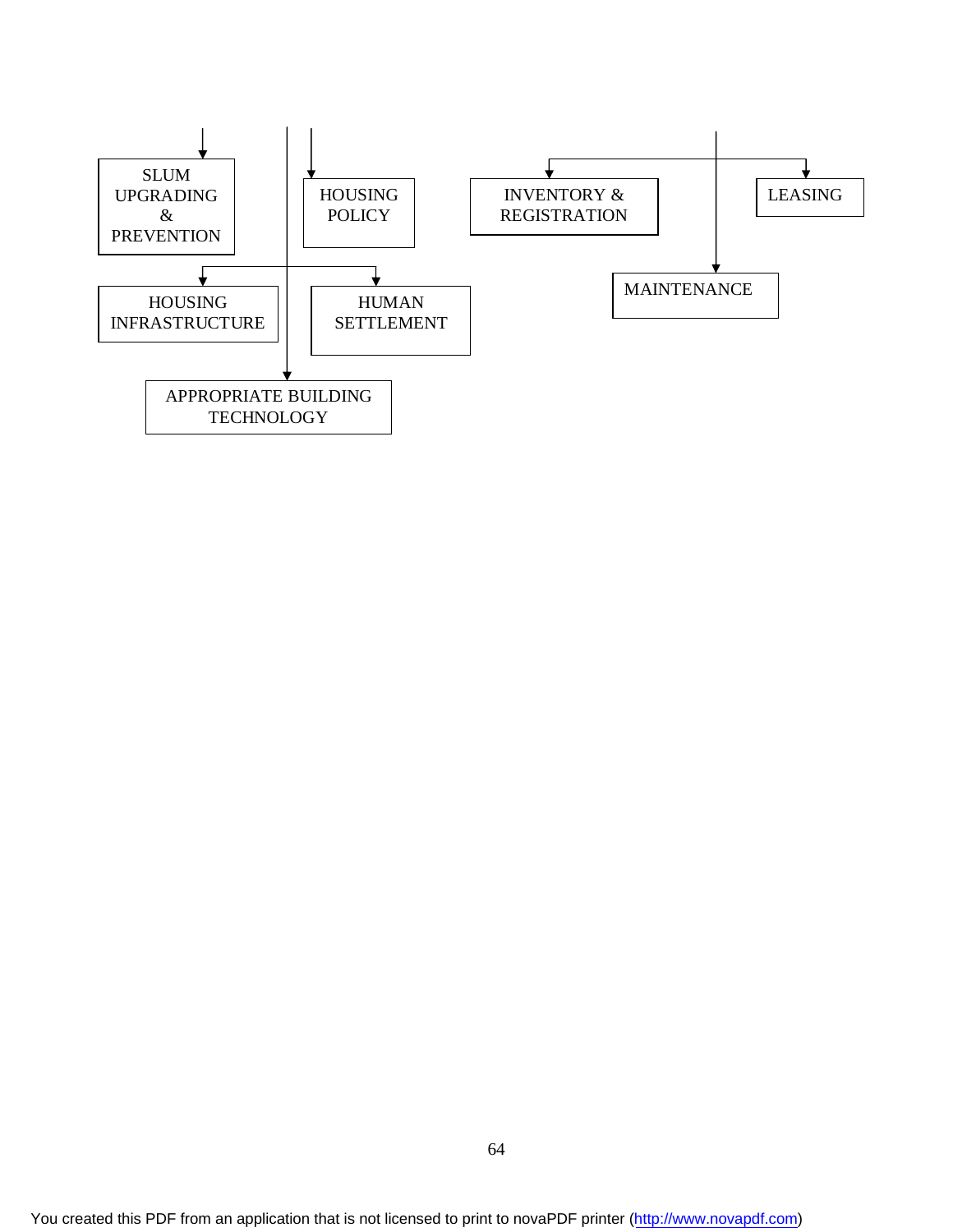## **3.8.6 DIRECTORATE OF PHYSICAL PLANNING, SURVEY AND LAND ADJUDICATION / SETTLEMENT.**

The directorate will perform the roles as outlined below:

- Establishment and maintenance of geodetic control network
- Surveying, inspecting of maintaining national and international boundaries
- Calibration and maintenance of precise distance and angular measuring equipment used by departmental surveyors.
- Acquisition of small and large photographs for mapping
- Maintenance of all aerial photographic records and supplying the same to other organizations.
- Surveying of production of large and small scale topographic maps.
- Production of the national atlas of Kenya
- Execution of new grant surveys and compilation of deed plans and R.I.Ms
- Approving all title surveys.
- Production of plans for gazettement of administrative boundaries, forest and national park boundaries.
- Maintenance of storage of all survey records
- Liaison with department of land adjudication and settlement in preparation of plans for land adjudication programmes.
- Provide and co-ordinate training and research in surveying and mapping.
- Production of R.I.Ms for settlement schemes, groups ranches, company and co-operative farms.
- Production, maintenance and provision of geographical date in digital form
- To facilitate security of tenure by ascertaining and recording rights and interests on land
- To identify the arable agricultural land for settlement purposes.
- To facilitate land and development loans acquisition and recovery.
- To facilitate preparation of all settlements land records for documentation and land registration process
- Formulation of Local Physical Development Plans, policies, guidelines and strategies
- Preparation of Part Development Plans
- Development control
- Advisory role
- Conflict resolution on spatial planning processes
- Attend County level meetings on relevant spatial planning concerns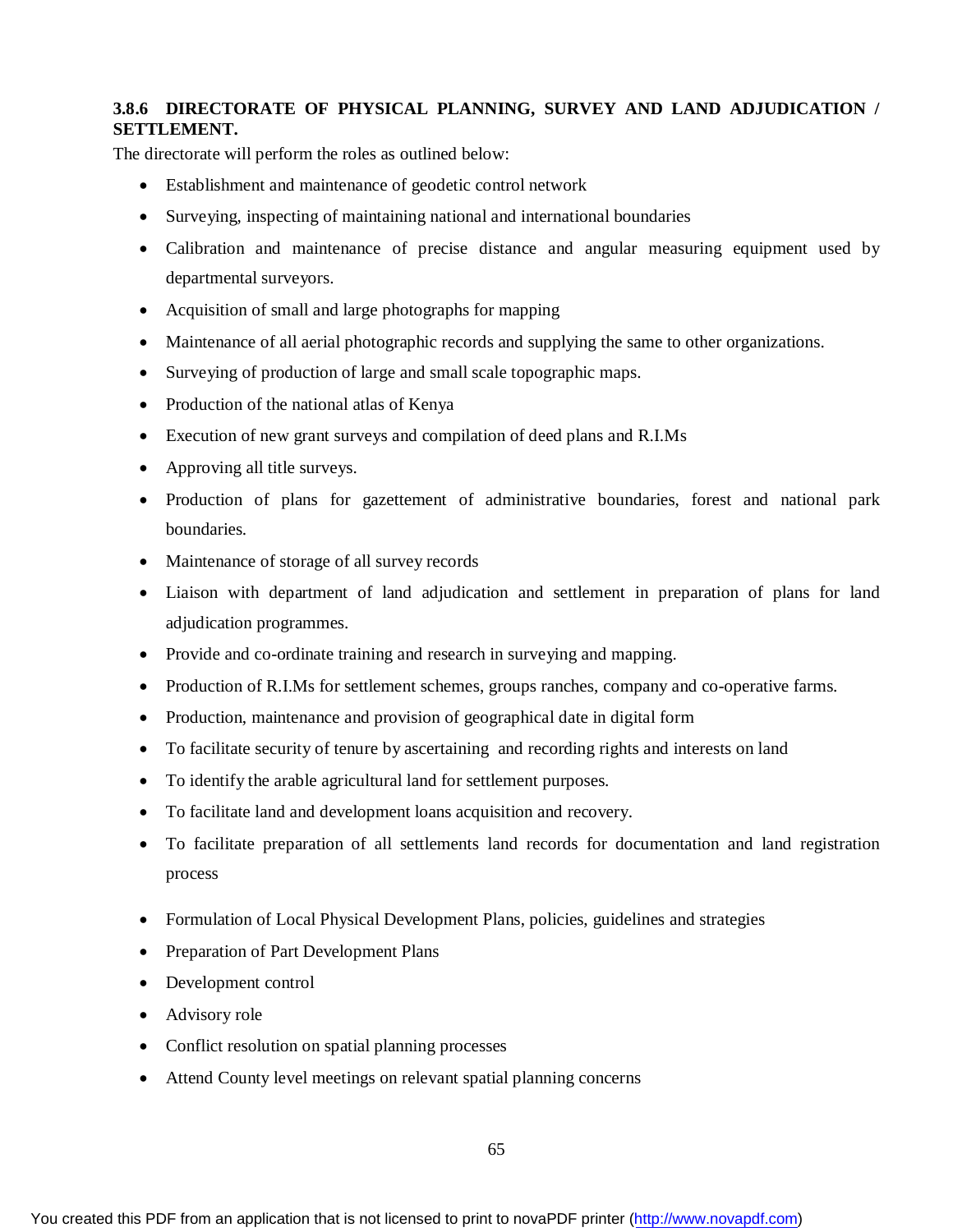- Ascertainment of existing customary land rights and interests of individuals and groups over trust land
- Acquisition of agriculturally viable land for settlement
- Administration of agriculture settlement fund
- Facilitation of provision of basic physical infrastructure in settlements schemes
- Generation and collection of land revenue and other charges
- Documentation and preservation of public utility land in settlement and adjudication areas

## **3.8.7 PROPOSED ESTABLISHMENT**

| S/NO           | <b>DESIGNATION</b>                   | <b>JOB</b>   |                | <b>NUMBER   REMARKS</b> |
|----------------|--------------------------------------|--------------|----------------|-------------------------|
|                |                                      | <b>GROUP</b> |                |                         |
|                | <b>DEPARTMENT</b><br><b>OF</b>       |              |                |                         |
|                | <b>SURVEY/SETTLEMNT</b>              |              |                |                         |
|                | 13. COUNTY DIRECTOR<br><b>OF</b>     | $\mathbf R$  | $\mathbf{1}$   |                         |
|                | <b>SURVEY</b>                        |              |                |                         |
|                | 14. DEPUTY COUNTY DIRECTOR           | $\mathbf{P}$ | $\mathbf{1}$   |                         |
|                | OF SURVEY                            |              |                |                         |
|                | <b>15. SENIOR SETTLEMENT OFFICER</b> | M            | $\mathbf{1}$   |                         |
|                | <b>16. SENIOR LAND SURVEYOR</b>      | M            | $\mathbf{1}$   |                         |
|                | <b>17. LAND SURVEYORS</b>            | L            | $\overline{2}$ | $\overline{2}$          |
|                | <b>18. SETTLEMENT OFFICERS</b>       | J,K          | $\overline{2}$ |                         |
|                | 19. LAND SURVEYORS ASSISTANT         | H,J,K,L      | $\overline{7}$ |                         |
|                | 20. CARTOGRAPHIC ASSISTANT           | H, J, K,     | 3              |                         |
|                | 21. SECRETARY                        | J            | $\overline{2}$ |                         |
|                | 22. CLERICAL OFFICERS                | G,H          | 3              |                         |
|                | 23. SUPPORT STAFF                    | D.E          | 3              |                         |
|                | 24. DRIVER                           | E            | $\mathbf{1}$   |                         |
|                |                                      |              |                |                         |
|                |                                      |              |                |                         |
|                |                                      |              |                |                         |
|                | DEPARTMENT OF PHYSICAL               |              |                |                         |
|                | <b>PLANNING</b>                      |              |                |                         |
| 1              | COUNTY DIRECTOR<br>OF                | $\mathbf R$  | $\mathbf{1}$   |                         |
|                | <b>PLANNING</b>                      |              |                |                         |
| $\overline{2}$ | DEPUTY COUNTY DIRECTOR               | $\mathbf Q$  | $\mathbf{1}$   |                         |
|                | OF PLANNING                          |              |                |                         |
| 3              | <b>SENIOR PLANNER</b>                | M            | $\mathbf{1}$   |                         |
| $\overline{4}$ | <b>PLANNERS</b>                      | L.M          | 5              |                         |
| 5              | <b>DRAUGHTSMEN</b>                   | K,L          | $\overline{2}$ |                         |
| $\overline{6}$ | <b>CLERICAL OFFICER</b>              | G            | $\mathbf{1}$   |                         |
| $\tau$         | <b>SECRETARY</b>                     | J            | $\mathbf{1}$   |                         |
| 8              | <b>DRIVER</b>                        | E,G          | $\mathbf{1}$   |                         |
| 9              | <b>SUPPORT STAFF</b>                 | E            | $\overline{2}$ |                         |
|                |                                      |              |                |                         |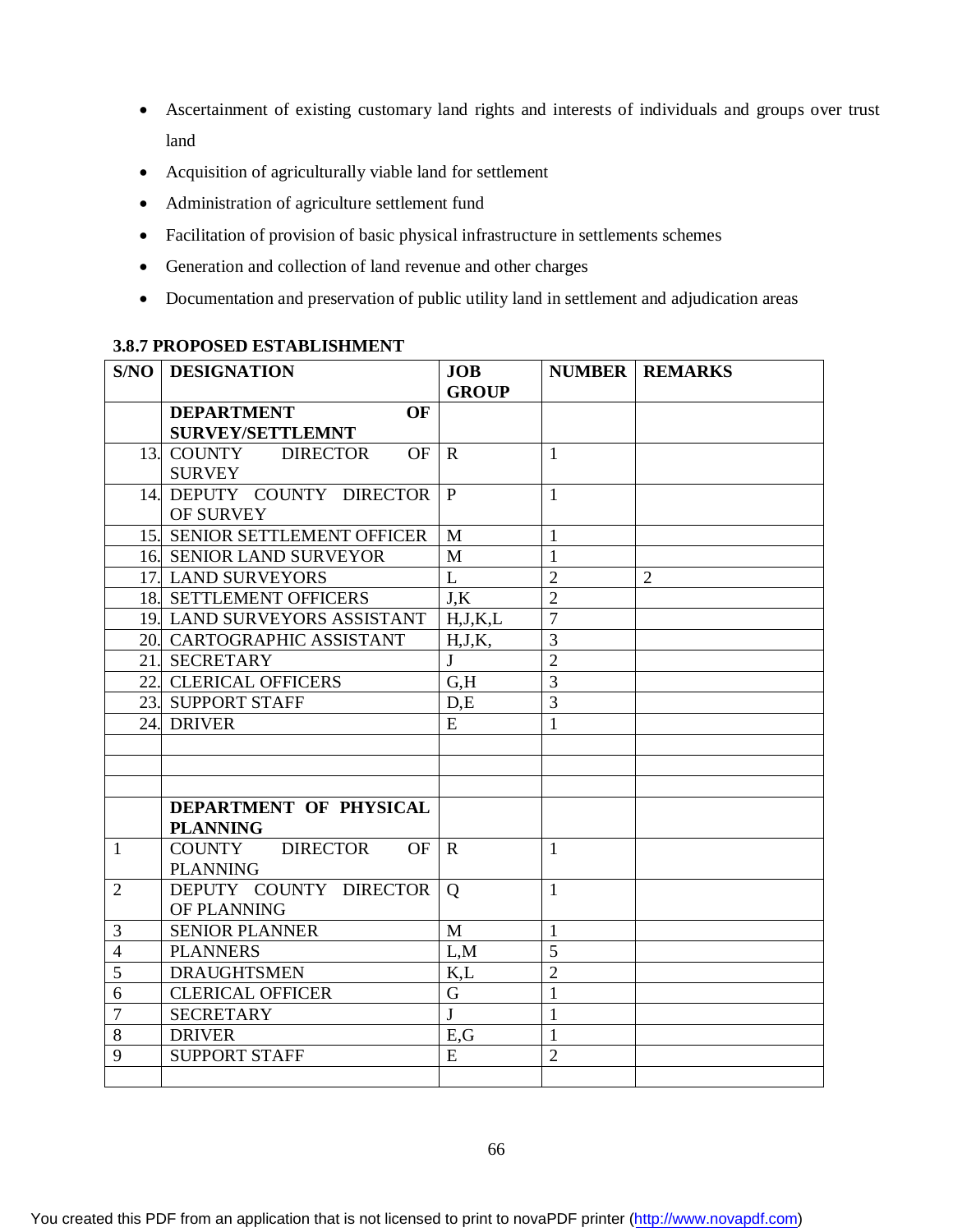#### **3.8.8 ORGANOGRAM**



#### **3.8.9 DIRECTORATE OF LANDS**

The directorate of lands at the county level will deal with the following:

- Policy formulation for management and administration of land.
- Processing and issuance of title deeds.
- Registration of land transactions and other legal documents.
- Determination of land and boundary disputes.
- Generation and collection of land revenue and other fees.
- Provision of reliable land information.
- Valuation of land and assets and various purposes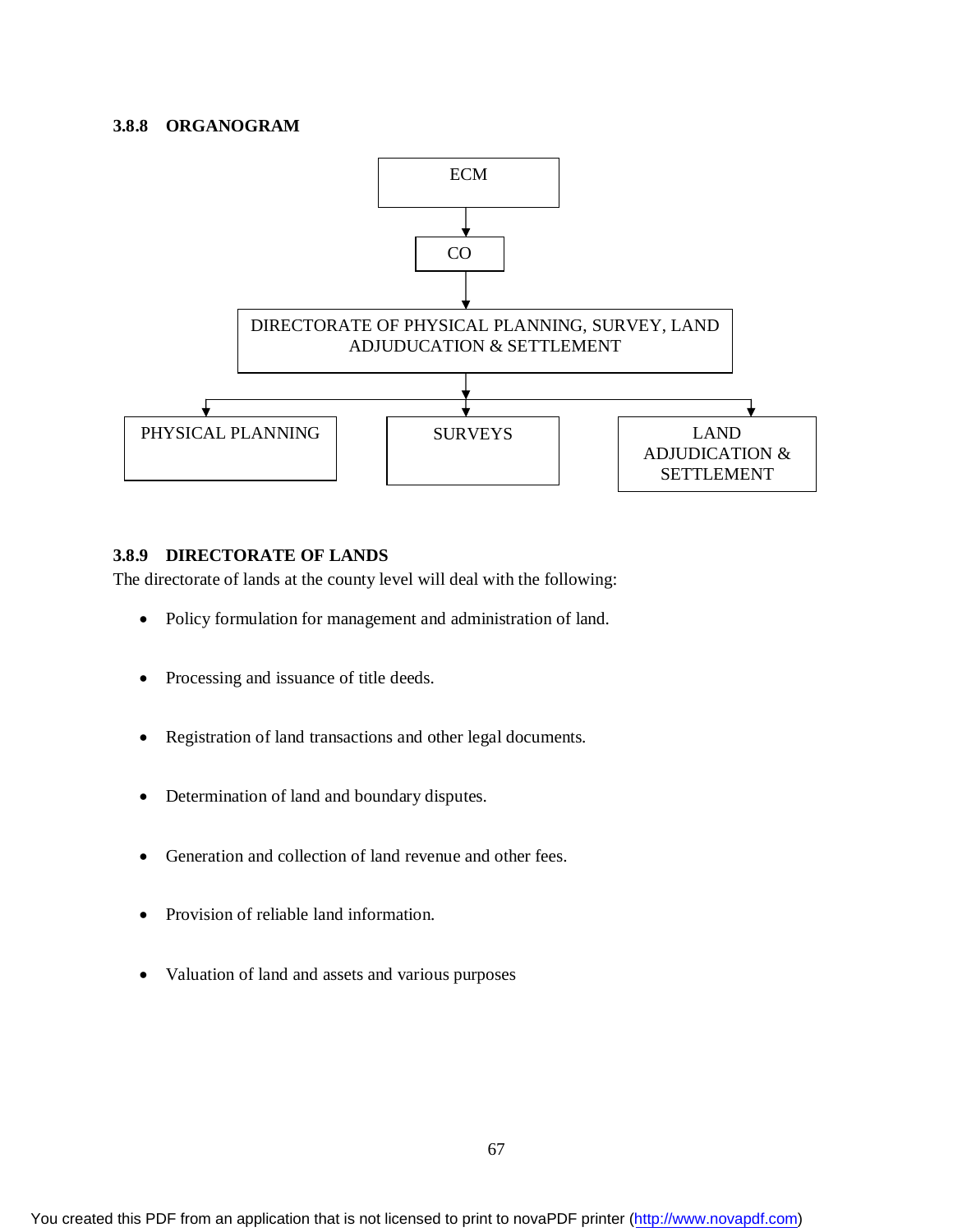#### **3.8.10 PROPOSED ESTABLISHMENT**

| S/NO             | <b>DESIGNATION</b>              | <b>JOB</b>   | <b>NUMBER</b>  | <b>REMARKS</b> |
|------------------|---------------------------------|--------------|----------------|----------------|
|                  |                                 | <b>GROUP</b> |                |                |
|                  | <b>LANDS DEPARTMENT:</b>        |              |                |                |
| 1.               | <b>COUNTY DIRECTOR OF LANDS</b> | $\mathbb{R}$ |                |                |
| 2.               | DEPUTY COUNTY DIRECTOR          | $\mathbf Q$  | 1              |                |
|                  | <b>OF LANDS</b>                 |              |                |                |
| 3.               | ASSISTANT DIRECTORS<br>OF.      | $\mathbf{P}$ | $\overline{2}$ |                |
|                  | <b>LANDS</b>                    |              |                |                |
| $\overline{4}$ . | <b>SENIOR LAND REGISTRAR</b>    | M            |                |                |
| 5.               | ASSISTANT LAND REGISTRARS       | K            | $\overline{2}$ |                |
| 6.               | <b>LAND VALUER</b>              | K            | $\overline{2}$ |                |
| 7.               | <b>LAND OFFICER</b>             | K            | $\overline{2}$ |                |
| 8.               | <b>CLERICAL OFFICERS</b>        | H, J, K      | 6              |                |
| 9.               | <b>SECRETARIES</b>              | J            | 3              |                |
| 10.              | <b>DRIVER</b>                   | G            | $\mathbf{1}$   |                |
| 11.              | <b>SUPPORT STAFF</b>            | D, G         | $\overline{2}$ |                |
| 12.              |                                 |              |                |                |
| 13.              |                                 |              |                |                |
|                  | <b>TOTAL</b>                    |              | 23             |                |

#### **3.8.11 PROPOSED ORGANOGRAM**



# **3.8.12 DIRECTORATE OF ADMINISTRATION**

The directorate will perform co-ordinate policy implementation, financial management and personnel matters.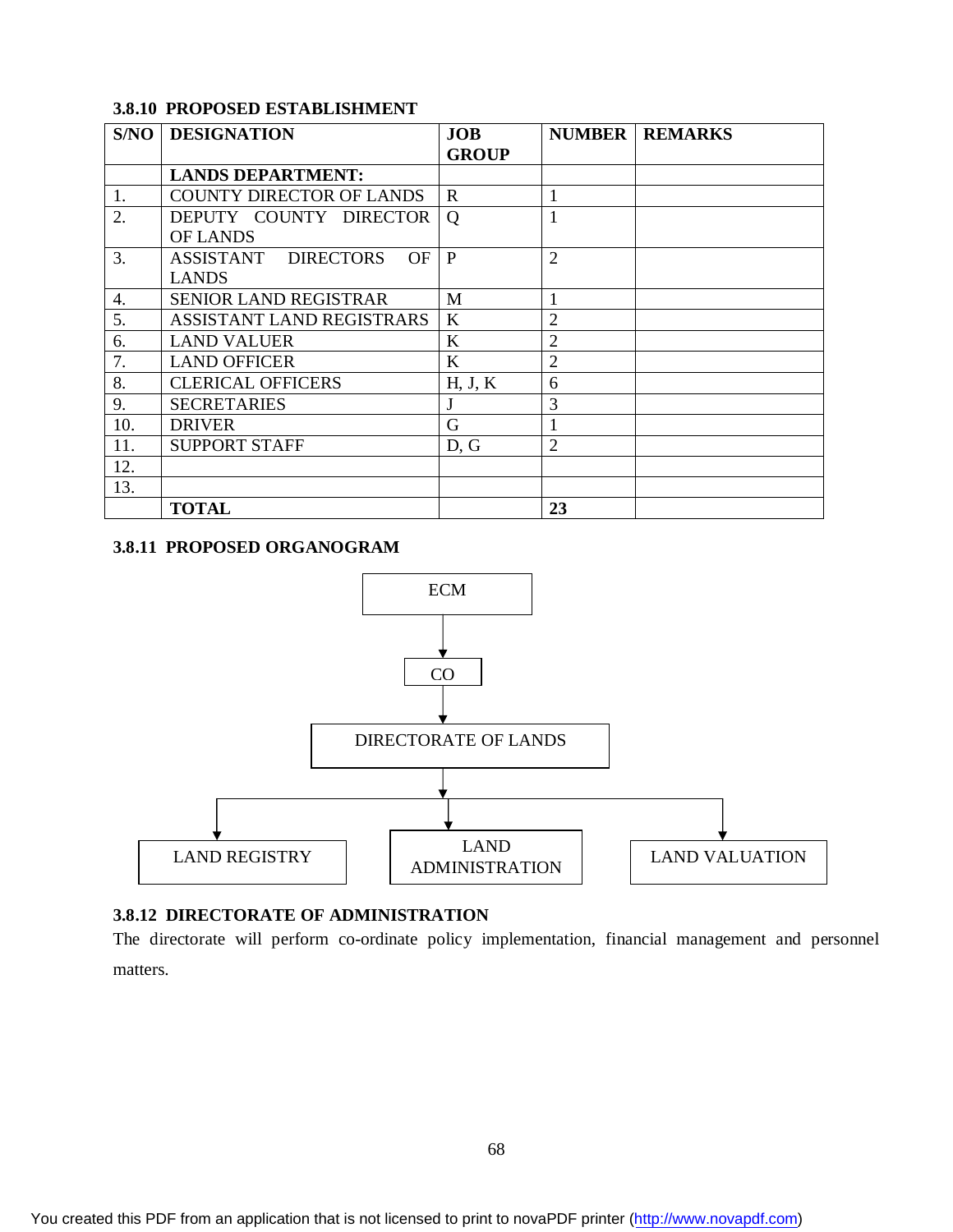#### **3.8.13 PROPOSED ESTABLISHMENT**

| S/NO | <b>DESIGNATION</b>                | <b>JOB</b>   | <b>NUMBER</b>  | <b>REMARKS</b> |
|------|-----------------------------------|--------------|----------------|----------------|
|      |                                   | <b>GROUP</b> |                |                |
|      | <b>ADMINISTRATION</b>             |              |                |                |
|      | <b>DEPARTMENT:</b>                |              |                |                |
| 11.l | Director of Administration        | R            |                |                |
| 12.  | Senior Deputy Director            | Ų            |                |                |
| 13.  | Accountant                        | K            |                |                |
|      | 14. ICT Personnel                 | K            |                |                |
|      | 15. Human resource officer        | K            | $\overline{2}$ |                |
| 16.  | Clerical officers                 |              | 4              |                |
| 17.  | Secretaries                       | G, J, M      | 3              |                |
| 18.  | <b>Records Management Officer</b> | J,K          | $\overline{2}$ |                |
| 19.  | Drivers                           | H, J         | 3              |                |
| 20.  | <b>Support Staff</b>              | E,G          | 3              |                |
|      | <b>TOTAL</b>                      |              | 21             |                |

#### **3.8.14 ORGANOGRAM**

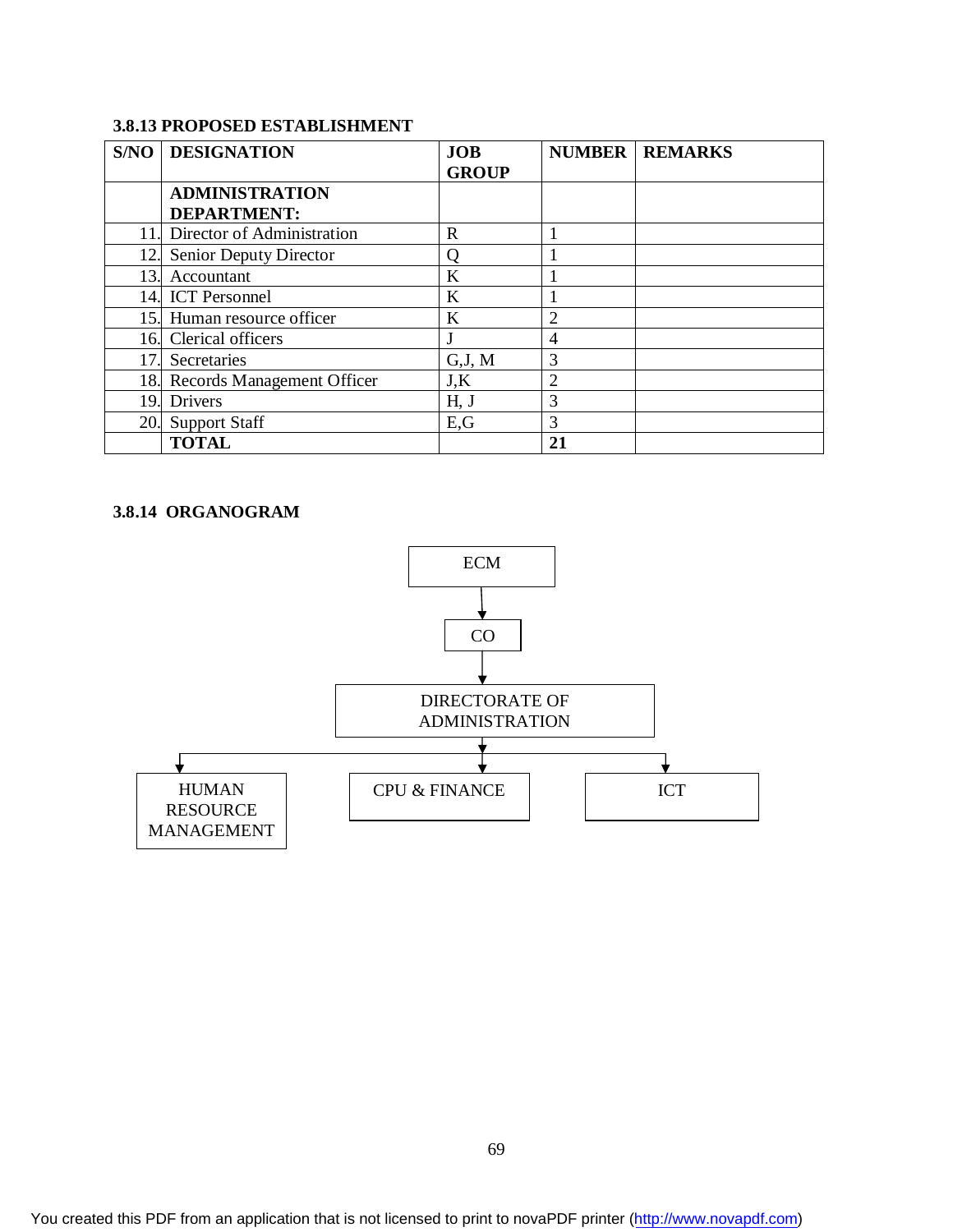

#### **3.8.15 ORGANIZATIONAL STRUCTURE OF THE MINISTRY:**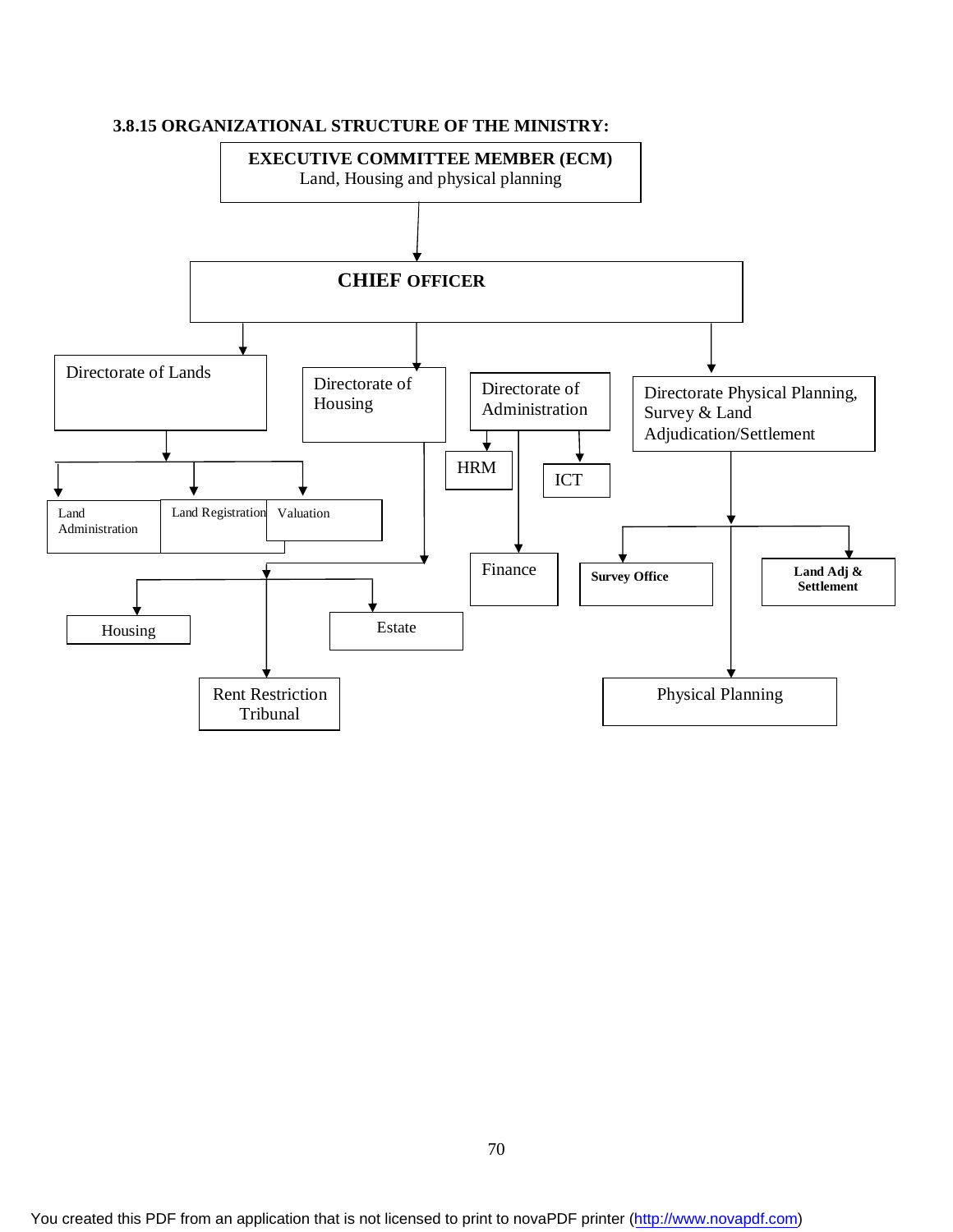# **CHAPTER FOUR**

4.0 STRATEGIC IMPLEMENTATION MATRIX

| Duration | Activity                                                                                                              | Action by Who |
|----------|-----------------------------------------------------------------------------------------------------------------------|---------------|
| Daily    | Timely implementation of service<br>$\bullet$<br>charter                                                              |               |
|          | Registration of atleast five<br>land<br>transaction per one land registrar                                            |               |
|          | Checking and numbering of atleast 5<br>mutations                                                                      |               |
|          | Cleaning and arranging offices                                                                                        |               |
|          | Attending to clients inquiries within 5<br>minutes                                                                    |               |
|          | Checking and approving at least 3<br>$\bullet$<br>plans per day                                                       |               |
|          | Assessing<br>status of<br>atleast<br>5<br>Government<br>houses per building<br>inspector/estate management assistant  |               |
|          | Timely coordination of programmes                                                                                     |               |
| Weekly   | Resolution of atleast two dispute in a<br>٠<br>week                                                                   |               |
|          | Execution<br>valuation<br>of<br>and<br>registration reports                                                           |               |
|          | Implementation of court orders<br>$\bullet$                                                                           |               |
|          | Undertaking atleast 3 Site visits to<br>development projects/public<br>utility<br>encroachment by survey and physical |               |

# **4.1 IMPLEMENTATION FRAMEWORK:**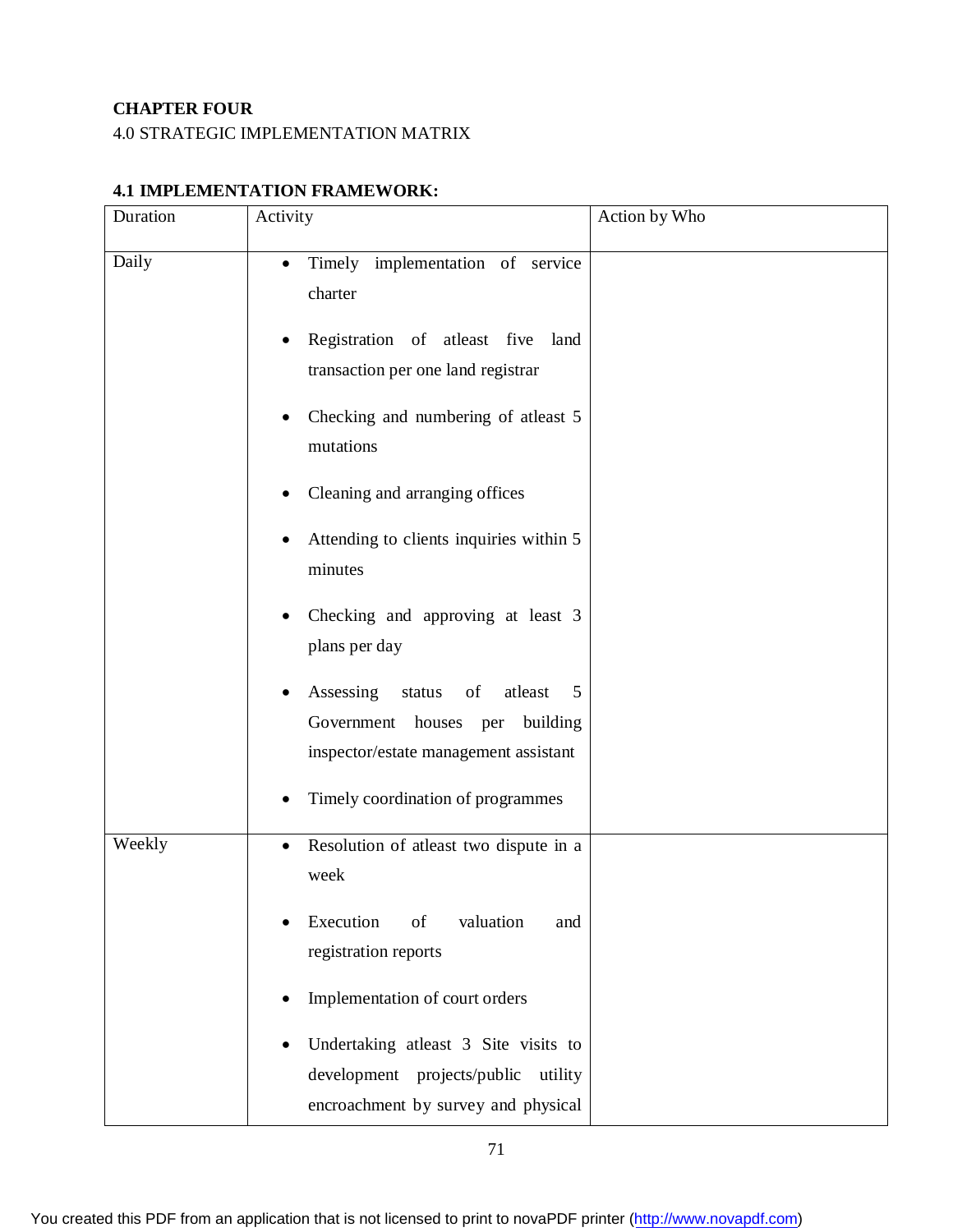|            | planning department                                 |  |
|------------|-----------------------------------------------------|--|
|            | Weekly reports and briefs<br>$\bullet$              |  |
|            | Policy issues responses                             |  |
| Monthly    | Monthly reports and returns<br>$\bullet$            |  |
|            | Financial returns and reconciliation                |  |
|            | Rent collection<br>$\bullet$                        |  |
|            | Training<br>demonstration<br>and<br>on<br>٠         |  |
|            | Appropriate Building Materials and                  |  |
|            | Technologies                                        |  |
|            | Land Subdivision                                    |  |
|            | Land consent processing by County<br>٠              |  |
|            | land control board                                  |  |
|            | Appraisal of daily and weekly targets<br>٠          |  |
| Quarterly  | Performance appraisal<br>$\bullet$                  |  |
|            | Quarterly returns                                   |  |
|            | Preparation of a complete PDP since                 |  |
|            | inception                                           |  |
|            | Human<br>settlement<br>stakeholder<br>$\bullet$     |  |
|            | meeting                                             |  |
|            | Inventory update of Government<br>$\bullet$         |  |
|            | assets                                              |  |
|            | Stakeholders<br>forum<br>for<br>sector<br>$\bullet$ |  |
|            | activities                                          |  |
| Mid - Year | Mid- Year appraisal of performance<br>$\bullet$     |  |
|            | targets                                             |  |
|            |                                                     |  |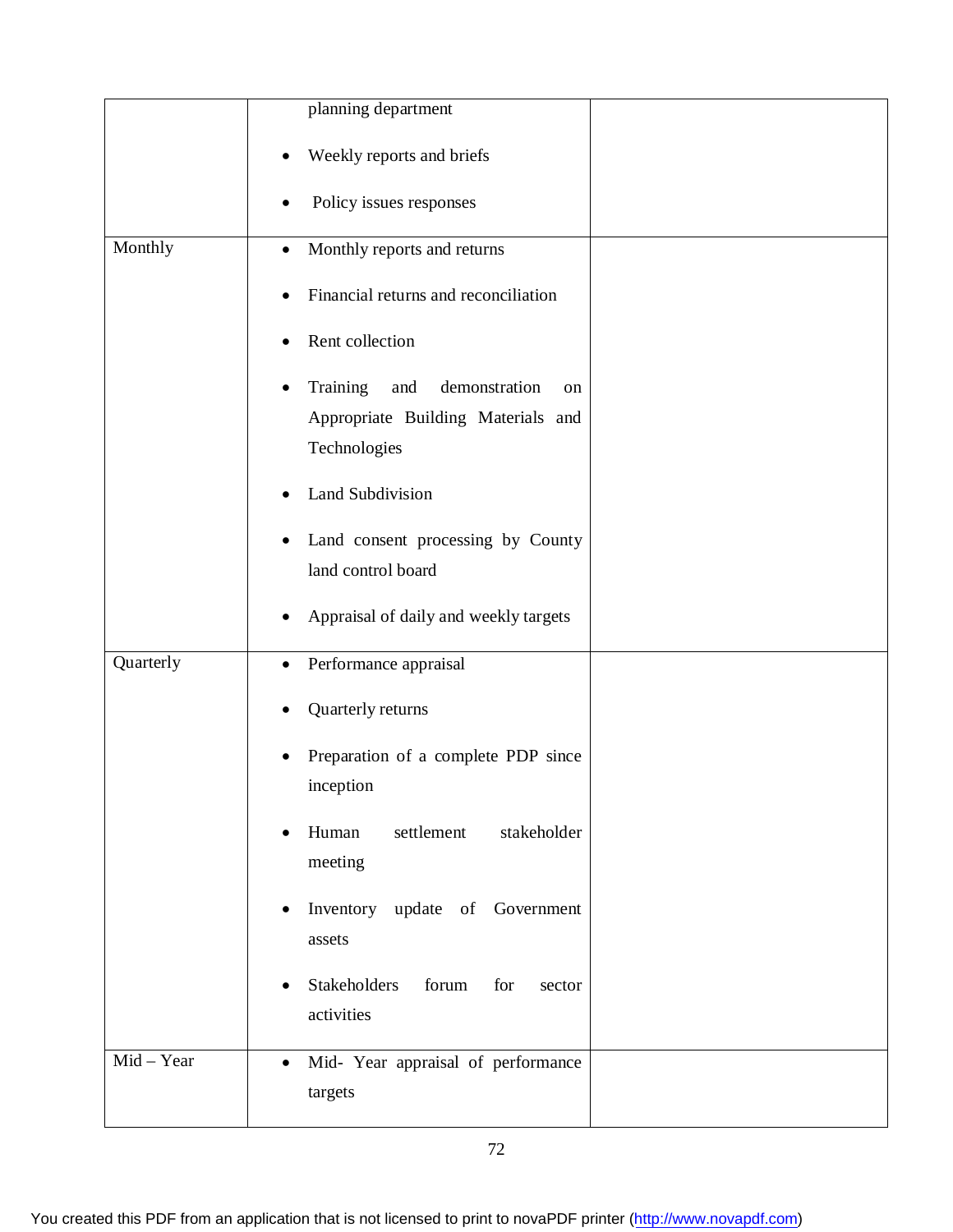| Annually   | Performance contracting<br>$\bullet$             |  |
|------------|--------------------------------------------------|--|
|            |                                                  |  |
|            | Performance appraisals                           |  |
|            |                                                  |  |
|            | Annual work planning                             |  |
|            | sensitization<br>training<br>and<br>Staff        |  |
|            |                                                  |  |
|            | programmes                                       |  |
|            | Development of monitoring<br>and<br>٠            |  |
|            | evaluation tools at the beginning of             |  |
|            | strategic implementation                         |  |
|            |                                                  |  |
|            | Process Re-engineering (Performance<br>$\bullet$ |  |
|            | improvement), RRI, RBM, i.e on                   |  |
|            | quarterly basis                                  |  |
|            |                                                  |  |
|            | Facilitating development of 1,000                |  |
|            | housing units annually                           |  |
| $Mid-Term$ | Mid-Term strategic plan evaluation<br>$\bullet$  |  |
|            |                                                  |  |
|            | Resource audit                                   |  |
|            | Corrective measures                              |  |
|            |                                                  |  |
|            | Scaling up of strategic implementation           |  |
|            | (best practice benchmarking)                     |  |
|            |                                                  |  |
| 5 year     | Comprehensive<br>strategic<br>plan<br>$\bullet$  |  |
|            | appraisal                                        |  |
|            |                                                  |  |
|            | Preparation of proceeding strategic              |  |
|            | plan                                             |  |
|            |                                                  |  |
|            |                                                  |  |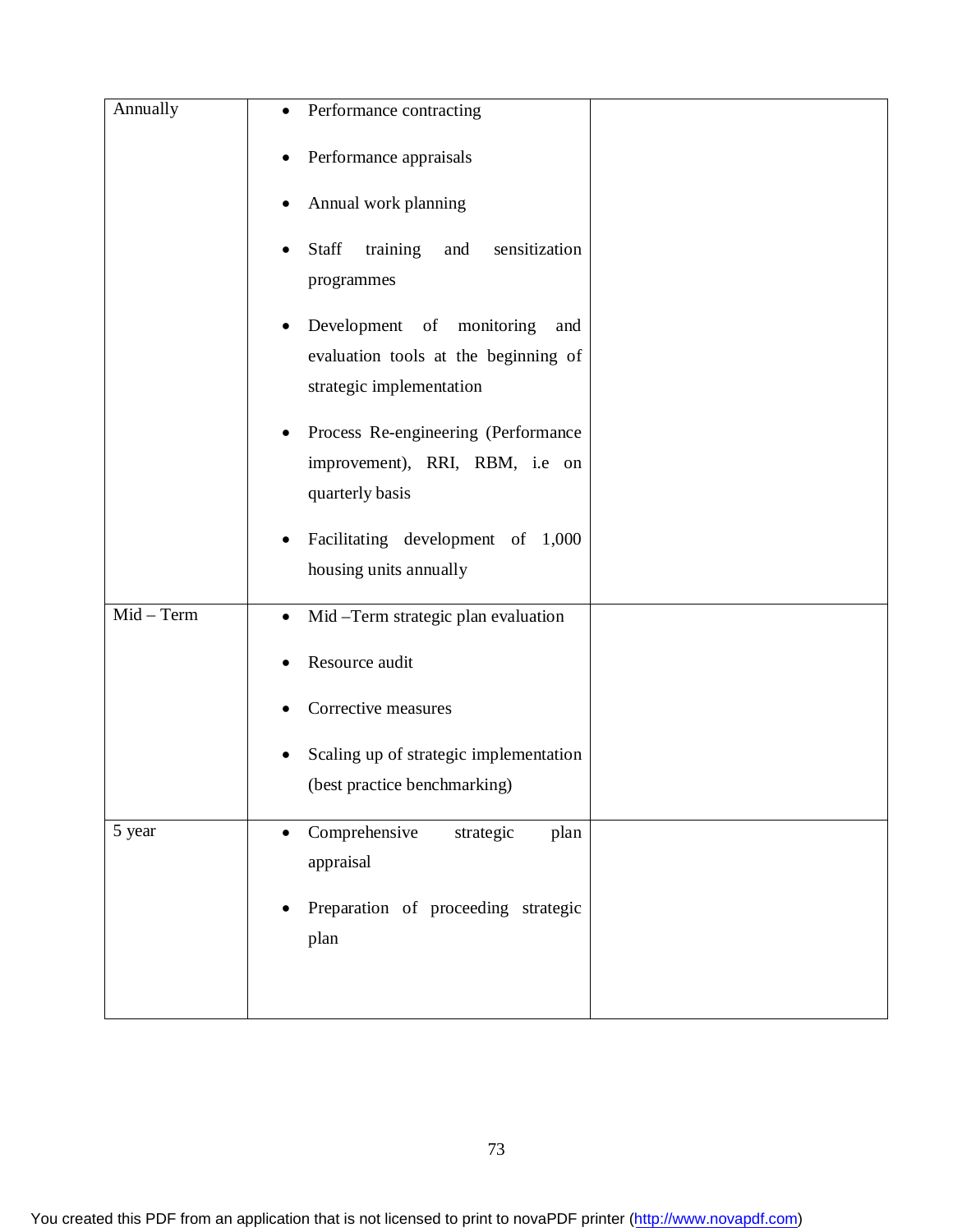# **4.2 SUMMARY OF FLAGSHIP IMPLEMENTATION TIME FRAME.**

| S/NO | <b>FLAGSHIP PROGRAMMES/ PROJECTS</b>                             | <b>ESTIMATED</b>   | <b>TIME FRAME</b> |
|------|------------------------------------------------------------------|--------------------|-------------------|
|      |                                                                  | <b>COST (KSHS)</b> |                   |
| 1.   | Developing and implementation of the county spatial              | <b>80M</b>         | 2014-2016         |
|      | plan and Local Physical Development Plans for                    |                    |                   |
|      | major urban centres                                              |                    |                   |
|      |                                                                  |                    |                   |
| 2.   | Creating<br>consolidated<br>county<br>geographic<br>$\mathbf{a}$ | 2M                 | 2013-2014         |
|      | information system (GIS)-based data<br>system                    |                    |                   |
|      | /computerized land registry                                      |                    |                   |
| 3.   | Setting up a land bank through public-private                    | <b>200M</b>        | 2013 - 2017       |
|      | partnership by purchase, lease, and PPP (30 acres)               |                    |                   |
| 4.   | Developing and maintaining a public land inventory               | 2M                 | 2013-2014         |
| 5.   | Improve work environment by office space,                        | 50M                | 2013-2017         |
|      | reorganization, renovations, equipment and trainings             |                    |                   |
| 6.   | Process Re-engineering (Performance improvement),                | <b>15M</b>         | 2014-2017         |
|      | RRI, RBM, i.e on quarterly basis                                 |                    |                   |
| 7.   | Geodetic control network                                         | 5M                 | 2014-2015         |
|      |                                                                  |                    |                   |
| 8.   | Setting up cartographic office                                   | 2M                 | $2014 - 2015$     |
| 9.   | Facilitating and construction of 5,000 housing units             | 15 billion         | $2013 - 2017$     |
| 10.  | Integration of National legislations into County                 | 6M                 | $2014 - 201$      |
|      | Legislative Frameworks                                           |                    |                   |
| 11.  | Establishment of Appropriate Building Materials and              | 52M                | $2013 - 2017$     |
|      | Technology Centres in each Constituency                          |                    |                   |
| 12.  | Housing Infrastructure Improvement in Informal                   | 2 billion          | $2014 - 2017$     |
|      | Settlement (access roads, sewer system, water and                |                    |                   |
|      | drainage system, street/flood lights)                            |                    |                   |
|      |                                                                  |                    |                   |
| 13.  | Purchase of a Double Cabin Pick-UP                               | 5M                 | $2013 - 2014$     |
| 14.  | Purchasing of total station                                      | 3M                 | $2013 - 2014$     |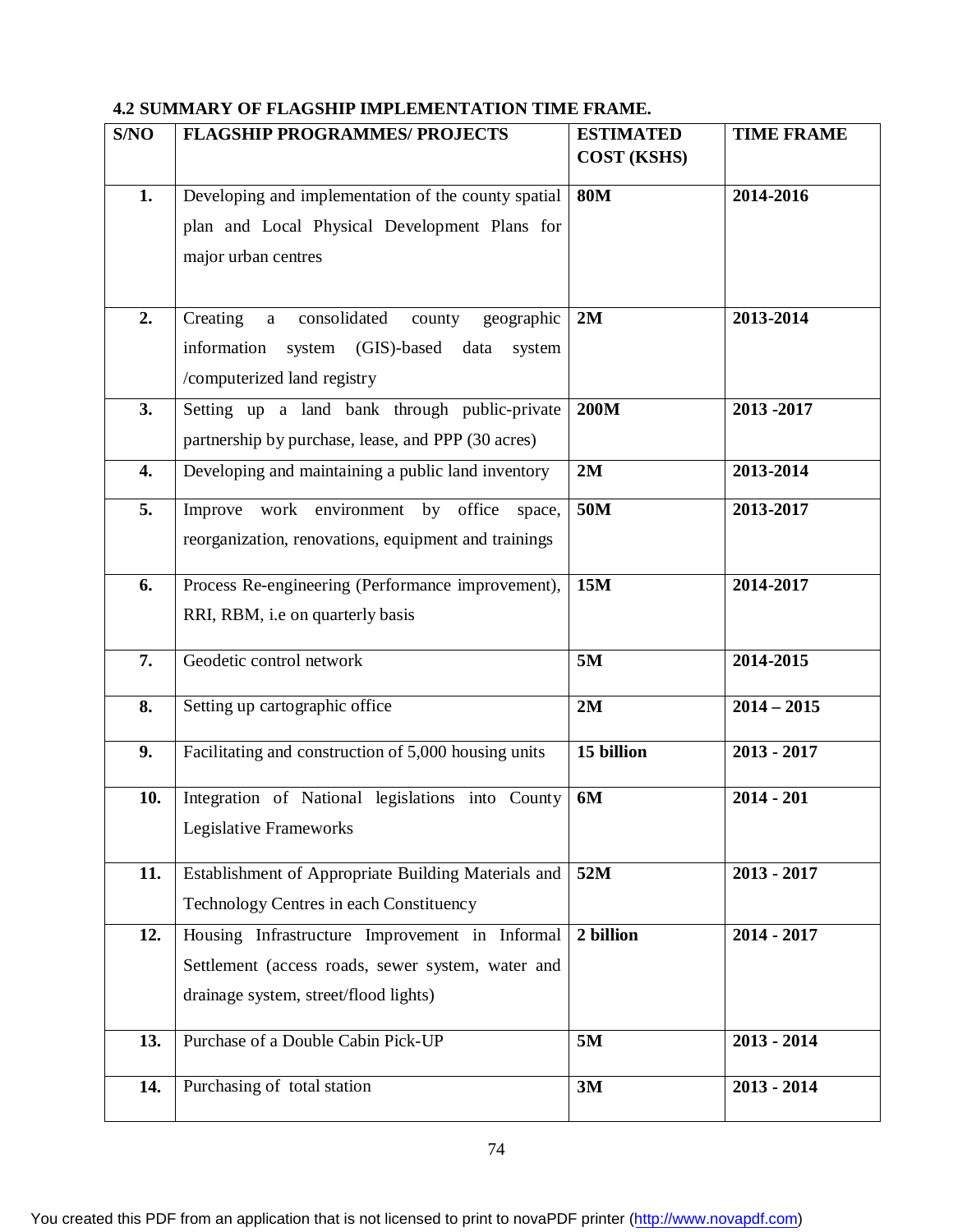You created this PDF from an application that is not licensed to print to novaPDF printer ([http://www.novapdf.com\)](http://www.novapdf.com)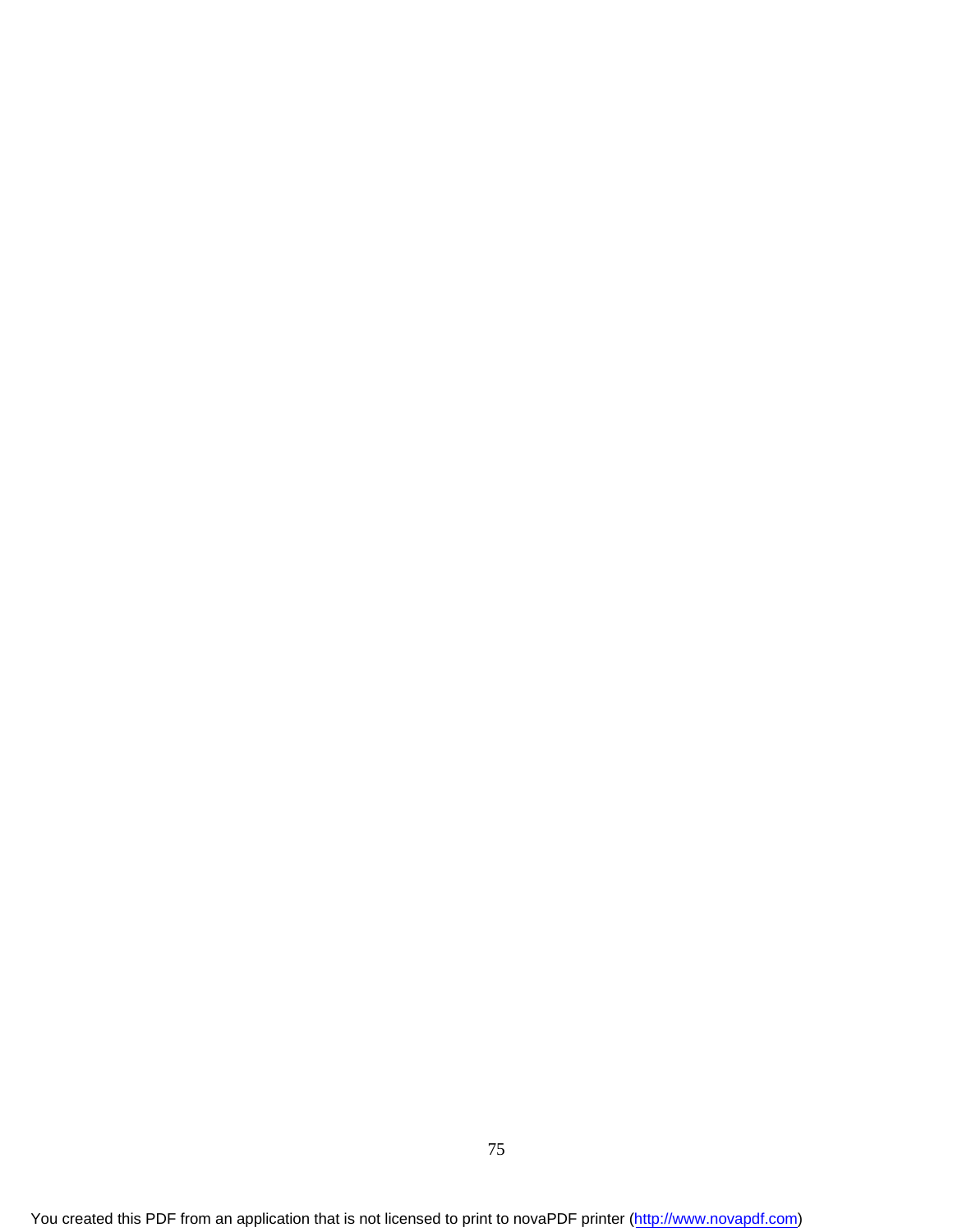#### **CHAPTER FIVE RESOURCE MOBILIZATION**

Implementation of this strategic plan will be in tandem with the government planning cycle. The Ministry will therefore develop subsequent annual work plans from the strategic plan. The work plans take into consideration the financial , human and other resources available to the Ministry in each financial year . the Ministerial annual work plans will underpinned by the department work plans which will focus specific responsibility to individual members of staff in line performance appraisal system . This approach will also enhance performance appraisal at individual , department and corporate level . In each annual work plan , the Ministry will identify activities that guarantee quick wins for rapid results .

In order to ensure timely and effective realization of the planned interventions , the Permanent Secretary will provide coordination and direction . The departments/ divisions will be expected to implement their respective components of the plan. They will also provide back on the implementation status of the programmes and projects right from the field offices. The field services will be coordinated through District Land Management Committees .

The implementation of the plan will require huge financial outlay which will mainly be sourced from government and development partners. To supplement the Government efforts in financing the activities of this plan, the Ministry will endeavour to reach out to its key stakeholders.

#### **5.1 Financial Resource Mobilization**

The strategic objectives identified will be realized through a number of strategies and activities. The resources required for implementing the identified strategies have been aligned with the MTEF budget and are tabulated in the implementation matrix. Table 1 shows the global amounts of resources required for attaining each of the objectives. A total of Kshs **5,058,000,000** is required to achieve all the strategic objectives for the period 2013/14 to 2016 /17.

Table 1: Summary of resources Requirements for the period 2013.2016/17

Strategic Areas

| Grand Total                        | 5,058,000,000 |
|------------------------------------|---------------|
| 7) Monitoring and Evaluation       | 5,000,000     |
| 6) Land Banking                    | 5,000,000,000 |
| 5) Process Re-engineering          | 4,000,000     |
| 4) Improve work environment        | 30,000,000    |
| 3) Institutional and Legal reforms | 2,000,000     |
| 2) Spatial Information System      | 15,000,000    |
| 1) Land use planning               | 2,000,000     |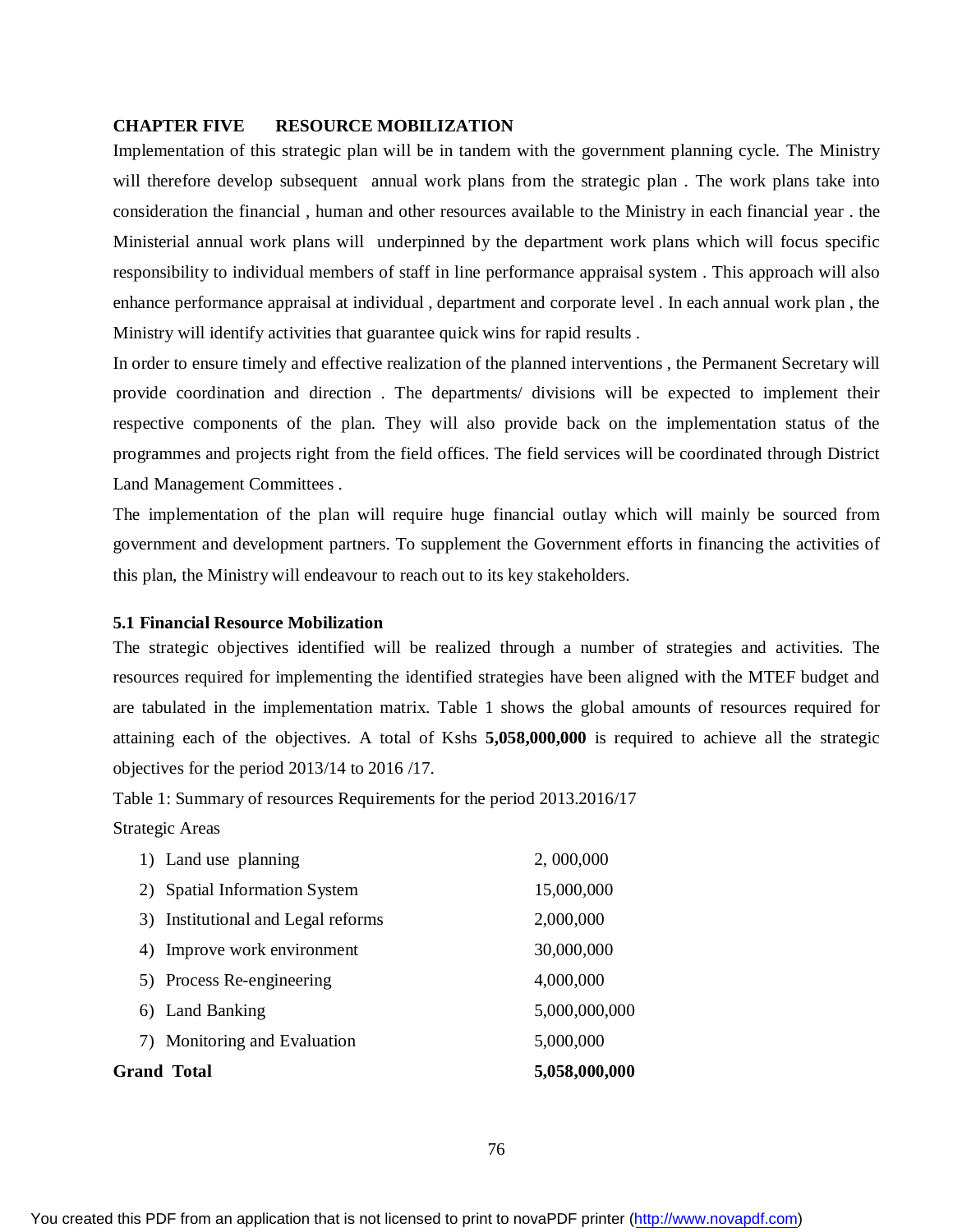#### **5.2 Human Resource**

Currently, the Ministry is operating at a low staffing level of about thirty-nine percent (39%) of the expected establishment. To enable the Ministry realize the objectives of this strategic plan, it is imperative that a work force with requisite skills and core competencies is in place. This calls for review the schemes of service for all cadres within the Ministry and conduct studies to establish the optimal staffing levels and training needs in liaison with the Ministry of State for Public Service. This will ensure that the Ministry attracts, motivates, develops and retains qualified staff

# **5.3 cross cutting measures**

**Accountability and Risks** 

Implementation of this plan is prone to various risks among them, operating , financial , strategic and technology . The specific risks under each of these categories are outlined below.

#### **Strategic Risks**

- Constitutional or statutory changes are likely to affect the Ministry's mandate
- High turnover of highly trained technical staff

#### **Organizational risks**

- The realization of a new Constitution of Kenya may entail restructuring or re-organization of the Ministry's mandate
- Departments operating in silos . There is no or departmental complementarily in service delivery.

## **Operational Risks**

- Poor remuneration, staff turnover, shortage of office space, redeployment of staff may interfere with implementation of the strategic plan.
- External and sometimes the internal customers do not understand the operational procedures of the Ministry
- Duplication /application of land laws by other Government Agencies is prevalent .

## **Financial Risks**

The following risks may affect the implementation of the Ministry's programmes

- Delayed and /or inadequate funding from the exchequer
- Instituting austerity measures leading to diversion or reduction of funds for the Ministry to cater for national disasters /emergency
- Interrupted flow of donor funds

## **Technology Risks**

- Keeping pace with rapid ICT changes
- Reluctance by officers to embrace new technological changes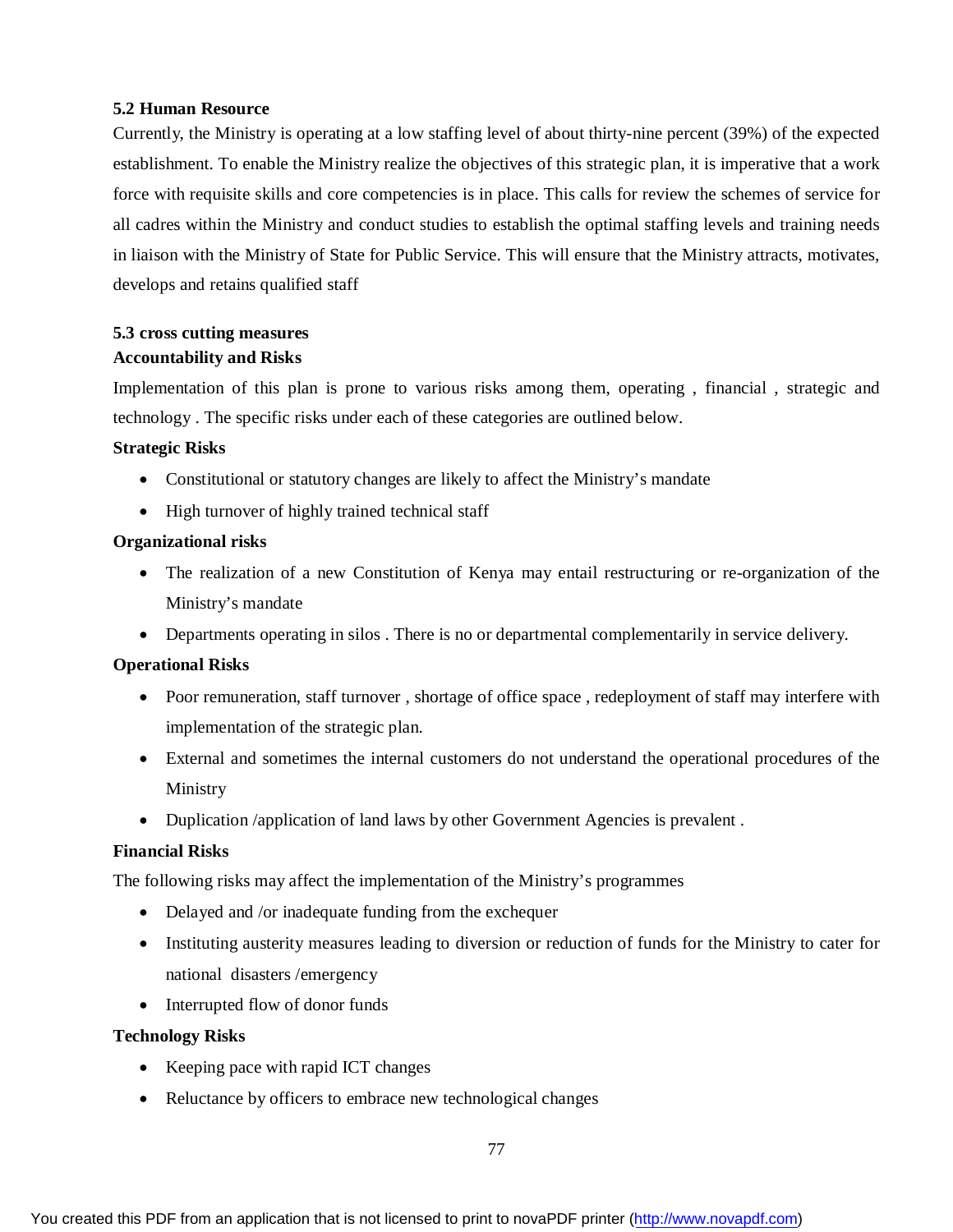• Incessant interruption of treasury system resulting to delays in internal Ministry's operations.

#### **Political Risks**

- Changes in political leadership of the Ministry
- Community animosity and suspicion

## **Mitigation, Monitoring and Reporting of the Risks**

In order to mitigate the effects of the risks identifies , the Ministry will put in place the following measures :

- Enhance M&E for early detection of any formative risk
- Adopt Public Private Partnership approach in project /programme implementation
- Carry out appropriate consultations with stakeholders
- Undertake regular training of staff on ICT and upgrading of equipment in tandem with ICT changes and
- Enhance interdepartmental collaboration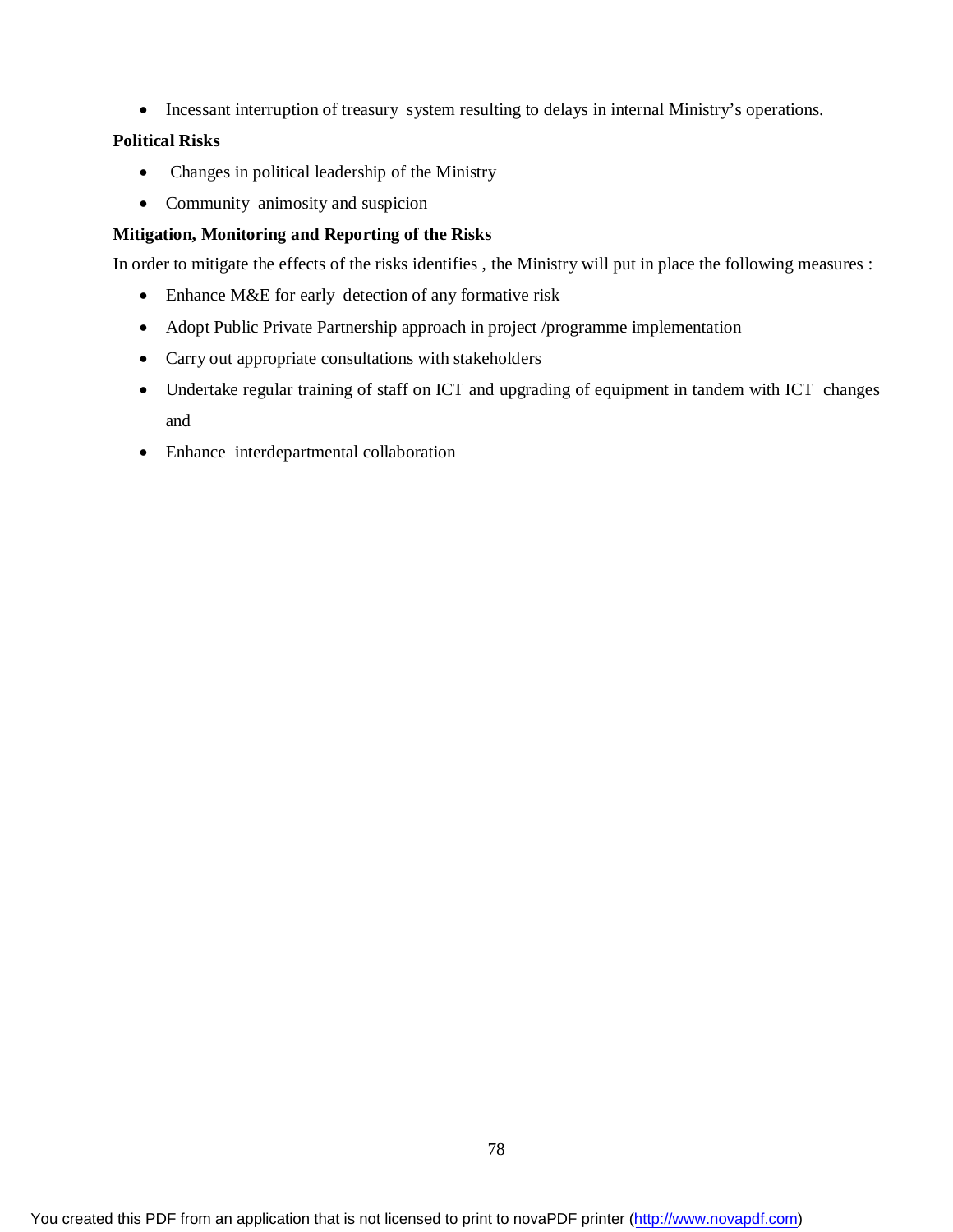# **CHAPTER SIX: MONITORING , EVALUATION AND REPORTING**

#### **6.0 Monitoring**

The success of a Strategic Plan implementation depends significantly on how effectively the planned activities and outputs are monitored and evaluated. It is therefore imperative to put in place a monitoring and evaluation system that is clearly linked to the plan objectives.

#### **6.1 Monitoring and Evaluation Framework**

The implementation of this Strategic Plan will be closely monitored to ensure that the strategic objectives are being realized as planned. The monitoring process will help track whether the implementation is on course and establish the need for any adjustment in

light of the ever-changing socio-economic environment.

Monitoring, follow-up and control systems will be emphasized at all levels. This will

be done through progress reports, review meetings and committees/task forces among

others. MoL will conduct surveys to determine the impact of various programmes. Data

will be analyzed and results disseminated to improve plan implementation.

#### **6.2 Strengthen Ministerial Monitoring and Evaluation Unit**

The Central Planning and Monitoring Unit will ensure that Monitoring and evaluation

culture is inculcated in the implementation of the ministerial activities. This will include

establishing a Ministerial Monitoring and Evaluation Committee and creating the capacity among the members and in all staff.

## **6.3 Guiding principles in monitoring strategic plan**

To ensure that everybody involved in the plan implementation understands their role in the process, there will be:

• Established standard formats for data collection and reporting.

• Documents to be prepared, periods to be covered and detail of information to be supplied clearly spelt out.

Implementation of a Performance Management System (PMS) making every officer from the Permanent Secretary to all other officers to be accountable for the use of resources and attainment of set targets. The Plan will also be monitored through monthly and quarterly reports from the various implementing departments. The overall success of the Plan will be assessed based on the planned activities. Quarterly review meetings will be held between the head of Central Planning and Project Monitoring Unit and the Heads of Departments during which progress on key strategic objectives will be reviewed.

The nature and scope of reporting will include:

• Progress made against Plan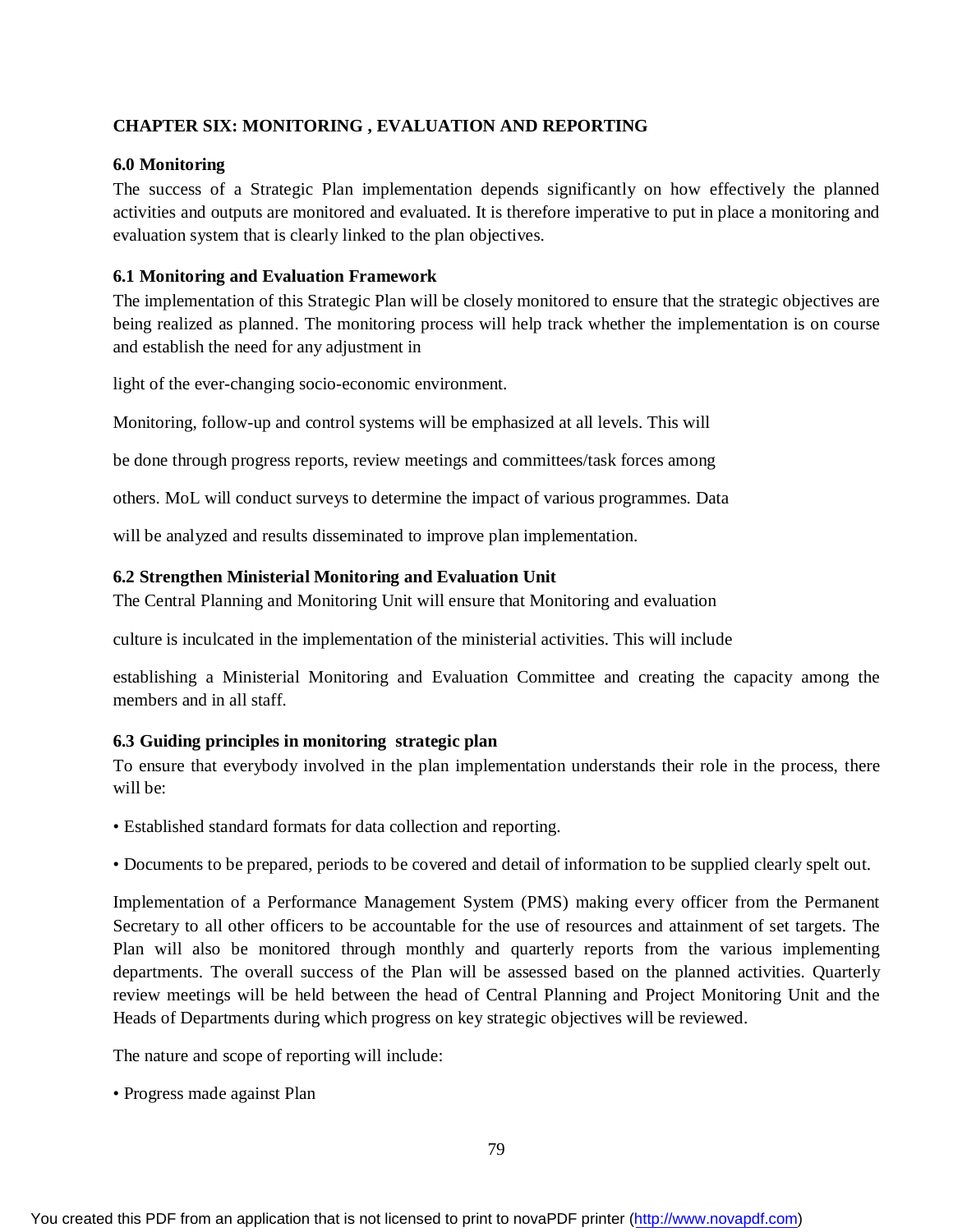- Causes of deviation from Plan
- Areas of difficulties and alternative solutions to problems that may adversely affect Implementation

Tracking of specific activities associated with the implementation of the Plan will be on regular basis, at least quarterly, so that adjustments can be made appropriately. The Ministry will adopt Results Based Management and Rapid Results Initiatives to achieve its objectives. The Central Planning and Monitoring Unit in the Ministry will carry out a Programme to strengthen the capacity of the ministry to better plan, supervise and monitor activities and ensure good Governance and a result oriented  $M & E$  system. The

proposed activities of the projects aim at capacity building in ministry and enable them create and use effective M & E system.

The project will equip CPU with modern computer based statistical programmes for data analysis and information management system. The system will be linked to the overall national integrated M  $\&$  E systems under the M & E directorate based at the Ministry of Planning, National Development and Vision 2030. The system will enable online information sharing and feedback between the two units.

Monitoring will be done at the national as well as at the Ministry and Departmental level. M  $\&$  E indicators will be used to track the achievement of the objectives, outputs and outcomes arising from the various interventions outlined in the Kenya Vision 2030's Medium Term Plan 2008-2012 and this Strategic Plan.

#### **6.4 Guiding principles in Evaluating the Strategic plan**

The following evaluation mechanisms will be applied:

- Measuring actual performance against set target levels and establishing size of gap or variance if any.
- Identifying the casual factors for the variance.
- Identifying and recommending appropriate remedial measures including a review of the objectives and/or strategic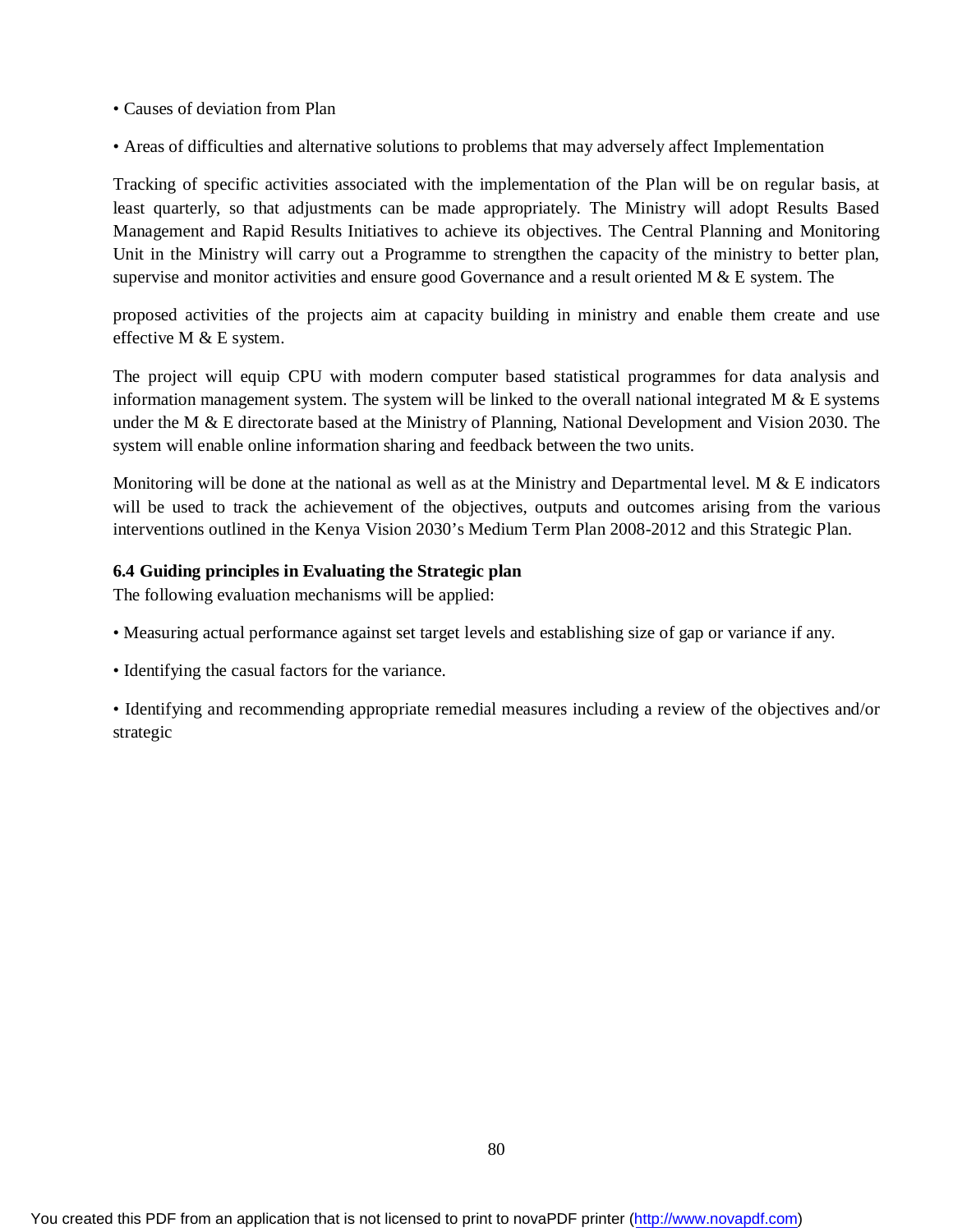## **CHAPTER SEVEN: LOGICAL FRAMEWORK**

These are the proposed ministry flagship projects with a strategic roadmap in achieving them per the department

| Objective                   |          | <b>Performance indicators</b> |                      |         | <b>Timeframe</b> |       | <b>Expected</b>  |
|-----------------------------|----------|-------------------------------|----------------------|---------|------------------|-------|------------------|
|                             | Expected | Activities                    | <b>Actors</b>        | Quarter | <b>FY</b>        | 5 Yrs | <b>Budget</b>    |
|                             | Outputs  |                               |                      |         |                  |       | <b>Resources</b> |
|                             |          |                               |                      |         |                  |       |                  |
| 1.T <sub>0</sub><br>develop |          | -awareness                    | County Government of |         |                  |       | 2 million        |
| framework for               |          | forum                         | Nyamira              |         |                  |       |                  |
| strategic plans             |          | -identification of            | -Key stakeholders    |         |                  |       |                  |
| preparations                |          | strategic areas               | -public              |         |                  |       |                  |
|                             |          | -identification of            |                      |         |                  |       |                  |
|                             |          | flagship projects             |                      |         |                  |       |                  |
|                             |          | -departmental                 |                      |         |                  |       |                  |
|                             |          | work                          |                      |         |                  |       |                  |
|                             |          | plans/strategic               |                      |         |                  |       |                  |
|                             |          | plan                          |                      |         |                  |       |                  |
|                             |          | -stakeholder                  |                      |         |                  |       |                  |
|                             |          | consultative                  |                      |         |                  |       |                  |
|                             |          | forums                        |                      |         |                  |       |                  |
|                             |          | -documentation                |                      |         |                  |       |                  |
|                             |          | -implementation               |                      |         |                  |       |                  |
|                             |          | -monitoring,                  |                      |         |                  |       |                  |
|                             |          | evaluation<br>an              |                      |         |                  |       |                  |
|                             |          | reporting                     |                      |         |                  |       |                  |
|                             |          | -corrective                   |                      |         |                  |       |                  |
|                             |          | measures                      |                      |         |                  |       |                  |
|                             |          | -benchmarking                 |                      |         |                  |       |                  |
|                             |          | of best practices             |                      |         |                  |       |                  |
| provide<br>2.To             |          | -identification of            |                      |         |                  |       |                  |
| an appropriate              |          | appropriate                   |                      |         |                  |       |                  |
| and<br>policy               |          | policy<br>and                 |                      |         |                  |       |                  |

# **7.1 ADMINISTRATION DEPTARTMENT**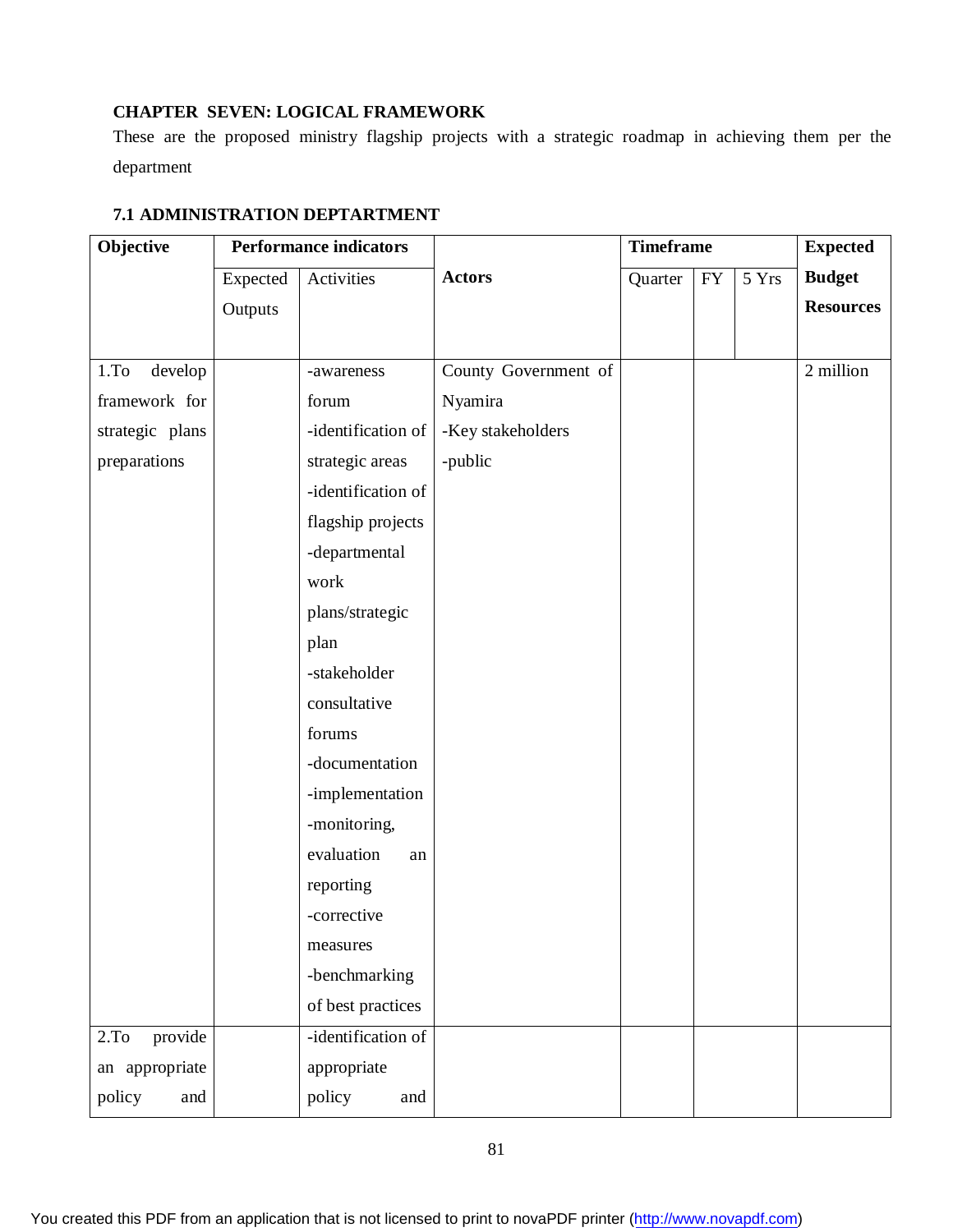| legal            | legislative                                                                                                         |  |  |
|------------------|---------------------------------------------------------------------------------------------------------------------|--|--|
| framework for    | instruments                                                                                                         |  |  |
| land             | -establish                                                                                                          |  |  |
| management       | institution<br>and                                                                                                  |  |  |
| and enhancing    | communication                                                                                                       |  |  |
| housing          | strategy                                                                                                            |  |  |
| development      | -preparation of                                                                                                     |  |  |
|                  | at least 2 draft                                                                                                    |  |  |
|                  | bills governing                                                                                                     |  |  |
|                  | the sector                                                                                                          |  |  |
|                  | draft<br>-subject                                                                                                   |  |  |
|                  | bills<br>$\mathbf t$                                                                                                |  |  |
|                  | stakeholder                                                                                                         |  |  |
|                  | forums                                                                                                              |  |  |
|                  | -preparation of                                                                                                     |  |  |
|                  | County<br>the                                                                                                       |  |  |
|                  | Executive                                                                                                           |  |  |
|                  | Committee                                                                                                           |  |  |
|                  | (Cabinet)                                                                                                           |  |  |
|                  | Memo                                                                                                                |  |  |
|                  | -develop<br>$\rm{a}$                                                                                                |  |  |
|                  | framework<br>of                                                                                                     |  |  |
|                  | review<br>and                                                                                                       |  |  |
|                  | harmonization                                                                                                       |  |  |
|                  | -facilitation<br>$% \left( \left( \mathcal{A},\mathcal{A}\right) \right) =\left( \mathcal{A},\mathcal{A}\right)$ of |  |  |
|                  | production<br>$% \left( \left( \mathcal{A},\mathcal{A}\right) \right) =\left( \mathcal{A},\mathcal{A}\right)$ of    |  |  |
|                  | 5,000<br>housing                                                                                                    |  |  |
|                  | units<br>under                                                                                                      |  |  |
|                  | various schemes                                                                                                     |  |  |
|                  |                                                                                                                     |  |  |
| 3. To improve    | -digitization<br>of                                                                                                 |  |  |
| data<br>capture, | land records                                                                                                        |  |  |
| and<br>storage   | $-GIS$<br>based                                                                                                     |  |  |
| management of    | County<br>land                                                                                                      |  |  |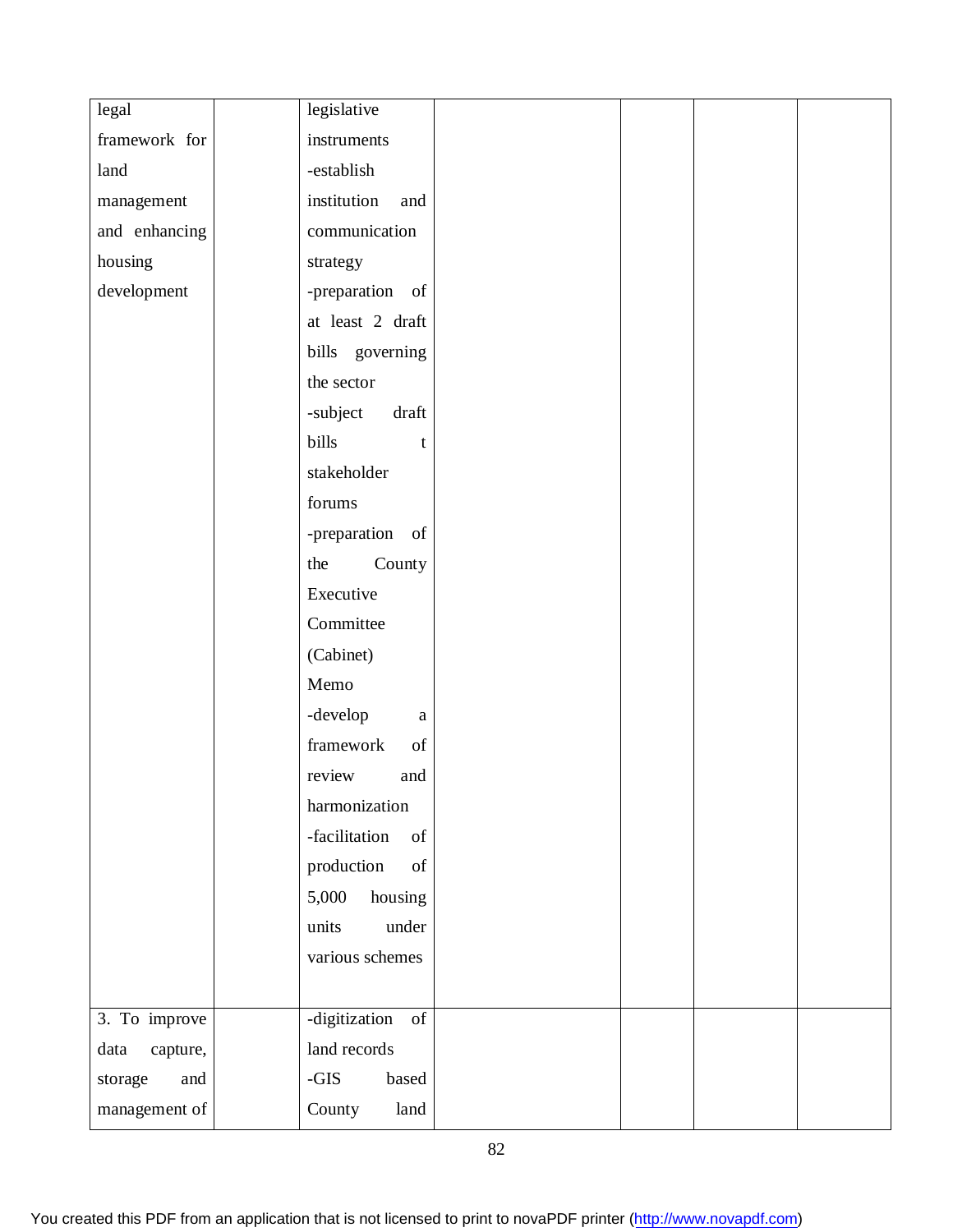| land processes | information                                                                                                       |
|----------------|-------------------------------------------------------------------------------------------------------------------|
| and land use   | management                                                                                                        |
| planning       | system                                                                                                            |
|                | -County spatial                                                                                                   |
|                | data                                                                                                              |
|                | infrastructure                                                                                                    |
|                | network                                                                                                           |
|                | -update,                                                                                                          |
|                | maintain<br>maps                                                                                                  |
|                | plans<br>and<br>$\mathop{\mathrm{to}}$                                                                            |
|                | support<br>land                                                                                                   |
|                | registration,                                                                                                     |
|                | topographical                                                                                                     |
|                | and<br>survey                                                                                                     |
|                | records                                                                                                           |
|                | -establish                                                                                                        |
|                | geodetic                                                                                                          |
|                | controlled                                                                                                        |
|                | for<br>monument                                                                                                   |
|                | accurate data                                                                                                     |
|                | continuous<br>$\overline{\phantom{0}}$                                                                            |
|                | observation<br>$% \left( \left( \mathcal{A},\mathcal{A}\right) \right) =\left( \mathcal{A},\mathcal{A}\right)$ of |
|                | reference                                                                                                         |
|                | stations                                                                                                          |
|                | established                                                                                                       |
|                | -County                                                                                                           |
|                | boundary                                                                                                          |
|                | monument                                                                                                          |
| 4.To establish | -acquire                                                                                                          |
| county spatial | geographical                                                                                                      |
| infrastructure | data                                                                                                              |
| frame work for | -establish                                                                                                        |
| sharing        | institutional                                                                                                     |
| geographical   | framework                                                                                                         |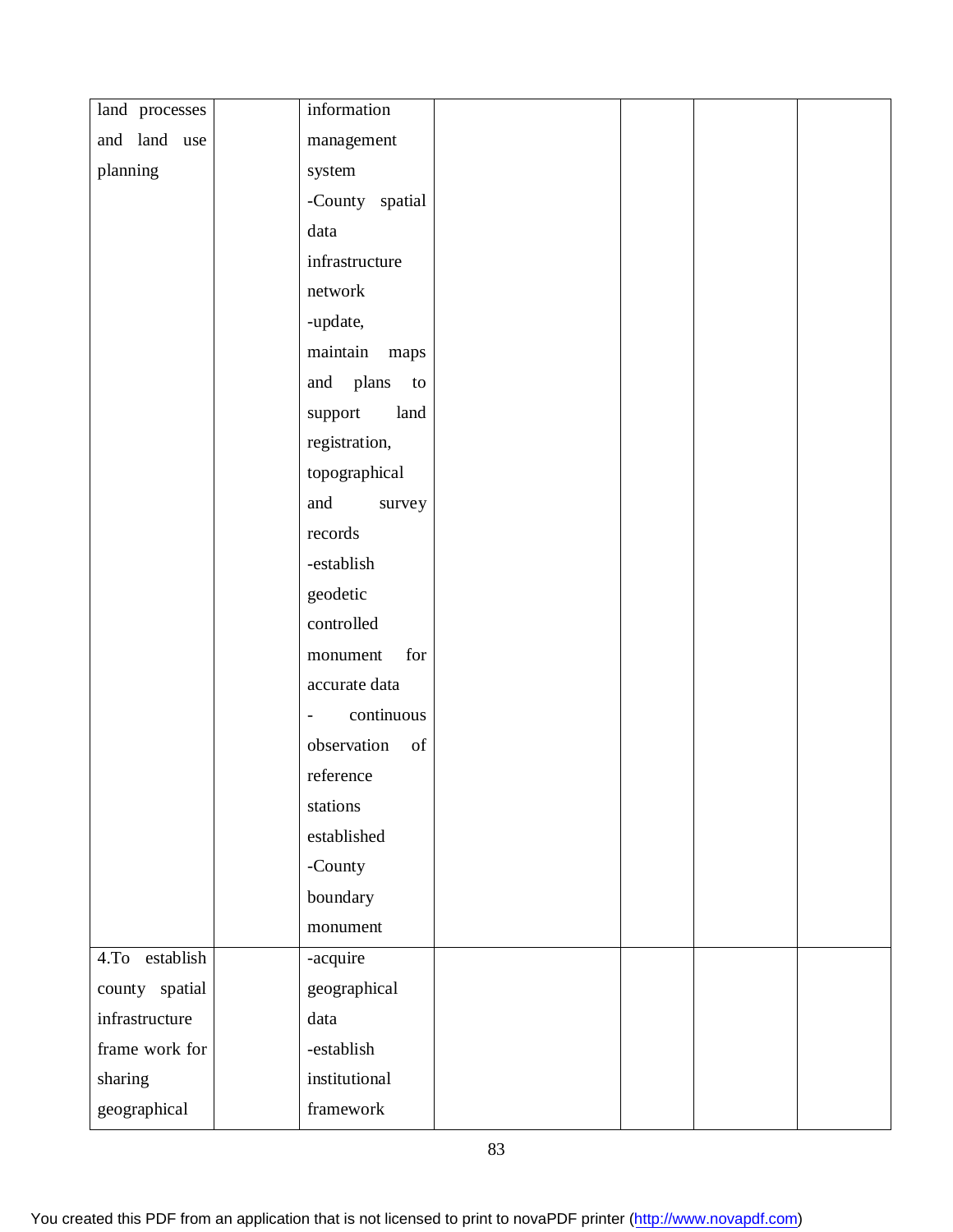| information | -holding           |  |  |
|-------------|--------------------|--|--|
|             | stakeholders       |  |  |
|             | working group      |  |  |
|             | -establish a local |  |  |
|             | network<br>area    |  |  |
|             | and<br>plan        |  |  |
|             | broadband          |  |  |
|             | internet network   |  |  |
|             | -Preparations of   |  |  |
|             | <b>PDPs</b>        |  |  |

## **7.2 LANDS DEPARTMENT**

| Objective                                                                       | <b>Performance indicators</b>                                                    |                                                                                            |                                                                                          | <b>Timeframe</b> |           |                                          | <b>Expecte</b>                             |
|---------------------------------------------------------------------------------|----------------------------------------------------------------------------------|--------------------------------------------------------------------------------------------|------------------------------------------------------------------------------------------|------------------|-----------|------------------------------------------|--------------------------------------------|
|                                                                                 | <b>Expected</b><br><b>Outputs</b>                                                | <b>Activities</b>                                                                          | <b>Actors</b>                                                                            | quarte<br>r      | <b>FY</b> | 5<br><b>Yrs</b>                          | d<br><b>Budget</b><br><b>Resourc</b><br>es |
| Policy<br>formulation<br>for<br>management<br>and<br>administration<br>of land. | -Policy<br>formulation<br>plans.<br>-land<br>registration<br>acts                | administration<br>Land<br>procedures<br>and<br>regulations                                 | <b>CEM</b><br>C.0<br>Staff<br>land<br>registry<br><b>Stake holders</b>                   |                  |           | 2013<br>$\overline{\phantom{a}}$<br>2017 | $\overline{2}$<br><b>Million</b>           |
| Registration of<br>transactions<br>and other legal<br>documents                 | title<br>-Process<br>deeds<br>- Register land<br>documents e.g.<br>charge leases | Production<br>of<br>following documents<br>.Transfer<br>.Charge<br>.Discharge<br>.Mutation | <b>CEM</b><br>C.0<br>Staff<br>land<br>registry<br><b>Stake holders</b>                   |                  |           | 2013<br>2017                             | 3<br><b>Million</b>                        |
| Determination<br>of land<br>and<br>boundary<br>disputes                         | -Peaceful<br>$CO-$<br>existence<br>and<br>good<br>neighbourhood                  | Production<br>of<br>amended RIM<br>.Site visit<br>-Report                                  | <b>CEM</b><br>C <sub>0</sub><br><b>Staff</b><br>land<br>registry<br><b>Stake holders</b> |                  |           | 2013<br>$\frac{1}{2}$<br>2017            | 10<br><b>Million</b>                       |
| Valuation<br>of<br>land and assets<br>various<br>on<br>purposes                 | -Valuation<br>of<br>and<br>land<br>for<br>property<br>transfer.                  | RIM production<br>Valuation report                                                         | <b>CEM</b><br>C.0<br>Staff<br>land<br>registry                                           |                  |           | 2013<br>2017                             | $\overline{2}$<br><b>Million</b>           |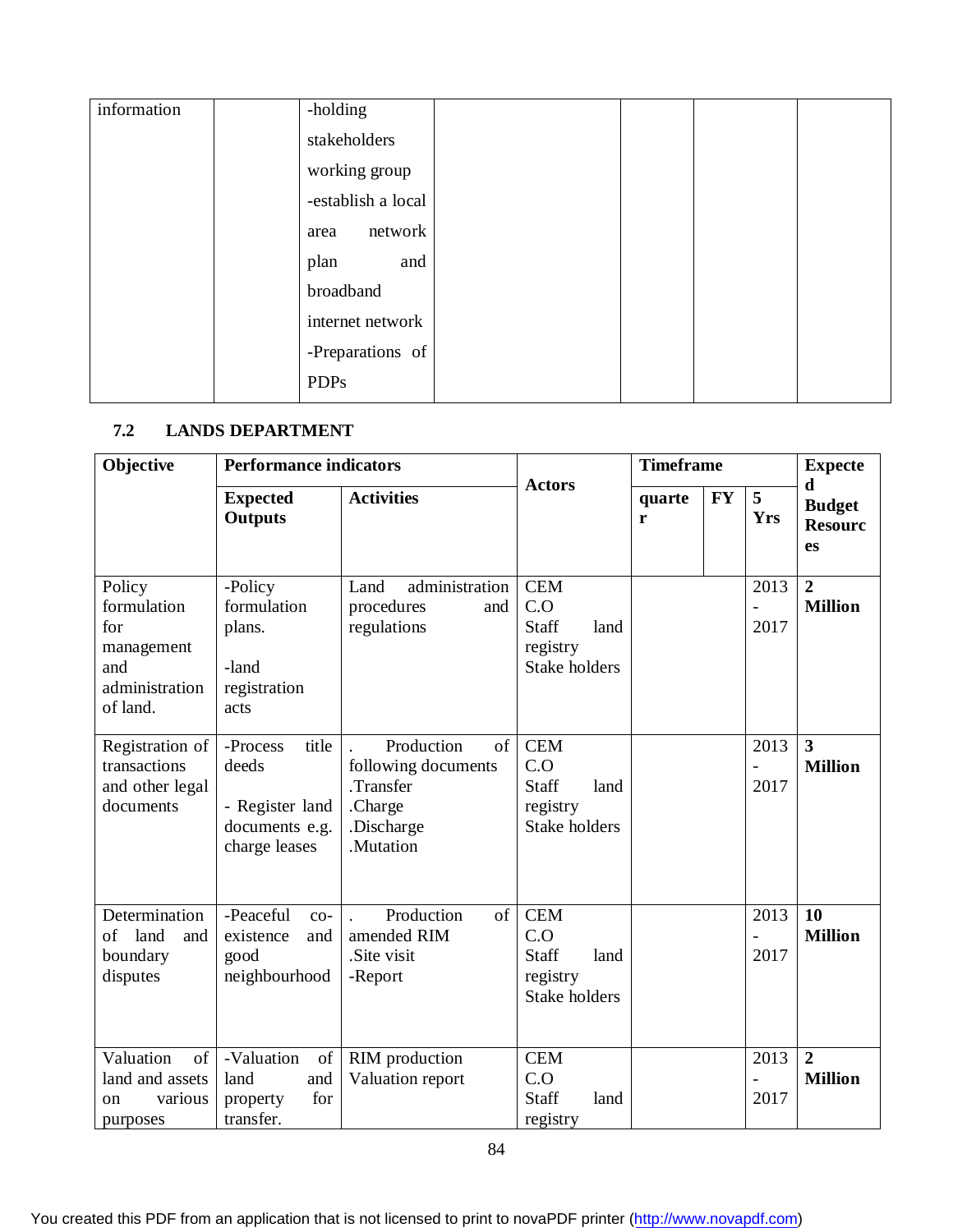|                                                                                             | duty<br>-Stamp<br>Charge         |                                                           | Stake holders |  |                     |
|---------------------------------------------------------------------------------------------|----------------------------------|-----------------------------------------------------------|---------------|--|---------------------|
| -Build<br>adequate<br>capacity<br>to<br>deliver<br>effective<br>and<br>efficient<br>service | -Improved<br>service<br>delivery | of<br>Development<br>legislation for<br>staff<br>training |               |  | 5<br><b>Million</b> |

# **7.3 PHYSICAL PLANNING DEPARTMENT**

| <b>Objective</b> | <b>Performance indicators</b> |                                     | <b>Actors</b>              | <b>Timeframe</b> |                  | <b>Expecte</b><br>$\mathbf d$ |                         |
|------------------|-------------------------------|-------------------------------------|----------------------------|------------------|------------------|-------------------------------|-------------------------|
|                  | <b>Expected</b><br>Output     | <b>Activities</b>                   |                            | Quarte<br>r      | $\mathbf F$<br>Y | $5 \text{ yrs}$               | budget<br>resource<br>S |
| To provide a     | Nyamira Local                 | of<br>Issuance<br>٠                 | County<br>٠                |                  |                  | 2013-                         | <b>10M</b>              |
| for<br>basis     | Physical                      | Intention to Plan                   | Executive                  |                  |                  | 2014                          |                         |
| investment       | Development                   | Reconnaissance<br>٠                 | Member                     |                  |                  |                               |                         |
| and use of       | Plan                          | Survey                              |                            |                  |                  |                               |                         |
| land<br>in       |                               | Stakeholders<br>п                   | Chief<br>п                 |                  |                  |                               |                         |
| urban<br>and     |                               | Consultative                        | Officer                    |                  |                  |                               |                         |
| rural areas      |                               | Meetings                            |                            |                  |                  |                               |                         |
|                  |                               | Preparation<br>of<br>п              | All staff of               |                  |                  |                               |                         |
|                  |                               | <b>Base Maps</b>                    | County                     |                  |                  |                               |                         |
|                  |                               | Collection<br>Data<br>П             | Physical                   |                  |                  |                               |                         |
|                  |                               | and Analysis                        | Planning                   |                  |                  |                               |                         |
|                  |                               | Preparation<br>of<br>$\blacksquare$ | Office                     |                  |                  |                               |                         |
|                  |                               | Draft Plan                          |                            |                  |                  |                               |                         |
|                  |                               | Presentation<br>of<br>٠             | $\blacksquare$<br>Planning |                  |                  |                               |                         |
|                  |                               | Draft<br>Plan<br>to                 | team                       |                  |                  |                               |                         |
|                  |                               | Stakeholders                        |                            |                  |                  |                               |                         |
|                  |                               | Incorporation<br>of<br>٠            | Stakeholde                 |                  |                  |                               |                         |
|                  |                               | Comments                            |                            |                  |                  |                               |                         |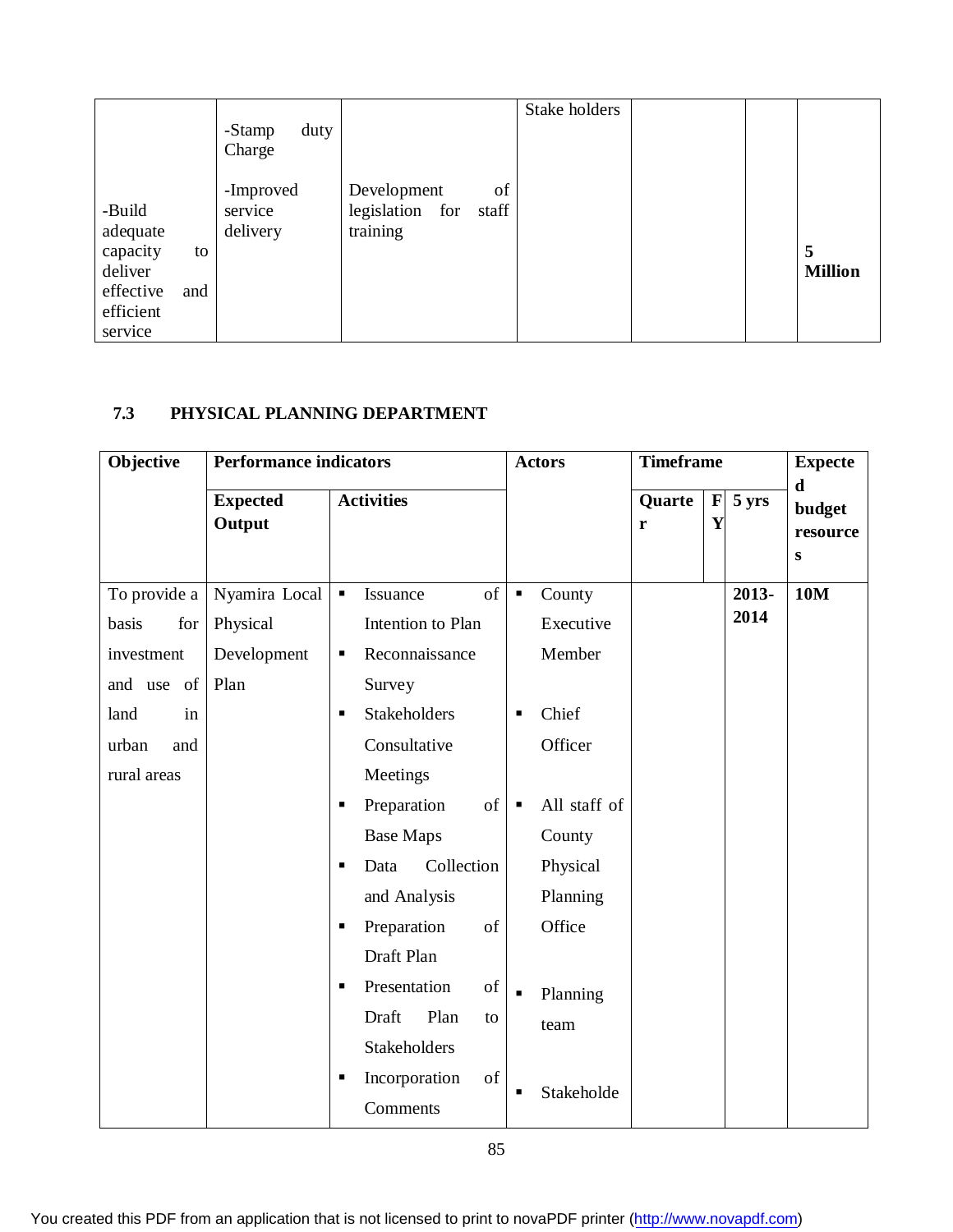|                | ٠<br>٠ | Publishing<br>and<br>Gazettement<br>Approval by the<br>Minister/County<br>Assembly           |                     | rs                               |          |      |
|----------------|--------|----------------------------------------------------------------------------------------------|---------------------|----------------------------------|----------|------|
| Keroka Local   | ٠      | of<br>Issuance                                                                               | ٠                   | County                           | 2014     | 5M   |
| Physical       |        | Intention to Plan                                                                            |                     | Executive                        | —        |      |
| Development    | ٠      | Reconnaissance                                                                               |                     | Member                           | 2015     |      |
| Plan           |        | Survey                                                                                       |                     |                                  |          |      |
|                | ٠      | Stakeholders                                                                                 | ٠                   | Chief                            |          |      |
|                |        | Consultative                                                                                 |                     | Officer                          |          |      |
|                |        | Meetings                                                                                     |                     |                                  |          |      |
|                | ٠      | Preparation<br>of<br><b>Base Maps</b>                                                        | ٠                   | All staff of                     |          |      |
|                | п      | Collection<br>Data                                                                           |                     | County<br>Physical               |          |      |
|                |        | and Analysis                                                                                 |                     | Planning                         |          |      |
|                | ٠      | Preparation<br>of                                                                            |                     | Office                           |          |      |
|                |        | Draft Plan                                                                                   |                     |                                  |          |      |
|                | ٠<br>٠ | Presentation<br>of<br>Draft<br>Plan<br>to<br>Stakeholders<br>of<br>Incorporation<br>Comments | $\blacksquare$<br>Е | Planning<br>team<br>Stakeholders |          |      |
|                | ٠      | Publishing<br>and                                                                            |                     |                                  |          |      |
|                |        | Gazettement                                                                                  |                     |                                  |          |      |
|                | ٠      | Approval by the                                                                              |                     |                                  |          |      |
|                |        | Minister/County                                                                              |                     |                                  |          |      |
|                |        | Assembly                                                                                     |                     |                                  |          |      |
| Nyansiongo     | ٠      | Issuance<br>of                                                                               | $\blacksquare$      | County                           | $2015 -$ | 2.5M |
| Local Physical |        | Intention to Plan                                                                            |                     | Executive                        | 2016     |      |
| Development    | ٠      | Reconnaissance                                                                               |                     | Member                           |          |      |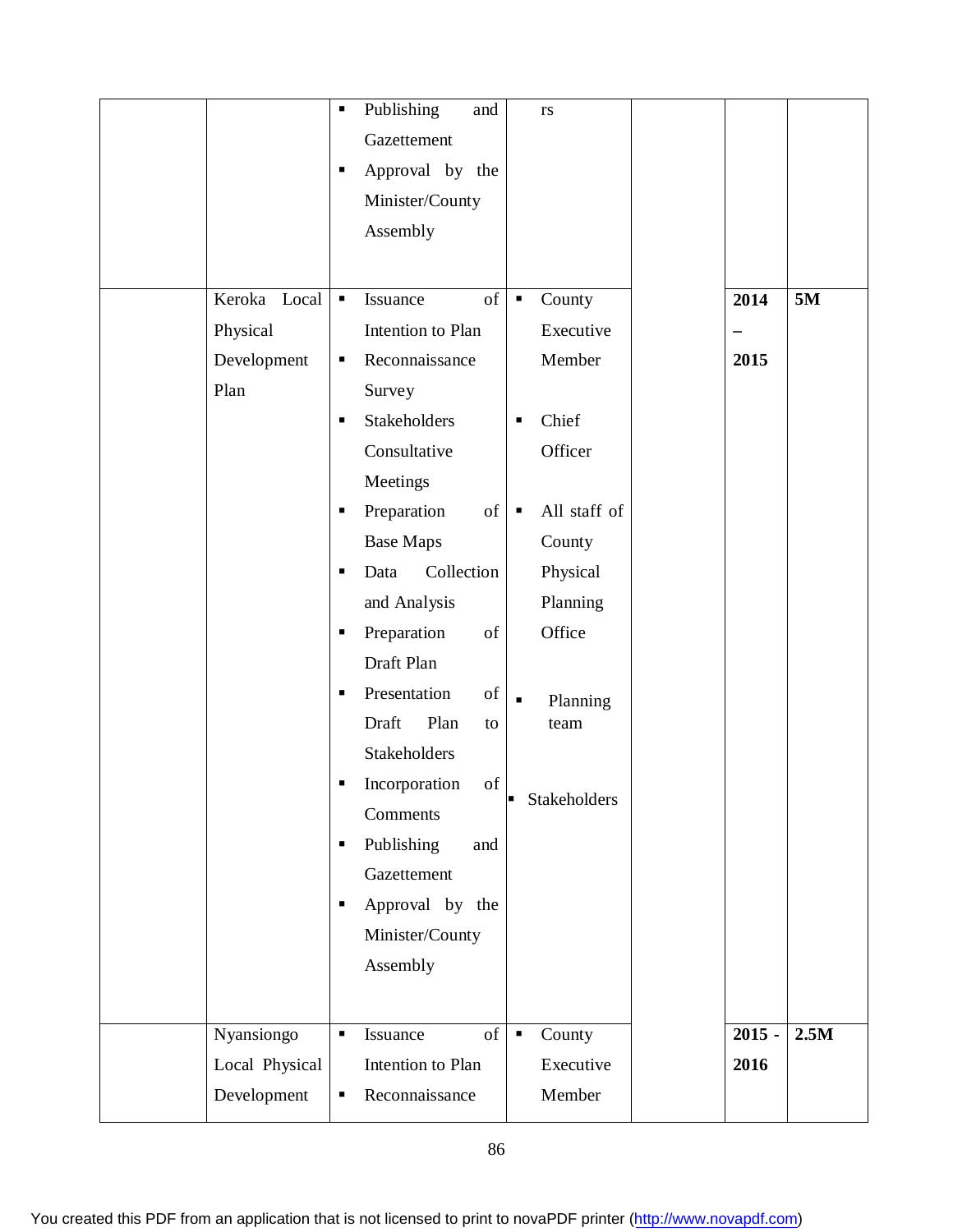| Plan            | Survey                                               |                                |          |    |
|-----------------|------------------------------------------------------|--------------------------------|----------|----|
|                 | Stakeholders<br>٠                                    | Chief<br>٠                     |          |    |
|                 | Consultative                                         | Officer                        |          |    |
|                 | Meetings                                             | All staff of<br>$\blacksquare$ |          |    |
|                 | Preparation<br>of<br>٠                               | County                         |          |    |
|                 | <b>Base Maps</b>                                     | Physical                       |          |    |
|                 | Collection<br>Data                                   | Planning                       |          |    |
|                 | and Analysis                                         | Office                         |          |    |
|                 | Preparation<br>of<br>٠                               | Planning<br>П                  |          |    |
|                 | Draft Plan                                           | team                           |          |    |
|                 | Presentation<br>of<br>п                              | Stakeholder                    |          |    |
|                 | Draft<br>Plan<br>to                                  | S                              |          |    |
|                 | Stakeholders                                         |                                |          |    |
|                 | Incorporation<br>of<br>٠                             |                                |          |    |
|                 | Comments                                             |                                |          |    |
|                 | Publishing<br>and<br>٠                               |                                |          |    |
|                 | Gazettement                                          |                                |          |    |
|                 |                                                      |                                |          |    |
|                 | Approval<br>by<br>the<br>Minister/County<br>Assembly |                                |          |    |
| Local Physical  | Issuance<br>of<br>٠                                  | County<br>٠                    | $2013 -$ | 4M |
| Development     | Intention to Plan                                    | Executive                      | 2017     |    |
| Plans for 20    | Reconnaissance<br>٠                                  | Member                         |          |    |
| Rural Centres - | Survey                                               |                                |          |    |
| Four per Year   | Stakeholders<br>٠                                    | Chief<br>٠                     |          |    |
|                 | Consultative                                         | Officer                        |          |    |
|                 | Meetings                                             |                                |          |    |
|                 | Preparation<br>of<br>٠                               | All staff of                   |          |    |
|                 | <b>Base Maps</b>                                     | County                         |          |    |
|                 | Collection<br>Data<br>п                              | Physical                       |          |    |
|                 | and Analysis                                         | Planning                       |          |    |
|                 | Preparation<br>of<br>٠                               | Office                         |          |    |
|                 | Draft Plan                                           | Planning<br>team               |          |    |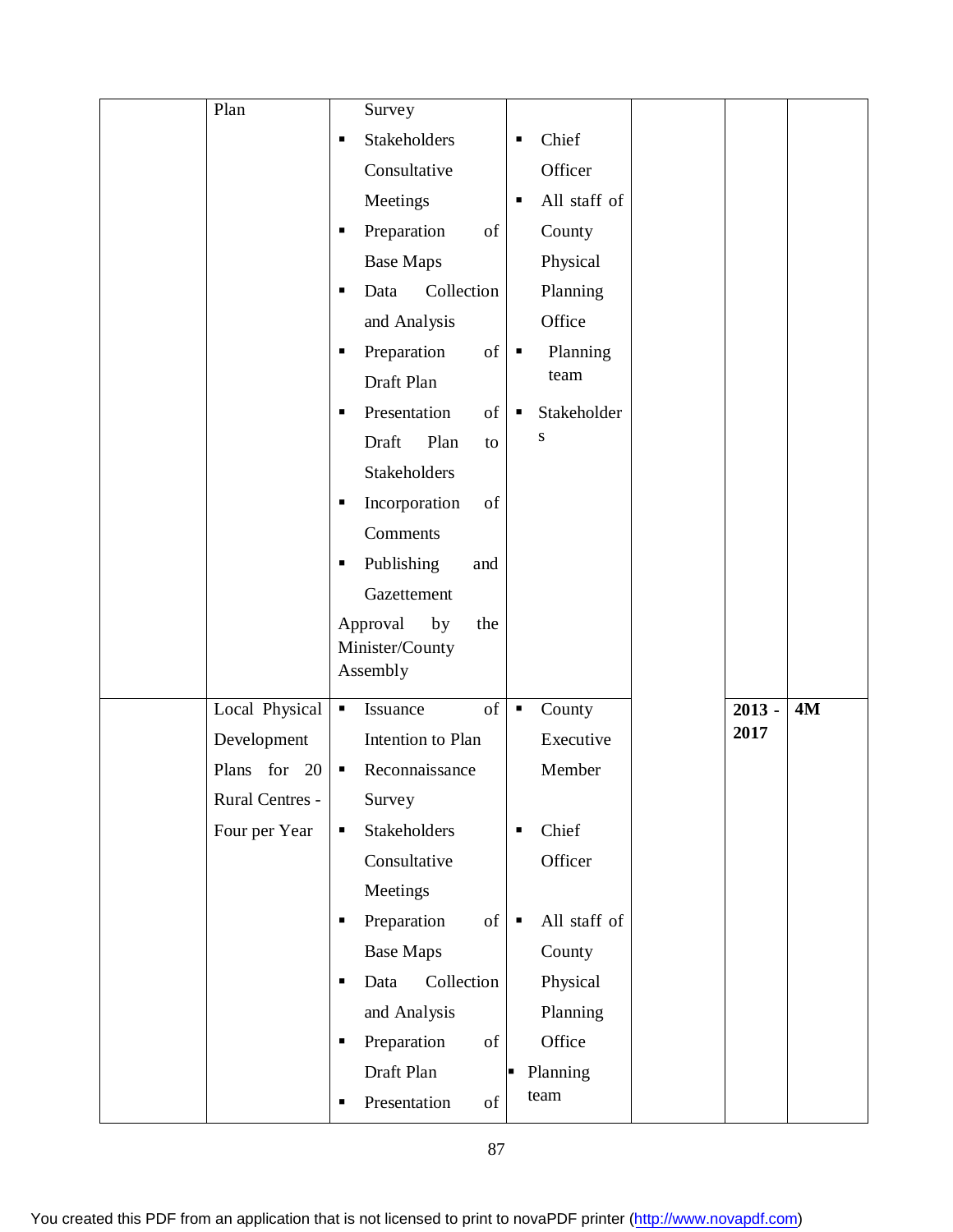|                | Draft<br>Plan<br>Stakeholder<br>to<br>þш                 |                |
|----------------|----------------------------------------------------------|----------------|
|                | S<br>Stakeholders                                        |                |
|                | Outsourcing<br>Incorporation<br>$of \n\blacksquare$<br>٠ |                |
|                | Comments                                                 |                |
|                | Publishing<br>and<br>٠                                   |                |
|                | Gazettement                                              |                |
|                | Approval by the<br>٠                                     |                |
|                | Minister/County                                          |                |
|                | Assembly                                                 |                |
|                |                                                          |                |
| Local Physical | of<br>County<br>Issuance<br>٠<br>٠                       | $2013 -$<br>6M |
| Development    | Intention to Plan<br>Executive                           | 2017           |
| Plan for<br>32 | Reconnaissance<br>Member<br>П                            |                |
| Market<br>$\&$ | Survey                                                   |                |
| Local Centres  | Stakeholders<br>Chief<br>٠<br>٠                          |                |
| - 6 Per Year   | Officer<br>Consultative                                  |                |
|                | Meetings                                                 |                |
|                | Preparation<br>All staff of<br>of<br>٠<br>٠              |                |
|                | <b>Base Maps</b><br>County                               |                |
|                | Collection<br>Data<br>Physical<br>٠                      |                |
|                | and Analysis<br>Planning                                 |                |
|                | Office<br>Preparation<br>of<br>٠                         |                |
|                | Draft Plan<br>Planning<br>п                              |                |
|                | team<br>Presentation<br>of<br>٠                          |                |
|                | Draft<br>Plan<br>Stakeholder<br>to $\blacksquare$        |                |
|                | S<br>Stakeholders                                        |                |
|                | Incorporation<br>$of \blacksquare$<br>Outsourcing<br>п   |                |
|                | Comments                                                 |                |
|                | Publishing<br>and<br>٠                                   |                |
|                | Gazettement                                              |                |
|                | Approval by the<br>٠                                     |                |
|                | Minister/County                                          |                |
|                | Assembly                                                 |                |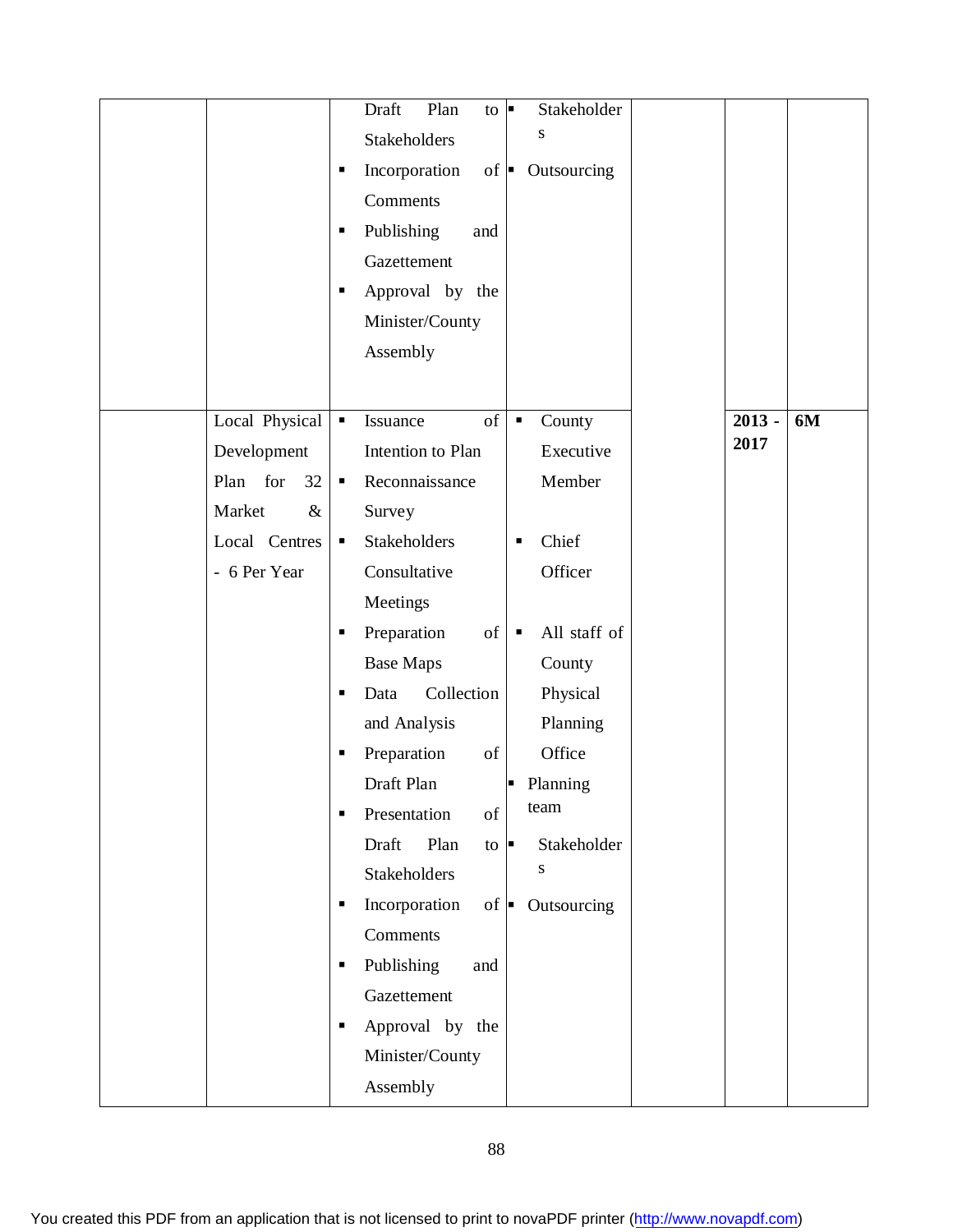| County<br>The             | of<br>Issuance<br>$\blacksquare$     | County<br>$\blacksquare$       | $2013 -$<br>50M       |
|---------------------------|--------------------------------------|--------------------------------|-----------------------|
| <b>Spatial Plan</b>       | Intention to Plan                    | Executive                      | 2014                  |
|                           | Reconnaissance<br>٠                  | Member                         |                       |
|                           | Survey                               | Chief<br>٠                     |                       |
|                           | <b>Stakeholders</b><br>٠             | Officer                        |                       |
|                           | Consultative                         | All staff of<br>$\blacksquare$ |                       |
|                           | Meetings                             | County                         |                       |
|                           | Preparation<br>of<br>٠               | Physical                       |                       |
|                           | <b>Base Maps</b>                     | Planning                       |                       |
|                           | Collection<br>Data<br>٠              | Office                         |                       |
|                           | and Analysis                         | Planning<br>٠                  |                       |
|                           | Preparation<br>of<br>٠               | team                           |                       |
|                           | Draft Plan                           | Stakeholde<br>٠                |                       |
|                           | Presentation<br>of<br>٠              | $\mathbf{r}\mathbf{s}$         |                       |
|                           | Draft<br>Plan<br>to                  |                                |                       |
|                           | Stakeholders                         |                                |                       |
|                           | Incorporation<br>of<br>٠             |                                |                       |
|                           | Comments                             |                                |                       |
|                           | Publishing<br>and<br>٠               |                                |                       |
|                           | Gazettement                          |                                |                       |
|                           | Approval by the<br>٠                 |                                |                       |
|                           | Minister/County                      |                                |                       |
|                           | Assembly                             |                                |                       |
|                           |                                      |                                |                       |
| Completion of             | Stakeholders<br>$\blacksquare$       | ,,                             | $2013 -$<br><b>5M</b> |
| Ongoing                   | Consultative                         |                                | 2014                  |
| Projects                  | Meetings                             |                                |                       |
| Manga,                    | Preparation<br>of<br>٠               |                                |                       |
| Miruka,                   | <b>Base Maps</b>                     |                                |                       |
| Lietego Local<br>Physical | Collection<br>Data<br>$\blacksquare$ |                                |                       |
| Development               | and Analysis                         |                                |                       |
| Plans                     | Preparation<br>of<br>٠               |                                |                       |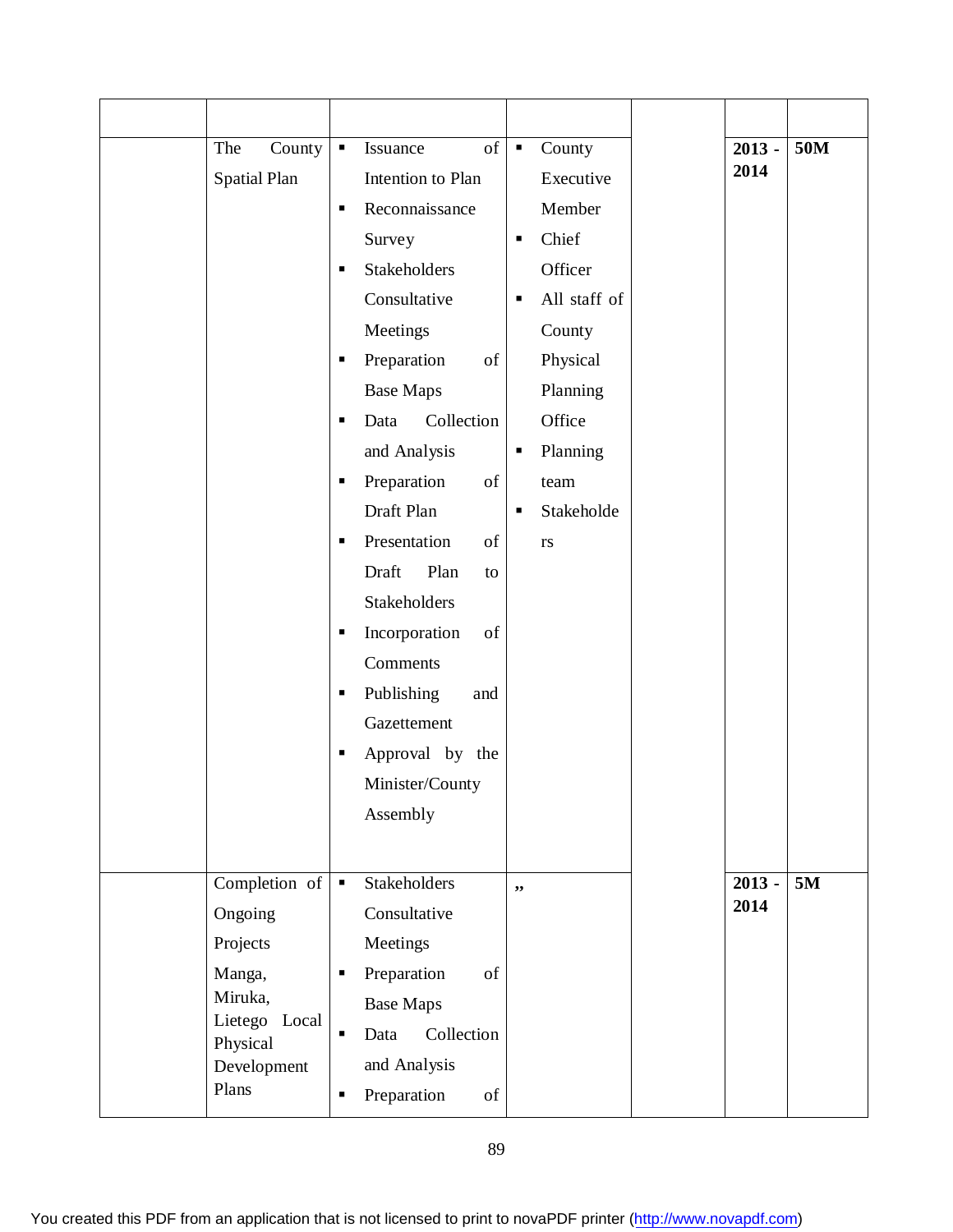|                        |                             | Draft Plan                       |                          |       |           |
|------------------------|-----------------------------|----------------------------------|--------------------------|-------|-----------|
|                        |                             | Presentation<br>of<br>٠          |                          |       |           |
|                        |                             | Draft<br>Plan<br>to              |                          |       |           |
|                        |                             | Stakeholders                     |                          |       |           |
|                        |                             | Incorporation<br>of<br>٠         |                          |       |           |
|                        |                             | Comments                         |                          |       |           |
|                        |                             | Publishing<br>and<br>п           |                          |       |           |
|                        |                             | Gazettement                      |                          |       |           |
|                        |                             | Approval by the<br>٠             |                          |       |           |
|                        |                             | Minister/County                  |                          |       |           |
|                        | Preparation of              | Consultation<br>with             | , ,                      | 2013- | 2M        |
|                        | 5<br>Advisory               | stakeholders, drawing            |                          | 2017  |           |
|                        | Plans per Year              | PDPs,<br>Public<br>of            |                          |       |           |
|                        | X <sub>5</sub>              | Notices/Advertisemen             |                          |       |           |
|                        |                             | ts of Plan, Publication          |                          |       |           |
|                        |                             | & Circulation Notices,           |                          |       |           |
|                        |                             | Plan Approval                    |                          |       |           |
|                        | Preparation of              | Consultation<br>with             |                          | 2013- | 5M        |
|                        | 10<br>Part                  | stakeholders, drawing            | , ,                      | 2017  |           |
|                        | Development                 | PDPs,<br>Public<br>of            |                          |       |           |
|                        | Plans per Year              | Notices/Advertisemen             |                          |       |           |
|                        | X <sub>5</sub>              | ts of Plan, Publication          |                          |       |           |
|                        |                             | & Circulation Notices,           |                          |       |           |
|                        |                             | Plan Approval                    |                          |       |           |
|                        |                             |                                  |                          |       |           |
| To<br>ensure           | Developme<br>٠              | of<br>-Vetting                   | County<br>$\blacksquare$ | 2013- | <b>5M</b> |
| orderly<br>development | nt Control                  | Development<br>Applications      | Executive                | 2017  |           |
| the<br>in<br>S         | Team                        |                                  | Member                   |       |           |
| county                 | Developme<br>$\blacksquare$ | -Development Control<br>Meetings |                          |       |           |
|                        | Control<br>nt               |                                  | Chief<br>$\blacksquare$  |       |           |
|                        | Procedures                  |                                  | Officer                  |       |           |
|                        | $\&$                        |                                  |                          |       |           |
|                        | Regulation                  |                                  | Technical<br>٠           |       |           |
|                        | S                           |                                  | Committee                |       |           |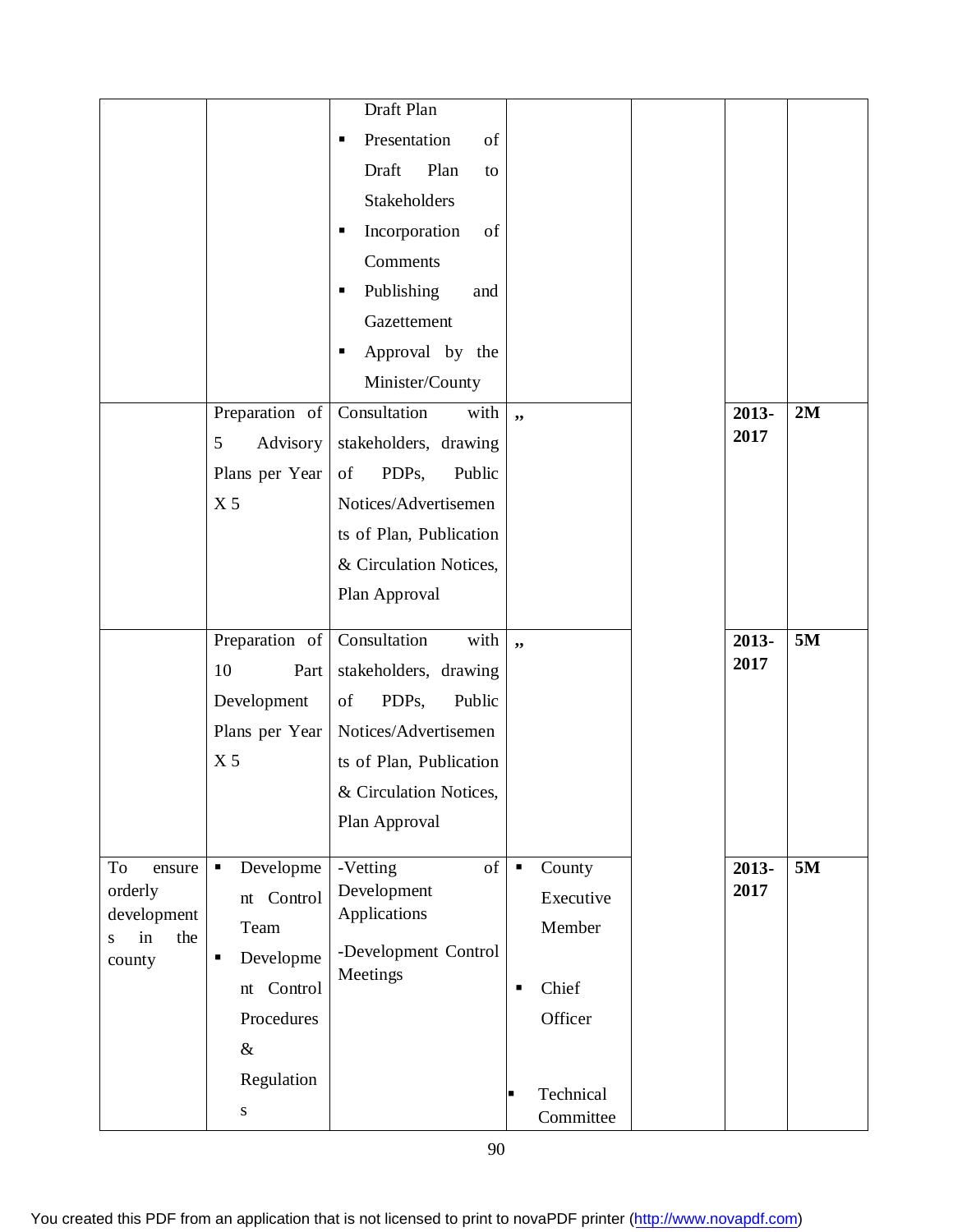|                     | Orderly<br>$\blacksquare$         |             | Member                         |       |    |
|---------------------|-----------------------------------|-------------|--------------------------------|-------|----|
|                     | Physical                          |             |                                |       |    |
|                     | Developme                         |             |                                |       |    |
|                     | nts                               |             | All staff of<br>ш              |       |    |
|                     |                                   |             | County                         |       |    |
|                     |                                   |             | Physical                       |       |    |
|                     |                                   |             | Planning<br>Office             |       |    |
|                     |                                   |             |                                |       |    |
| To generate         | <b>GIS</b> Data<br>$\blacksquare$ | Outsourcing | County<br>$\blacksquare$       | 2013- | 2M |
| County's            | County Land                       |             | Executive                      | 2014  |    |
| Geo<br>referencing  | Use Maps                          |             | Member                         |       |    |
| data to form        |                                   |             | Chief<br>٠                     |       |    |
| a basis for         |                                   |             | Officer                        |       |    |
| spatial<br>planning |                                   |             | All staff of<br>$\blacksquare$ |       |    |
|                     |                                   |             | County                         |       |    |
|                     |                                   |             | Physical                       |       |    |
|                     |                                   |             | Planning                       |       |    |
|                     |                                   |             | Office                         |       |    |
|                     |                                   |             |                                |       |    |
|                     |                                   |             |                                |       |    |

# **7.4 SURVEY DEPARTMENT**

|                  | <b>Performance indicators</b> |                         |                  |                 |                  |
|------------------|-------------------------------|-------------------------|------------------|-----------------|------------------|
| Objective        | <b>Expected Outputs</b>       | <b>Activities</b>       | <b>Actors</b>    | <b>Timefram</b> | <b>Expecte</b>   |
|                  |                               |                         |                  | e               | d                |
|                  |                               |                         |                  |                 | <b>Budget</b>    |
| minimize<br>To   | Resolution of land and        | Receiving a complain,   | Surveyors,       |                 |                  |
| conflicts<br>and | disputes<br>boundary          | call parties, set date, | district<br>land | Continous       |                  |
| improve<br>land  | accurately and timely.        | production of RIM for   | registrar<br>and | within          | 25,000/          |
| market           |                               | site visit.             | stake holders    | 30 days         |                  |
| productivity     |                               | (5 cases per month)     |                  |                 |                  |
|                  |                               |                         |                  |                 |                  |
| To<br>improve    | geodetic<br>County            | -Establishment of first | of<br>-Director  |                 |                  |
| mapping          | mapping                       | order survey control    | surveys.         | $2013/14 -$     | 5,000,00         |
| services through |                               | -Purchase<br>of         | -county          | 2014/15         | $0/=\frac{1}{2}$ |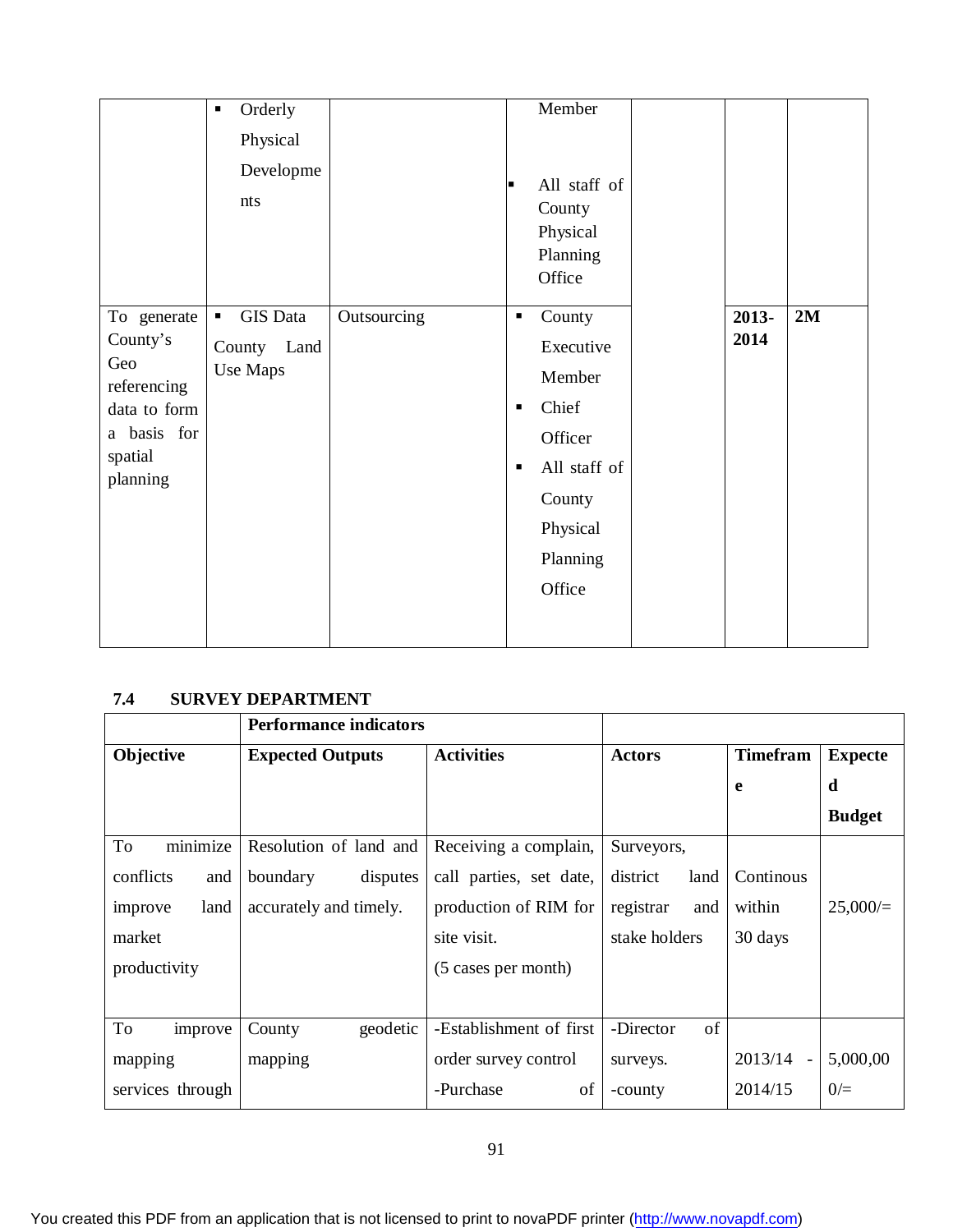| modernization             |                                                | equipments(Total        | government        |           |                  |
|---------------------------|------------------------------------------------|-------------------------|-------------------|-----------|------------------|
| of<br>geodetic            |                                                | station, computers and  |                   |           |                  |
| networks                  |                                                | accessories)            |                   |           |                  |
|                           |                                                | --Setting up of survey  |                   |           |                  |
|                           |                                                | pillars                 |                   |           |                  |
| Mapping<br>and            | Provision of<br>accurate                       | -Receive<br>formal      |                   | 2014-2015 |                  |
| updating of title         | reliable<br>and<br>maps                        | request                 | Cartographers     |           | 360,000/         |
| maps                      | information                                    | -Site visit             | -surveyors        |           | $=$              |
|                           |                                                | -Map amendment and      |                   |           |                  |
|                           |                                                | map revision            |                   |           |                  |
|                           |                                                | (60 cases per month)    |                   |           |                  |
| Setting<br>of<br>up       | -Amendment of maps.                            | -Purchase of printing   | -director<br>of   | 2013/14-  |                  |
| cartographic              | -Printing of maps                              | machine                 | surveys           | 2015/16   | 7,000,00         |
| office                    | -Map revision                                  | -Office rehabilitation  | -County           |           | $0/=\frac{1}{2}$ |
|                           |                                                | -Technical pens         | government        |           |                  |
|                           |                                                | $-cabinets(4)$          | -Executive        |           |                  |
|                           |                                                | -Personnel              | committee         |           |                  |
|                           |                                                |                         | member            |           |                  |
|                           |                                                |                         | -Chief officer    |           |                  |
|                           |                                                |                         | -County           |           |                  |
|                           |                                                |                         | surveyor          |           |                  |
|                           |                                                |                         |                   |           |                  |
| picking<br>of             | well<br>planned<br>$\overline{\phantom{a}}$    | of<br>Issuance<br>٠     | County            | 2013/14-  | 7,500            |
| existing                  | urban/market/<br>centres                       | Intention to Plan       | Executive         | 2016/17   | $000 =$          |
| structure<br>and          | relevant<br>towns<br>to                        | Reconnaissance<br>٠     | Member            |           |                  |
| regulating other          | emerging economies of                          | Survey                  |                   |           |                  |
| coming<br>up              | the county                                     | Stakeholders            | Chief<br>٠        |           |                  |
| for<br>towns<br>${\bf S}$ | Nyamira, kebirigo-<br>$\overline{\phantom{a}}$ | Consultative            | Officer           |           |                  |
| planning                  | 2013/2014                                      | Meetings                |                   |           |                  |
| purposes (20)             |                                                | Preparation<br>of<br>٠  | All staff of<br>٠ |           |                  |
|                           | Keroka, nyansiongo, eke                        | <b>Base Maps</b>        | County            |           |                  |
|                           | renyo-2014/2015                                | Collection<br>Data<br>٠ | Physical          |           |                  |
|                           | $\overline{\phantom{0}}$                       | and Analysis            | Planning          |           |                  |
|                           | manga, ikonge; mokomo                          | Preparation<br>of<br>٠  | Office            |           |                  |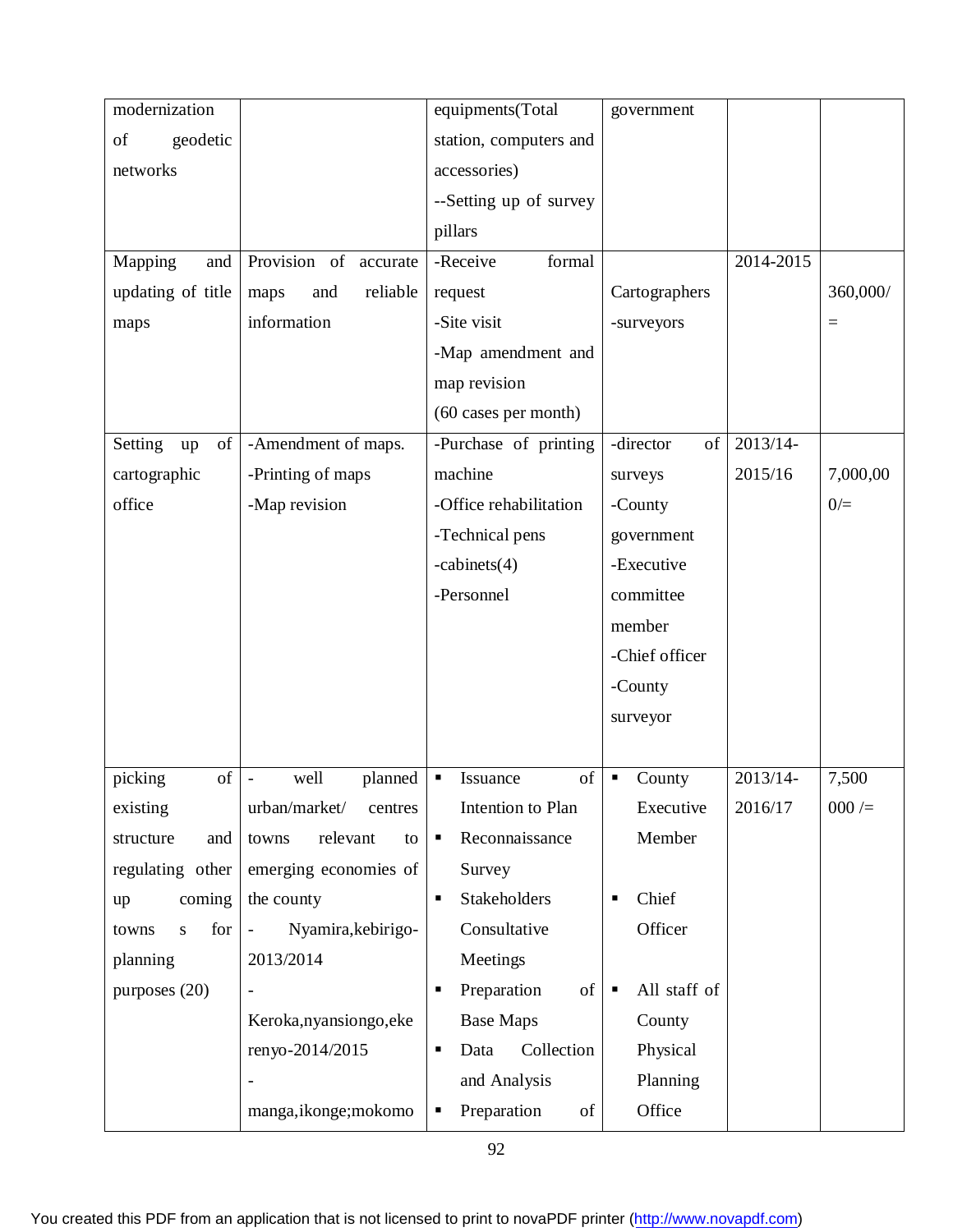| ni, miruka-2015/2016 |   | Draft Plan          |               |  |
|----------------------|---|---------------------|---------------|--|
|                      | ٠ | Presentation<br>of  | Planning<br>п |  |
| nyamaiya;magwagwa;ri |   | Plan<br>Draft<br>to | team          |  |
| goma;nyaramba;manga  |   | <b>Stakeholders</b> |               |  |
| sc-2016/2017         | ٠ | Incorporation<br>of |               |  |
| ۰                    |   | Comments            | Stakeholders  |  |
|                      | ٠ | Publishing<br>and   | County        |  |
|                      |   | Gazettement         | Survey        |  |
|                      | ٠ | Approval by the     | staff         |  |
|                      |   | Minister/County     |               |  |
|                      |   | Assembly            |               |  |
|                      |   |                     |               |  |

# **7.5 HOUSING DEPARTMENT**

| Objective         | <b>Performance indicators</b> |                   |               | <b>Timeframe</b> |               |       | <b>Expected</b>  |
|-------------------|-------------------------------|-------------------|---------------|------------------|---------------|-------|------------------|
|                   | <b>Expected</b>               | <b>Activities</b> | <b>Actors</b> | Quarter          | <b>FY</b>     | 5 Yrs | <b>Budget</b>    |
|                   | <b>Outputs</b>                |                   |               |                  |               |       | <b>Resources</b> |
|                   |                               |                   |               |                  |               |       |                  |
| Facilitate        | -Improved                     | lobbying          | -County       |                  | $2013 - 2017$ |       | 3 billion        |
| production<br>of  | housing stock                 | County            | Government    |                  |               |       |                  |
| 1,000<br>public   | -model<br>civil               | Government        | -National     |                  |               |       |                  |
| civil<br>and      | servant housing               | for budgetary     | Housing       |                  |               |       |                  |
| servants          |                               | allocation        | Corporation   |                  |               |       |                  |
| units<br>housing  | (3bedroom)                    | -inviting         | -Civil        |                  |               |       |                  |
| by<br>year<br>per | project at Ngara              | private sector    | Servant       |                  |               |       |                  |
| 2017<br>under     | estimated<br>at               | participation     | housing       |                  |               |       |                  |
| various           |                               | through PPP       | Scheme        |                  |               |       |                  |
| initiatives       | 4.2Million                    | -inviting         | -Housing      |                  |               |       |                  |
|                   |                               | national          | Finance       |                  |               |       |                  |
|                   |                               | government        | Company of    |                  |               |       |                  |
|                   |                               | participation     | Kenya         |                  |               |       |                  |
|                   |                               | through           | -Banks<br>and |                  |               |       |                  |
|                   |                               | partnership       | Micro-        |                  |               |       |                  |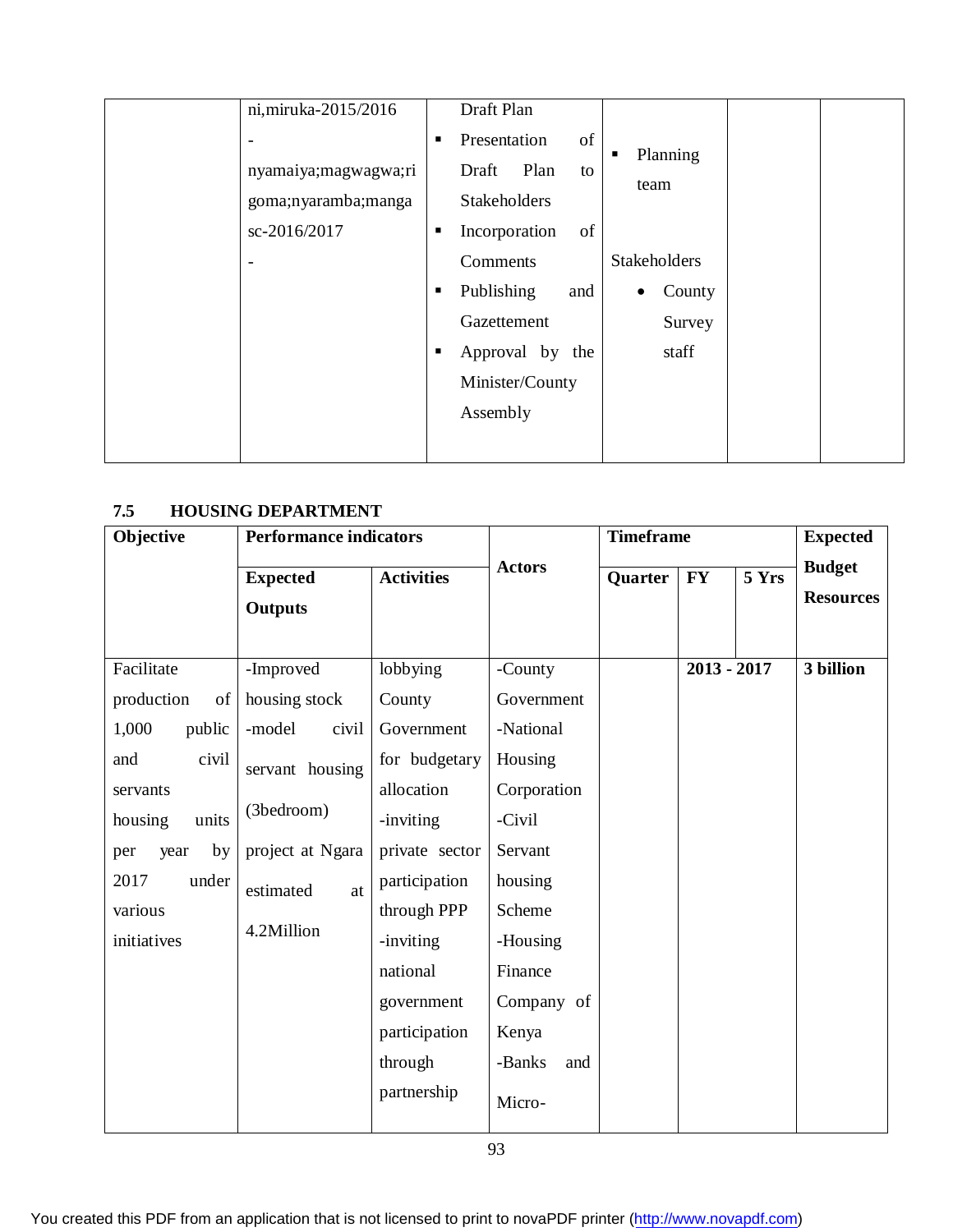|                                                                                                                                                                              | arrangement<br>-developing<br>middle<br>income<br>housing<br>(3bedroom) at<br>estimated cost<br>of 3 million<br>each |                                                                                |               |            |
|------------------------------------------------------------------------------------------------------------------------------------------------------------------------------|----------------------------------------------------------------------------------------------------------------------|--------------------------------------------------------------------------------|---------------|------------|
| -Operational<br>Governor's and<br>Deputy<br>/Governor's<br>Official<br>residence<br>-Governor's<br>model<br>house<br>cost<br>$\rm as$<br>per<br>public<br>works<br>estimates | -construction<br>of Governor's<br>and<br>D/Governor's<br>Official<br>Residence                                       | -County<br>Government<br>-Transitional<br>Authority<br>-National<br>Government | 2014-2015     | 95 million |
| Operational<br>County<br>Assembly<br><b>Speakers</b><br>and<br>D/Speaker's<br>official<br>residences                                                                         | Construction.<br>County<br>Assembly<br>Speakers and<br>D/Speaker's<br>official<br>residences                         | -County<br>Government<br>-Transitional<br>Authority<br>-National<br>Government | $2014 - 2015$ | 50 million |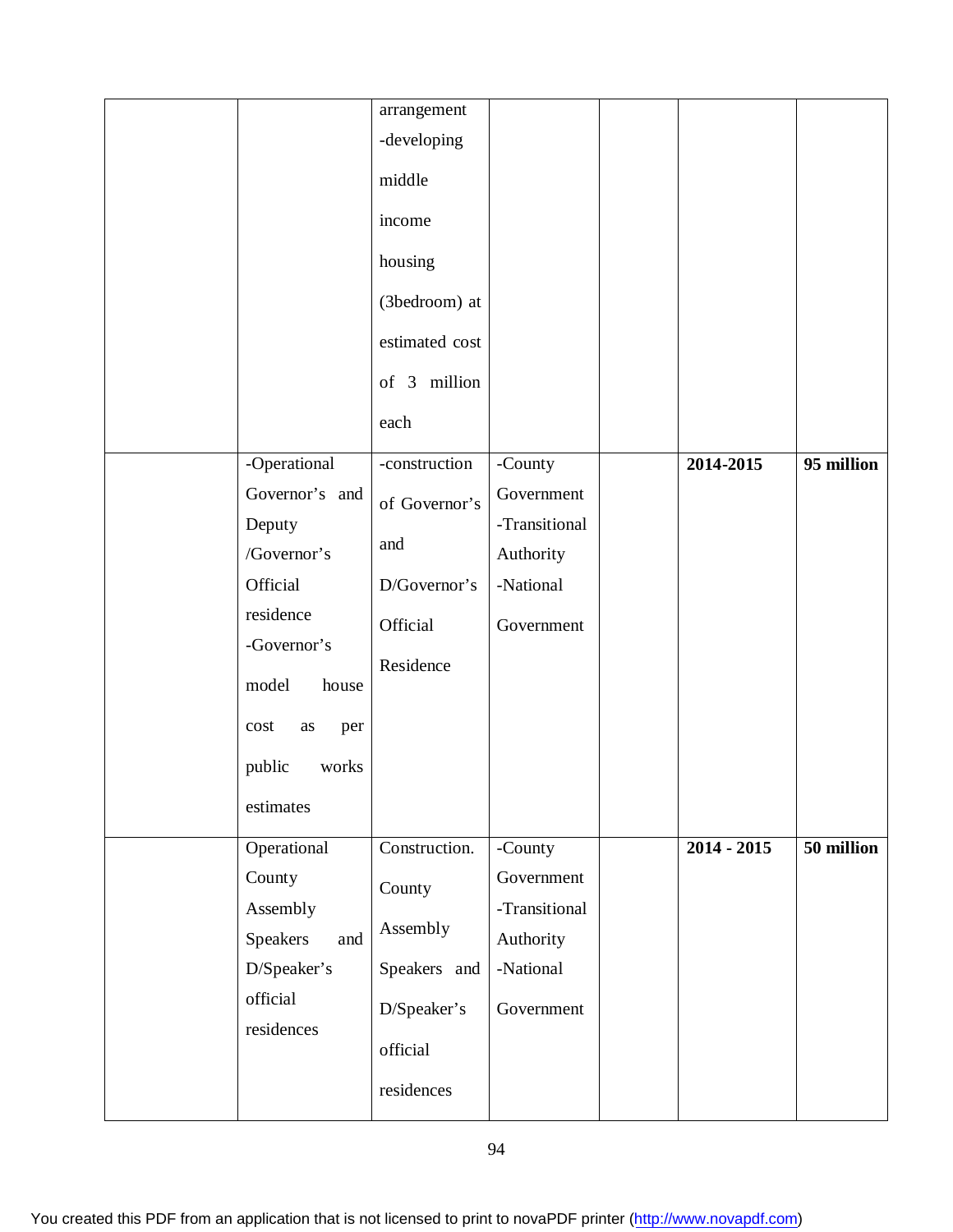|                   | Operational           | Construction             | County        | $2014 - 2017$ | 100        |
|-------------------|-----------------------|--------------------------|---------------|---------------|------------|
|                   | Executive             | of<br>10no.              | Government    |               | million    |
|                   |                       | official                 | -Transitional |               |            |
|                   | Committee             | residences for           | Authority     |               |            |
|                   | Members               | <b>ECMs</b>              | -National     |               |            |
|                   | Official              |                          | Government    |               |            |
|                   | residences            |                          |               |               |            |
|                   | Operational           | Construction             | County        | 2014-2017     | 80 million |
|                   | Chief Officers'       | of<br>10 <sub>no</sub> . | Government    |               |            |
|                   | official              | official                 | -Transitional |               |            |
|                   |                       |                          | Authority     |               |            |
|                   | residences            | residences for           | -National     |               |            |
|                   |                       | Chief                    | Government    |               |            |
|                   |                       | Officers'                |               |               |            |
| Formulate<br>and  | Integrated            | Stakeholder              | County        | 2014-2017     | 2 million  |
| implement         | <b>County Housing</b> | sensitization            | Government    |               |            |
| housing<br>sector | Policies              | Housing<br>on            | Stakeholders  |               |            |
| policies          |                       | Policies<br>and          |               |               |            |
|                   |                       | housing                  |               |               |            |
|                   |                       | strategies               |               |               |            |
| Establishment     | Well<br>equipped      | Establishment            | County        | 2014-2017     | 52 million |
| of Appropriate    | and                   | of<br>4No.               | Government    |               |            |
| <b>Building</b>   | operationalized       | Constituency             | -National     |               |            |
| Materials<br>and  | <b>ABMT</b> Centres   | <b>ABT</b> Centres       | Government    |               |            |
| Technology        |                       |                          | -Community    |               |            |
| Centres in each   |                       | Training and             |               |               |            |
| Constituency      |                       | field                    |               |               |            |
|                   |                       | demonstration            |               |               |            |
|                   |                       | of<br>use<br>on          |               |               |            |
|                   |                       | ABTs<br>to               |               |               |            |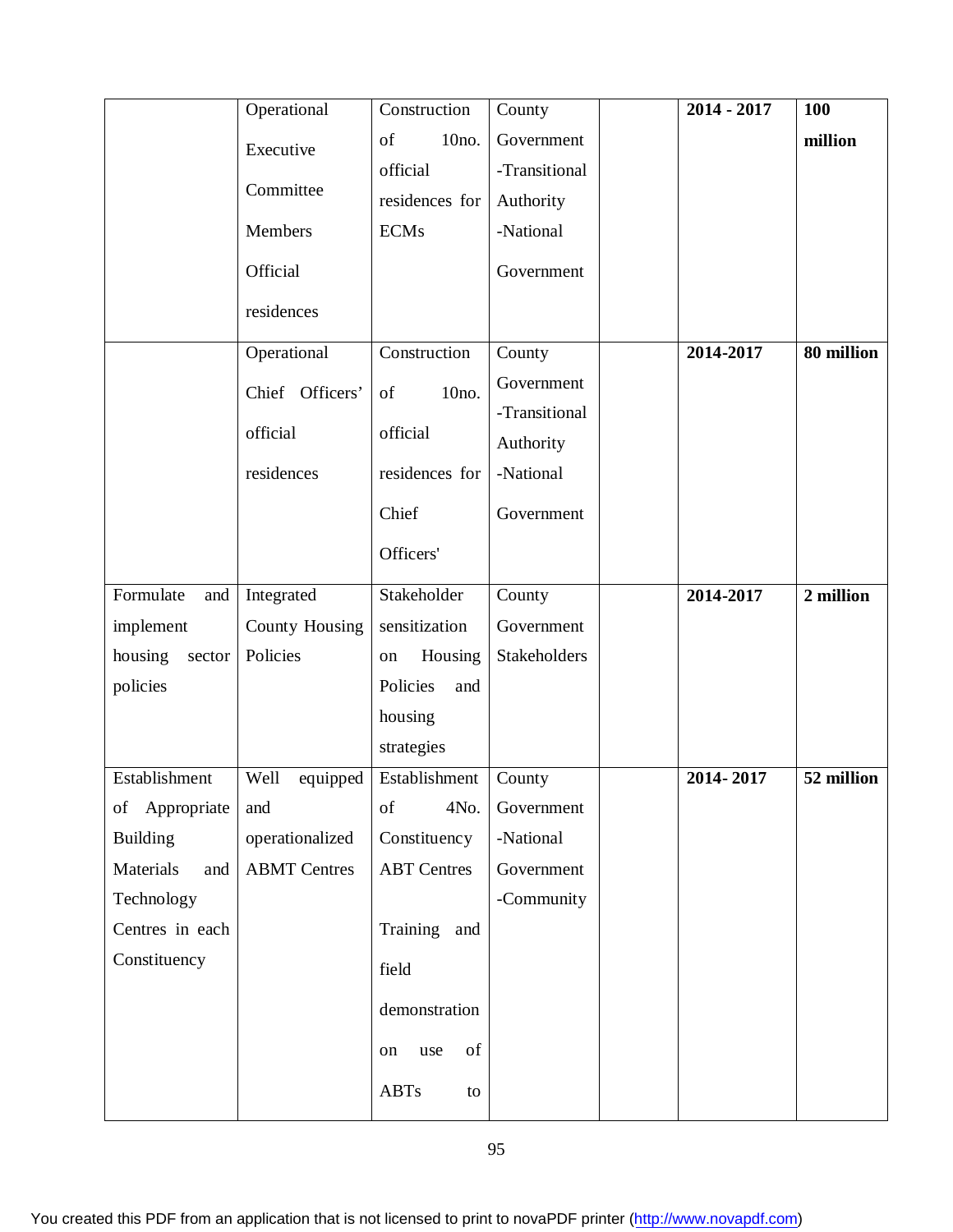|                    |                   | stakeholders    |              |           |           |
|--------------------|-------------------|-----------------|--------------|-----------|-----------|
|                    |                   | and             |              |           |           |
|                    |                   |                 |              |           |           |
|                    |                   | community       |              |           |           |
| Training<br>and    | Acceptance and    | On-site         | -County      | 2014-2017 | 4 million |
| Demonstrations     | adoption<br>of    | training<br>and | Government   |           |           |
| on new building    | innovative        | demonstration   | -Community   |           |           |
| technologies<br>to | building          | -research<br>on | -Private     |           |           |
| community          | technologies      | sustainable     | sector       |           |           |
| members            | -improved         | application of  |              |           |           |
|                    | capacity on use   | building        |              |           |           |
|                    | of new building   | materials       |              |           |           |
|                    | technologies      | from<br>the     |              |           |           |
|                    | -sustainable      | localities      |              |           |           |
|                    | utilization<br>of |                 |              |           |           |
|                    | building          |                 |              |           |           |
|                    | materials         |                 |              |           |           |
|                    |                   |                 |              |           |           |
| Maintenance        | Sufficient        | -Maintenance    | County       | 2014-2017 | 120       |
| Refurbishment      | for<br>revenue    | of              | Government   |           | million   |
| Government<br>οf   | housing           | Government      |              |           |           |
| Residential        | improvement       | residential     | Transitional |           |           |
| Houses             |                   | houses          | Authority    |           |           |
|                    |                   | -Establish      |              |           |           |
|                    |                   | rent payment    |              |           |           |
|                    |                   | check-off       |              |           |           |
|                    |                   | system within   |              |           |           |
|                    |                   | County<br>the   |              |           |           |
|                    |                   | for<br>the      |              |           |           |
|                    |                   | devolved        |              |           |           |
|                    |                   | housing         |              |           |           |
|                    |                   | categories.     |              |           |           |
| Office<br>Space    | Duly<br>executed  | -Processing of  | County       | 2013-2017 | 1 million |
| and Residential    | lease             | lease request   | Government   |           |           |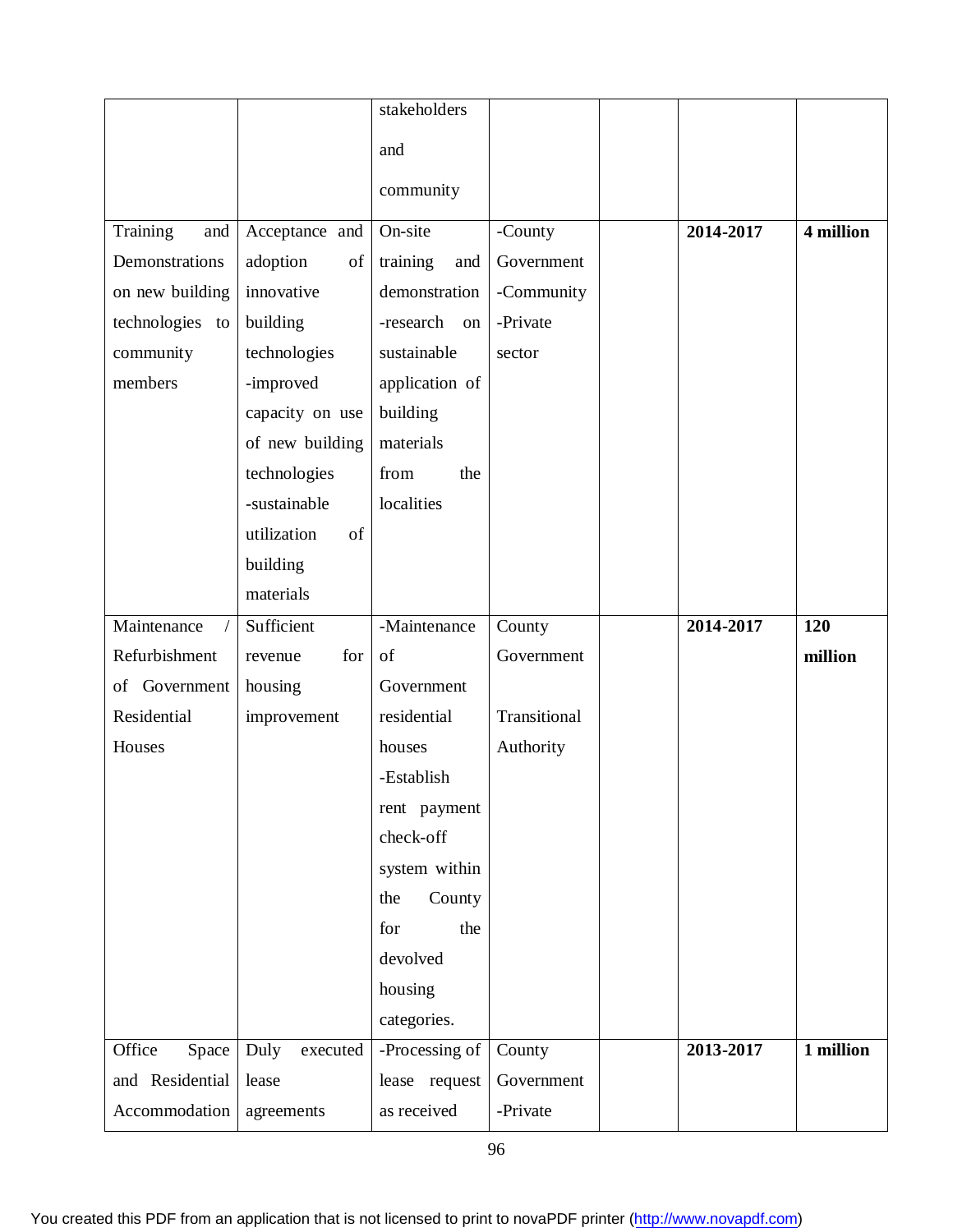| Leasing                             |                    | -Timely         | Sector      |           |            |
|-------------------------------------|--------------------|-----------------|-------------|-----------|------------|
|                                     |                    | assessment of   | -National   |           |            |
|                                     |                    | facilities      | Government  |           |            |
|                                     |                    | -Proper         |             |           |            |
|                                     |                    | valuation<br>of |             |           |            |
|                                     |                    | assessed        |             |           |            |
|                                     |                    | premises        |             |           |            |
| LandLord                            | Harmonious         | -receiving of   | <b>RRT</b>  | 2014-2017 | 2 billion  |
| Tenant dispute                      | working            | complaints      | -National   |           |            |
| resolution<br>in                    | relationship       | -providing      | Government  |           |            |
| controlled                          | between            | details<br>of   | -County     |           |            |
| tenancy                             | landlords<br>and   | Rent            | Government  |           |            |
| Housing                             | tenants            | Restriction     | -Landlords  |           |            |
| infrastructure                      | Infrastructure     | Tribunal        | -Tenants    |           |            |
| improvement                         | facilities such as | (RRT)           | National    |           |            |
|                                     | roads,<br>access   | hearing dates   | Government  |           |            |
|                                     | trunk<br>water     | Coordinate      | -County     |           |            |
|                                     | trunk<br>systems,  | stakeholders    | Government  |           |            |
|                                     | systems,<br>sewer  | and mobilize    | -Private    |           |            |
|                                     | storm<br>water     | resources for   | sector      |           |            |
|                                     | drainage           | planning and    |             |           |            |
|                                     | systems etc.       | implementing    | development |           |            |
|                                     |                    | projects        | partners    |           |            |
|                                     | Increased hous-    |                 |             |           |            |
|                                     | ing development    |                 |             |           |            |
|                                     | on serviced land   |                 |             |           |            |
|                                     | participation      |                 |             |           |            |
| Participating in                    | -Improved          | Prepare<br>and  | -National   | 2014-2017 | 50 million |
| Human                               | County<br>sector   | participate in  | Government  |           |            |
| Settlement/                         | Policies           | regular         | -County     |           |            |
| $\ensuremath{\text{UN}}$<br>Habitat | -Influence cross   | national,       | Government  |           |            |
| activities                          | county<br>and      | regional<br>and | -Private    |           |            |
|                                     | national           | International   | sector      |           |            |
|                                     | decisions<br>and   | Fora<br>with    |             |           |            |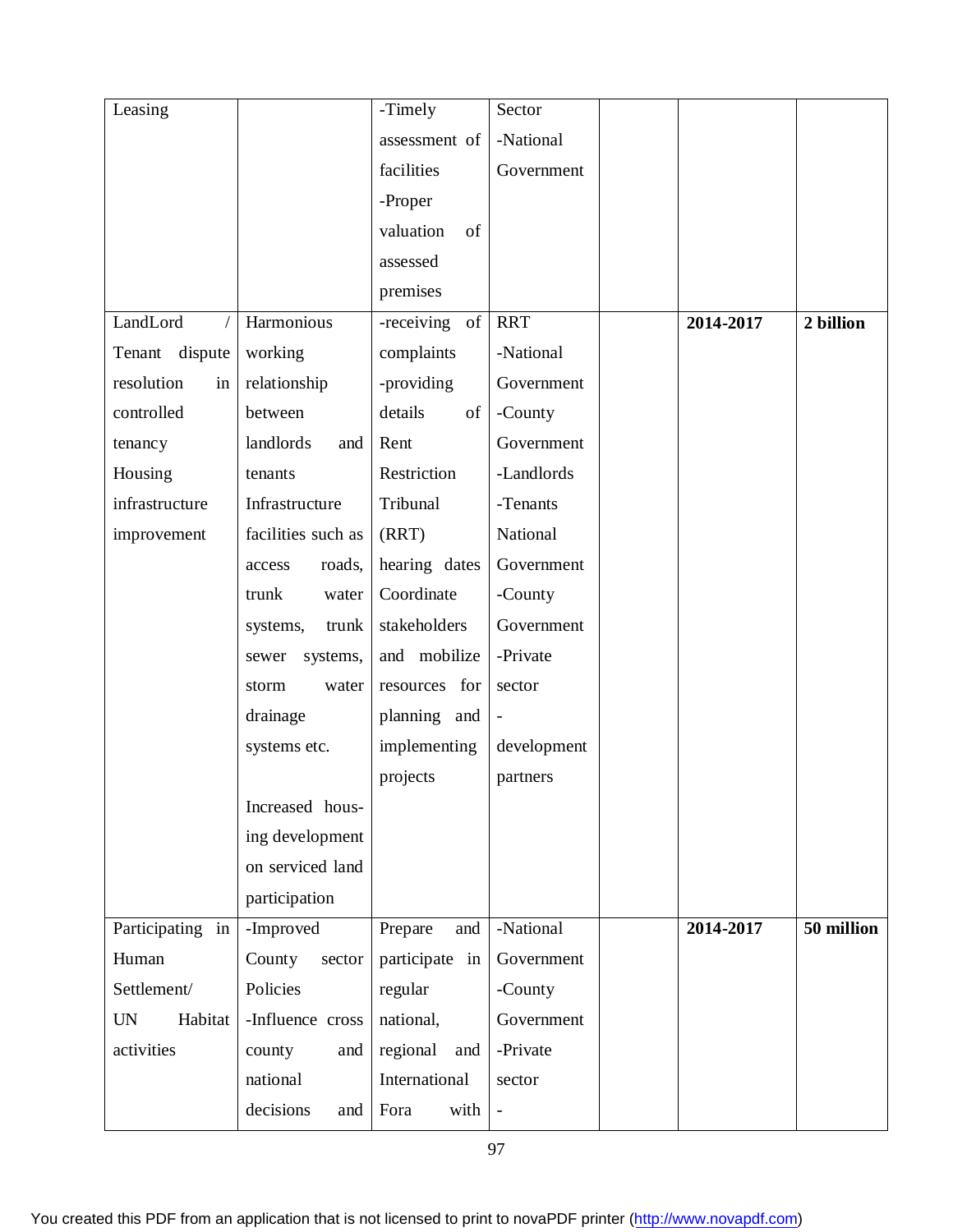|                  | resolutions that | stakeholder       | Development |           |         |
|------------------|------------------|-------------------|-------------|-----------|---------|
|                  | are relevant to  | within<br>the     | partners    |           |         |
|                  | Nyamira          | human             |             |           |         |
|                  |                  | settlement        |             |           |         |
|                  |                  | arena.            |             |           |         |
|                  |                  |                   |             |           |         |
| Reviewing<br>of  | Environmentally  | Receive,          | County      | 2013-2017 | 500,000 |
| EIA/Audit        | friendly housing | review<br>and     | Government  |           |         |
| reports<br>on    | projects         | give              | -NEMA       |           |         |
| Housing          |                  | comments for      |             |           |         |
| Development      |                  | <b>EIA</b><br>the |             |           |         |
| projects         |                  | reports<br>as     |             |           |         |
| from<br>received |                  | forwarded         |             |           |         |
| <b>NEMA</b>      |                  | from NEMA.        |             |           |         |
| Development of   | Mitigated        | Develop           | County      | 2014-2017 | 500,000 |
| interventions    | impacts<br>and   | interventions     | Government  |           |         |
| and<br>support   | reduced          | and               | -National   |           |         |
| systems          | incidences<br>of | programmes        | Government  |           |         |
|                  | discrimination   | address<br>to     |             |           |         |
|                  |                  | HIV/AIDS,         |             |           |         |
|                  |                  | corruption,       |             |           |         |
|                  |                  | drug<br>and       |             |           |         |
|                  |                  | substance         |             |           |         |
|                  |                  | abuse<br>and      |             |           |         |
|                  |                  | address           |             |           |         |
|                  |                  | disability and    |             |           |         |
|                  |                  | gender            |             |           |         |
|                  |                  | discrimination    |             |           |         |
|                  |                  | the<br>at         |             |           |         |
|                  |                  | workplace         |             |           |         |
| Mainstream       | Integrated M &   | Coordinate        | -County     | 2014-2017 | 500,000 |
| M&E<br>in        | E in the project | preparation of    | Government  |           |         |
| projects<br>and  | cycle            | inventory of      | -National   |           |         |
| programmes       |                  | programmes        | Government  |           |         |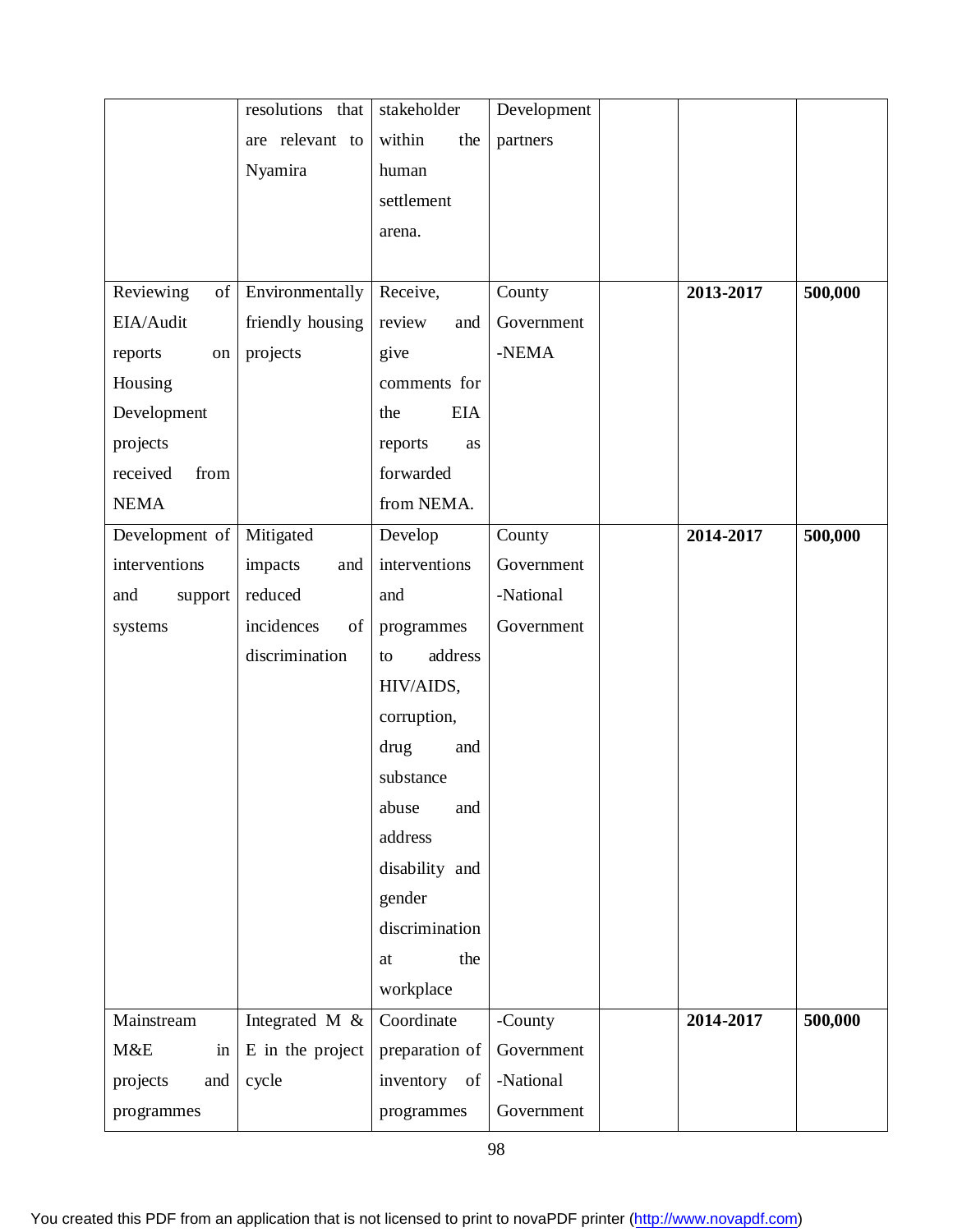|  | and projects; |  |  |
|--|---------------|--|--|
|  | Develop       |  |  |
|  | M&E system    |  |  |
|  | and           |  |  |
|  | coordinate    |  |  |
|  | field<br>M&E  |  |  |
|  | visits;       |  |  |
|  | Coordinate    |  |  |
|  | preparation   |  |  |
|  | M&E reports   |  |  |
|  |               |  |  |

# **7.6 LAND ADJUDICATION AND SETTLEMENT**

| Objective     | <b>Performance indicators</b> |                         |               | <b>Timeframe</b> |           |       | <b>Expected</b>  |
|---------------|-------------------------------|-------------------------|---------------|------------------|-----------|-------|------------------|
|               | <b>Expected</b>               | <b>Activities</b>       | <b>Actors</b> | quarte           | <b>FY</b> | 5 Yrs | <b>Budget</b>    |
|               | <b>Outputs</b>                |                         |               | r                |           |       | <b>Resources</b> |
|               |                               |                         |               |                  |           |       |                  |
| Recovery of   |                               | -demand notices         | -County       |                  |           |       | 500,000          |
| S.F.T loans   |                               | -sensitization meetings | leadership    |                  |           |       |                  |
|               |                               | -Processing of refunds  |               |                  |           |       |                  |
|               |                               | -documentation          |               |                  |           |       |                  |
|               |                               | -transfer<br>land<br>of |               |                  |           |       |                  |
|               |                               | (discharges)            |               |                  |           |       |                  |
| Planning,     |                               | -Consultative forums    | -County       |                  |           |       | 2 million        |
| surveying     |                               | -seeking consent of all | Governme      |                  |           |       |                  |
| and           |                               | settlers                | nt            |                  |           |       |                  |
| demarcation/  |                               | permission<br>-seeking  | -National     |                  |           |       |                  |
| allocation of |                               | from SFT                | Governme      |                  |           |       |                  |
| Ekerubo       |                               | -Scheme plan            | nt            |                  |           |       |                  |
| Settlement    |                               | -Scheme                 | (SFT/ASF      |                  |           |       |                  |
| Scheme        |                               | survey/demarcation      | $\mathcal{E}$ |                  |           |       |                  |
|               |                               | -allocation             | -Other        |                  |           |       |                  |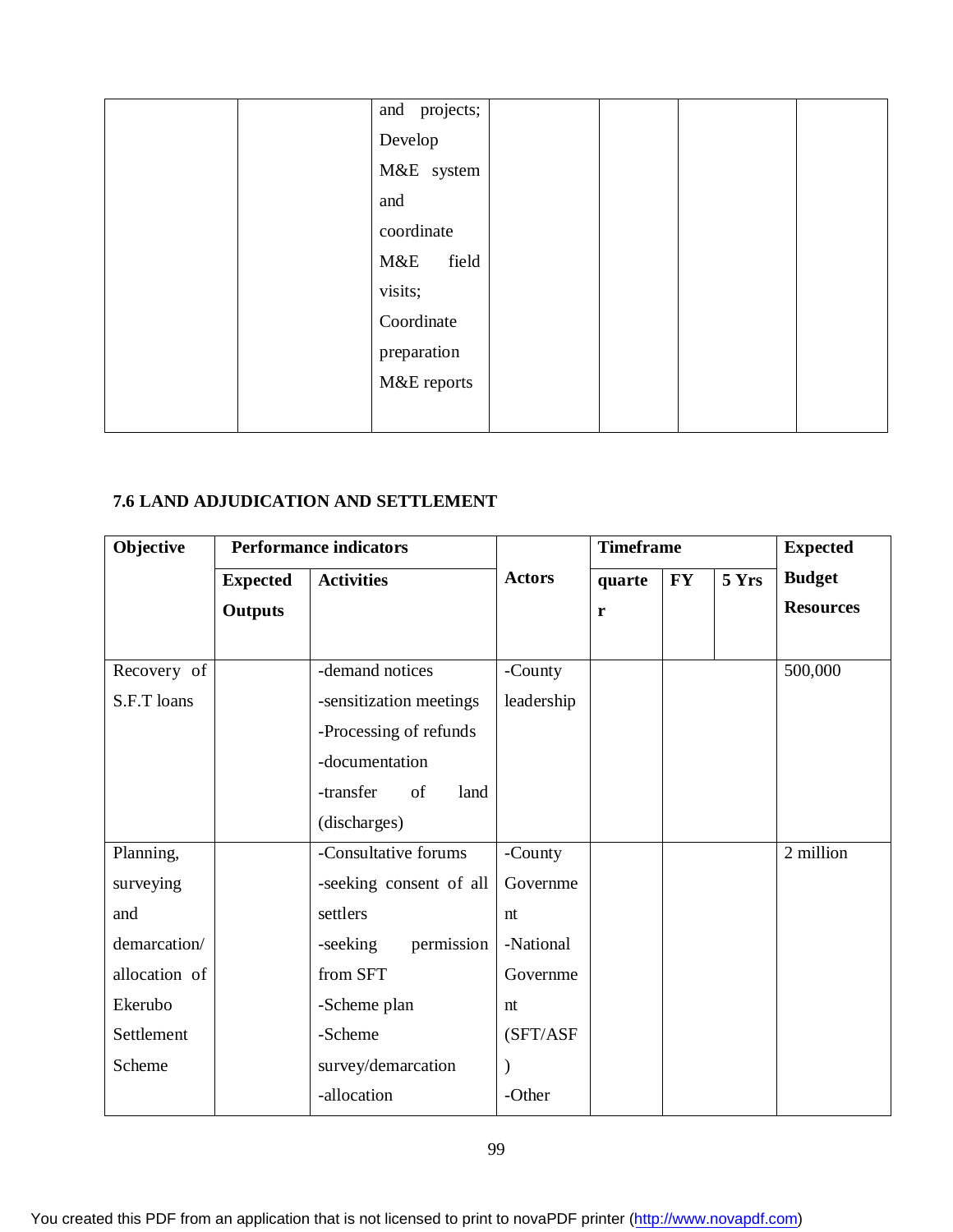|                                                                                                                          |                       | stakeholdr        |  |            |
|--------------------------------------------------------------------------------------------------------------------------|-----------------------|-------------------|--|------------|
|                                                                                                                          |                       | ${\bf S}$         |  |            |
|                                                                                                                          |                       | $\qquad \qquad -$ |  |            |
|                                                                                                                          |                       | Beneficiar        |  |            |
|                                                                                                                          |                       | ies               |  |            |
|                                                                                                                          |                       |                   |  |            |
| Ground                                                                                                                   | -re-instatement/re-   | -county           |  | 10 million |
| and<br>status                                                                                                            | establishment of P.I  | governme          |  |            |
| regularizatio                                                                                                            | boundaries            | nt                |  |            |
| all<br>$% \left( \left( \mathcal{A},\mathcal{A}\right) \right) =\left( \mathcal{A},\mathcal{A}\right)$ of<br>$\mathbf n$ | -public participation | -National         |  |            |
| public plots                                                                                                             | -rehabilitation       | governme          |  |            |
|                                                                                                                          | -ownership            | nt (NLC $\&$      |  |            |
|                                                                                                                          | documentation         | SFT)              |  |            |
|                                                                                                                          | -re-possession        | -other            |  |            |
|                                                                                                                          |                       | stakeholde        |  |            |
|                                                                                                                          |                       | rs                |  |            |
|                                                                                                                          |                       | -intended         |  |            |
|                                                                                                                          |                       | users             |  |            |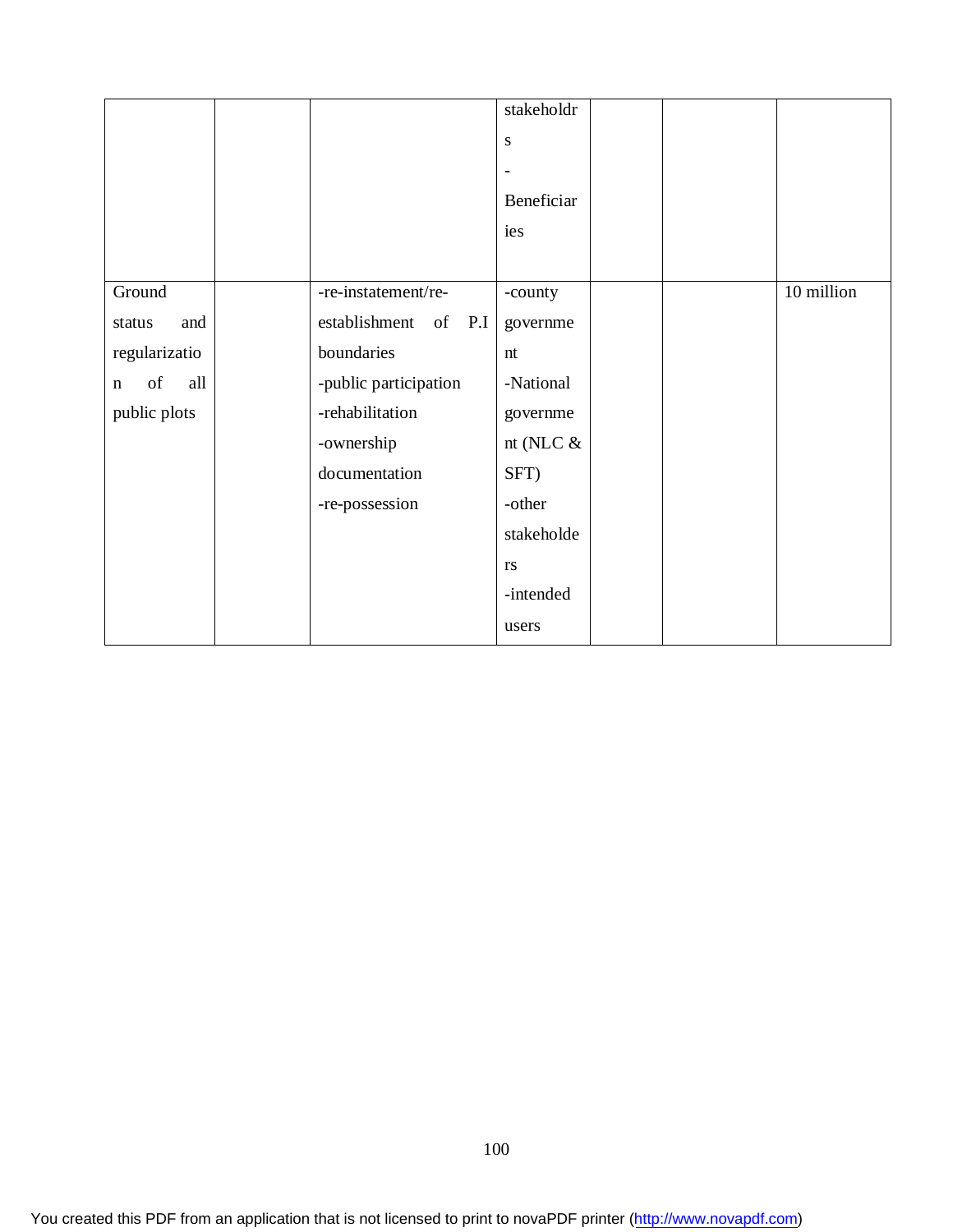#### **CHAPTER EIGHTY**

# **8.0 SERVICE CHARTER**

# **8.1 ADMINISTRATION AND PLANNING**

|    | <b>Service Rendered</b>                           | <b>Requirements</b><br>(Actors)            | Cost | <b>Time</b> | result |
|----|---------------------------------------------------|--------------------------------------------|------|-------------|--------|
|    |                                                   |                                            | Free | 5 minutes   |        |
| 1. | Customer care                                     | Inquiry                                    |      |             |        |
| 2. | Timely<br>and<br>accurate<br>information          | Requests                                   | Free | 10 minutes  |        |
| 3. | of<br>public<br>Handling<br>land<br>complaints    | Formal requests                            | Free | 2days       |        |
| 4. | Mails handling                                    | Mail registers                             | Free | 30 minutes  |        |
| 5. | Attorney general legal facts<br>requests          | Heads of section<br>Records                | Free | 5days       |        |
| 6. | Processing of quotations                          | Tender documents                           |      |             |        |
| 7. | Notification<br>of<br>bidding<br>outcomes         | Minutes of tender<br>Committees            |      |             |        |
| 8. | Supply processing of goods<br>and services, works | LPO/LSO/                                   |      |             |        |
| 9. | Payments of procured goods,<br>services and works | Certificates<br>of<br>completions/receipts |      |             |        |

#### **8.2 LANDS REGISTRATION SERVICES**

| <b>Service Name</b>                              | Cost | <b>Period</b> | <b>Requirements</b>          |
|--------------------------------------------------|------|---------------|------------------------------|
| Provision of technical advice on<br>land matters | Free | On the spot   | <b>NIL</b>                   |
| Assessment of stamp duty                         | Free | On the spot   | <b>Valuation Report</b><br>п |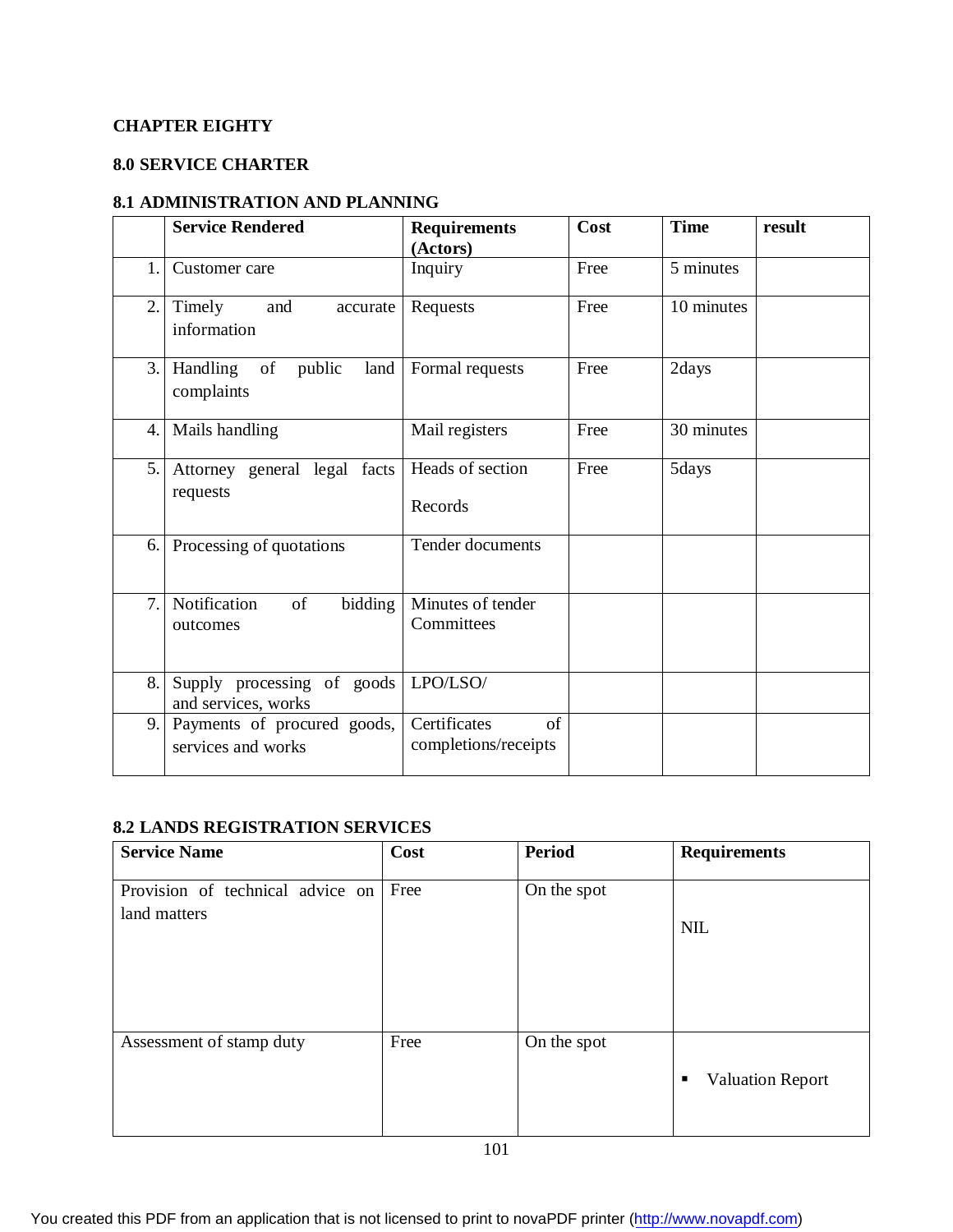|                                                           |                                                            |        | <b>Transfer Document</b><br>$\blacksquare$<br>Consent from Land<br>٠<br><b>Control Board</b>                                                                                                                                  |
|-----------------------------------------------------------|------------------------------------------------------------|--------|-------------------------------------------------------------------------------------------------------------------------------------------------------------------------------------------------------------------------------|
| <b>Stamping of Documents</b>                              | Gazette fees                                               | 1 day  | <b>Valuation Report</b><br>٠<br>SD 1 Receipt<br>٠<br>Payment Receipt<br>٠<br>Presented document<br>٠                                                                                                                          |
| Valuation for stamp duty                                  | Free                                                       | 5 days | Provision of location<br>$\blacksquare$<br>maps/route map<br>Official search<br>٠                                                                                                                                             |
| official<br>of<br>Issuance<br>search<br>certificate       | <b>Ksh 520</b>                                             | 4 Hrs  | Copy of ID<br>٠<br>Copy of Title Deed<br>٠<br>Copy of PIN<br>٠<br><b>Payment Receipts</b><br>٠                                                                                                                                |
| Registration of documents                                 | Registration Fee<br>Ksh 500/=<br>Stamp Duty 2%<br>of Value | 3 Days | Copy of ID<br>٠<br>Copy of Title Deed<br>٠<br>$\blacksquare$<br>Copy of PIN<br><b>Payment Receipts</b><br>٠<br>Land Control Board<br>٠<br>Consent<br>Presented Document<br>п<br>for Registration<br>Necessary clearances<br>٠ |
| of<br>title<br>deeds<br>after<br>Issuance<br>registration | <b>Ksh 500</b>                                             | 3 Days | Copy of ID<br>$\blacksquare$<br>Copy of PIN<br>٠                                                                                                                                                                              |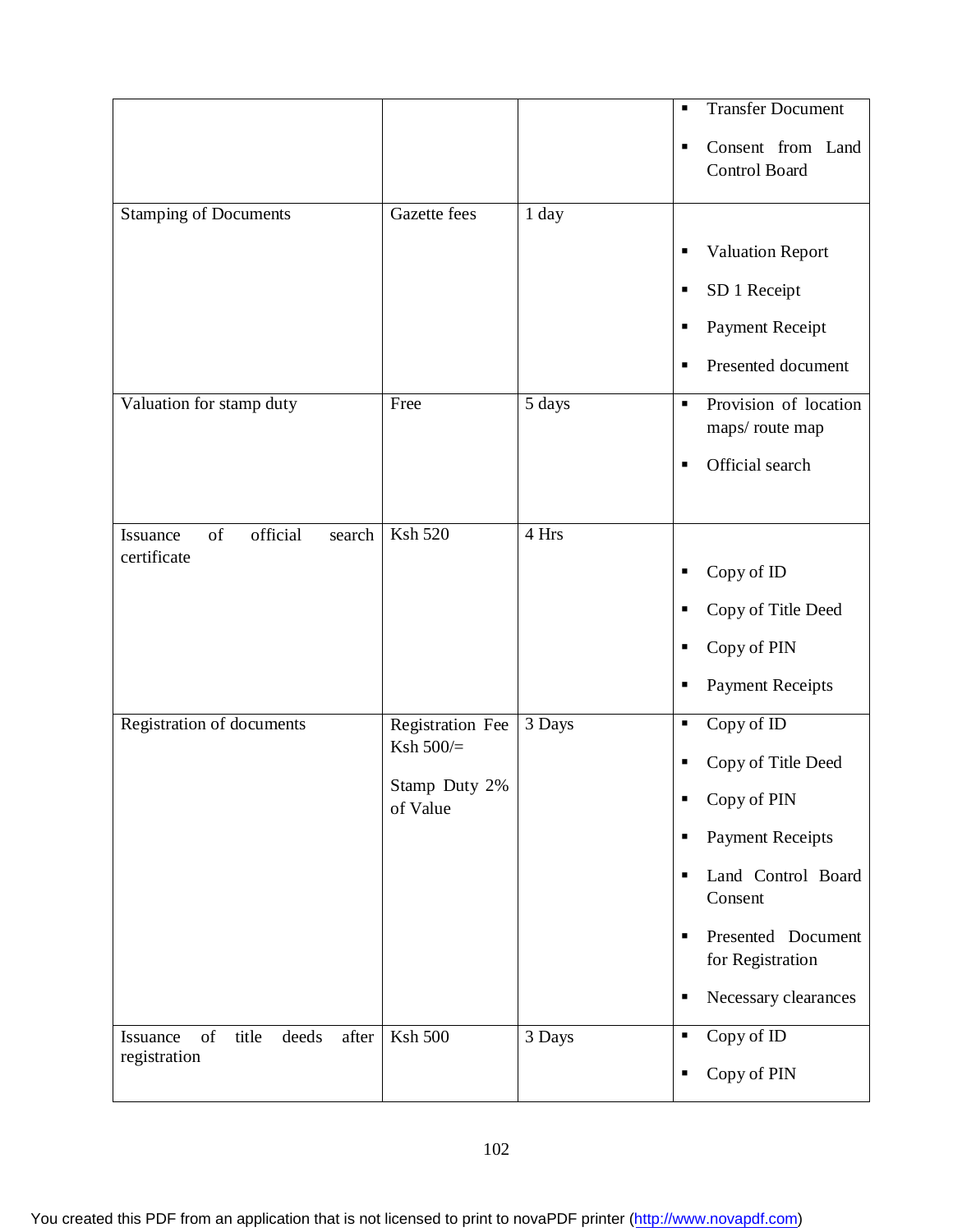|                                 |                 |                                 | <b>Payment Receipts</b><br>$\blacksquare$                                                                                                           |
|---------------------------------|-----------------|---------------------------------|-----------------------------------------------------------------------------------------------------------------------------------------------------|
| Resolution of boundary disputes | <b>Ksh 3000</b> | 2 Months                        | <b>Official Search</b><br><b>RIM</b><br>п<br><b>Payment Receipt</b><br>п<br>Application<br>for<br>п<br><b>Boundary Dispute</b><br>Location map<br>п |
| Attending court summons         | <b>Ksh 2000</b> | As<br>court<br>per<br>schedule. | <b>Court Summons</b><br>п                                                                                                                           |

## **8.3 PHYSICAL PLANNING**

| S/NO           | <b>Services Rendered</b>                                                                          | <b>Charges</b>                                                                                                                                                       | <b>Time Frame</b> | <b>Requirements</b>                                                                                                                                                                             |
|----------------|---------------------------------------------------------------------------------------------------|----------------------------------------------------------------------------------------------------------------------------------------------------------------------|-------------------|-------------------------------------------------------------------------------------------------------------------------------------------------------------------------------------------------|
| $\mathbf{1}$   | Comments on application<br>Change<br>for<br>of<br>User/Extension<br>of<br>User/Extension of Lease | Townships $-1,000$<br>٠<br>$\blacksquare$<br>Other Towns - 500                                                                                                       | 3 Days            | <b>Planning Brief</b><br>$\blacksquare$<br>PPA 1 Form<br>٠<br>from<br>Consent<br>٠<br>Land<br>Control<br>Board in case of<br>Agricultural Land<br>Notice<br>of<br>$\blacksquare$<br>Publication |
| $\overline{2}$ | Comment on Application<br>for Subdivision                                                         | $2 - 10$ Plots - Kshs.<br>٠<br>200 per Plot<br>11 - 20 Plots Kshs.<br>٠<br>150 per Plot<br>21 - 80 Plots Kshs.<br>٠<br>100 per Plot<br>$51+ -$ Kshs 80 per Plot<br>٠ | 1 Day             | Scheme prepared<br>$\blacksquare$<br>Registered<br>by<br>Planner<br>PPA 1 Form<br>٠                                                                                                             |
| 3              | <b>Building</b><br>Comment<br>on<br>Plans                                                         | Minimum<br>Kshs.<br>$\blacksquare$<br>$\equiv$<br>1700<br>Comprehensive<br>٠<br>Schemes $-$ Kshs. 3,000                                                              | 3 Days            | PPA 1 Forms<br>٠<br><b>Building</b><br>Plans<br>٠<br>drawn<br>by<br>Registered<br>Architect<br>Plans<br>Structural<br>٠<br>Registered<br>by<br>Structural<br>Engineer                           |

103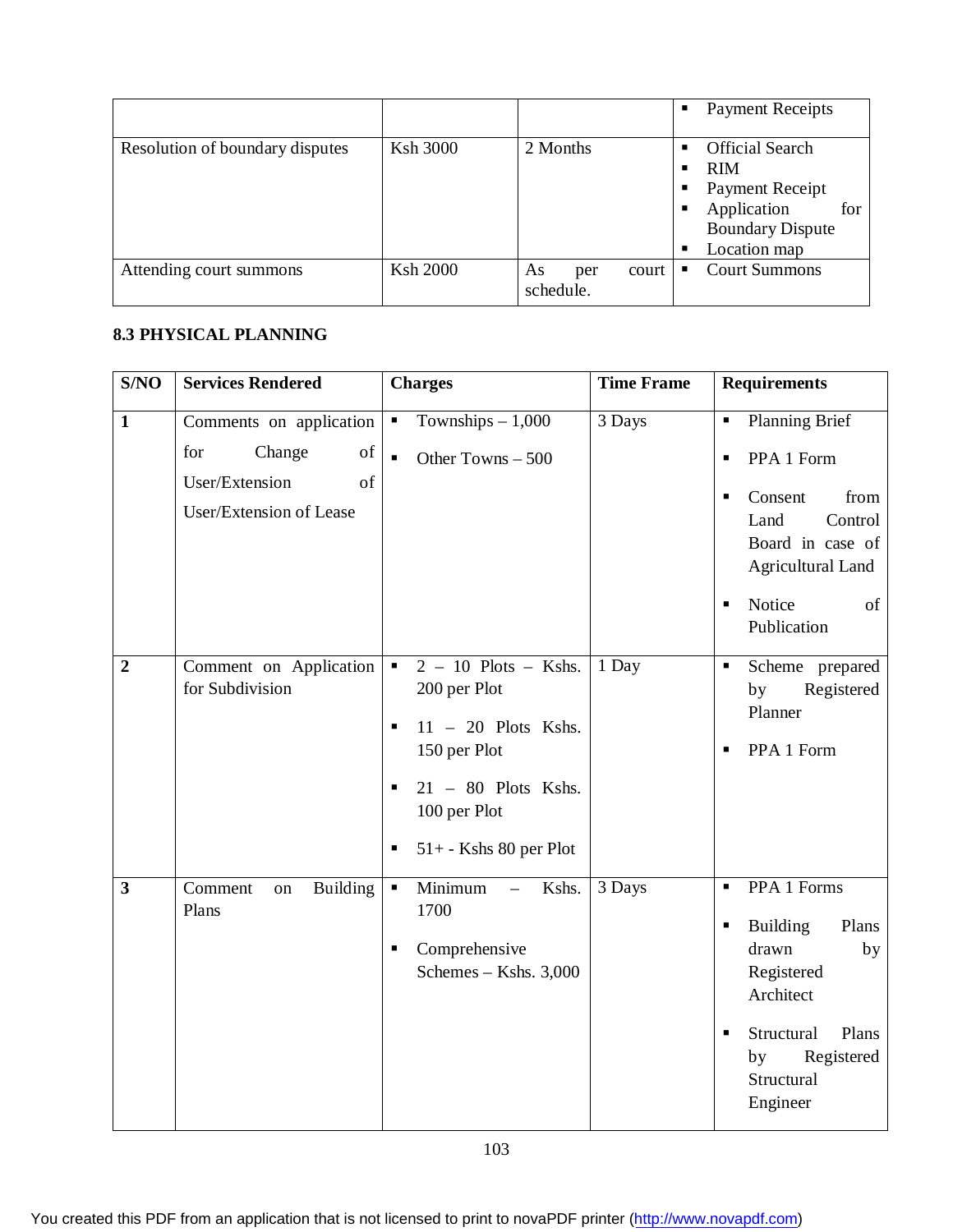|                         |                                                                     |                                                                                   |                 | Physical Planning<br>٠<br>Report<br>by<br>Registered<br>Physical Planner<br>for comprehensive<br><b>Schemes</b> |
|-------------------------|---------------------------------------------------------------------|-----------------------------------------------------------------------------------|-----------------|-----------------------------------------------------------------------------------------------------------------|
| $\overline{\mathbf{4}}$ | <b>Comments on EIA Reports</b>                                      | Kshs. 3,000 per Report                                                            | 2 Days          | EIA<br>Report<br>from<br>Registered<br><b>EIA</b><br>Expert                                                     |
| 5                       | of Compliance<br>Issuance<br>Certificate                            | Major<br>Towns<br>Kshs.<br>$\overline{\phantom{0}}$<br>1,000<br>Other Towns - 500 | 1 <sub>hr</sub> | PPA 1 Form<br>٠<br>Completion<br>٠<br>Certificate<br>Approve<br>٠<br>Subdivision/Build<br>ing Plans             |
| 6                       | Provision<br>Technical<br>of<br>Advice                              | Free                                                                              | 30 Mins         | <b>NIL</b>                                                                                                      |
| $\overline{7}$          | Conflict<br>Sale<br>of<br>Resolution<br>Committee<br><b>Minutes</b> | Kshs. 300 for $1st$ Page and<br>Kshs. 20 for additional<br>Pages                  | 1 <sub>hr</sub> | <b>Application by Client</b>                                                                                    |
| 8                       | Response<br>to<br>Correspondence                                    | Free                                                                              | 2 Days          | <b>NIL</b>                                                                                                      |

## **8.4 SURVEY DEPARTMENT**

| S/NO | <b>SERVICES</b>                                                          | <b>REQUIREMENT</b>                                | <b>USER CHARGES</b>                                                                                             | <b>TIMELINE</b>                |
|------|--------------------------------------------------------------------------|---------------------------------------------------|-----------------------------------------------------------------------------------------------------------------|--------------------------------|
| 1.   | Attending<br>court<br>summons                                            | official<br>Summons,<br>search                    | Ksh 3,000                                                                                                       | As<br>court<br>per<br>schedule |
| 2.   | Provision of technical<br>advice<br>e.g.<br><sub>on</sub><br>subdivision | None                                              | Free                                                                                                            | 10 Minutes                     |
| 3.   | <b>Boundary Disputes</b>                                                 | <b>Summons</b><br>Official search<br>R.I.M        | Ksh 2000 $\sqrt{Ha}$                                                                                            | 15 days                        |
| 4.   | Area confirmation                                                        | Official search<br>-Production of official<br>map | Amount to be computed as<br>per the area of the parcel<br>of<br>land<br>$ksh(3000\sqrt{Ha} -$ General Boundary) | 2 Days                         |

104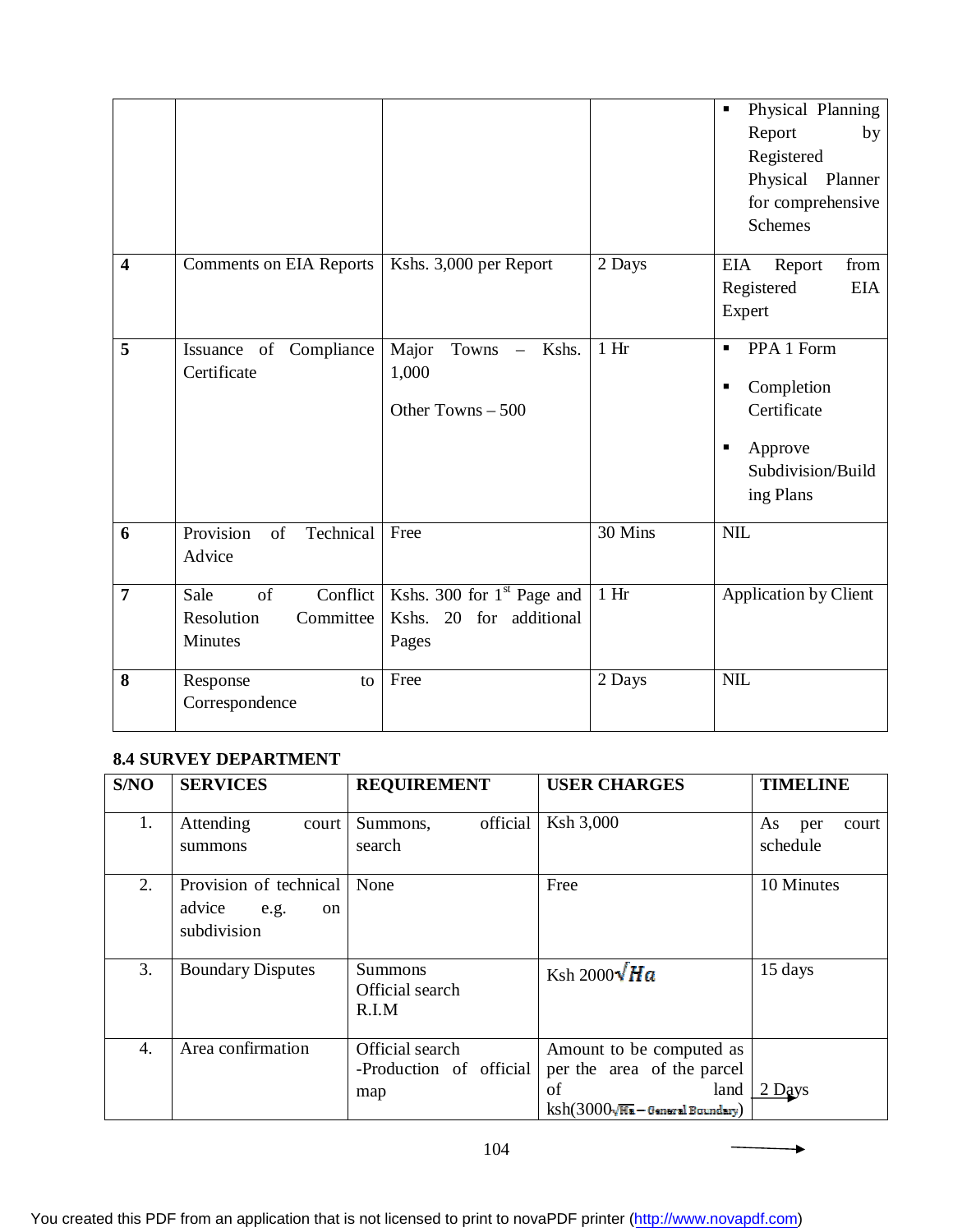|    |                                 |                                                          | $ksh(10000\sqrt{Ha}-Fixed Boundary)$                                                                                                                                         | 30 days           |
|----|---------------------------------|----------------------------------------------------------|------------------------------------------------------------------------------------------------------------------------------------------------------------------------------|-------------------|
| 5. | Sub division                    | -Official search<br>-Approved subdivision<br>scheme plan | Amount to be computed as<br>per the area of the parcel<br>of land<br>Land<br>$ksh(3000\sqrt{Ha} -$ General Boundary)<br>$ksh(10000\sqrt{\text{Hm}} - \text{Fixed Boundary})$ | 2 Days<br>30 days |
| 6. | Acquisition of maps<br>(RIMs)   | Official search                                          | $ksh300/\equiv$                                                                                                                                                              | 30 Minutes        |
| 7. | Execution<br>of<br>new<br>grant | Allotment letter<br>Survey $plan(F/R)$                   | Amount to be computed as<br>per the area of the parcel<br>of land<br>$Ksh(10000\sqrt{\text{Ra}}-\text{Fixed Boundary})$                                                      | 30 days           |

## **8.5 HOUSING DIRECTORATE**

| <b>Services</b>                                | <b>Requirements</b>                                                                                                          | <b>User Charges</b>                                                      | <b>Time frame</b>                                                                                                                        |
|------------------------------------------------|------------------------------------------------------------------------------------------------------------------------------|--------------------------------------------------------------------------|------------------------------------------------------------------------------------------------------------------------------------------|
| of<br><b>GoK</b><br>Maintenance<br>Houses      | -Annual<br>Work<br>Maintenance Programme                                                                                     | -Free                                                                    | 2 weeks to 3 months                                                                                                                      |
| a) Minor Maintenance                           | - Immediate action to the<br>work reported                                                                                   | As per<br>prepared<br>$\omega$ .<br>estimates                            | 1 to 2 working days<br>receipt<br>of<br>upon<br>maintenance<br>materials                                                                 |
| b)Major Maintenance                            | Conduct<br>project<br>assessment<br>- receiving reported cases<br>of defects<br>- preparation of Annual<br><b>Work Plans</b> | - As per Annual Work<br>Plans<br>and<br><b>Bills</b><br>of<br>Quantities | - 2 weeks to 1 month<br>- As per available<br>funds                                                                                      |
| of<br>Inventory<br>GoK<br>Houses               | -Routine inspection and<br>update to GoK houses<br>from                                                                      | Free Services                                                            | -Quarterly basis<br>-As need arises in<br>of<br>those<br>case<br>vacating<br>and<br><b>GoK</b><br>occupying<br>houses<br>- 1 to 2 months |
| Leasing for Office Space<br>Residential<br>and | -receive requests<br>public institutions<br>and                                                                              | -Client putting requests                                                 |                                                                                                                                          |